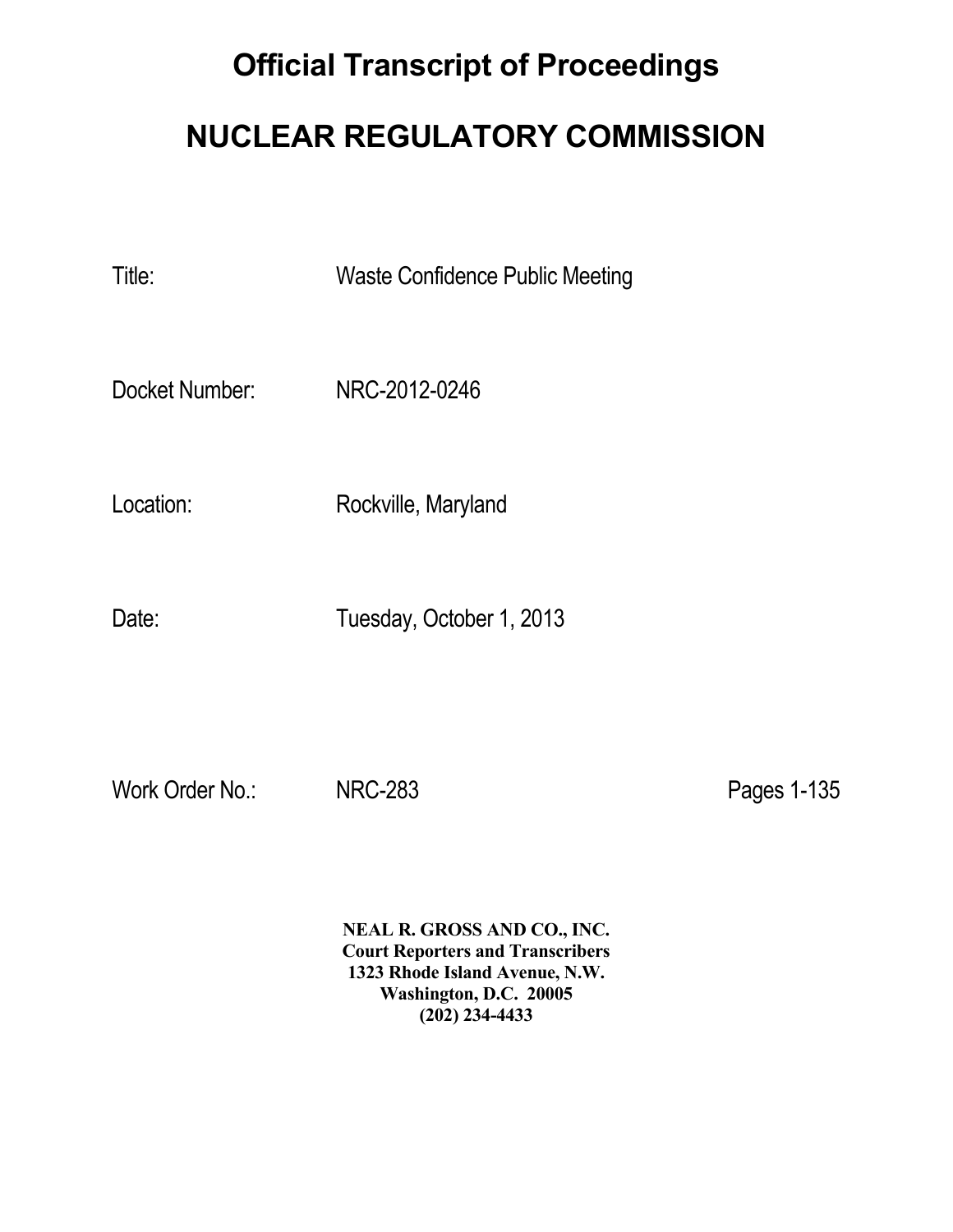|                | $\mathbf{1}$                                                                                                                                                           |
|----------------|------------------------------------------------------------------------------------------------------------------------------------------------------------------------|
| $\mathbf 1$    | UNITED STATES OF AMERICA                                                                                                                                               |
| $\overline{c}$ | NUCLEAR REGULATORY COMMISSION                                                                                                                                          |
| $\mathsf 3$    | OFFICE OF NUCLEAR REACTOR REGULATION                                                                                                                                   |
| 4              | $+ + + + + +$                                                                                                                                                          |
| 5              | WASTE CONFIDENCE DIRECTORATE                                                                                                                                           |
| 6              | $+ + + + + +$                                                                                                                                                          |
| 7              | WASTE CONFIDENCE DRAFT GENERIC ENVIRONMENTAL IMPACT                                                                                                                    |
| 8              | STATEMENT (DGEIS) AND PROPOSED RULE                                                                                                                                    |
| $\mathsf 9$    | PUBLIC MEETING                                                                                                                                                         |
| 10             | $+ + + + + +$                                                                                                                                                          |
| 11             | TUESDAY,                                                                                                                                                               |
| 12             | OCTOBER 1, 2013                                                                                                                                                        |
| 13             | $+ + + + + +$                                                                                                                                                          |
| 14             |                                                                                                                                                                        |
| 15             | The meeting was convened in<br>the                                                                                                                                     |
| 16             | Commissioners' Hearing Room, One White Flint North,                                                                                                                    |
| 17             | 11545 Rockville Pike, Rockville, Maryland, at                                                                                                                          |
| 18             | 2:00 p.m., Chip Cameron, Facilitator, presiding.                                                                                                                       |
| 19             | PRESENT:                                                                                                                                                               |
| 20             | KEITH McCONNELL, Director, Waste Confidence                                                                                                                            |
| 21             | Directorate                                                                                                                                                            |
| 22             | CARRIE SAFFORD, Deputy Director, Waste                                                                                                                                 |
| 23             | Confidence Directorate                                                                                                                                                 |
| 24             | TYSON CAMPBELL, Lead Counsel, Waste Confidence                                                                                                                         |
| 25             | Directorate                                                                                                                                                            |
|                | <b>NEAL R. GROSS</b><br><b>COURT REPORTERS AND TRANSCRIBERS</b><br>1323 RHODE ISLAND AVE., N.W.<br>(202) 234-4433<br>WASHINGTON, D.C. 20005-3701<br>www.nealrgross.com |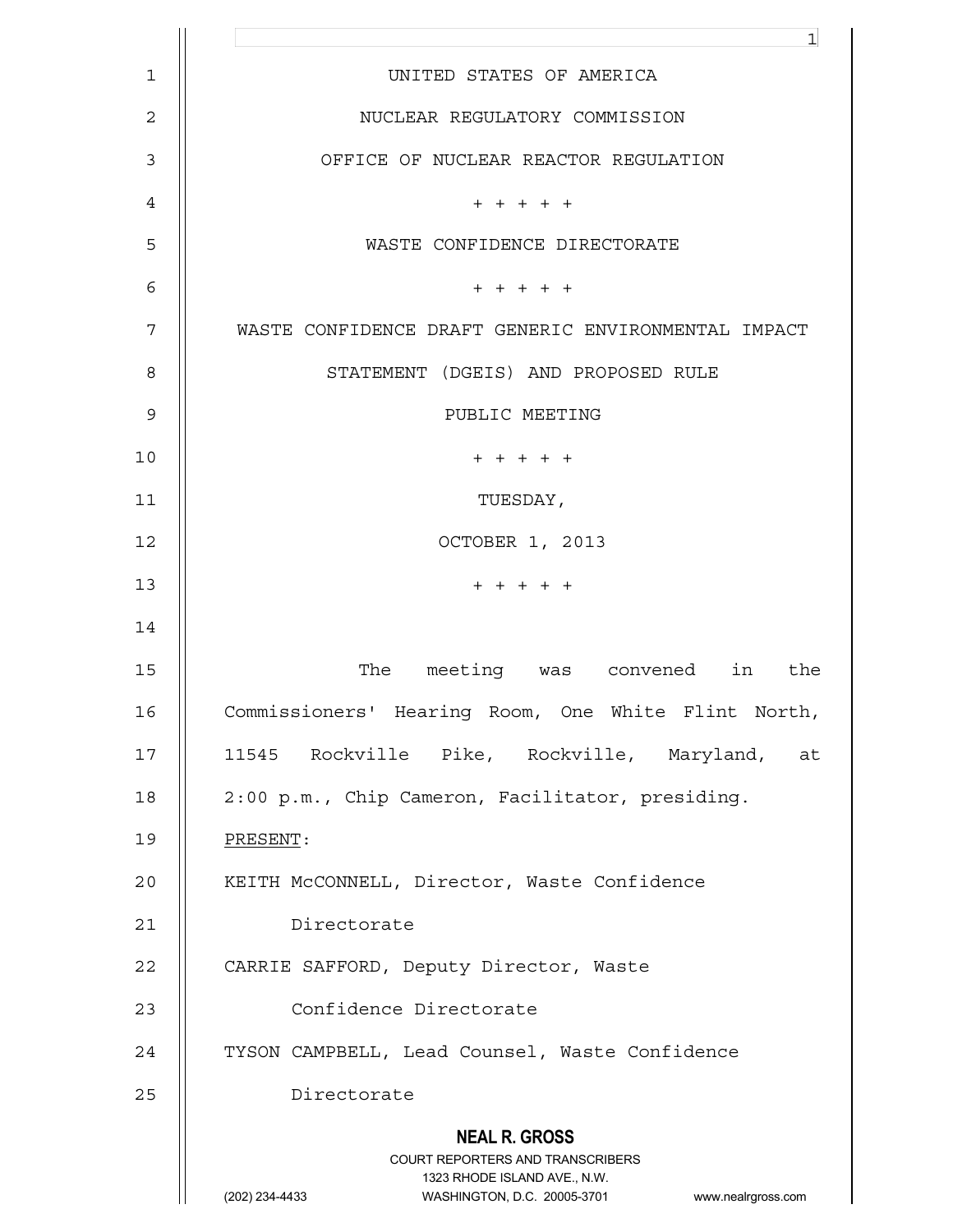|                | $\overline{2}$                                                                                      |
|----------------|-----------------------------------------------------------------------------------------------------|
| $\mathbf 1$    |                                                                                                     |
| $\mathbf{2}$   | PRESENT: (cont'd)                                                                                   |
| $\mathfrak{Z}$ | ANDY IMBODEN, Chief of Communications,                                                              |
| 4              | Planning and Rulemaking, Waste                                                                      |
| 5              | Confidence Directorate                                                                              |
| 6              | TIM McCARTIN, Senior Advisory for Performance                                                       |
| 7              | Assessment, Waste Confidence Directorate                                                            |
| 8              | PAUL MICHALAK, Branch Chief, Environmental                                                          |
| $\mathsf 9$    | Impact Statement Branch, Waste                                                                      |
| 10             | Confidence Directorate                                                                              |
| 11             |                                                                                                     |
| 12             | NRC STAFF PRESENT:                                                                                  |
| 13             | MIRIAM JUCKETT                                                                                      |
| 14             | SARAH LOPAS                                                                                         |
| 15             | T.R. ROWE                                                                                           |
| 16             | SUSAN WITTICK                                                                                       |
| 17             |                                                                                                     |
| 18             |                                                                                                     |
| 19             |                                                                                                     |
| 20             |                                                                                                     |
| 21             |                                                                                                     |
| 22             |                                                                                                     |
| 23             |                                                                                                     |
| 24             |                                                                                                     |
| 25             |                                                                                                     |
| 26             | <b>NEAL R. GROSS</b><br>COURT REPORTERS AND TRANSCRIBERS                                            |
|                | 1323 RHODE ISLAND AVE., N.W.<br>(202) 234-4433<br>WASHINGTON, D.C. 20005-3701<br>www.nealrgross.com |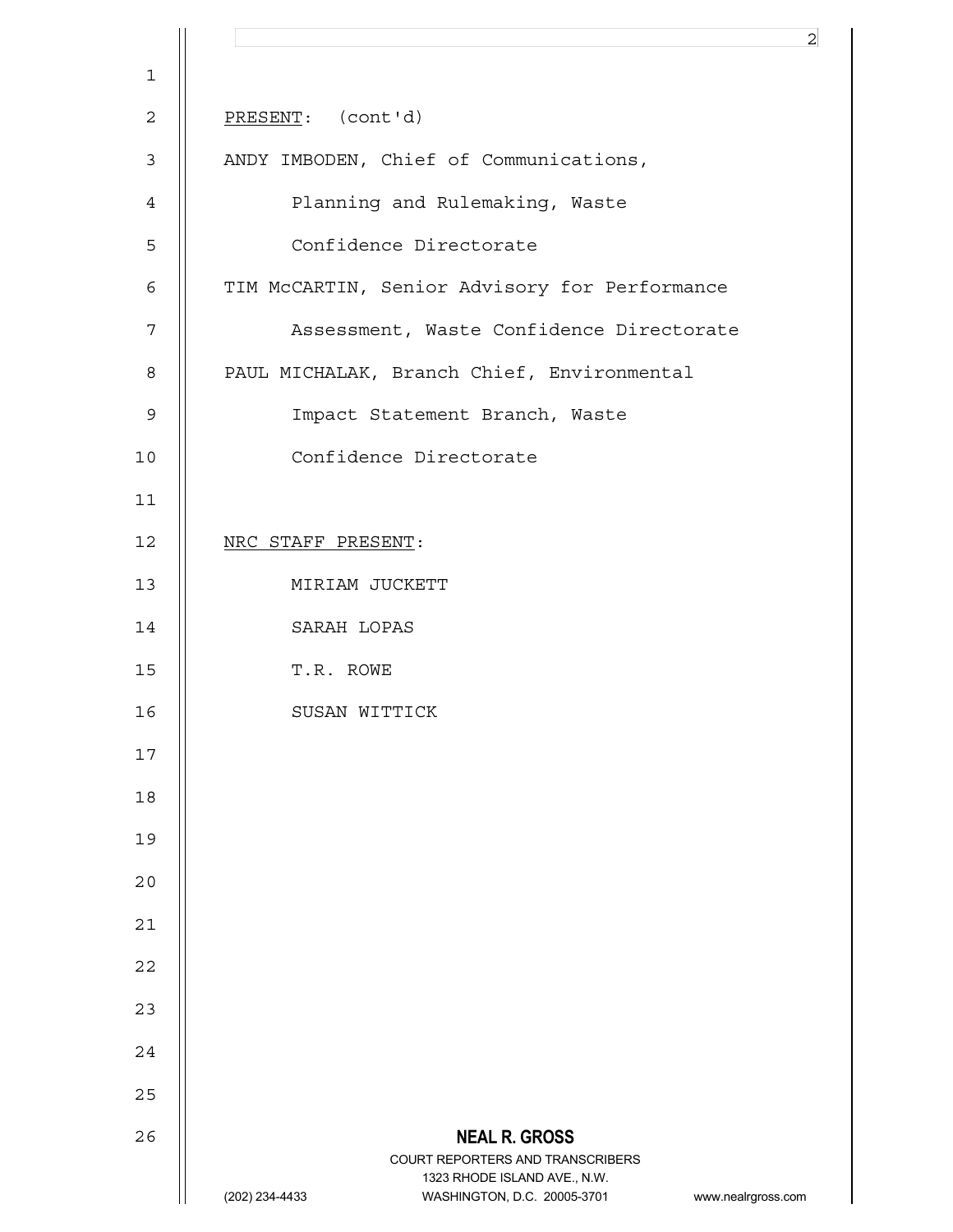|                  |                |                                                             | $\overline{3}$     |
|------------------|----------------|-------------------------------------------------------------|--------------------|
| $\mathbf 1$      |                | TABLE OF CONTENTS                                           |                    |
| $\mathbf 2$      |                |                                                             | <b>PAGE</b>        |
| $\mathfrak{Z}$   | Ι.             | Meeting Welcome and Ground Rules                            | $\overline{4}$     |
| $\ensuremath{4}$ |                | II. Opening Remarks                                         | $\mathsf 9$        |
| $\mathsf S$      |                | III. NRC Staff Presentation                                 | 16                 |
| $\epsilon$       |                | IV. Public Comments                                         | 30                 |
| $\sqrt{ }$       |                | V. Closing                                                  |                    |
| $\,8\,$          |                |                                                             |                    |
| $\mathcal{G}$    |                |                                                             |                    |
| $10$             |                |                                                             |                    |
| $11\,$           |                |                                                             |                    |
| $12\,$           |                |                                                             |                    |
| $13\,$           |                |                                                             |                    |
| $14\,$           |                |                                                             |                    |
| 15               |                |                                                             |                    |
| 16               |                |                                                             |                    |
| 17               |                |                                                             |                    |
| $18\,$           |                |                                                             |                    |
| 19               |                |                                                             |                    |
| 20               |                |                                                             |                    |
| 21               |                |                                                             |                    |
| 22               |                |                                                             |                    |
| 23               |                |                                                             |                    |
| 24               |                |                                                             |                    |
| 25               |                |                                                             |                    |
| 26               |                | <b>NEAL R. GROSS</b><br>COURT REPORTERS AND TRANSCRIBERS    |                    |
|                  | (202) 234-4433 | 1323 RHODE ISLAND AVE., N.W.<br>WASHINGTON, D.C. 20005-3701 | www.nealrgross.com |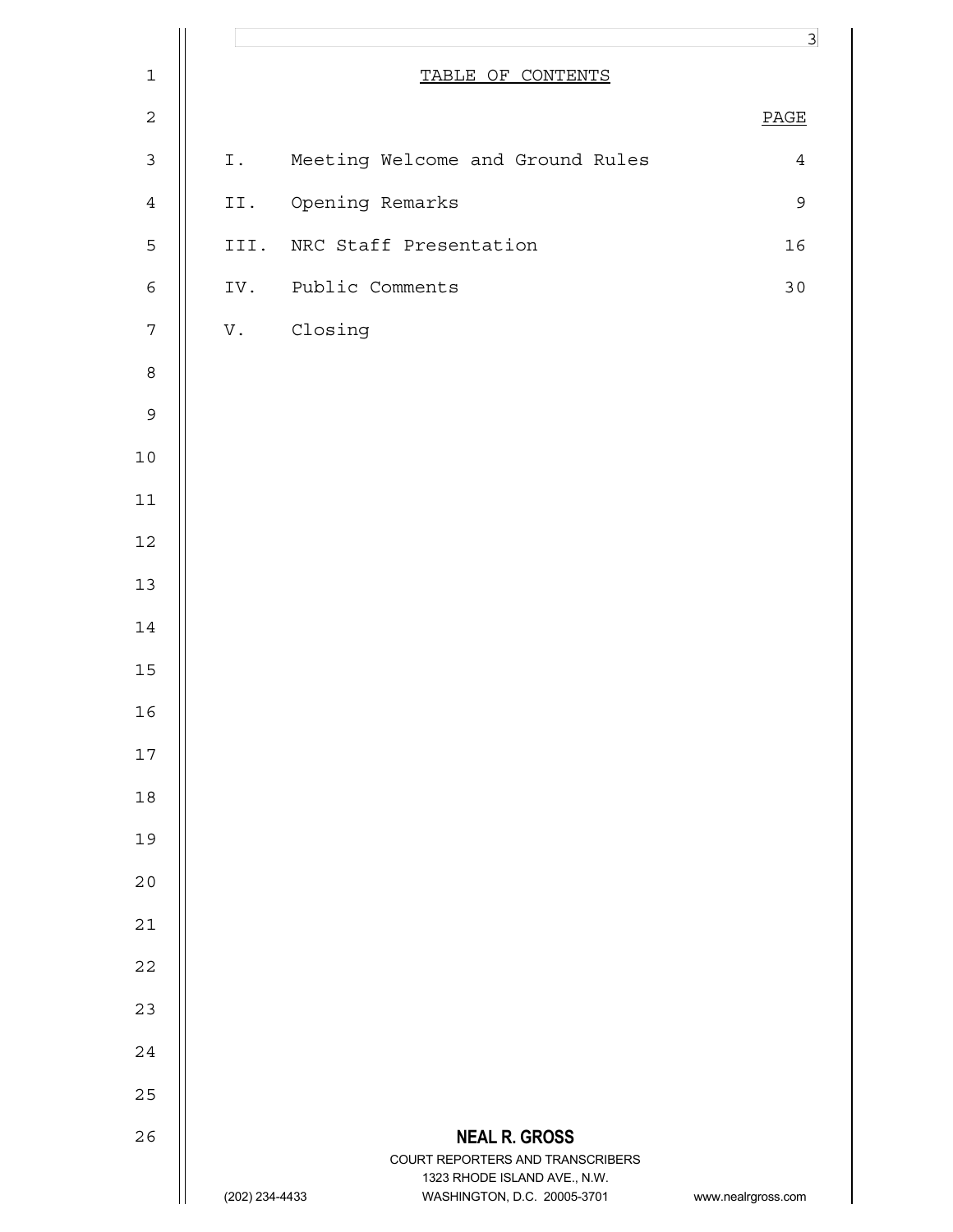|                | $\overline{4}$                                                                                      |
|----------------|-----------------------------------------------------------------------------------------------------|
| $\mathbf{1}$   | $P-R-O-C-E-E-D-I-N-G-S$                                                                             |
| $\overline{2}$ | (2:01 p.m.)                                                                                         |
| $\mathsf 3$    | MR. CAMERON: Good afternoon, everyone.                                                              |
| 4              | My name is Chip Cameron, and I want to welcome you to                                               |
| 5              | public meeting on the Nuclear Regulatory<br>the                                                     |
| 6              | Commission's draft environmental impact statement and                                               |
| 7              | proposed rule on waste confidence. We will try to                                                   |
| 8              | keep the acronyms down. The two that you will hear                                                  |
| $\mathsf 9$    | today are NRC and EIS.                                                                              |
| 10             | We are having a little bit of trouble with                                                          |
| 11             | the webcast. And you can access the webcast by typing                                               |
| 12             | in the address, and I'm going to give it to you now,                                                |
| 13             | and we are continuing to try to fix the webcast, so                                                 |
| 14             | that you can just click on the link and get on.                                                     |
| 15             | The address is http://video.nrc.gov, and                                                            |
| 16             | you'll be able to get into the webcast. And hopefully                                               |
| 17             | those of you who are on the phone have heard that.                                                  |
| 18             | And it's my pleasure to serve as your                                                               |
| 19             | facilitator for today's meeting, and I'm going to be                                                |
| 20             | assisted by Miriam Juckett, who is over here, and                                                   |
| 21             | Miriam is with the Center for Nuclear Waste Regulatory                                              |
| 22             | Analysis in San Antonio, Texas, and she is going to be                                              |
| 23             | helping me with the meeting today.                                                                  |
|                |                                                                                                     |
| 24             | And in our roles as facilitators we are                                                             |
| 25             | going to try to help all of you in the room and on the                                              |
|                | <b>NEAL R. GROSS</b><br>COURT REPORTERS AND TRANSCRIBERS                                            |
|                | 1323 RHODE ISLAND AVE., N.W.<br>(202) 234-4433<br>WASHINGTON, D.C. 20005-3701<br>www.nealrgross.com |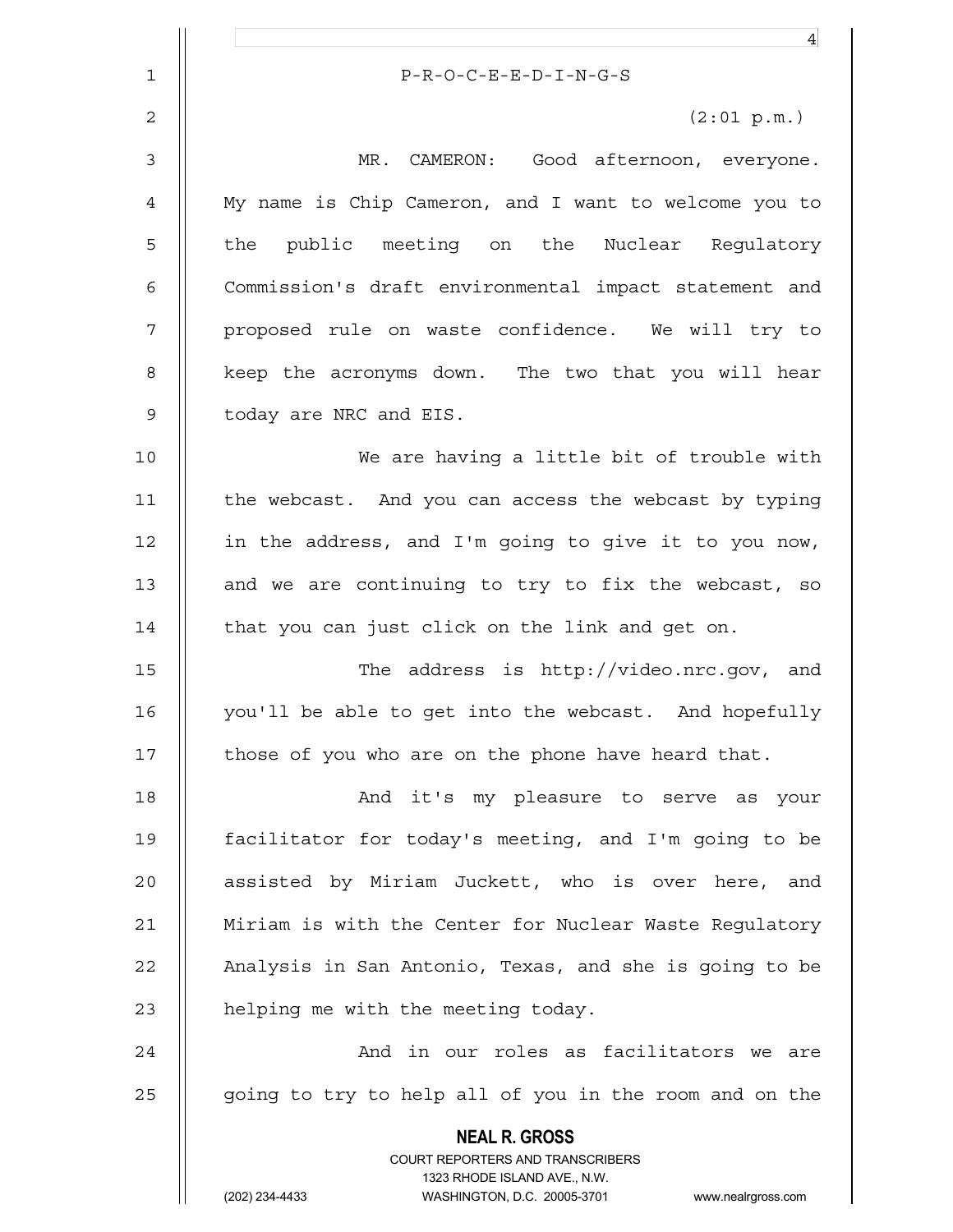**NEAL R. GROSS** COURT REPORTERS AND TRANSCRIBERS 1323 RHODE ISLAND AVE., N.W. <u>5</u> 1 | phones to have a productive meeting today. 2 I wanted to tell you a little bit about 3 || the meeting process, so that you'll know what to 4 | expect today. And I want to talk about the objectives 5 || for the meeting, talk about the format for the 6 meeting, some simple ground rules to allow us to have 7 || a constructive meeting today, and then I want to 8 introduce the NRC staff who will be either presenting 9 | or answering questions today. 10 || The terms of the objective for the 11 meeting -- it's fairly simple -- is the NRC staff 12 wants to listen to your comments and recommendations 13 || on the draft EIS and proposed rule. And the staff is 14 | then going to consider those comments as it prepares 15 || the final environmental impact statement on waste 16 | confidence. 17 || The NRC is also taking written comments, 18 || and I think the staff is going to tell you about how 19 to submit written comments. And I just want to  $20$  || emphasize that the comments that you give today, 21 | either in person or on the phone, they are going to  $22$   $\parallel$  carry the same weight as written comments. 23 Format is also simple. We are going to 24 | have two brief NRC presentations, and then we're going  $25$  || to start the formal comment period. We will have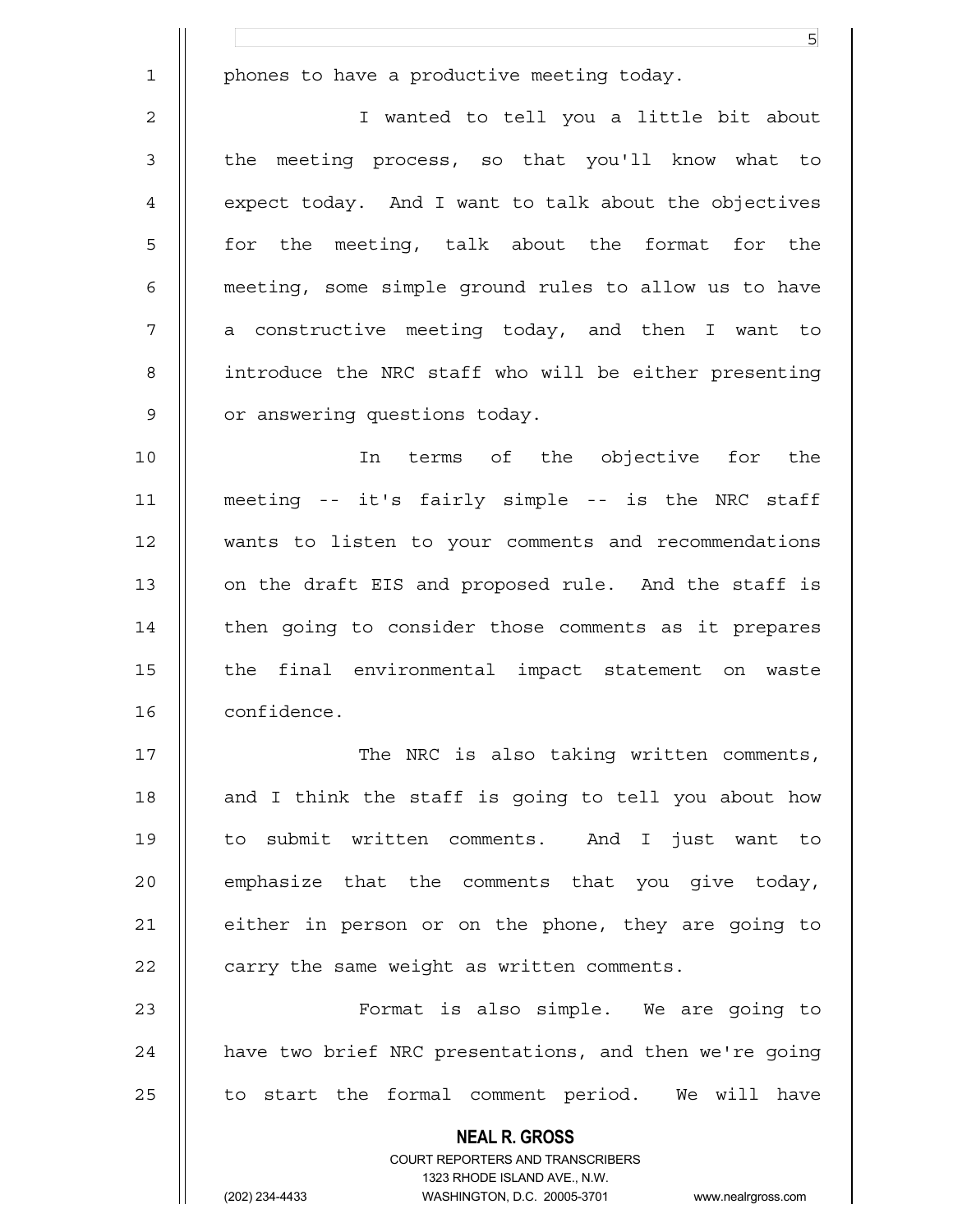|             | 6                                                      |
|-------------|--------------------------------------------------------|
| $\mathbf 1$ | time, a short period of time, to answer questions      |
| 2           | the process for the environmental impact<br>about      |
| 3           | statement.                                             |
| 4           | Now, as you probably know, at this                     |
| 5           | Rockville meeting we not only have people in the       |
| 6           | audience who are going to give comments, but we have   |
| 7           | people who are on the phone who are going to be        |
| 8           | commenting also. And for those of you on the phone,    |
| 9           | as Ana, the operator, just told you, if you want to    |
| 10          | get in the queue to speak, just press star one.        |
| 11          | For those of you in the room and on the                |
| 12          | phones, I will be calling out the first three or four  |
| 13          | people who are going to be next to comment, so that    |
| 14          | will alert you to where you are in the lineup today.   |
| 15          | And when I call you out to either come up to the       |
| 16          | podium here or to address us by phone, just please     |
| 17          | introduce yourself and give your affiliation, if       |
| 18          | affiliation is appropriate.                            |
| 19          | And in terms of other ground rules, I                  |
| 20          | would just ask that only one person speak at a time.   |
| 21          | We are taking a transcript of today's meeting, and we  |
| 22          | have Matt Miller over here, who is our stenographer.   |
| 23          | And one person at a time not only gives our full       |
| 24          | attention to whomever has the floor at the moment, but |
| 25          | it also allows Matt to get what I call a clean         |
|             | <b>NEAL R. GROSS</b>                                   |

 COURT REPORTERS AND TRANSCRIBERS 1323 RHODE ISLAND AVE., N.W. (202) 234-4433 WASHINGTON, D.C. 20005-3701 www.nealrgross.com

 $\prod$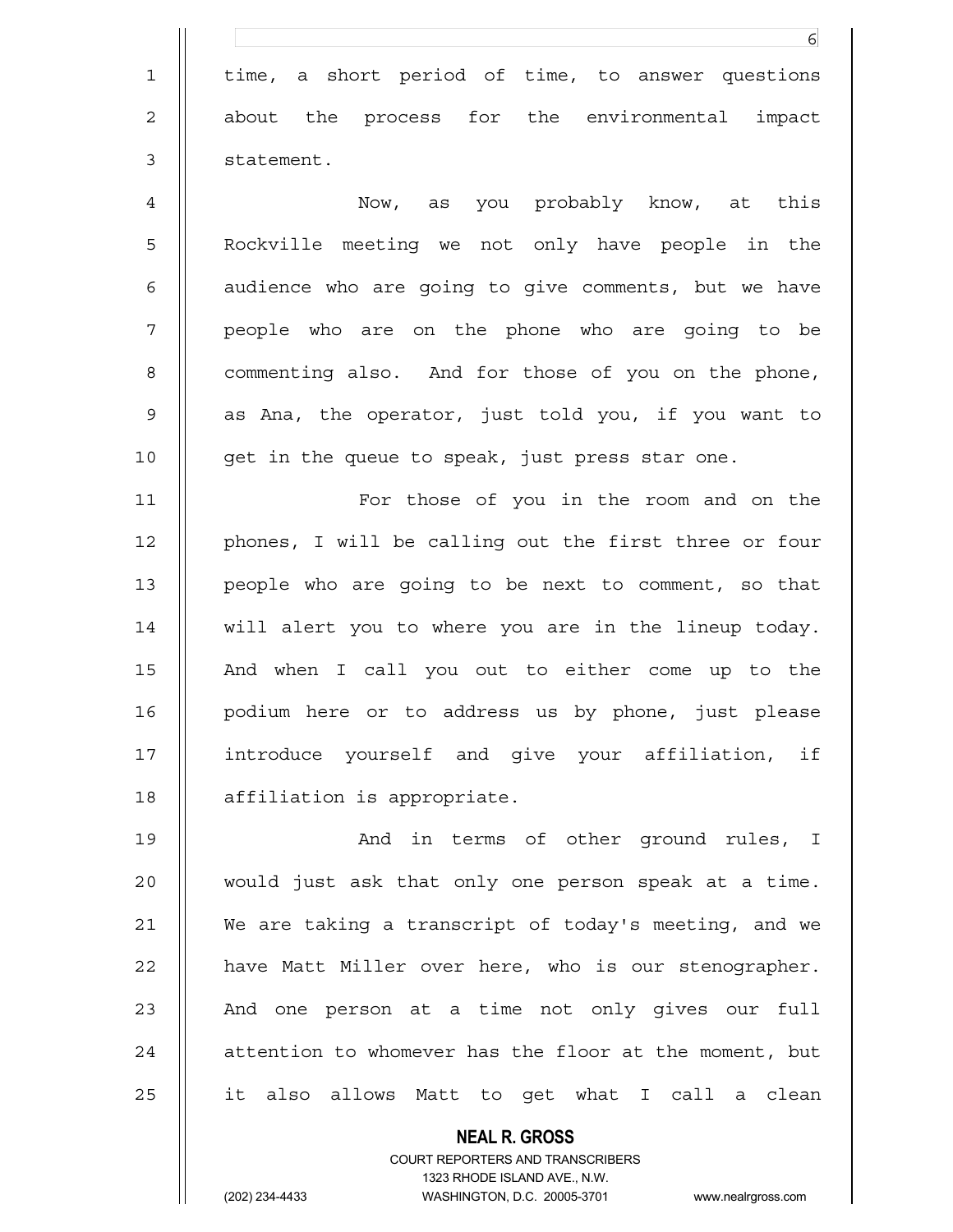|              | $\overline{7}$                                         |
|--------------|--------------------------------------------------------|
| $\mathbf{1}$ | transcript, so we know who is talking.                 |
| $\mathbf{2}$ | And that transcript will be your record of             |
| 3            | the meeting. It will be NRC's record of the meeting.   |
| 4            | I'm also asking you to be brief, so that               |
| 5            | we -- in your comments, so that we get to all of the   |
| 6            | people who are either here or on the phone who want to |
| 7            | talk today. We will be staying until we hear from all  |
| 8            | of you. We are scheduled to go until 5:00, and         |
| 9            | hopefully that will get all of you covered.            |
| 10           | But I'm going to ask you to follow a                   |
| 11           | three-minute ground rule for your comments. And it     |
| 12           | can be three to four minutes. There is some leeway     |
| 13           | there. It's not going to be a strict three minutes,    |
| 14           | but I apologize in advance if I have to ask anybody to |
| 15           | sum up or finish up so that we can go on to the next   |
| 16           | person today.                                          |
| 17           | Also, note that the NRC staff is not going             |
| 18           | to be responding to anything that you say when you     |
| 19           | give your comment. They are going to be carefully      |
| 20           | listening, and they are going to be starting to keep   |
| 21           | track of what the comments are. And those comments or  |
| 22           | questions that you ask during your time for comment,   |
| 23           | those will be addressed as the NRC prepares the final  |
| 24           | environmental impact statement, and you will be able   |
| 25           | to see how they answered your question or addressed    |
|              | <b>NEAL R. GROSS</b>                                   |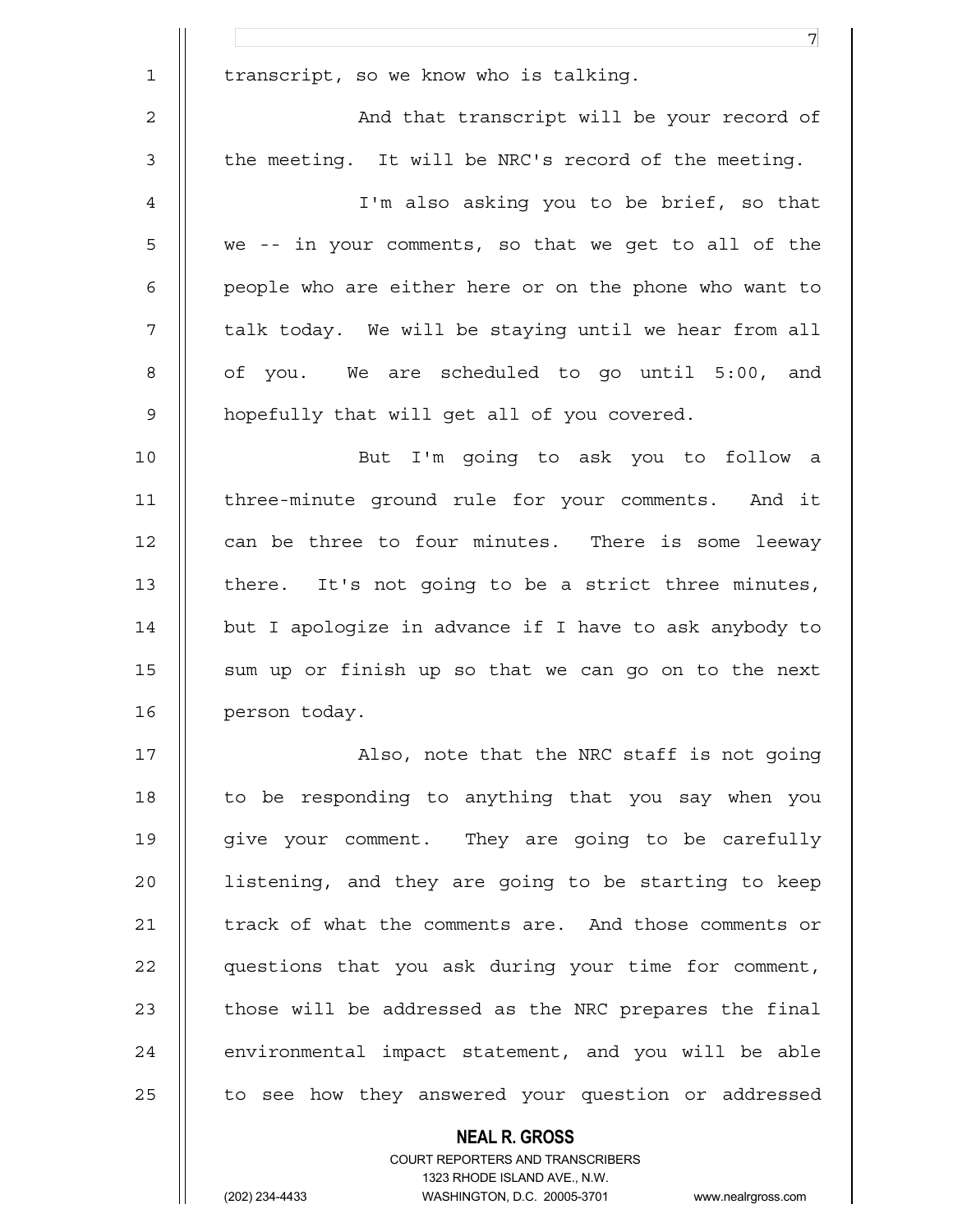|                | 8                                                      |
|----------------|--------------------------------------------------------|
| $\mathbf 1$    | your comment in that particular document.              |
| $\overline{2}$ | In terms of questions generally, we do                 |
| 3              | have a few minutes, probably about 10 to 15 at the     |
| $\overline{4}$ | most, to answer questions to make sure that you know   |
| 5              | what the process is for this meeting today. Secondly,  |
| 6              | so that you are clear on what the process is for       |
| 7              | finalizing the environmental impact statement and      |
| 8              | proposed rule. And, third, for answering any           |
| $\mathsf 9$    | questions that you may have, any clarifications about  |
| 10             | the structure or organization of the environmental     |
| 11             | impact statement.                                      |
| 12             | So we will be going out to you in the                  |
| 13             | audience and on the phones for that short question     |
| 14             | period. And for those of you in the room, Miriam is    |
| 15             | going to be trying to cover people in the back part of |
| 16             | the room who might have questions. And I will do that  |
| 17             | up in the front.                                       |
| 18             | And I should say that at least for those               |
| 19             | who are here in person in Rockville -- and we've had   |
| 20             | an open house, an exhibit area over in the second      |
| 21             | White Flint building -- we are going to have NRC staff |
| 22             | over there throughout this meeting. If you have a      |
| 23             | substantive question, a question on the substance of   |
| 24             | anything that is in the environmental impact statement |
| 25             | or the proposed rule, please go over and see those     |
|                | <b>NEAL R. GROSS</b>                                   |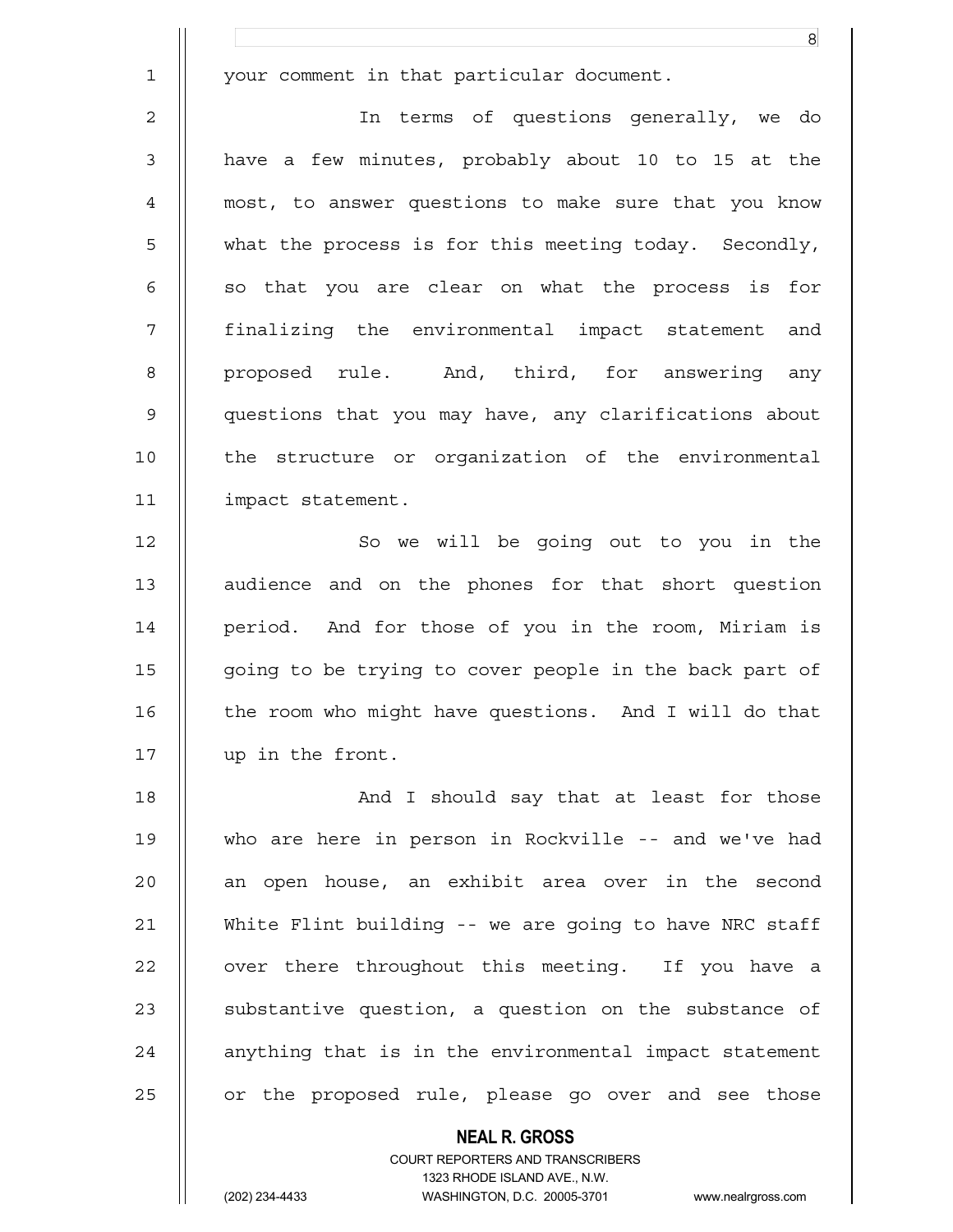|             | 9                                                      |
|-------------|--------------------------------------------------------|
| $\mathbf 1$ | people and ask the question.                           |
| 2           | We are also going to use that model when               |
| 3           | we are out at the regional meetings, which the staff   |
| 4           | will tell you about. None of the comments that were    |
| 5           | made, the discussions that were made at the open house |
| 6           | today, or the questions that you might ask in person   |
| 7           | here, or anything that you ask over at the open house  |
| 8           | area during the meeting, those are not going to be     |
| 9           | considered formal comments.                            |
| 10          | So that if you want to get that on the                 |
| 11          | record, please submit that in writing or during your   |
| 12          | comment time today, and it will be on the record.      |
| 13          | Okay. I just would thank you all for                   |
| 14          | being on the phone and in person here today. And what  |
| 15          | I'd like to do next is to introduce the NRC staff who  |
| 16          | are front and center here today. And I'm going to      |
| 17          | give you a biography on each of them, so that you know |
| 18          | about them and what their areas of expertise are.      |
| 19          | And after that, we are going to go to                  |
| 20          | Keith McConnell, who is the Director of the Waste      |
| 21          | Confidence Directorate here at the NRC, and to Andy    |
| 22          | Imboden, who is the Branch Chief for Communications at |
| 23          | the Waste Confidence Directorate. We are going to go   |
| 24          | to them for some comments, we'll do our short question |
| 25          | and answer period, and then we're going to start with  |
|             | <b>NEAL R. GROSS</b>                                   |

 $\mathsf{II}$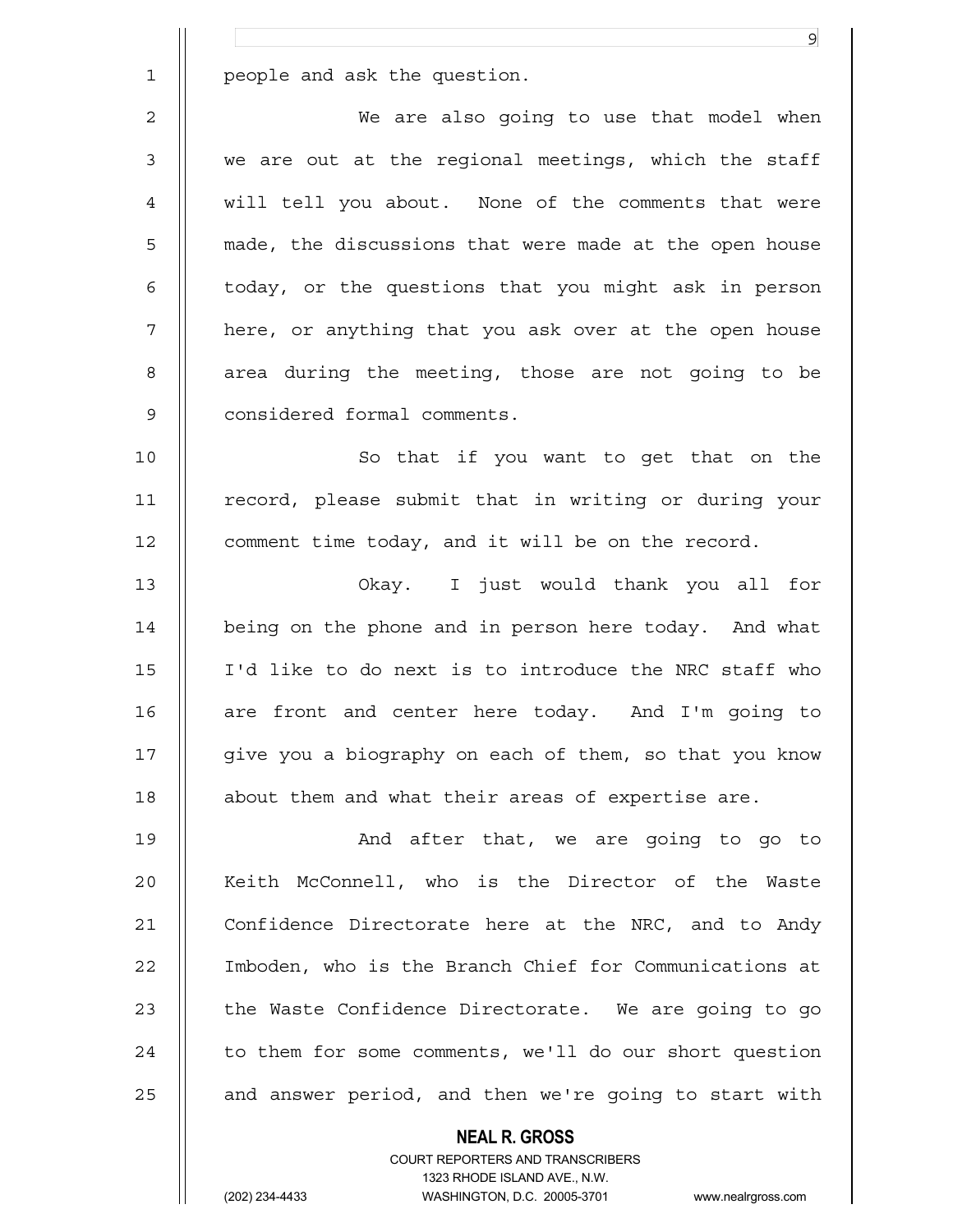|                | 10                                                                      |
|----------------|-------------------------------------------------------------------------|
| $\mathbf 1$    | the formal comments.                                                    |
| $\overline{2}$ | Before I go to the biographies of the NRC                               |
| 3              | staff, I want to give a well-deserved thank you to                      |
| 4              | T.R. Rowe and Susan Wittick who have just done a                        |
| 5              | marvelous job on all of the complicated logistical                      |
| 6              | arrangements for all of these meetings, and many other                  |
| 7              | things for the Waste Confidence Directorate.                            |
| 8              | In terms of biography, Dr. Keith McConnell                              |
| 9              | the<br>Director, as I mentioned, of the Waste<br>is                     |
| 10             | Confidence Directorate. And Keith came to the NRC in                    |
| 11             | 1986 as a geologist and project manager in our Office                   |
| 12             | of Nuclear Materials Safety and Safeguards. And since                   |
| 13             | that time, he has had various positions with                            |
| 14             | Commissioners for the NRC.                                              |
| 15             | was the technical<br>For example, he                                    |
| 16             | assistant to former Commission -- former Chairman                       |
| 17             | Selin. He was the senior materials technical                            |
| 18             | assistant to former Chairman Meserve and the technical                  |
| 19             | assistant and the executive assistant to Chairman                       |
| 20             | Diaz.                                                                   |
| 21             | And Keith joined the Senior Executive                                   |
| 22             | Service, the Government Management Service, in 2004,                    |
| 23             | and he was selected as the Director of the                              |
| 24             | Commission's adjudicatory technical support program.                    |
| 25             | That was in the Office of General Counsel. And prior                    |
|                | <b>NEAL R. GROSS</b>                                                    |
|                | <b>COURT REPORTERS AND TRANSCRIBERS</b><br>1323 RHODE ISLAND AVE., N.W. |
|                | (202) 234-4433<br>WASHINGTON, D.C. 20005-3701<br>www.nealrgross.com     |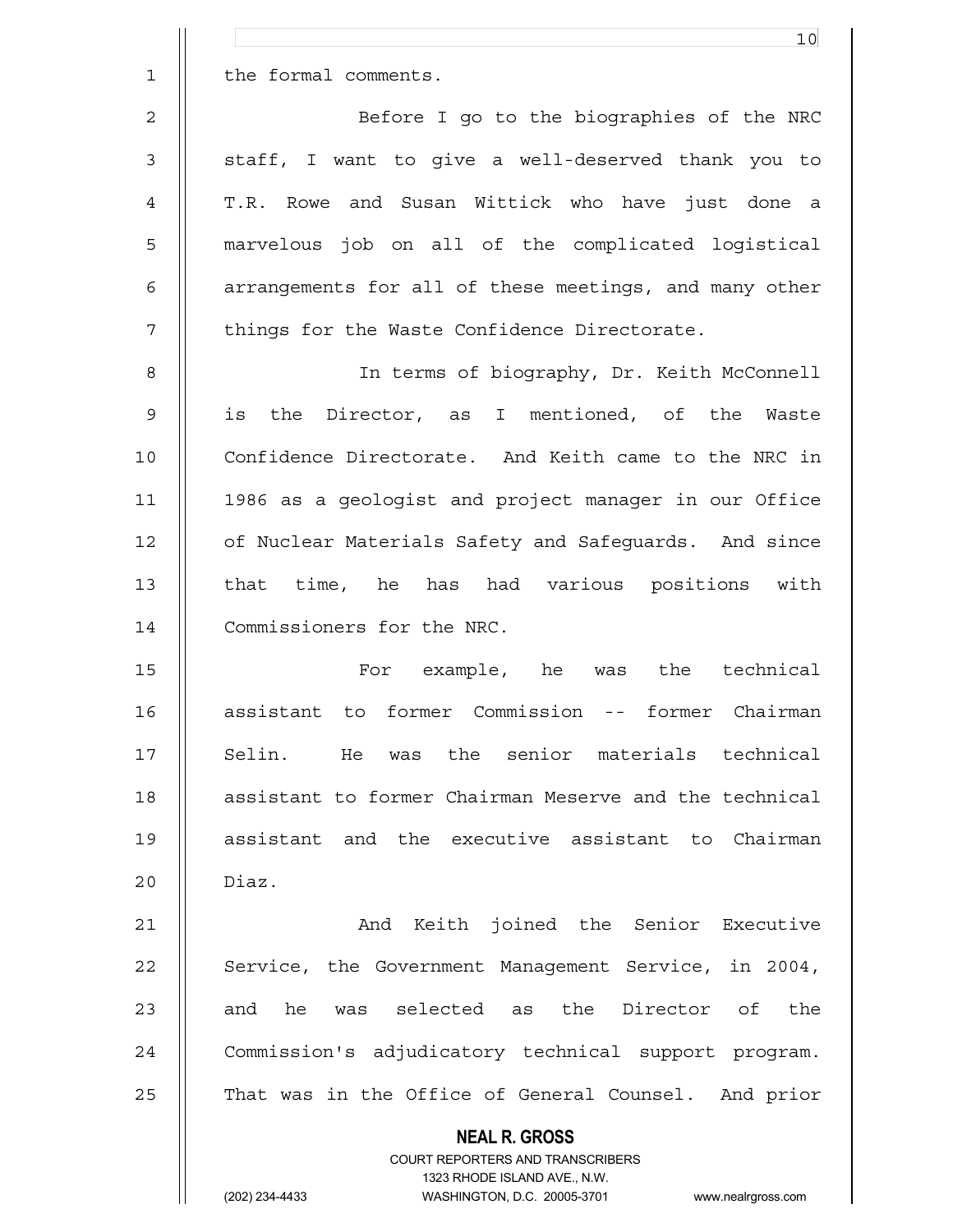|                | 11                                                                  |
|----------------|---------------------------------------------------------------------|
| $\mathbf 1$    | to becoming the Director of the Waste Confidence                    |
| 2              | Directorate, Dr. McConnell served as the Deputy                     |
| $\mathfrak{Z}$ | Director of the Decommissioning and Uranium Recovery                |
| 4              | Directorate in the Office of Federal and<br>State                   |
| 5              | Materials and Environmental Management Programs.                    |
| 6              | In terms of educational background, he has                          |
| 7              | a bachelor's degree in geology from Clemson                         |
| 8              | University, a master's degree in geological sciences                |
| 9              | from the Virginia Polytechnic Institute, and a Ph.D.                |
| 10             | in geological sciences from the University of South                 |
| 11             | Carolina.                                                           |
| 12             | And the Deputy Director of the Waste                                |
| 13             | Confidence Directorate is Ms. Carrie Safford, who is                |
| 14             | right here. And Carrie came to the NRC as an attorney               |
| 15             | in the Materials Litigation and Enforcement Division                |
| 16             | in the Office of General Counsel. That was in 2008.                 |
| 17             | And she has served as the Deputy Assistant                          |
| 18             | General Counsel of the Materials Litigation Division.               |
| 19             | And prior to joining the NRC, Carrie served as the in-              |
| 20             | house regulatory counsel to the Mirant Corporation as               |
| 21             | energy regulatory counsel.                                          |
| 22             | Her educational background is a bachelor's                          |
| 23             | biology and geology from the University of<br>in                    |
| 24             | Rochester, and a Juris Doctor, a J.D., from the Pace                |
| 25             | University School of Law.                                           |
|                | <b>NEAL R. GROSS</b><br>COURT REPORTERS AND TRANSCRIBERS            |
|                | 1323 RHODE ISLAND AVE., N.W.                                        |
|                | (202) 234-4433<br>WASHINGTON, D.C. 20005-3701<br>www.nealrgross.com |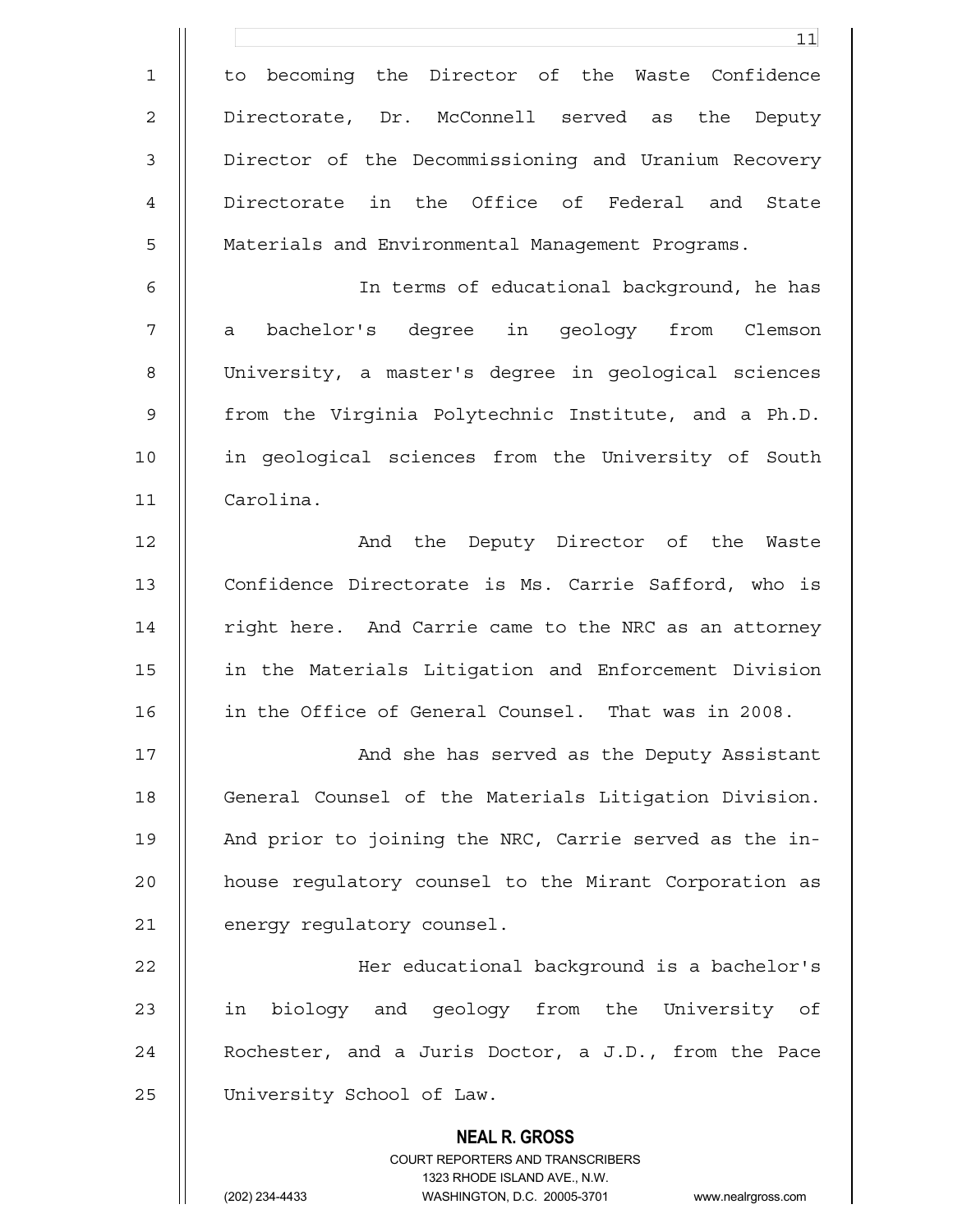2 Waste Confidence Directorate. And Andy Imboden, who 3 || is going to be talking to you in a minute, is the 4 Chief of Communications, Planning, and Rulemaking in 5 || the Waste Confidence Directorate. He came to the NRC 6 in 2004 and has increasing responsibility in terms of 7 | regulating nuclear reactors and nuclear materials.

8 He served on the staff of the Executive 9 || Director for Operations, known as the EDO office, and 10 || then he had positions as technical assistants for 11 former Chairman Jaczko, policy advisor to Chairman 12 Jaczko, and more recently policy advisor to now 13 Chairman Allison Macfarlane.

14 **And And Andy has worked on several NRC** 15 || rulemakings as a project manager and supervisor and 16 has a lot of experience in terms of being the project 17 manager for the preparation of environmental impact 18 | statements for power reactor license renewals.

19 || And before Andy came to the Commission, he 20 was a consulting engineer specializing in compliance 21 || issues, both domestic compliance issues and 22 | international compliance issues.

23 He has a degree, a bachelor's degree, in 24 || meteorology from Penn State University and a master's 25 degree in environmental engineering from Clemson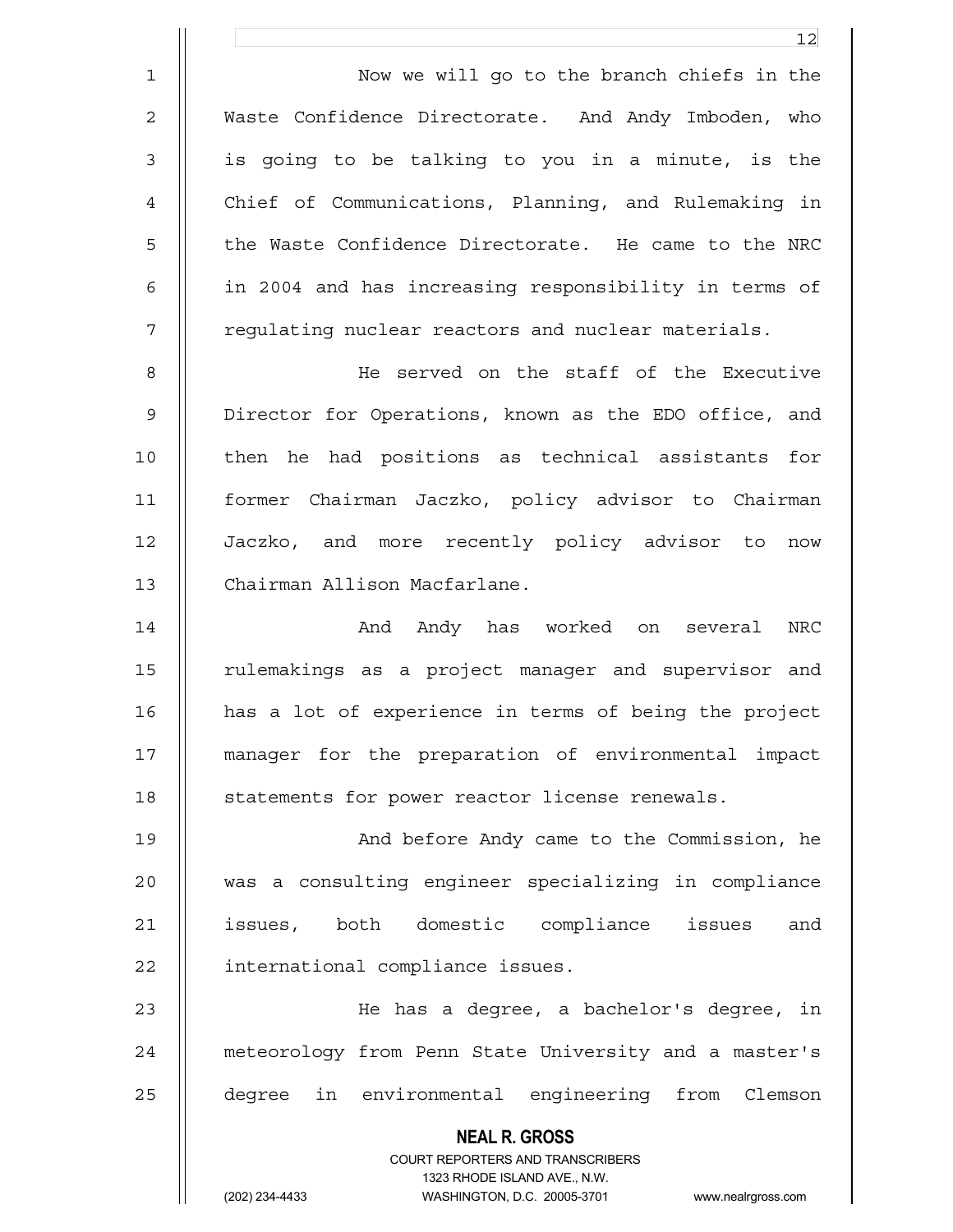|              | 13                                                     |
|--------------|--------------------------------------------------------|
| $\mathbf{1}$ | University.                                            |
| 2            | The next branch chief that I would like to             |
| 3            | introduce is Paul Michalak, and Paul is right here     |
| 4            | with us. And Paul's branch is the Environmental        |
| 5            | Impact Statement Branch, and I think it's fairly       |
| 6            | obvious what the Environmental Impact Statement branch |
| 7            | does.                                                  |
| 8            | he came to NRC in 2005 as a<br>And                     |
| 9            | hydrologist with the Uranium Recovery Branch in        |
| 0            | Nuclear Materials Safety and Safeguards, called NMSS.  |
| $\mathbf{1}$ | And since that time, he has also served<br>in          |

10 Nuclear Materials Safety and Safeguards, called NMSS. 11 And since that time, he has also served in 12 increasingly responsible positions with the agency. 13 He was a senior project manager in our New Reactors 14 Office, and that was supporting the development of 15 environmental impact statements for the licensing of 16 | new reactors.

17 || And before he came to the Commission, he 18 || had a long career, 17 years, as an environmental 19 || consultant on numerous projects, ranging from site 20 **characterization,** remediation, and technical 21 litigation support. And prior to becoming the branch  $22$  | chief, he was the branch chief of Materials 23 | Decommissioning in the office -- NRC Office of Federal 24 || and State Materials and Environmental Management 25 | Programs.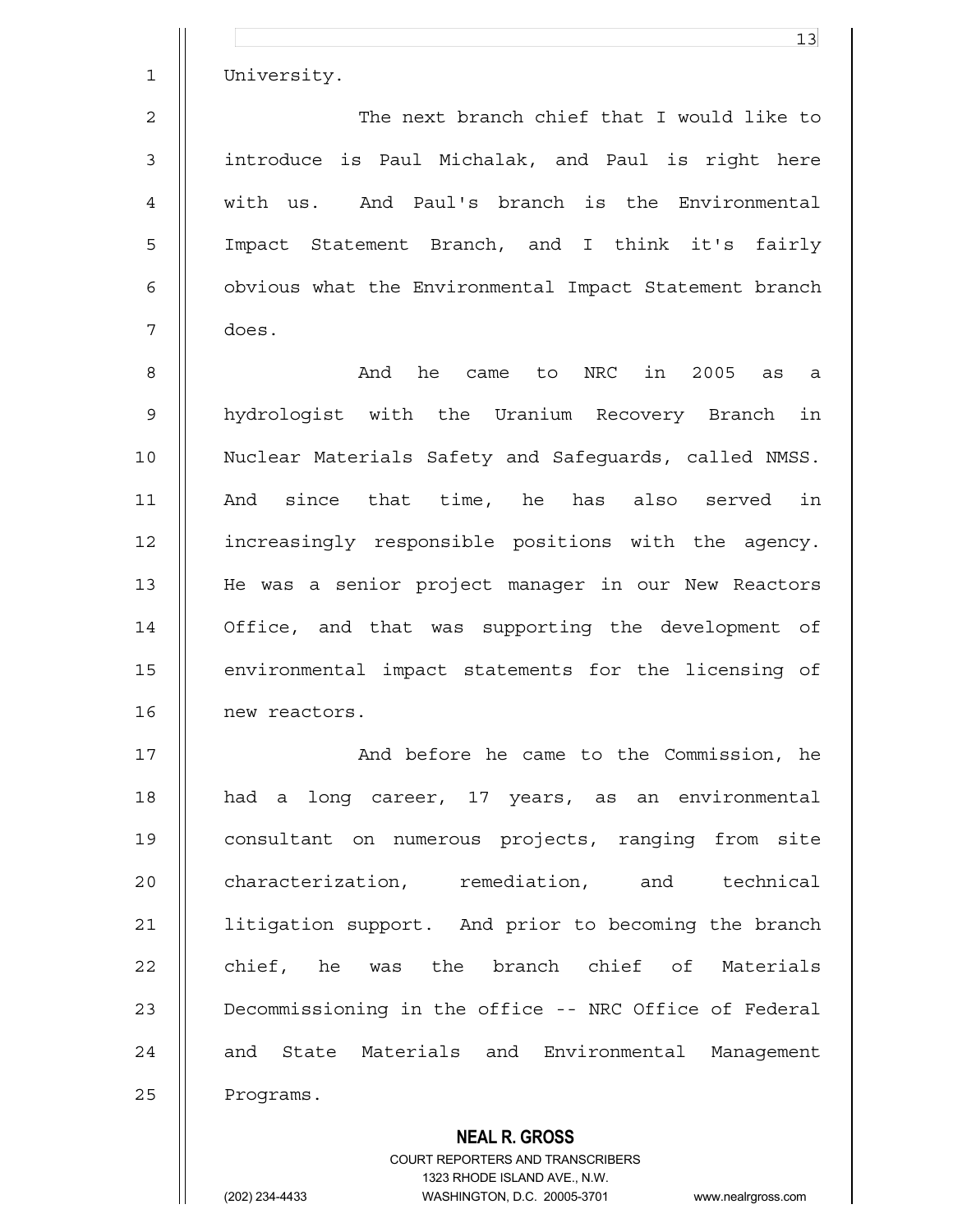1 He earned his B.S. in education from 2 || Temple University and an M.S. in hydrology from the 3 || New Mexico Institute of Mining and Technology. So 4 whenever I hear New Mexico, I always think of 5 || chemistry. Okay? But this was hydrology. Yes, okay. 6 || Good. So that's Paul.

7 And next we have Tim McCartin. And Tim is 8 || the senior advisor for performance assessment in the 9 Waste Confidence Directorate. He came to the NRC in 10 1981 and has worked, again, like all of the staff in 11 Waste Confidence Directorate, in increasingly 12 || responsible positions, mainly on performance 13 || assessment approaches and computational tools for the 14 | evaluation of geological disposal of high-level waste, 15 | and also on the national and international regulations 16 | for geologic disposal.

17 || So he is the technical lead here for 18 developing the NRC's regulations for the geological 19 disposal of high-level waste in 10 CFR Part 63, and he 20 **has represented the NRC nationally and internationally** 21 | on performance assessment principles.

22 Tim got his bachelor's in physics from 23 || Xavier University and a master's in physics from Wayne 24 | State University.

 **NEAL R. GROSS**

25 | And, finally, we are going to go to the

 COURT REPORTERS AND TRANSCRIBERS 1323 RHODE ISLAND AVE., N.W.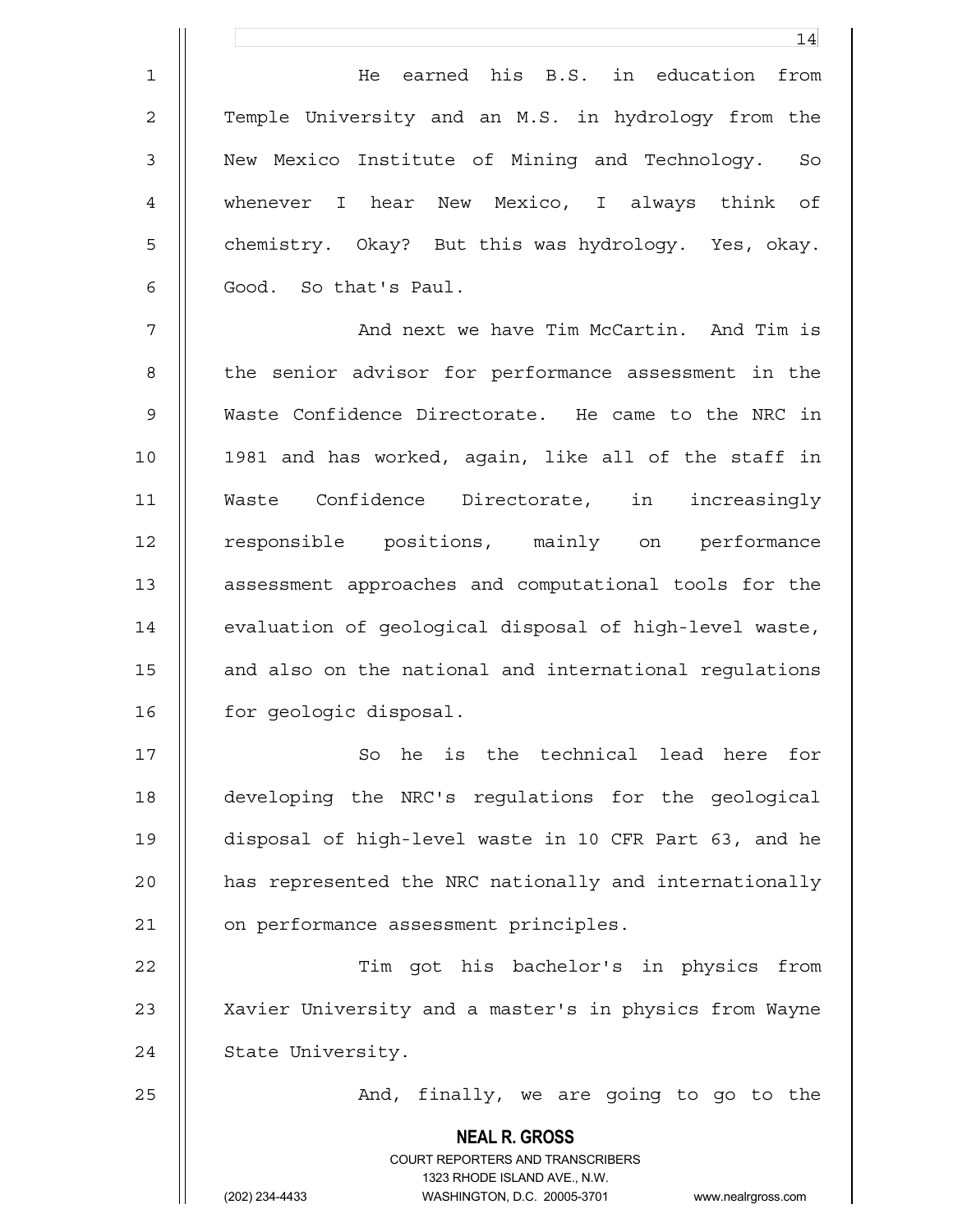1 main NRC attorney advising the Waste Confidence 2 | Directorate, and that's Tyson Campbell, who is right  $3$   $\parallel$  here. He is the lead counsel for Waste Confidence. 4 He is also Acting Deputy Assistant General Counsel for 5 || Reactors and Material Rulemaking -- Materials 6 || Rulemaking in the Office of General Counsel. So he 7 has some management responsibilities besides advising 8 || the Waste Confidence Directorate.

9 He graduated from the University of 10 Virginia in 2003, and that was with a bachelor's in 11 physics. And then he went to the University of 12 Virginia Law School, and he got his Juris Doctor, his 13 J.D., from UVA in 2006. He also spent time studying 14 || at the University of Nottingham in the United Kingdom, 15 || studying international environmental law and human 16 | rights at the University of Nottingham.

17 Tyson came to the Office of General 18 || Counsel here at the NRC in the General Counsel's 19 Honors Law Program. And since that time he has worked 20 || on many issues relating to nuclear waste regulation, 21 | low-level waste disposal, the West Valley site, and 22 | now waste confidence.

23 || And Tyson is a 2012 graduate of the NRC's 24 || Leadership Potential Program where up and coming new 25 || NRC managers are groomed to take over management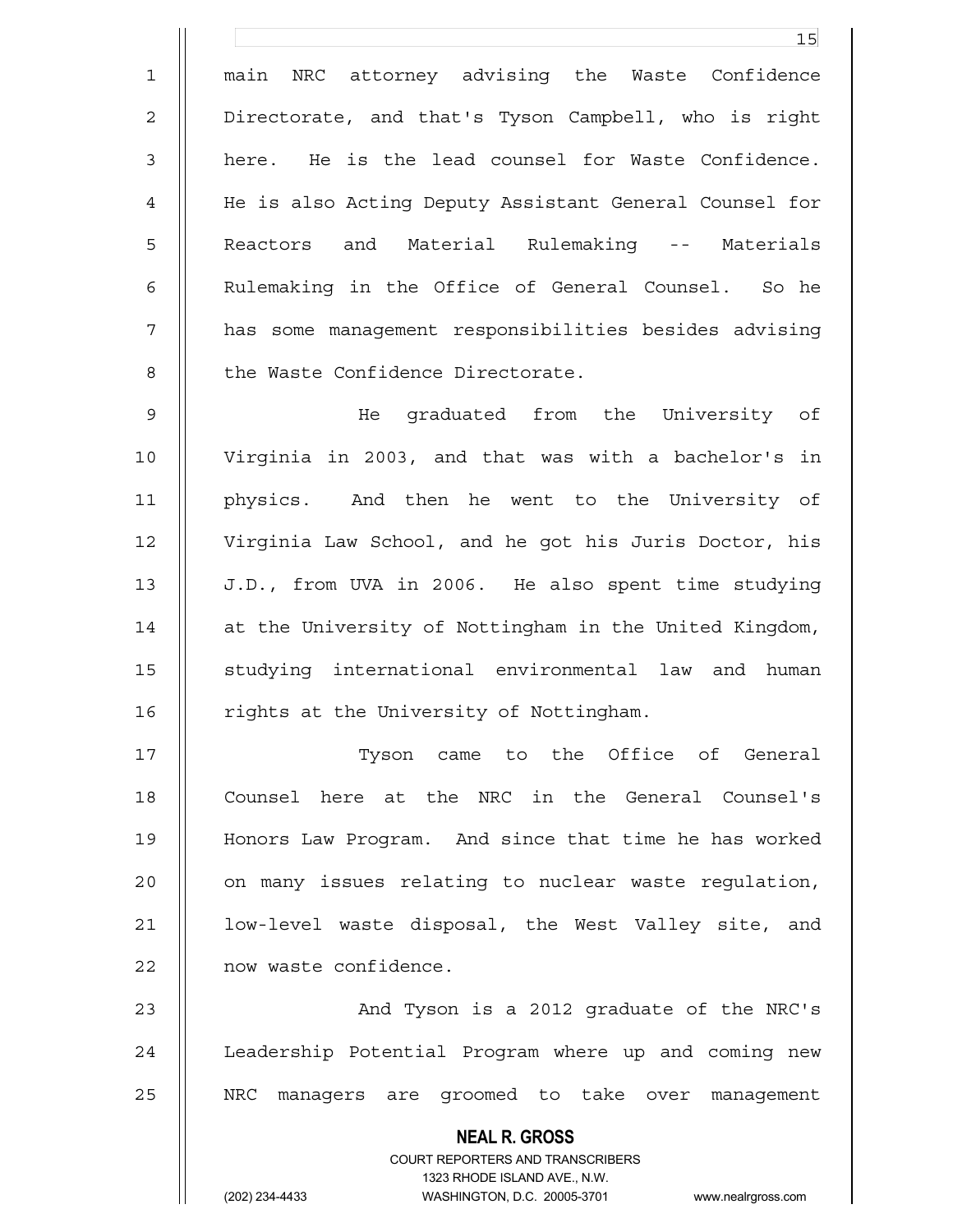|                | 16                                                     |
|----------------|--------------------------------------------------------|
| $\mathbf{1}$   | responsibilities.                                      |
| $\overline{2}$ | And I think that is the biography of                   |
| $\mathfrak{Z}$ | everybody that we would like to hear. And are we       |
| $\overline{4}$ | ready, Keith, to hear from you? This is Keith          |
| 5              | McConnell.                                             |
| $\epsilon$     | MR. McCONNELL: Okay. Thanks, Chip. And                 |
| $\overline{7}$ | welcome, everybody, and good afternoon. As Chip        |
| 8              | indicated, I'm the Director of the Waste Confidence    |
| $\mathsf 9$    | Directorate here at the NRC. And on behalf of that     |
| 10             | directorate, I want to thank everyone, both on the     |
| 11             | phone and here today in the meeting room, for          |
| 12             | participating in the meeting.                          |
| 13             | The purpose of the meeting today is to                 |
| 14             | gather public comment on the draft generic             |
| 15             | environmental impact statement and proposed rule for   |
| 16             | continued storage of spent nuclear fuel after the      |
| 17             | operating life of a power reactor, or Waste Confidence |
| 18             | rule for short.                                        |
| 19             | The draft generic environmental impact                 |
| 20             | statement and proposed rule were both published on     |
| 21             | September 13th of this year for public comment, and    |
| 22             | they represent the culmination of the agency's         |
| 23             | activities to respond to the U.S. Court of Appeals     |
| 24             | from the District of Columbia's decision to vacate the |
| 25             | 2010 version of the Waste Confidence rule.             |
|                | <b>NEAL R. GROSS</b>                                   |

 $\mathsf{II}$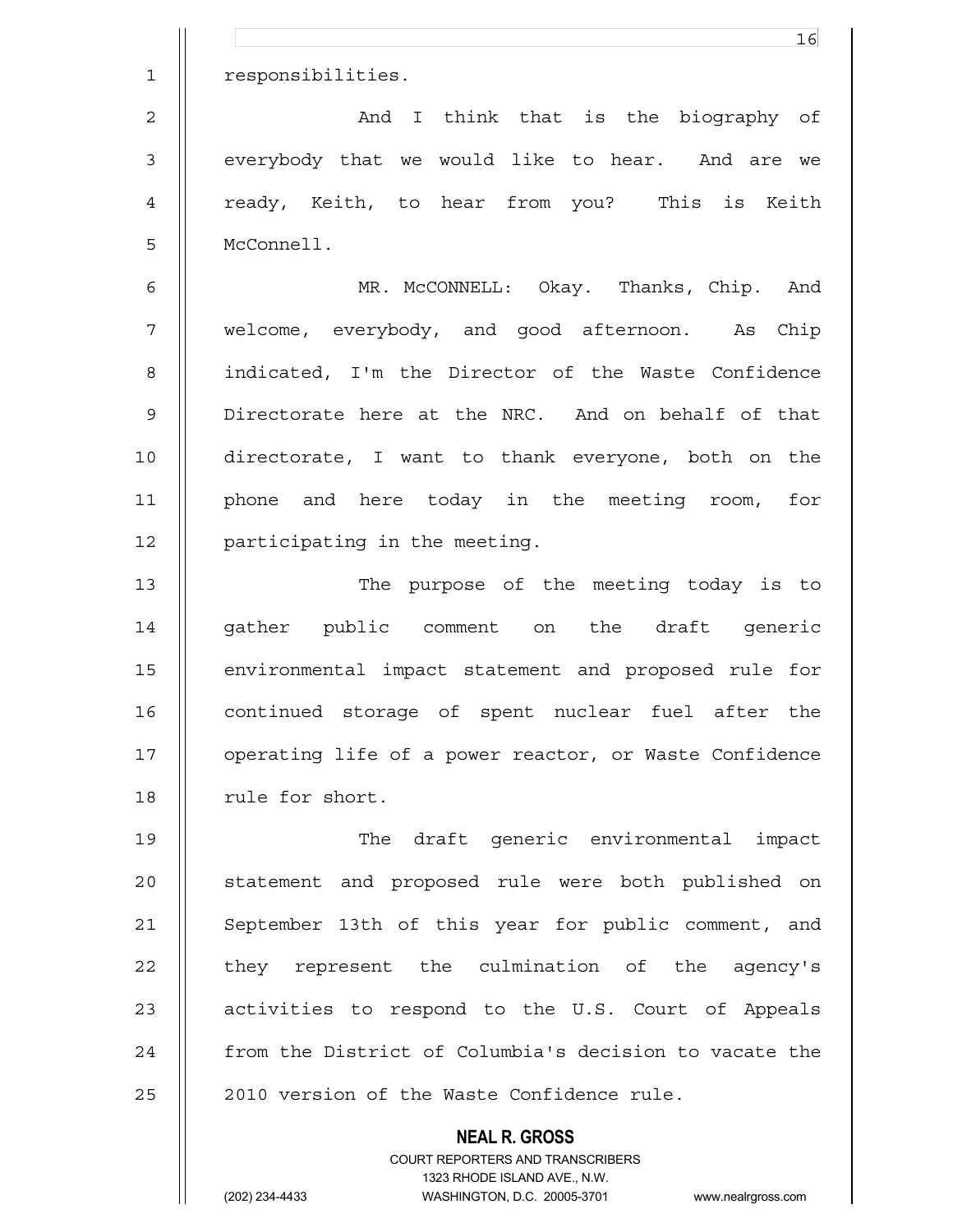1 | Given that the purpose of today's meeting 2 || is to gather public comment on these two documents, 3 || the NRC staff intends to limit its presentations to a 4 very small portion of the meeting. Again, the idea is 5 || to maximize the opportunity for public comment on 6 | these two documents.

7 I would note, as Chip has mentioned, that 8 || the technical staff from the NRC who were responsible 9 || for writing most of the draft generic environmental 10 impact statement are available out in the open house 11 || area over in Two White Flint North to respond to any 12 | specific questions or comments you might have.

13 || I do want to start off with a few general 14 comments about our rulemaking process. Writing 15 | requiations is fundamental to what we do here at the 16 NRC. Regulations are our vehicle for implementing 17 || national policy and standards, and they also are a 18 mechanism for achieving NRC's goals, which is to 19 maintain public health and safety and security and the 20 | protection of the environment.

21 || Che of the most important parts of our 22 || rulemaking process is what is going on here today, 23 || which is providing the public with an opportunity to 24 || participate in that process and to provide their 25 | comments on the proposed rule.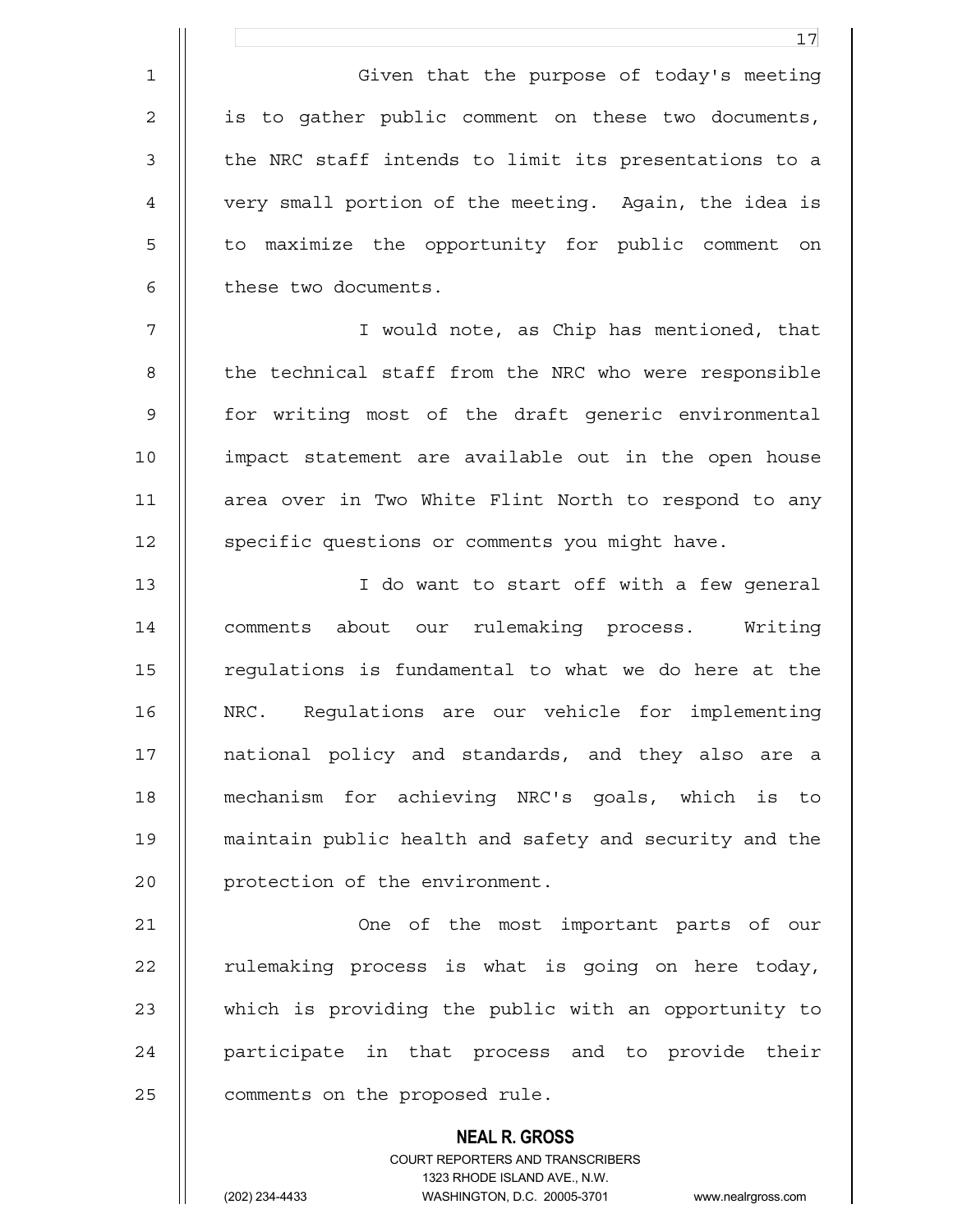|                | 18                                                                  |
|----------------|---------------------------------------------------------------------|
| $\mathbf 1$    | I would also note that today's meeting,                             |
| $\overline{2}$ | and the 11 meetings that we have planned over the next              |
| $\mathsf 3$    | month and a half, represent just one aspect of our                  |
| 4              | efforts to make the Waste Confidence rulemaking open                |
| 5              | and transparent.                                                    |
| 6              | want to thank those of you who have<br>We                           |
| 7              | participated in the past in our scoping meetings back               |
| 8              | last fall, and also those of you that have followed                 |
| $\mathsf 9$    | along during our public status calls that we held                   |
| 10             | monthly.                                                            |
| 11             | Our efforts have been improved by the                               |
| 12             | public comments that we have received in the past, and              |
| 13             | we want to encourage you all to provide your comments               |
| 14             | on the draft generic environmental impact statement or              |
| 15             | proposed rule, either at this meeting or at any of the              |
| 16             | other mechanisms that we have in place to receive                   |
| 17             | comments.                                                           |
| 18             | In addition, there are some specific areas                          |
| 19             | within the proposed rule that the NRC Commissioners                 |
| 20             | have specifically asked for comment on. Your views on               |
| 21             | those specific issues, as well as your general                      |
| 22             | comments, will help us improve the final generic                    |
| 23             | environmental impact statement and rule, and will also              |
| 24             | serve to provide the Commission with important insight              |
| 25             | as they undergo their deliberations when they get the               |
|                | <b>NEAL R. GROSS</b>                                                |
|                | COURT REPORTERS AND TRANSCRIBERS<br>1323 RHODE ISLAND AVE., N.W.    |
|                | (202) 234-4433<br>WASHINGTON, D.C. 20005-3701<br>www.nealrgross.com |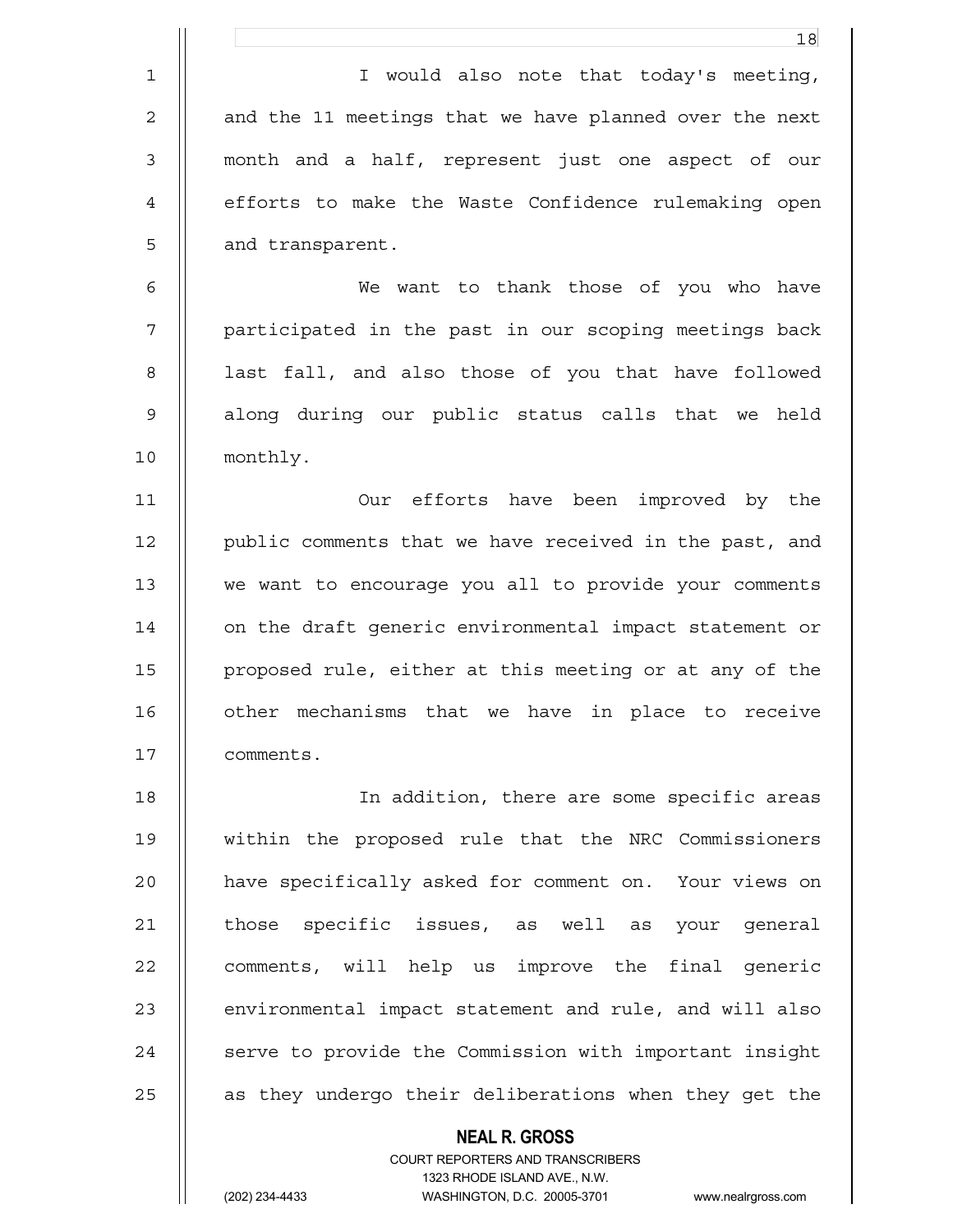|             | 19                                                                                                  |
|-------------|-----------------------------------------------------------------------------------------------------|
| $\mathbf 1$ | rule and final generic environmental impact<br>final                                                |
| 2           | statement sometime next year.                                                                       |
| 3           | So, again, I want to welcome you here                                                               |
| 4           | today, and welcome your public comments. I encourage                                                |
| 5           | you to speak candidly and provide us with your                                                      |
| 6           | insights.                                                                                           |
| 7           | And with that, I'll turn it over to Andy                                                            |
| 8           | Imboden, who will talk briefly about the draft generic                                              |
| 9           | environmental impact statement and proposed rule.                                                   |
| 10          | MR.<br>IMBODEN: Thank you, Keith. Good                                                              |
| 11          | afternoon, everyone. And I'd like to add to Keith's                                                 |
| 12          | welcome and thank you for participating today.                                                      |
| 13          | I am Andy Imboden. I am the Chief of the                                                            |
| 14          | Communications, Planning, and Rulemaking Branch at                                                  |
| 15          | NRC's Waste Confidence Directorate.                                                                 |
| 16          | The agenda for today's meeting is I plan                                                            |
| 17          | to provide a brief overview of the background of waste                                              |
| 18          | confidence, some of the key aspects of the draft                                                    |
| 19          | generic environmental impact statement, the proposed                                                |
| 20          | rule, and the methods for providing comment on the                                                  |
| 21          | documents. Then, we will get to the public comment                                                  |
| 22          | portion, or the heart of the meeting today.                                                         |
| 23          | So what was waste confidence? Waste                                                                 |
| 24          | confidence accomplishes two things. The draft generic                                               |
| 25          | environmental impact statement for waste confidence is                                              |
|             | <b>NEAL R. GROSS</b>                                                                                |
|             | COURT REPORTERS AND TRANSCRIBERS                                                                    |
|             | 1323 RHODE ISLAND AVE., N.W.<br>(202) 234-4433<br>WASHINGTON, D.C. 20005-3701<br>www.nealrgross.com |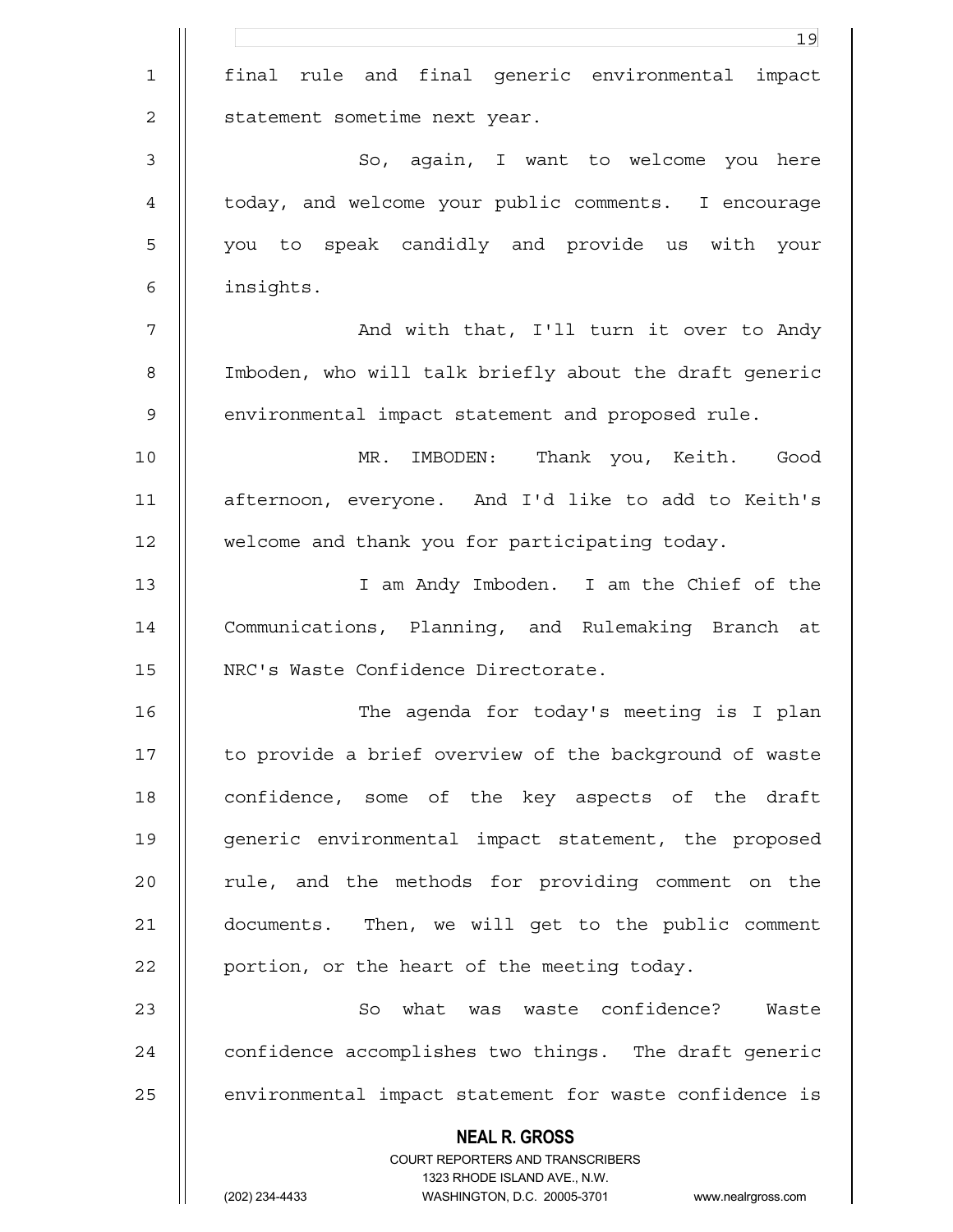|             | 20                                                       |
|-------------|----------------------------------------------------------|
| $\mathbf 1$ | a generic environmental analysis that satisfies part     |
| $\mathbf 2$ | of the Commission's National Environmental Policy Act    |
| 3           | obligations for reactor licensing and relicensing, and   |
| 4           | the licensing and relicensing of spent fuel storage      |
| 5           | facilities.                                              |
| 6           | The draft environmental impact statement                 |
| 7           | also serves as the regulatory basis to support a         |
| 8           | The waste confidence proposed rule<br>rulemaking.        |
| 9           | generically addresses the environmental impacts of       |
| 10          | continued storage and would contain a determination      |
| 11          | concerning the feasibility of safe storage and the       |
| 12          | timeframe for repository availability.                   |
| 13          | The generic environmental impact statement               |
| 14          | and proposed rule only cover the timeframe after the     |
| 15          | license life for reactor operation.                      |
| 16          | The proposed rule on waste confidence does               |
| 17          | not, however, license any particular site or facility.   |
| 18          | And it does not allow for long-term storage of spent     |
| 19          | nuclear fuel at any site.                                |
| 20          | NRC has a long, rich history with waste                  |
| 21          | confidence, which was originally adopted by the          |
| 22          | Commission in 1984. Since then, the rule has been        |
| 23          | updated, most recently in 2010. In 2012, the Court of    |
| 24          | Appeals for the D.C. Circuit vacated the 2010            |
| 25          | rulemaking.                                              |
|             | <b>NEAL R. GROSS</b><br>COURT REPORTERS AND TRANSCRIBERS |

1323 RHODE ISLAND AVE., N.W.

 $\prod_{i=1}^{n}$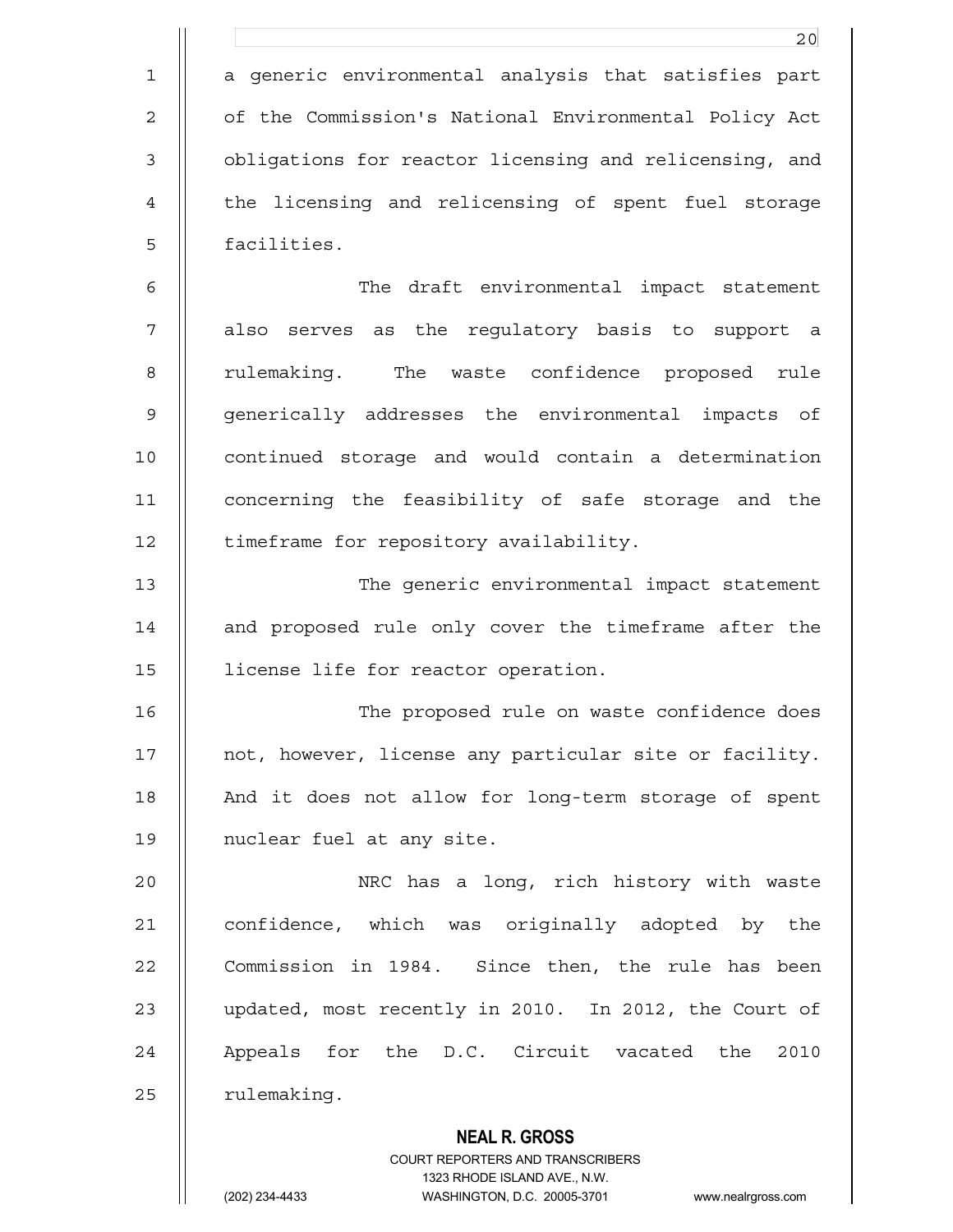|                | 21                                                     |
|----------------|--------------------------------------------------------|
| $\mathbf 1$    | Court identified three deficiencies<br>The             |
| $\overline{2}$ | with the Commission's environmental analysis that was  |
| 3              | done to support the 2010 waste confidence rulemaking.  |
| 4              | The Court found that the analysis didn't evaluate the  |
| 5              | environmental effects of failing to secure permanent   |
| 6              | disposal. The Court also directed the Commission to    |
| 7              | provide a forward-looking assessment of spent fuel     |
| 8              | pool leaks and the environmental consequences of spent |
| $\mathcal{G}$  | fuel pool fires.                                       |
| 10             | The Court did find that either a generic               |
| 11             | environmental assessment and an associated finding of  |
| 12             | significant impacts or a generic environmental<br>no   |
| 13             | impact statement would be an acceptable means to       |
| 14             | address the issues associated with waste confidence.   |
| 15             | In response, the Commission directed the               |
| 16             | staff to prepare an environmental impact statement to  |
| 17             | look at these generic issues with the possibility of   |
| 18             | issuing an updated Waste Confidence rule.              |
| 19             | Finally, there are two things I'd like for             |
| 20             | you to remember. The first is that waste confidence    |
| 21             | is just a small part of the NRC's overall              |
| 22             | environmental analysis for reactor and storage         |
| 23             | facility licensing and relicensing. And then the       |
| 24             | second thing is that Waste Confidence rule does not    |
| 25             | license any facility or authorize storage after the    |
|                | <b>NEAL R. GROSS</b>                                   |

(202) 234-4433 WASHINGTON, D.C. 20005-3701 www.nealrgross.com

 $\mathsf{II}$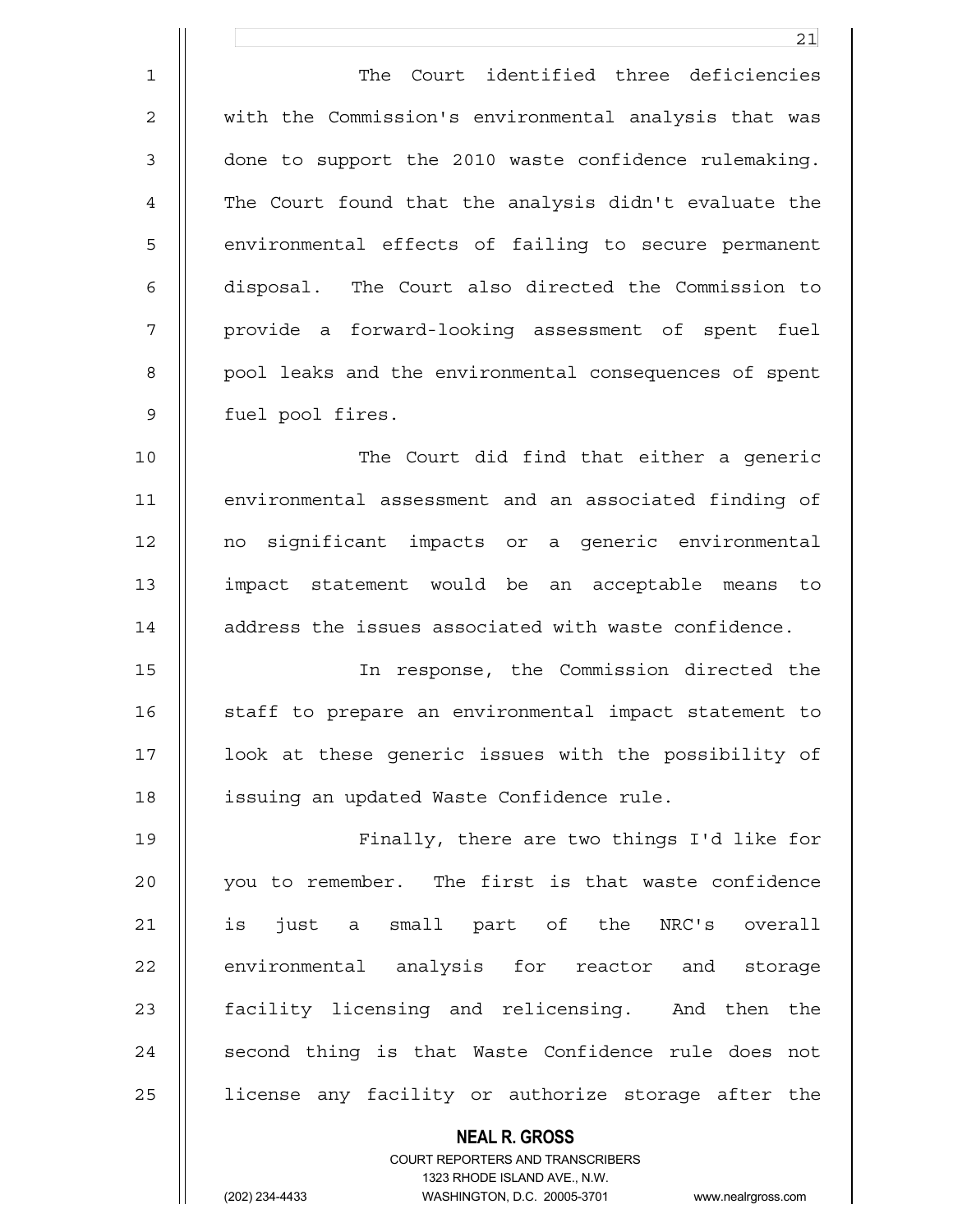1 | expiration of a facilities license.

2 || The draft generic environmental impact 3 | statement describes the impacts of continuing to store 4 || spent nuclear fuel beyond the license life for 5 || operation of a reactor. This includes the impacts of 6 || storing the spent nuclear fuel at reactor sites in 7 || spent fuel pools and at independent spent fuel storage 8 || installations. The storage could occur either at 9 || reactor sites or away from reactor sites.

10 The generic environmental impact statement 11 describes why the NRC is revisiting waste confidence, 12 | the alternatives that have been considered, how the 13 environmental impacts were evaluated, what facilities 14 || are covered, and the environmental impacts of 15 || continued storage at reactor sites and away from 16 | reactor sites.

17 It also contains information on the costs 18 || of the alternatives to the rulemaking, cumulative 19 impacts, and information on the feasibility of a 20 || repository and the feasibility of safe storage of 21 | spent fuel.

22 || The draft generic environmental impact 23 || statement assessed impacts of continued storage of 24 || nuclear fuel for three timeframes based on when a 25 | repository would become available. The short-term

> **NEAL R. GROSS** COURT REPORTERS AND TRANSCRIBERS 1323 RHODE ISLAND AVE., N.W. (202) 234-4433 WASHINGTON, D.C. 20005-3701 www.nealrgross.com

22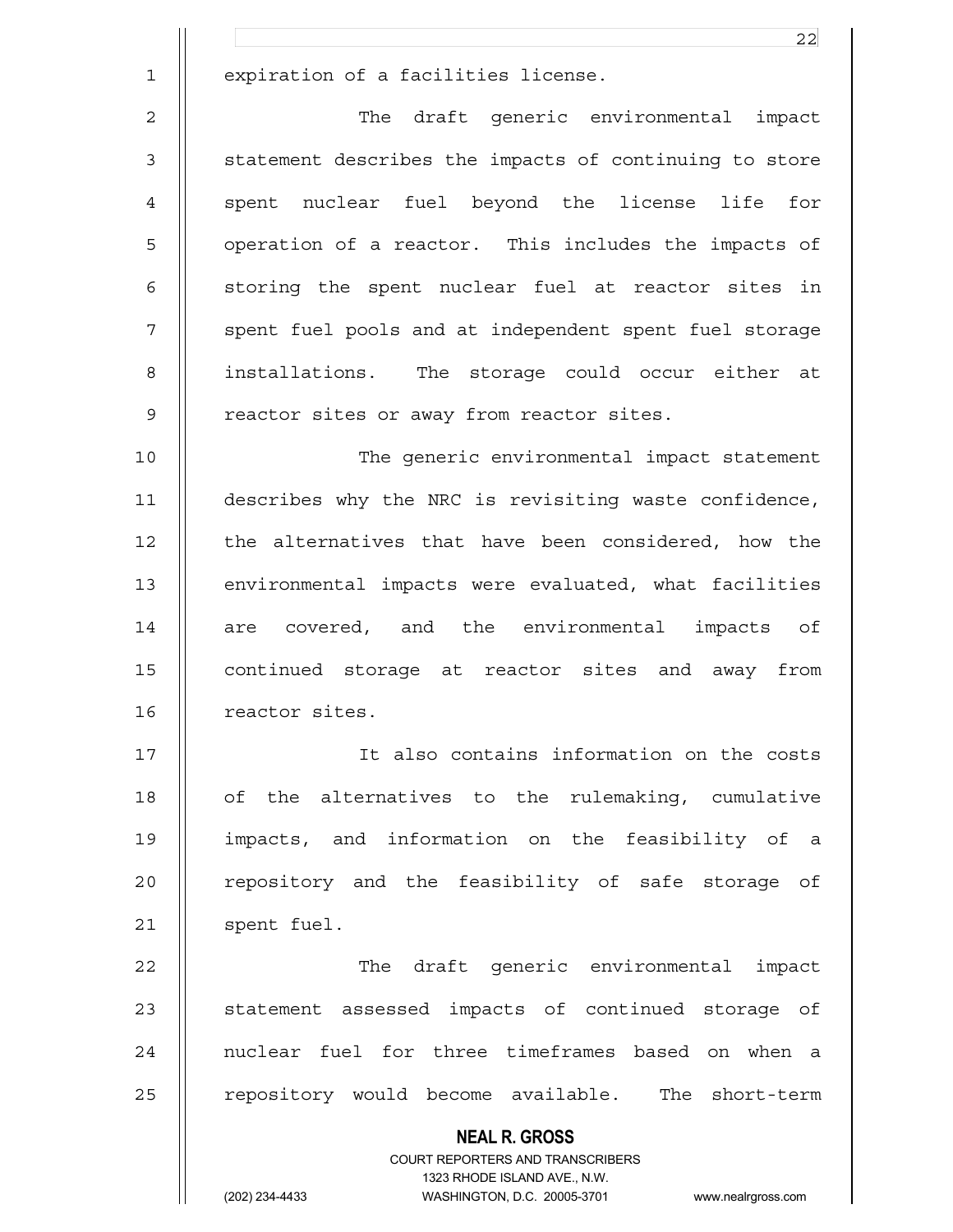**NEAL R. GROSS** COURT REPORTERS AND TRANSCRIBERS 1323 RHODE ISLAND AVE., N.W. 23 1 timeframe is 60 years after a reactor's license life. 2 | The long-term timeframe is 100 years beyond that, so a 3 || total of 160 years beyond a reactor's license life. 4 || An indefinite scenario that was looked at is the 5 | scenario when no repository becomes available. 6 The generic environmental impact statement 7 || serves as the regulatory basis for the proposed rule. 8 | The proposed rule would provide that the environmental 9 impacts of continued storage are generically addressed 10 || and will not be revisited in future site-specific 11 licensing actions, unless the NRC discovers something 12 about the site that would make the application of the 13 conclusions in the generic environmental impact 14 | statement inappropriate. 15 || A proposed rule would revise the Nuclear 16 | Regulatory Commission's regulations. Specifically, 17 || the citation is Title 10 of the Code of Federal 18 | Requlations, Section 51.23. 19 In addition to the statement on 20 || generically addressing the environmental impacts, the 21 proposed rule would state that the analysis supports 22 | the Commission's determination that it is feasible to 23 || safely store spent nuclear fuel following license life 24 | of operation of a reactor. 25 It would also state that it is feasible to

<sup>(202) 234-4433</sup> WASHINGTON, D.C. 20005-3701 www.nealrgross.com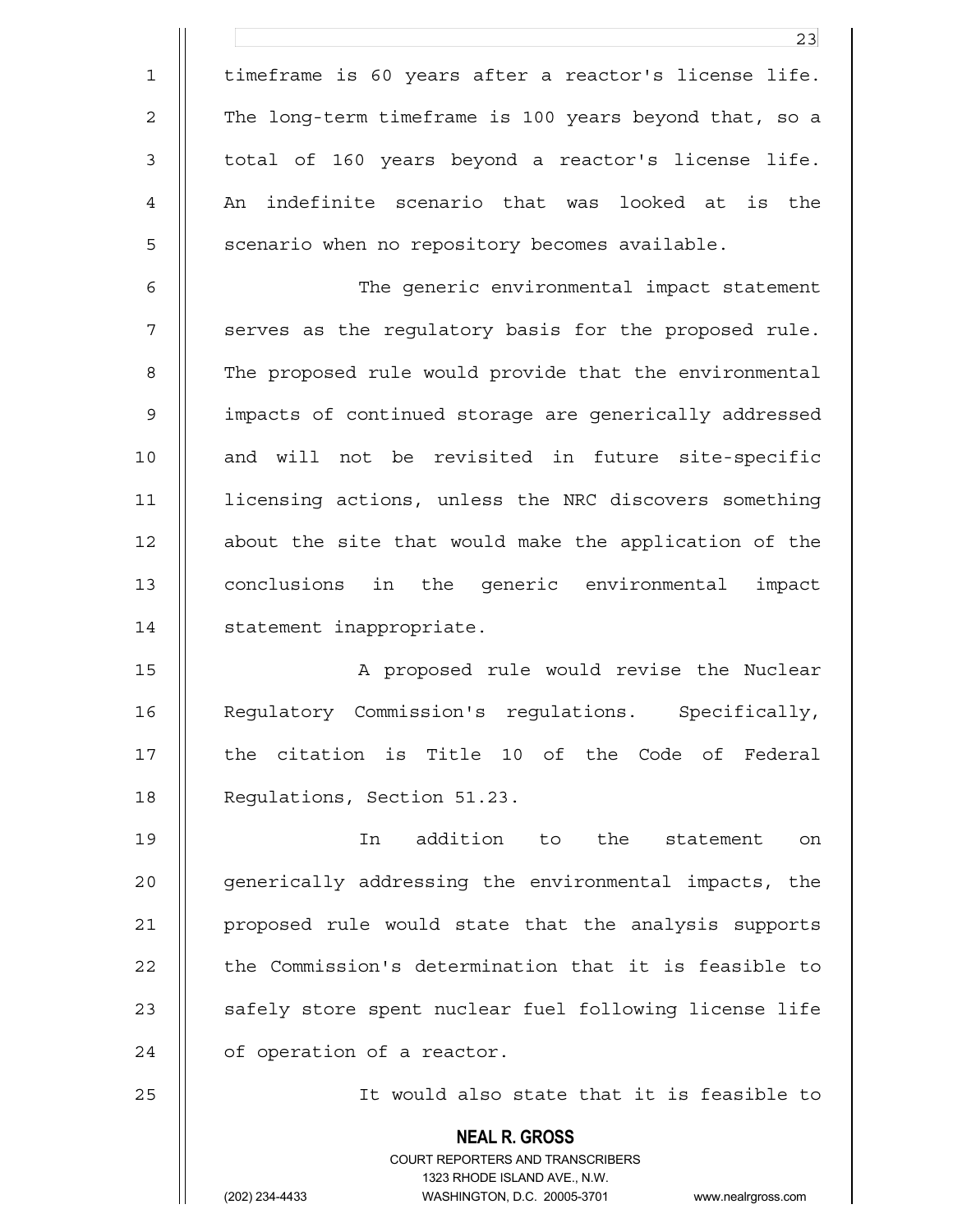|                | 24                                                                  |
|----------------|---------------------------------------------------------------------|
| $\mathbf 1$    | have a mined geologic repository within 60 years                    |
| $\overline{c}$ | following the license life for operation of a reactor.              |
| 3              | are specifically seeking comment on<br>We                           |
| 4              | whether these last two aspects should be removed from               |
| 5              | the rule.                                                           |
| 6              | The comment period ends on November 27,                             |
| 7              | 2013. To be considered, comments must be received by                |
| 8              | that date. Mailed comments must be postmarked by                    |
| $\mathsf 9$    | November 27th. All comments, whether submitted in                   |
| 10             | writing or provided orally, are considered equally.                 |
| 11             | Comments on the generic environmental                               |
| 12             | impact statement and proposed rule may be submitted by              |
| 13             | several methods. First, we are seeking public                       |
| 14             | comments at this meeting, in person or by the phone.                |
| 15             | Any comments that you provide orally at this meeting                |
| 16             | are being transcribed and will be considered part of                |
| 17             | the record.                                                         |
| 18             | If you have written comments, you may                               |
| 19             | leave them with NRC staff located at the registration               |
| 20             | table, and we'll make sure that those comments are                  |
| 21             | added to the docket. You may also email, fax, or mail               |
| 22             | your comments to the NRC. You may also provide                      |
| 23             | written comments using the Federal Electronic                       |
| 24             | Rulemaking website, www.regulations.gov.                            |
| 25             | This concludes the NRC's presentation, and                          |
|                | <b>NEAL R. GROSS</b><br>COURT REPORTERS AND TRANSCRIBERS            |
|                | 1323 RHODE ISLAND AVE., N.W.                                        |
|                | (202) 234-4433<br>WASHINGTON, D.C. 20005-3701<br>www.nealrgross.com |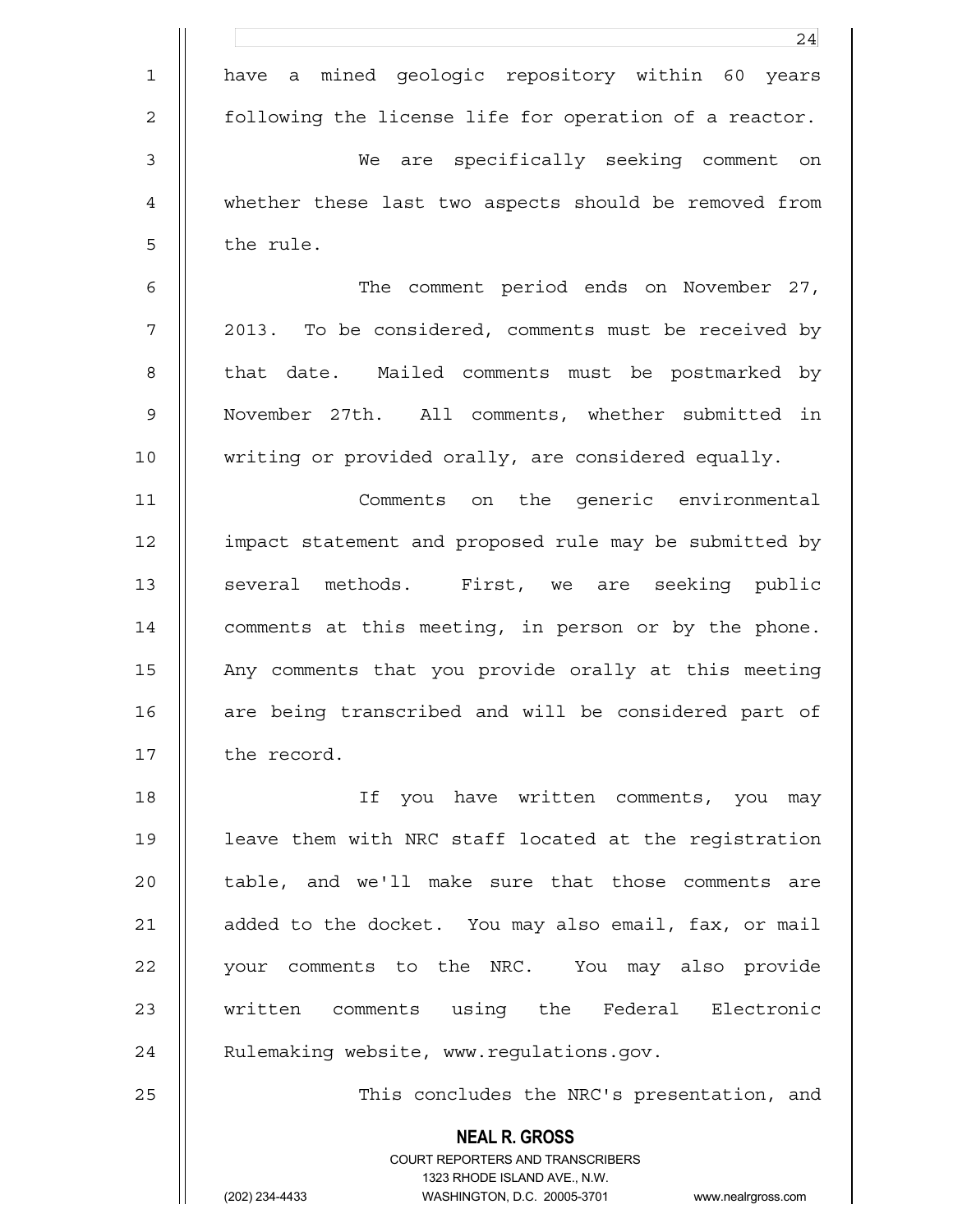|                | 25                                                                                                  |
|----------------|-----------------------------------------------------------------------------------------------------|
| $\mathbf 1$    | thank you for your attention.                                                                       |
| $\overline{c}$ | And, Chip, thank you.                                                                               |
| 3              | MR. CAMERON: Okay. Thank you, Andy.                                                                 |
| 4              | Thank you, Keith.                                                                                   |
| 5              | As I mentioned previously, we do have time                                                          |
| 6              | for some questions from those of you here in the                                                    |
| 7              | audience or on the phones, all aimed at making sure                                                 |
| 8              | that you know what the process is for the finalization                                              |
| 9              | of the environmental impact statement, anything on                                                  |
| 10             | what is going to happen at this meeting today, or                                                   |
| 11             | questions about the structure or organization of the                                                |
| 12             | environmental impact statement. All of this is to try                                               |
| 13             | to help you to comment more effectively on the                                                      |
| 14             | environmental impact statement.                                                                     |
| 15             | And with that, is there anybody in the                                                              |
| 16             | room who has a question on any of those topics at this                                              |
| 17             | point? And if you could just introduce yourself to                                                  |
| 18             | us.                                                                                                 |
| 19             | MR. JUDSON: I'm Tim Judson with the                                                                 |
| 20             | Nuclear Information and Resource Service. It's a                                                    |
| 21             | technical question with respect to the GEIS, the                                                    |
| 22             | generic environmental impact statement.                                                             |
| 23             | In the evaluation of the risk of a spent                                                            |
| 24             | fuel pool fire in the GEIS, it's not clear whether the                                              |
| 25             | various causes of such an accident were considered                                                  |
|                | <b>NEAL R. GROSS</b>                                                                                |
|                | <b>COURT REPORTERS AND TRANSCRIBERS</b>                                                             |
|                | 1323 RHODE ISLAND AVE., N.W.<br>(202) 234-4433<br>WASHINGTON, D.C. 20005-3701<br>www.nealrgross.com |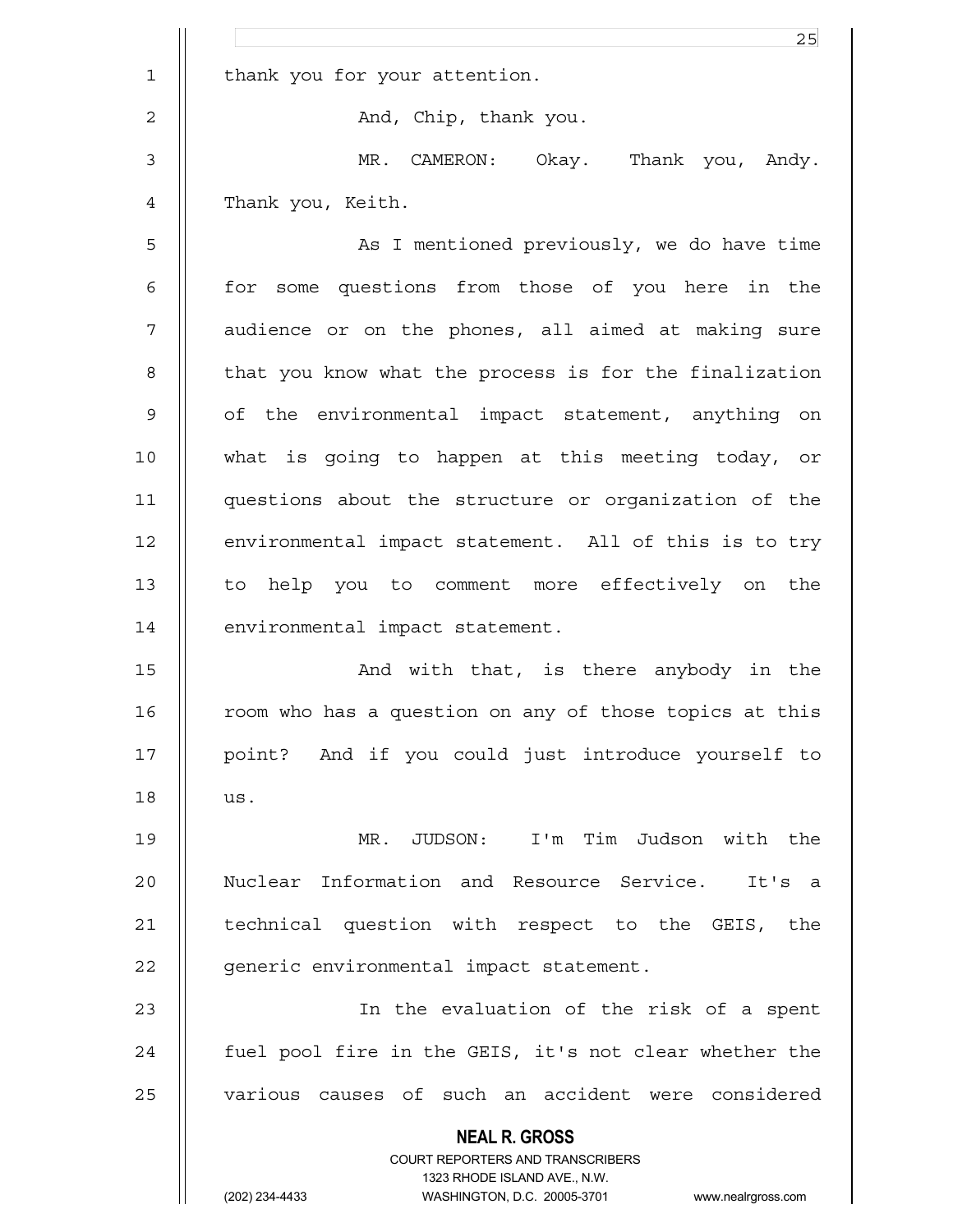|                | 26                                                                                                  |
|----------------|-----------------------------------------------------------------------------------------------------|
| $\mathbf 1$    | cumulatively or whether the staff only looked at the                                                |
| $\overline{c}$ | most -- what they deemed the most likely cause. And I                                               |
| 3              | wonder if someone can address that.                                                                 |
| $\overline{4}$ | MR. CAMERON: I think that that<br>fits                                                              |
| 5              | within our purview. Paul?                                                                           |
| 6              | MR. MICHALAK: Yes. Hi. Paul Michalak                                                                |
| $\overline{7}$ | here. For those of you who are not familiar with the                                                |
| 8              | document, the spent fuel pool fires were addressed in                                               |
| $\mathsf 9$    | Appendix F of the document. And in that appendix, we                                                |
| 10             | evaluated the weighted -- probability weighted                                                      |
| 11             | consequence of a spent fuel pool fire.                                                              |
| 12             | So we looked at the consequence of it,                                                              |
| 13             | which we actually found to be significant<br>and                                                    |
| 14             | destabilizing, but we actually also then looked at the                                              |
| 15             | probability of that, which we found to be small. So                                                 |
| 16             | the resultant risk from, or probability weighted,                                                   |
| 17             | spent fuel pool fire, consequence of spent fuel pool                                                |
| 18             | fire was small. And that's our finding in the generic                                               |
| 19             | environmental impact statement. We did not take a                                                   |
| 20             | cumulative look at that impact.                                                                     |
| 21             | MR. CAMERON: And we have to get you on                                                              |
| 22             | the record, and we are generally not going to do                                                    |
| 23             | follow-ups. But go ahead, Tim.                                                                      |
| 24             | MR. JUDSON: Sure. So I guess my question                                                            |
| 25             | is, in making that calculation, did you consider, in                                                |
|                | <b>NEAL R. GROSS</b>                                                                                |
|                | COURT REPORTERS AND TRANSCRIBERS                                                                    |
|                | 1323 RHODE ISLAND AVE., N.W.<br>(202) 234-4433<br>WASHINGTON, D.C. 20005-3701<br>www.nealrgross.com |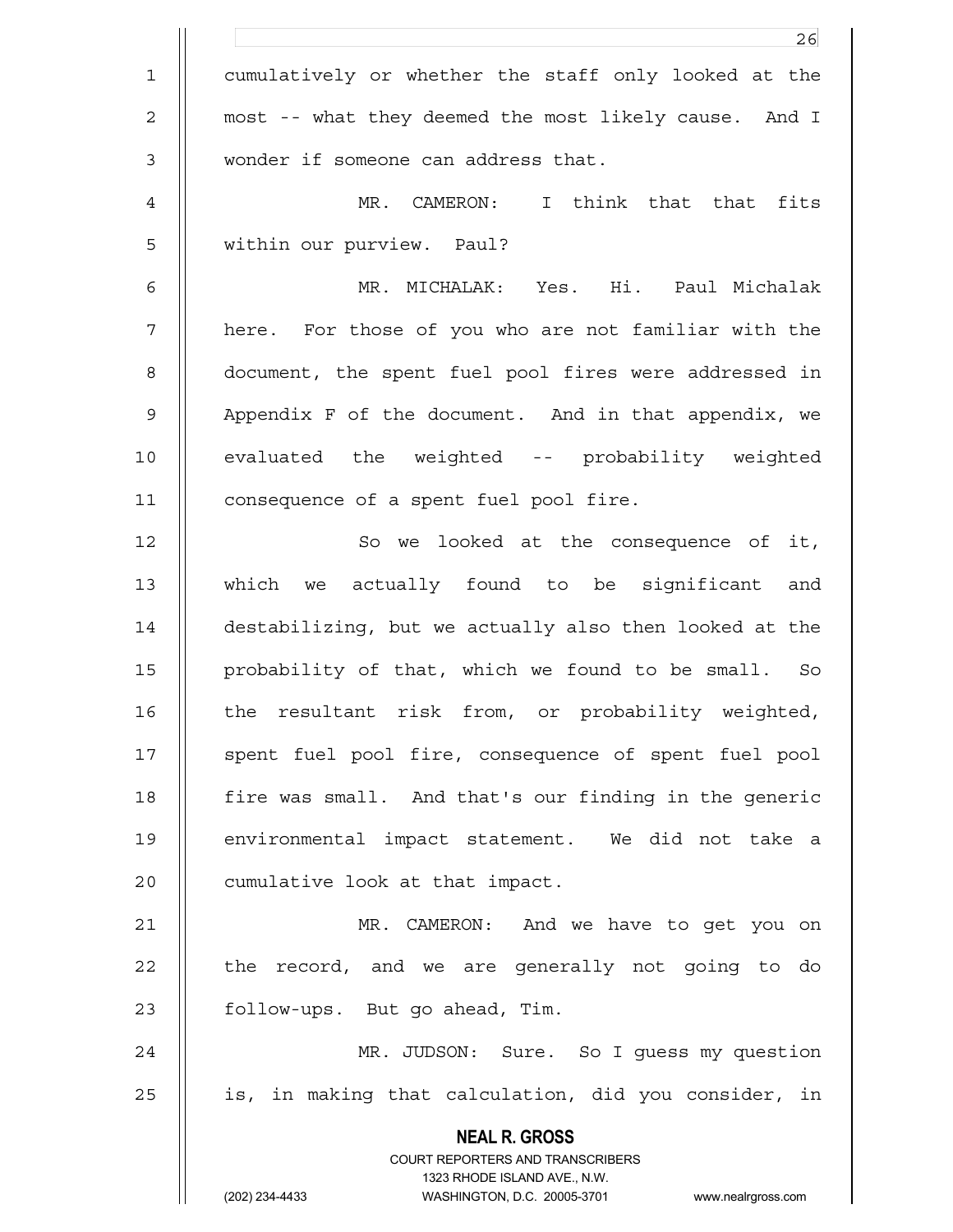|             | 27                                                                                                  |
|-------------|-----------------------------------------------------------------------------------------------------|
| $\mathbf 1$ | assessing the probability, the entire range of                                                      |
| 2           | potential causes, or did you only look at one likely                                                |
| 3           | cause?                                                                                              |
| 4           | MR. MICHALAK: I believe that we looked at                                                           |
| 5           | a catastrophic loss of water in the pool, and that was                                              |
| 6           | the -- so no matter what the event was that brought                                                 |
| 7           | it, we looked at a catastrophic loss of water in the                                                |
| 8           | pool.                                                                                               |
| 9           | MR. CAMERON: Okay. Thank you for that                                                               |
| 10          | question, Tim. Thank you, Paul.                                                                     |
| 11          | Let's go to a question right here, and                                                              |
| 12          | then we are going to go to Leslie March on the phone.                                               |
| 13          | Yes.                                                                                                |
| 14          | MR. NELSON: My name is Dennis Nelson with                                                           |
| 15          | And I'd like to find out -- all of the<br>SERV.                                                     |
| 16          | possibilities -- you talk about "generic," but generic                                              |
| 17          | is a very ambiguous term. It's hard to really wrap                                                  |
| 18          | your mind around "generic." So I realize most fuels                                                 |
| 19          | are oxides, uranium oxide, or mixed plutonium-uranium                                               |
| 20          | oxides.                                                                                             |
| 21          | But there are reactor fuels that are not                                                            |
| 22          | oxides. How do you deal with those? And the                                                         |
| 23          | likelihood of a catastrophic fire in those that are                                                 |
| 24          | uranium metal or plutonium metal are much greater than                                              |
| 25          | those that are in oxide fueled.                                                                     |
|             | <b>NEAL R. GROSS</b>                                                                                |
|             | COURT REPORTERS AND TRANSCRIBERS                                                                    |
|             | 1323 RHODE ISLAND AVE., N.W.<br>(202) 234-4433<br>WASHINGTON, D.C. 20005-3701<br>www.nealrgross.com |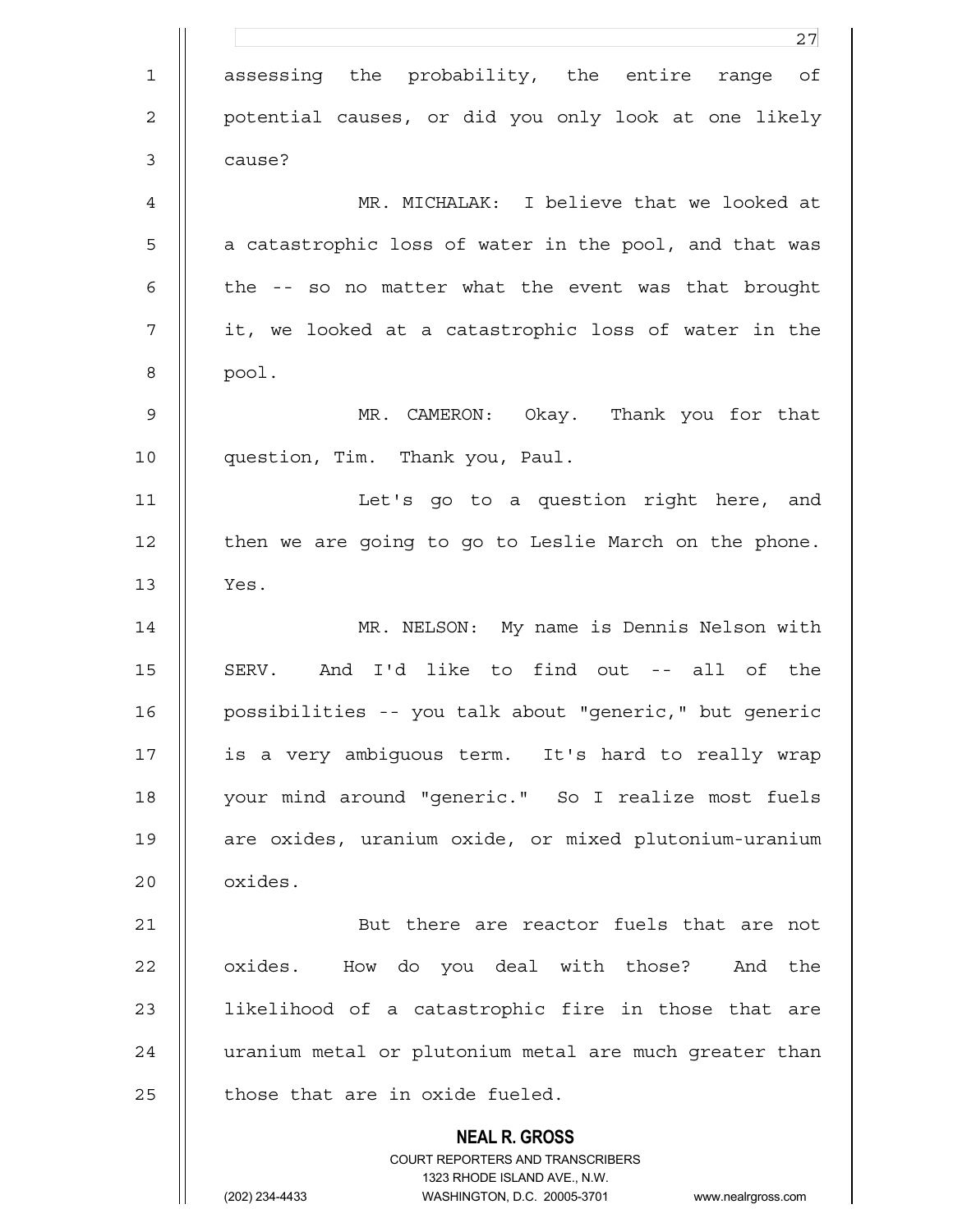|              | 28                                                                      |
|--------------|-------------------------------------------------------------------------|
| $\mathbf 1$  | MR. CAMERON: Okay. Thank you. This                                      |
| $\mathbf{2}$ | question obviously relates to the type of fuel that                     |
| 3            | was considered in the environmental impact statement.                   |
| 4            | And if we could just address that briefly and where                     |
| 5            | that analysis might be found. Paul, is that yours                       |
| 6            | also?                                                                   |
| 7            | MR. MICHALAK: Yes, it's me again. Hi.                                   |
| 8            | Paul Michalak again. In terms of the fuel that was                      |
| $\mathsf 9$  | addressed in the generic environmental impact                           |
| 10           | statement, we considered fuel from both pressurized                     |
| 11           | and boiling water reactors. Pretty much I think I can                   |
| 12           | say that if it's licensed by the NRC, and it's at a                     |
| 13           | commercial site, it is covered within the generic                       |
| 14           | environmental impact statement. So in terms of the                      |
| 15           | fuel that was addressed in the generic environmental                    |
| 16           | impact statement.                                                       |
| 17           | MR. NELSON: So does that only include                                   |
| 18           | oxide fuel?                                                             |
| 19           | MR. CAMERON: And we need to get everybody                               |
| 20           | on the transcript. So if you do have a follow-up, if                    |
| 21           | you could just wait until the microphone comes over.                    |
| 22           | Okay. One follow-up.                                                    |
| 23           | MR. NELSON: I just wanted to know about                                 |
| 24           | oxide<br>fuels. I guess all commercial reactors are                     |
| 25           | oxide fueled, so this may not be a non-question for                     |
|              | <b>NEAL R. GROSS</b>                                                    |
|              | <b>COURT REPORTERS AND TRANSCRIBERS</b><br>1323 RHODE ISLAND AVE., N.W. |
|              | (202) 234-4433<br>WASHINGTON, D.C. 20005-3701<br>www.nealrgross.com     |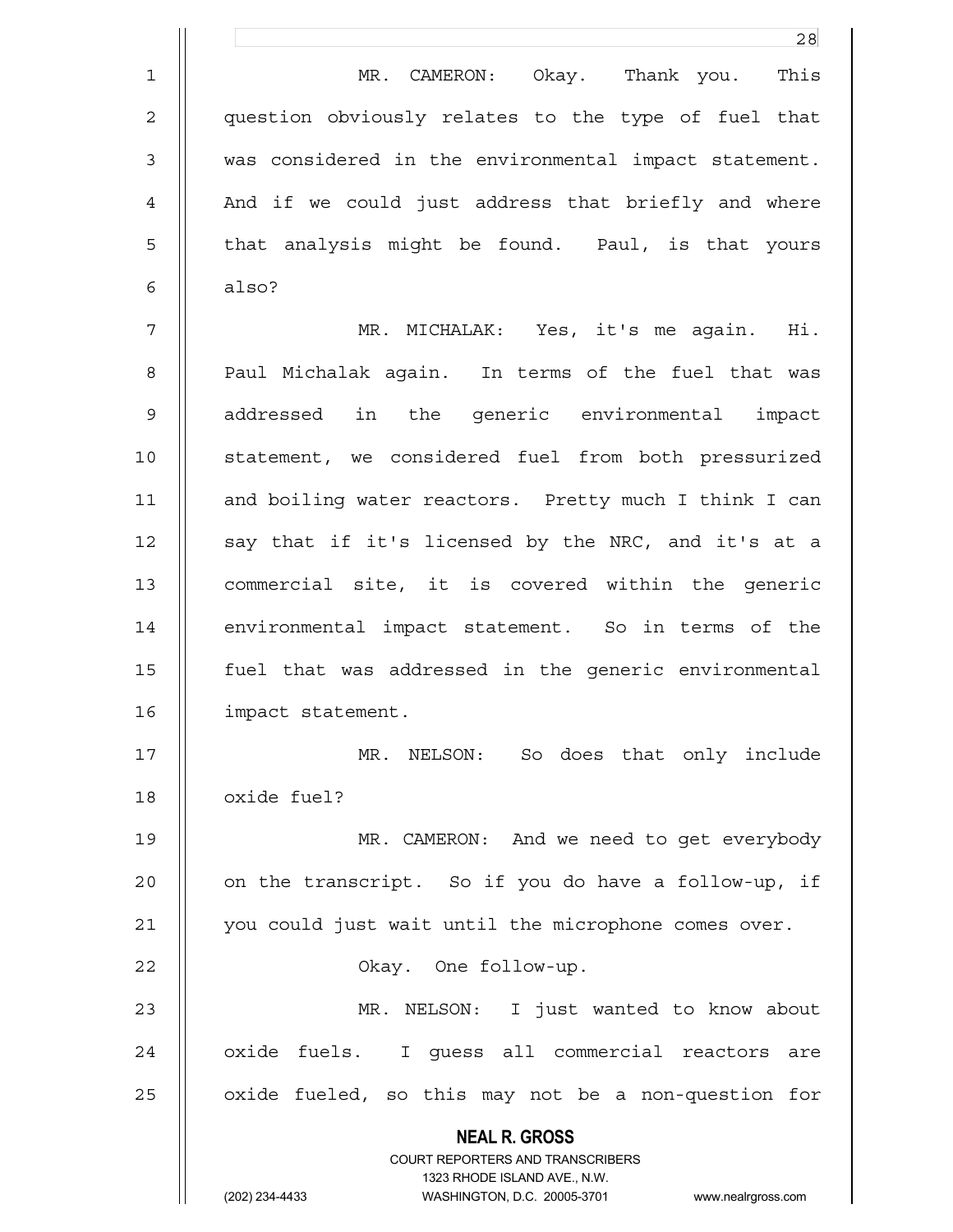|                | 29                                                                  |
|----------------|---------------------------------------------------------------------|
| $\mathbf 1$    | the NRC.                                                            |
| $\overline{c}$ | MR. MICHALAK: Exactly. I'm thinking                                 |
| 3              | about the fuel in Fort St. Vrain. I'm not sure if                   |
| 4              | that's an oxide fuel. That is considered in our                     |
| 5              | analysis. But off the top of my head, I can't                       |
| 6              | remember whether that's an oxide fuel.                              |
| 7              | MR. CAMERON: And are those -- the                                   |
| 8              | different types of fuels that are considered, are they              |
| 9              | all specifically identified in the environmental                    |
| 10             | impact statement?                                                   |
| 11             | MR. MICHALAK: Exactly. That would                                   |
| 12             | be -- I think Chapter 2 provides more of a detailed                 |
| 13             | discussion of what exactly is in, and actually a                    |
| 14             | little bit of a discussion of what is out.                          |
| 15             | MR. CAMERON: Okay. Thank you very much,                             |
| 16             | Paul. Thank you, sir.                                               |
| 17             | And, Ana, could you put Leslie March on                             |
| 18             | the phone for a question?                                           |
| 19             | OPERATOR: Okay. Leslie, your line is now                            |
| 20             | open.                                                               |
| 21             | MS. MARCH: Hi. I'm sorry, I thought I                               |
| 22             | was pushing in the beginning to speak later on, so I                |
| 23             | don't have a question right now.                                    |
| 24             | MR. CAMERON: Okay. Thanks, Leslie. We                               |
| 25             | will look forward to hearing you later on. Anybody                  |
|                | <b>NEAL R. GROSS</b>                                                |
|                | COURT REPORTERS AND TRANSCRIBERS<br>1323 RHODE ISLAND AVE., N.W.    |
|                | (202) 234-4433<br>WASHINGTON, D.C. 20005-3701<br>www.nealrgross.com |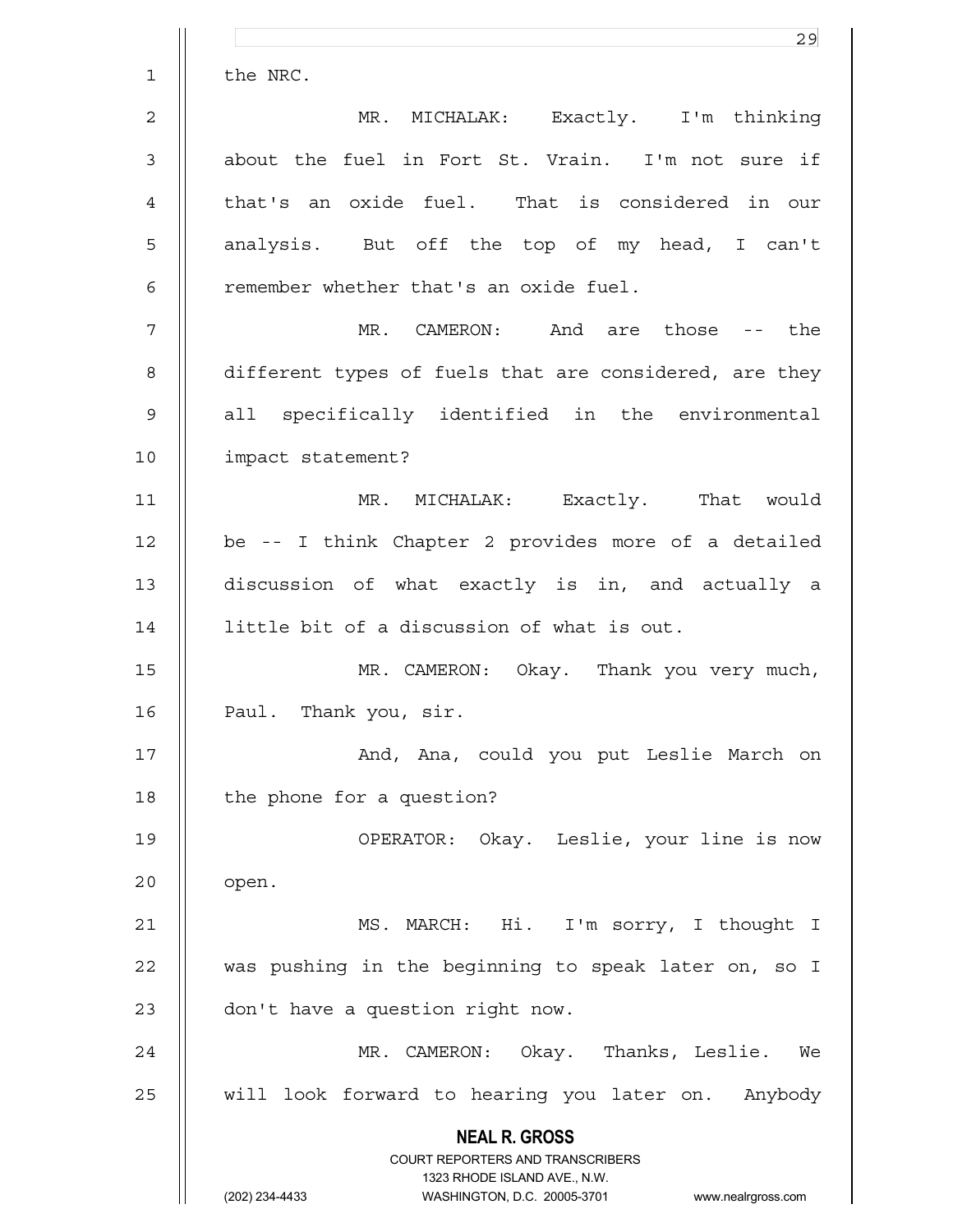|              | 30                                                                                                  |
|--------------|-----------------------------------------------------------------------------------------------------|
| $\mathbf{1}$ | else on the phones? Anybody else in the room that has                                               |
| 2            | a question before we go to comment?                                                                 |
| 3            | (No response.)                                                                                      |
| 4            | Okay. Great. Thank you, all.                                                                        |
| 5            | And we're going to start in the room, and                                                           |
| 6            | then we'll go to the phones. And we're going to go to                                               |
| 7            | Gene Sault first, then Janet Phelan Kotra, and Kevin                                                |
| 8            | Kamps, and Ellen Ginsberg.                                                                          |
| $\mathsf 9$  | So, Gene, are you here?                                                                             |
| 10           | (No response.)                                                                                      |
| 11           | Okay. Gene is not with us, so we're going                                                           |
| 12           | to go to Janet Phelan Kotra. And, Janet, please come                                                |
| 13           | up and join us at the podium. And while Janet is                                                    |
| 14           | coming down, note that Kevin Kamps from Beyond Nuclear                                              |
| 15           | is going to be next, and then Ellen Ginsberg with the                                               |
| 16           | Nuclear Energy Institute.                                                                           |
| 17           | MS. KOTRA: Thank you very much for the                                                              |
| 18           | opportunity to comment this afternoon. My name is                                                   |
| 19           | Janet Kotra. I'm a scientist, a retired regulator,                                                  |
| 20           | and a founding member and former chairman of an                                                     |
| 21           | international forum on stakeholder confidence.                                                      |
| 22           | During my 28-1/2 years that I worked here                                                           |
| 23           | at NRC, I counted among my responsibilities nearly 14                                               |
| 24           | years as project manager supporting the waste                                                       |
| 25           | confidence policy. I will be submitting formal                                                      |
|              | <b>NEAL R. GROSS</b>                                                                                |
|              | COURT REPORTERS AND TRANSCRIBERS                                                                    |
|              | 1323 RHODE ISLAND AVE., N.W.<br>(202) 234-4433<br>WASHINGTON, D.C. 20005-3701<br>www.nealrgross.com |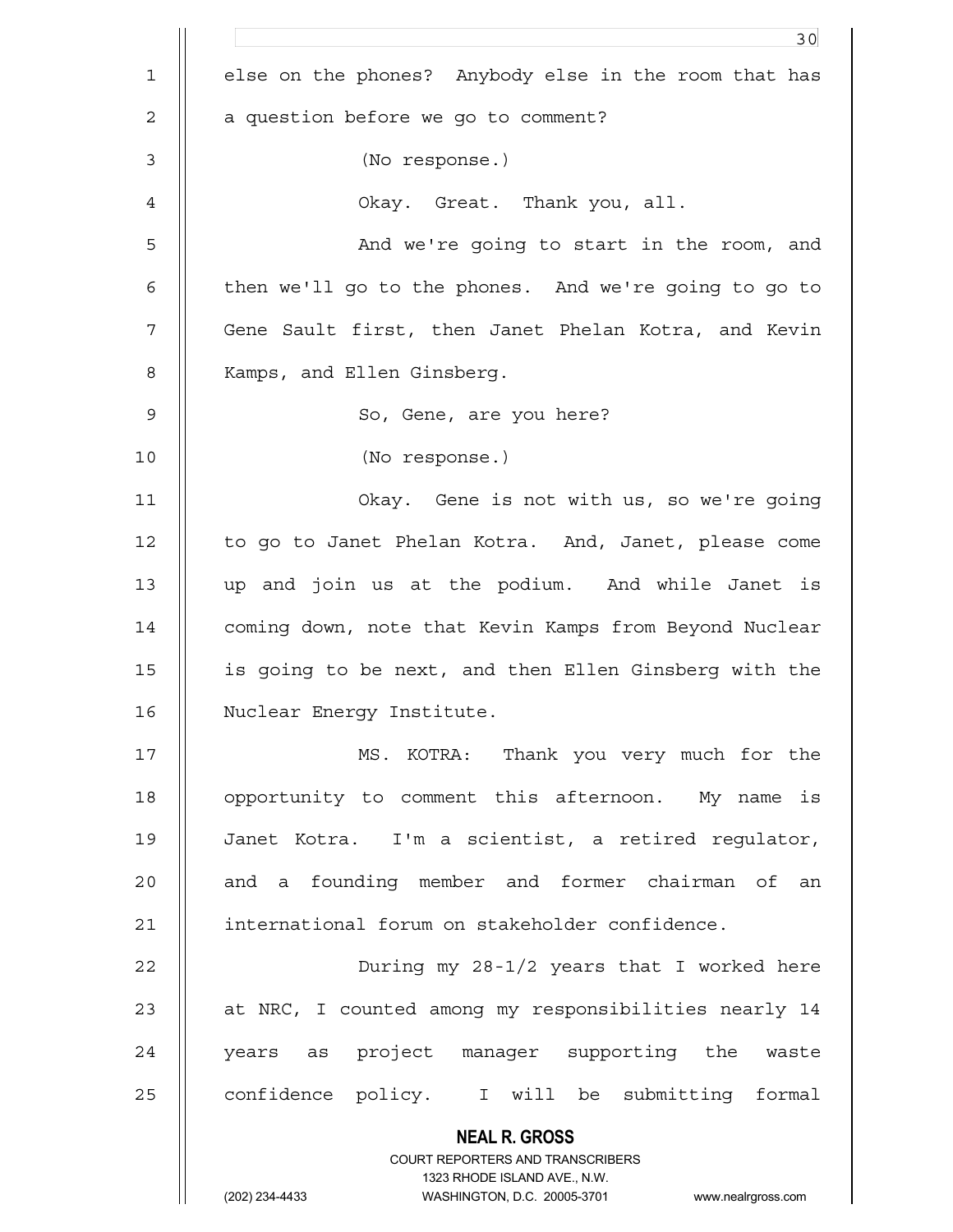|               | 31                                                                                               |
|---------------|--------------------------------------------------------------------------------------------------|
| $\mathbf{1}$  | written comments before the end -- the close of the                                              |
| 2             | comment period. But this afternoon I want to confine                                             |
| 3             | my remarks to three points.                                                                      |
| 4             | First, I object to the way this Commission                                                       |
| 5             | defines "waste confidence" in Discussion Section 3,                                              |
| 6             | Answer A2, in the September 13 waste confidence                                                  |
| 7             | Federal Reqister Notice and on the waste confidence                                              |
| 8             | website that the Commission maintains today.                                                     |
| $\mathcal{G}$ | The current Commission mischaracterizes                                                          |
| 10            | waste confidence by defining it solely as a storage                                              |
| 11            | issue. From its inception, waste confidence has been,                                            |
| 12            | and continues to be, about confidence in the                                                     |
| 13            | eventuality of deep geologic disposal. And, yes, it                                              |
| 14            | is also secondarily about the safety and availability                                            |
| 15            | of storage until offsite disposal or storage comes                                               |
| 16            | online.                                                                                          |
| 17            | Second, in its analysis, the Commission                                                          |
| 18            | projects that, based on international experience, 25                                             |
| 19            | to 30 years is a reasonable estimate using a consent-                                            |
| 20            | based process as recommended by the President's Blue                                             |
| 21            | Ribbon Commission.                                                                               |
| 22            | I believe the NRC fails -- excuse me -- 25                                                       |
| 23            | to 30 years is a reasonable estimate to site,                                                    |
| 24            | characterize, construct, license, and open a geologic                                            |
| 25            | repository using a consent-based process, as                                                     |
|               | <b>NEAL R. GROSS</b>                                                                             |
|               | <b>COURT REPORTERS AND TRANSCRIBERS</b>                                                          |
|               | 1323 RHODE ISLAND AVE., N.W.<br>(202) 234-4433<br>WASHINGTON, D.C. 20005-3701 www.nealrgross.com |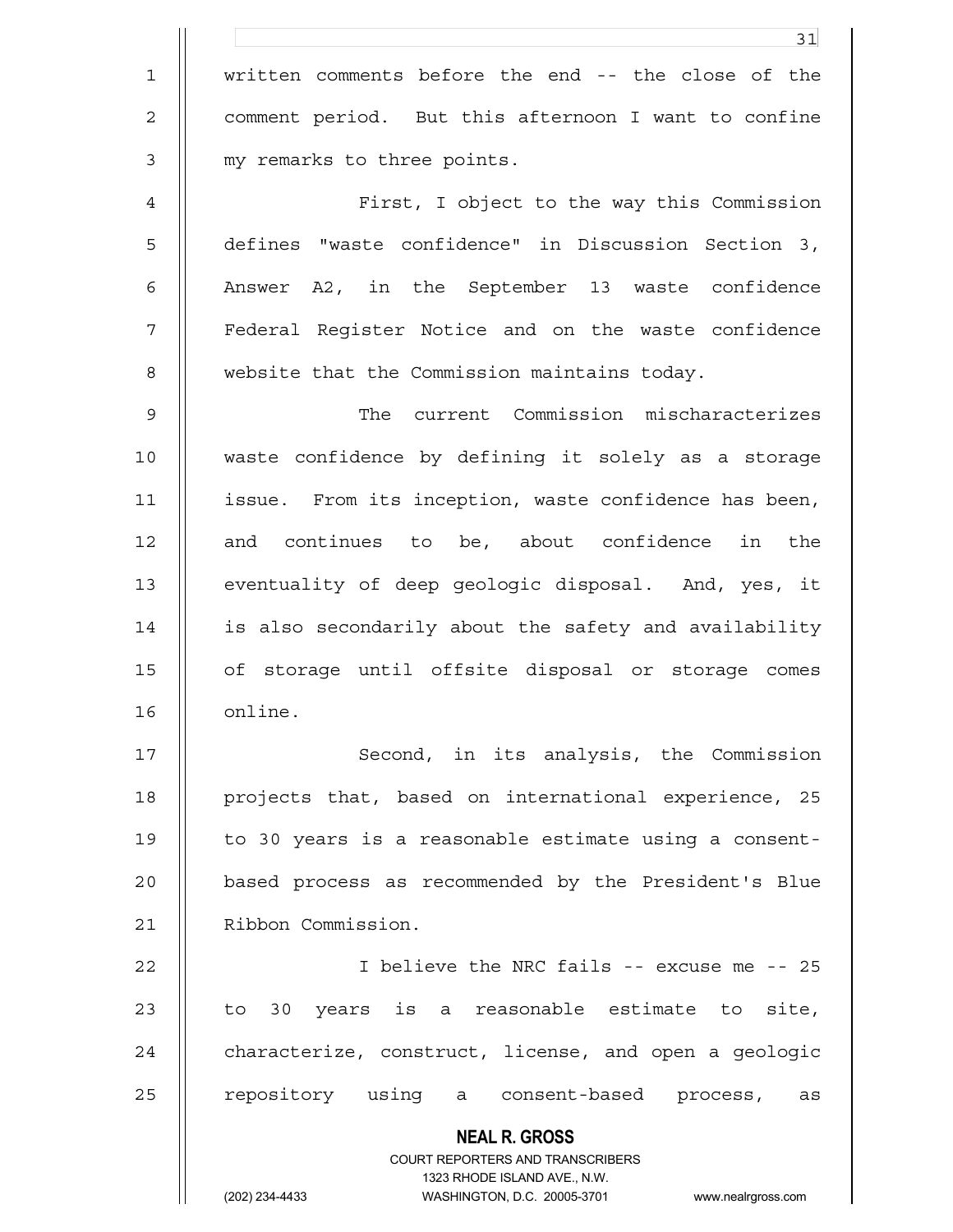|                | 32                                                                  |
|----------------|---------------------------------------------------------------------|
| $\mathbf 1$    | recommended by that Blue Ribbon Commission.                         |
| $\mathbf 2$    | I believe the NRC fails to consider key                             |
| $\mathsf 3$    | factors in its analysis, factors that are peculiar to               |
| $\overline{4}$ | the United States. These factors may render NRC's                   |
| 5              | projected timeframe overly optimistic.                              |
| 6              | Lastly, while I agree that today there                              |
| 7              | exists a much stronger technical basis for confidence               |
| 8              | in geologic disposal, the current rulemaking fails to               |
| $\mathsf 9$    | take into account whether there exists sufficient                   |
| 10             | social and political bases for continued confidence                 |
| 11             | that such disposal will be realized in the United                   |
| 12             | States and what these inadequacies portend or imply                 |
| 13             | for the rulemaking.                                                 |
| 14             | For myself and for many members of the lay                          |
| 15             | public, the waste confidence decision and rule touch                |
| 16             | on a most basic question.<br>How can the Commission                 |
| 17             | continue to allow a generation of spent nuclear fuel                |
| 18             | or permit operation of new generators unless it is                  |
| 19             | confident that there will be permanent disposal of                  |
| 20             | that waste?                                                         |
| 21             | Contrary to how it is defined in the                                |
| 22             | current regulatory notice, the original Federal                     |
| 23             | Register Notice announcing the first waste confidence               |
| 24             | decision in 1984, the Commission stated and I quote,                |
| 25             | "The purpose of this proceeding is solely to assess                 |
|                | <b>NEAL R. GROSS</b>                                                |
|                | COURT REPORTERS AND TRANSCRIBERS<br>1323 RHODE ISLAND AVE., N.W.    |
|                | (202) 234-4433<br>WASHINGTON, D.C. 20005-3701<br>www.nealrgross.com |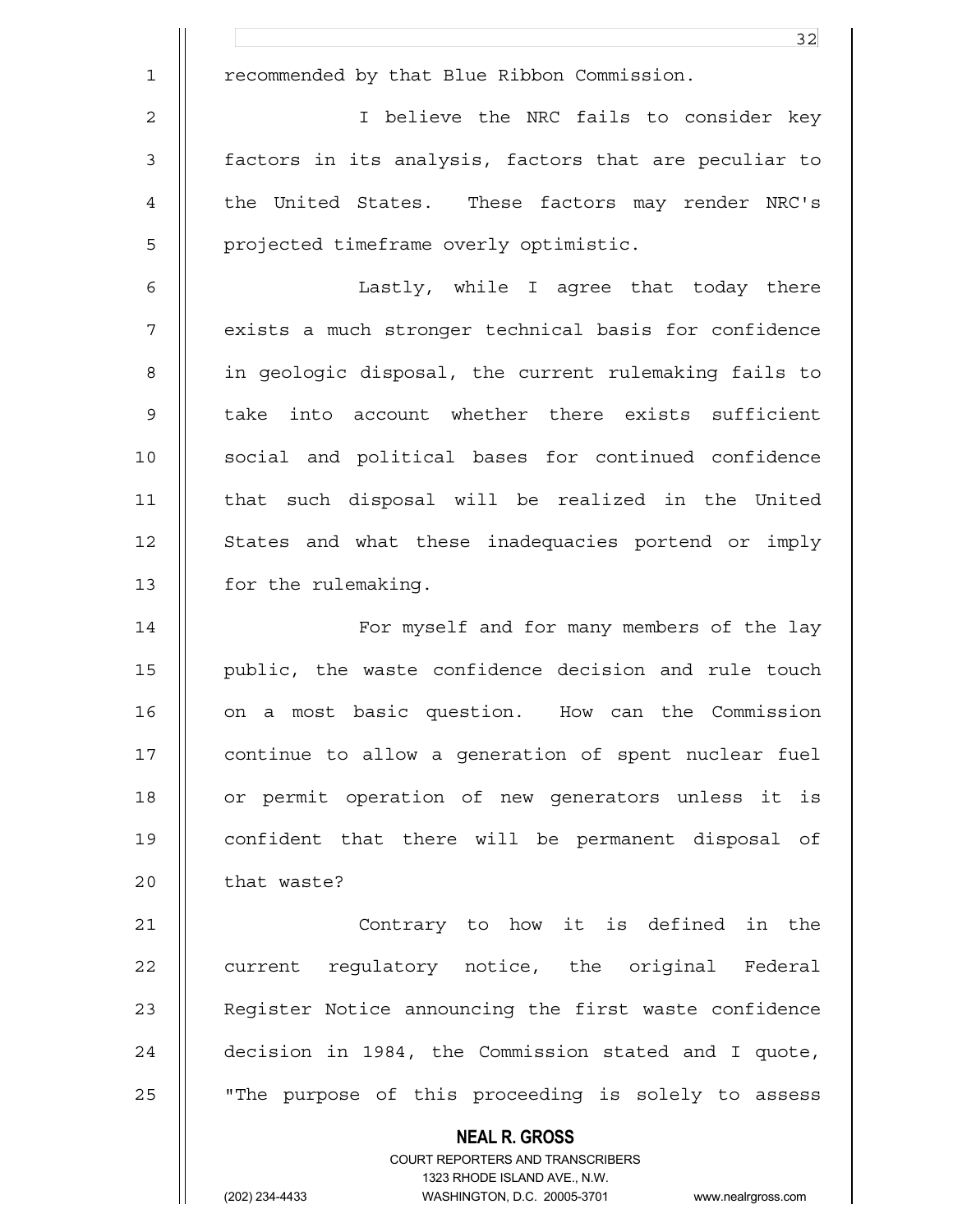|                | 33                                                                                                  |
|----------------|-----------------------------------------------------------------------------------------------------|
| $\mathbf 1$    | the degree of assurance now available that radioactive                                              |
| $\mathbf 2$    | waste can be safely disposed of."                                                                   |
| $\mathfrak{Z}$ | Unfortunately, today's rulemaking -- it                                                             |
| $\overline{4}$ | went on to say other things, but it said up front that                                              |
| 5              | waste confidence was about the availability of                                                      |
| 6              | disposal. Unfortunately, today's rulemaking in effect                                               |
| 7              | fails to answer this most important question by                                                     |
| 8              | stating in effect, "We have confidence in disposal                                                  |
| 9              | because we have confidence in the safety of long-term                                               |
| 10             | storage."                                                                                           |
| 11             | I'm sorry. No matter how well technically                                                           |
| 12             | justified that may be, this logic simply breaks down.                                               |
| 13             | NRC is dodging the question the public most cares                                                   |
| 14             | about when it says disposal will become available when                                              |
| 15             | necessary. Deep geologic disposal is, and remains our                                               |
| 16             | nation's policy codified in U.S. law.                                                               |
| 17             | The public deserves an answer to the                                                                |
| 18             | question, is the Nuclear Requlatory Commission                                                      |
| 19             | confident that the United States will implement a                                                   |
| 20             | disposal solution for spent nuclear fuel in a                                                       |
| 21             | reasonable and realistic timeframe?                                                                 |
| 22             | As to my second point, if a community in                                                            |
| 23             | the United States is to step forward and to consent to                                              |
| 24             | host a repository, or even, for that matter, a                                                      |
| 25             | centralized interim storage facility, such a community                                              |
|                | <b>NEAL R. GROSS</b>                                                                                |
|                | COURT REPORTERS AND TRANSCRIBERS                                                                    |
|                | 1323 RHODE ISLAND AVE., N.W.<br>(202) 234-4433<br>WASHINGTON, D.C. 20005-3701<br>www.nealrgross.com |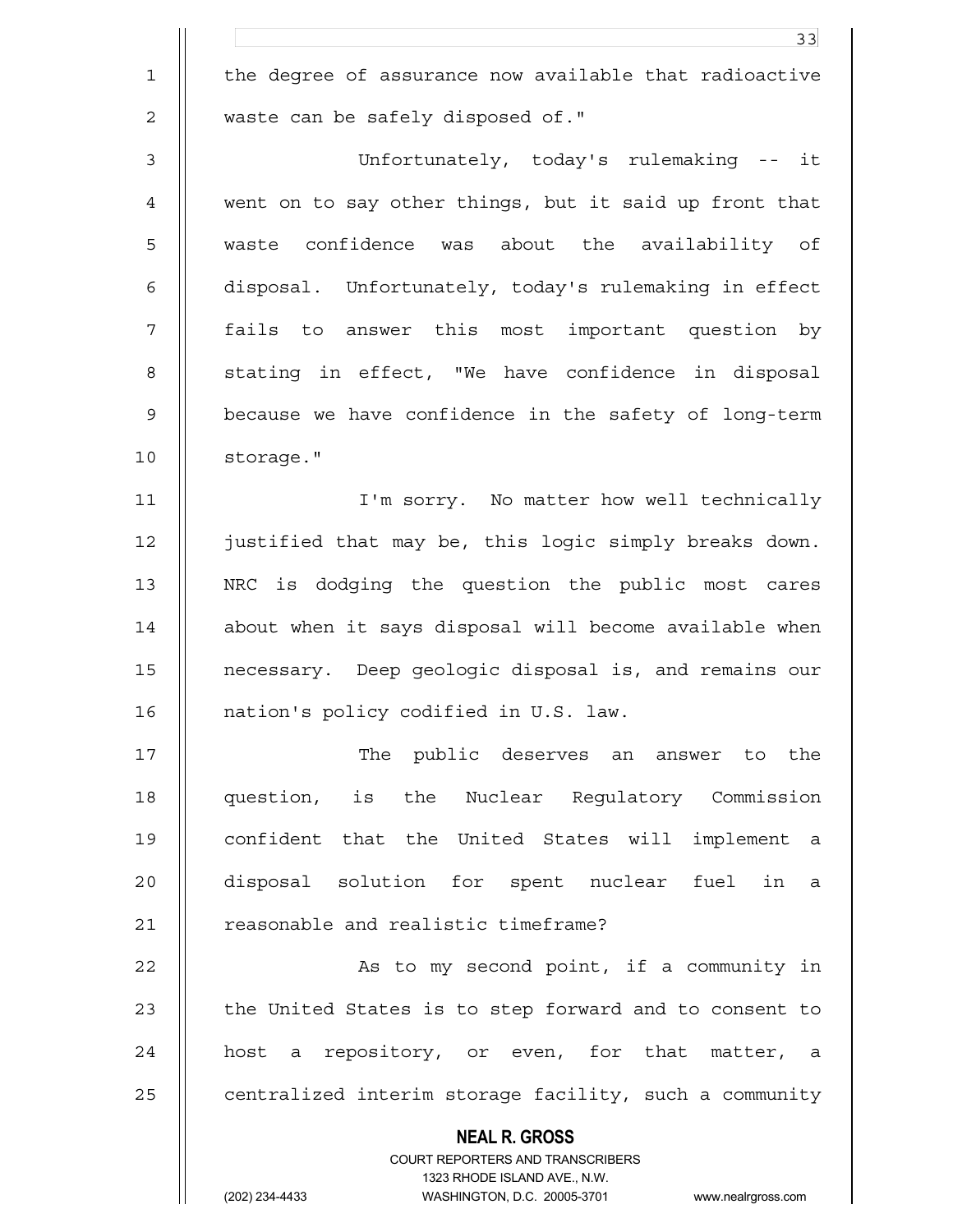|             | 34                                                                      |
|-------------|-------------------------------------------------------------------------|
| $\mathbf 1$ | trust in the<br>integrity of political<br>and<br>must                   |
| 2           | regulatory systems with which it is to consent.                         |
| 3           | Members of such a community<br>are                                      |
| 4           | effectively entering into a contract on behalf of the                   |
| 5           | safety of their citizens, and especially, in the case                   |
| 6           | of a repository, the safety of their future                             |
| 7           | generations. The Nuclear Waste Policy Act that led to                   |
| 8           | selecting Yucca Mountain is such a statutory framework                  |
| 9           | enacted by Congress which set forth a process for                       |
| 10          | developing not one but two repositories.                                |
| 11          | This process was to be implemented by the                               |
| 12          | executive branch and licensed and overseen by an                        |
| 13          | independent Nuclear Regulatory Commission.<br>Any                       |
| 14          | prospective host community today will have to confront                  |
| 15          | the sober reality that the U.S. Government failed to                    |
| 16          | implement its own nuclear waste law.                                    |
| 17          | Absent an executive branch willing to                                   |
| 18          | carry out a nuclear waste law enacted by Congress, and                  |
| 19          | overseen by a safety requlator perceived as truly                       |
| 20          | independent by that host community, how could any                       |
| 21          | community have confidence going forward that this or                    |
| 22          | any other nuclear waste law will in fact be honored or                  |
| 23          | implemented?                                                            |
| 24          | And I have to say that in reading this                                  |
| 25          | proposed rule no attempt has been made in this                          |
|             | <b>NEAL R. GROSS</b>                                                    |
|             | <b>COURT REPORTERS AND TRANSCRIBERS</b><br>1323 RHODE ISLAND AVE., N.W. |
|             | (202) 234-4433<br>WASHINGTON, D.C. 20005-3701<br>www.nealrgross.com     |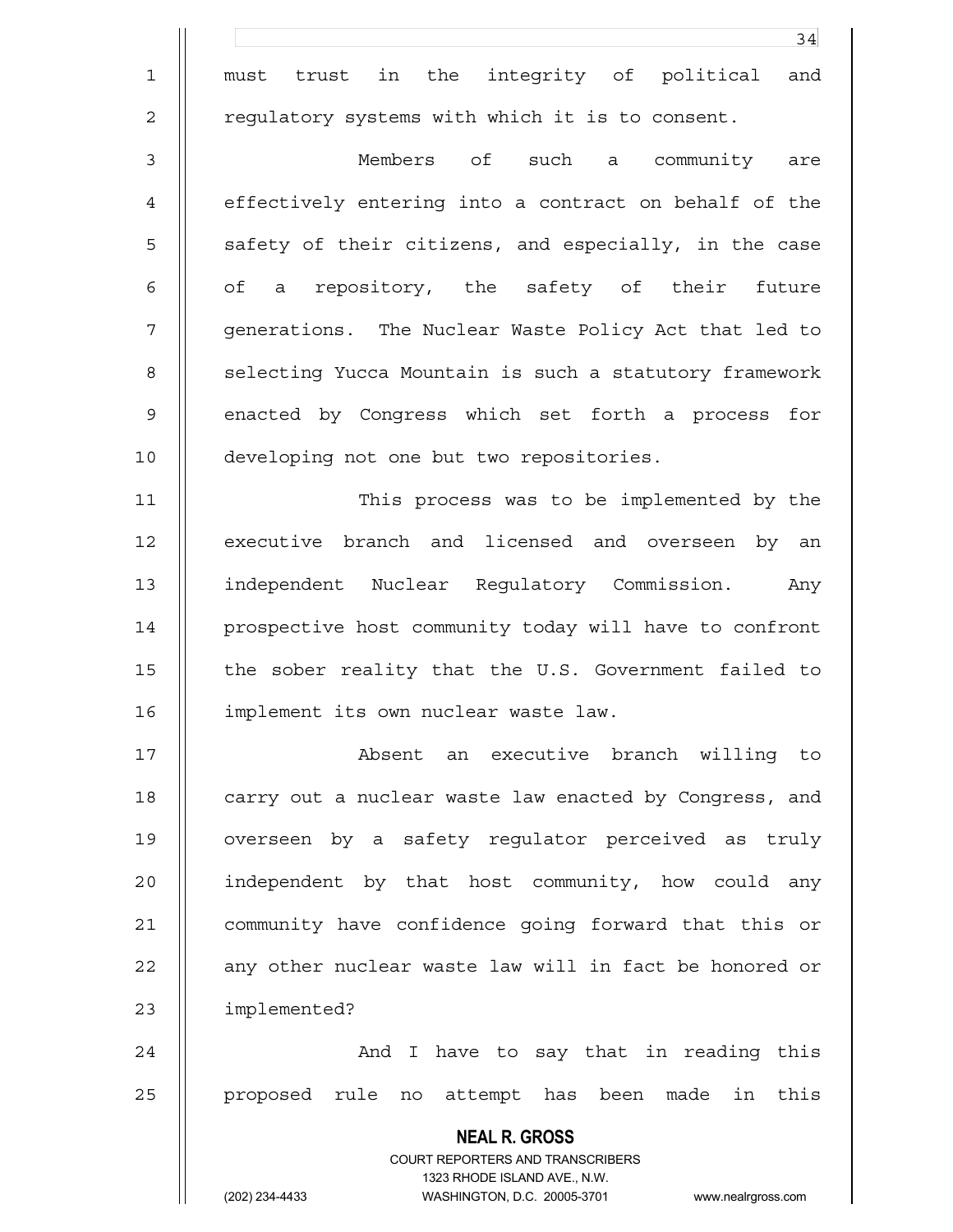<u>35</u> 1 proposal to address the impact of this breakdown in 2 || the U.S. public's ability to rely on its government 3 || and on NRC itself to comply with the nation's own 4 nuclear waste laws, especially in light of the recent 5 || ruling of the U.S. Court of Appeals, District of 6 Columbia Circuit. 7 || Finally, to my third point, after all that 8 || has happened since 1999, should NRC still have 9 confidence in waste disposal? Since 1984, the 10 || Commission has expressed, and later affirmed, its 11 confidence that deep geologic disposal is feasible. 12 Nothing has emerged to lessen NRC's confidence in the 13 | technical feasibility of repository disposal. That 14 | much is not in dispute. 15 || As this rulemaking notes, much more 16 | scientific and engineering experience and evidence has

17 || emerged to reinforce the Commission's initial 18 findings. And I have to add that a lot of the 19 | confidence has been contributed to, quite ably, by NRC 20 || scientists and engineers and their colleagues at the 21 | Center for Nuclear Waste Regulatory Analysis in San 22 | Antonio.

23 Also among the reasons for greater  $24$   $\parallel$  confidence are the findings and recommendations of the 25 | Blue Ribbon Commission for America's Nuclear Future,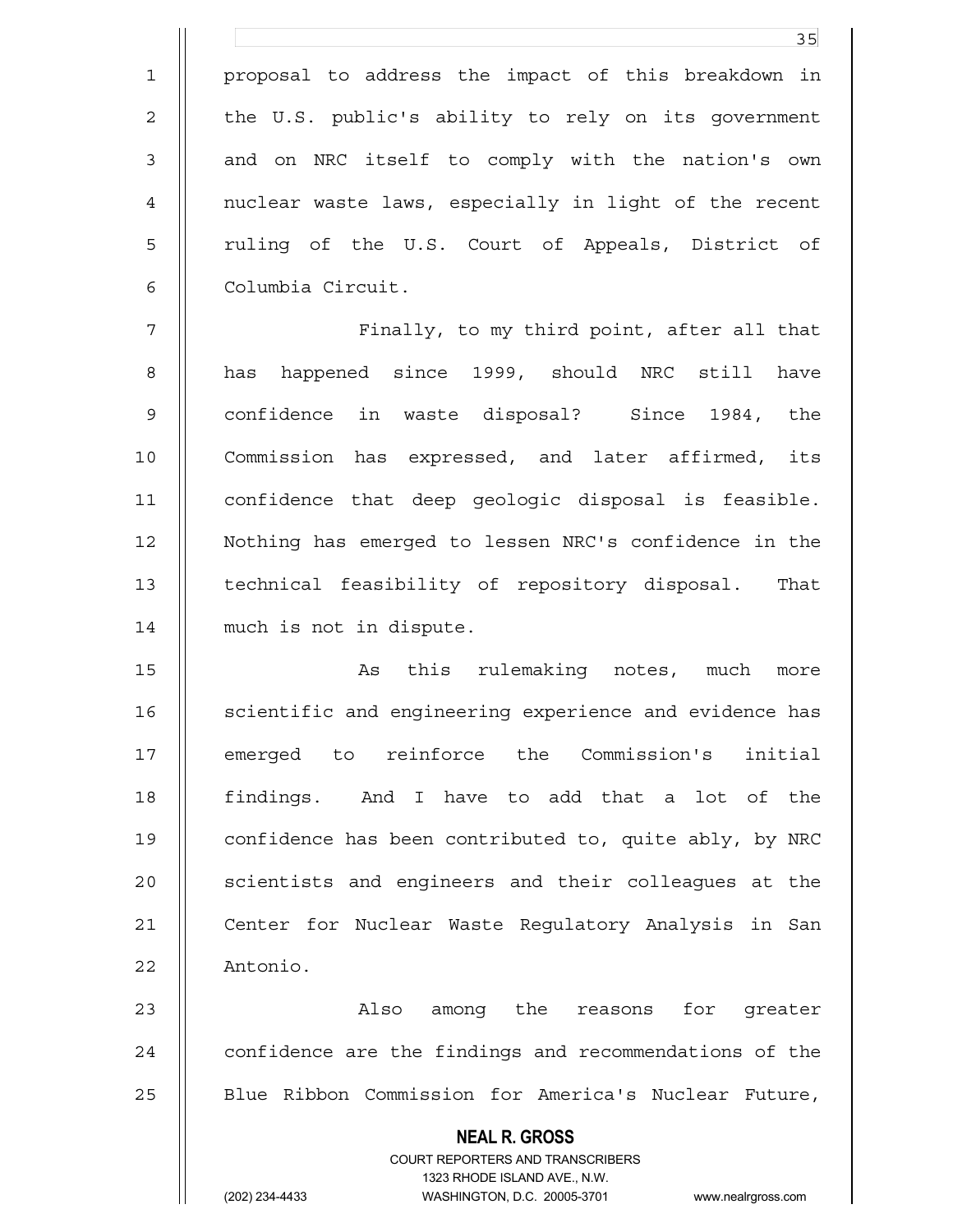|             | 36                                                                      |
|-------------|-------------------------------------------------------------------------|
| $\mathbf 1$ | which endorsed disposal in deep geologic repositories                   |
| 2           | when selected using a consent-based process.                            |
| 3           | It is important to recall, however, that                                |
| 4           | the Commission also founded its confidence, both in                     |
| 5           | 1984 and again in 1990, on confidence in the existence                  |
| 6           | of a statutory framework enacted by a bipartisan                        |
| 7           | Congress setting forth a process or a path forward for                  |
| 8           | the development of repositories. At no time did the                     |
| 9           | respective commissions involved contemplate that the                    |
| 10          | process itself laid out in statute would become                         |
| 11          | corrupted and unworkable.                                               |
| 12          | MR. CAMERON: Janet, can I just ask you to                               |
| 13          | sum up for us?                                                          |
| 14          | MS. KOTRA: I'm getting to the end. I'm                                  |
| 15          | very close. Nor did those commissions anticipate that                   |
| 16          | subsequent commissioners would later be unable or                       |
| 17          | unwilling to carry out their statutory obligations.                     |
| 18          | Yet, as documented in the recent ruling of the second                   |
| 19          | highest court in the land, this is precisely what has                   |
| 20          | happened.                                                               |
| 21          | The Commission must, therefore, as a                                    |
| 22          | result, declare that there no longer exists a basis                     |
| 23          | for waste confidence. Such a bold declaration would                     |
| 24          | not only be honest, it would address forthrightly the                   |
| 25          | fundamental question undergirding the original purpose                  |
|             | <b>NEAL R. GROSS</b>                                                    |
|             | <b>COURT REPORTERS AND TRANSCRIBERS</b><br>1323 RHODE ISLAND AVE., N.W. |
|             | (202) 234-4433<br>WASHINGTON, D.C. 20005-3701<br>www.nealrgross.com     |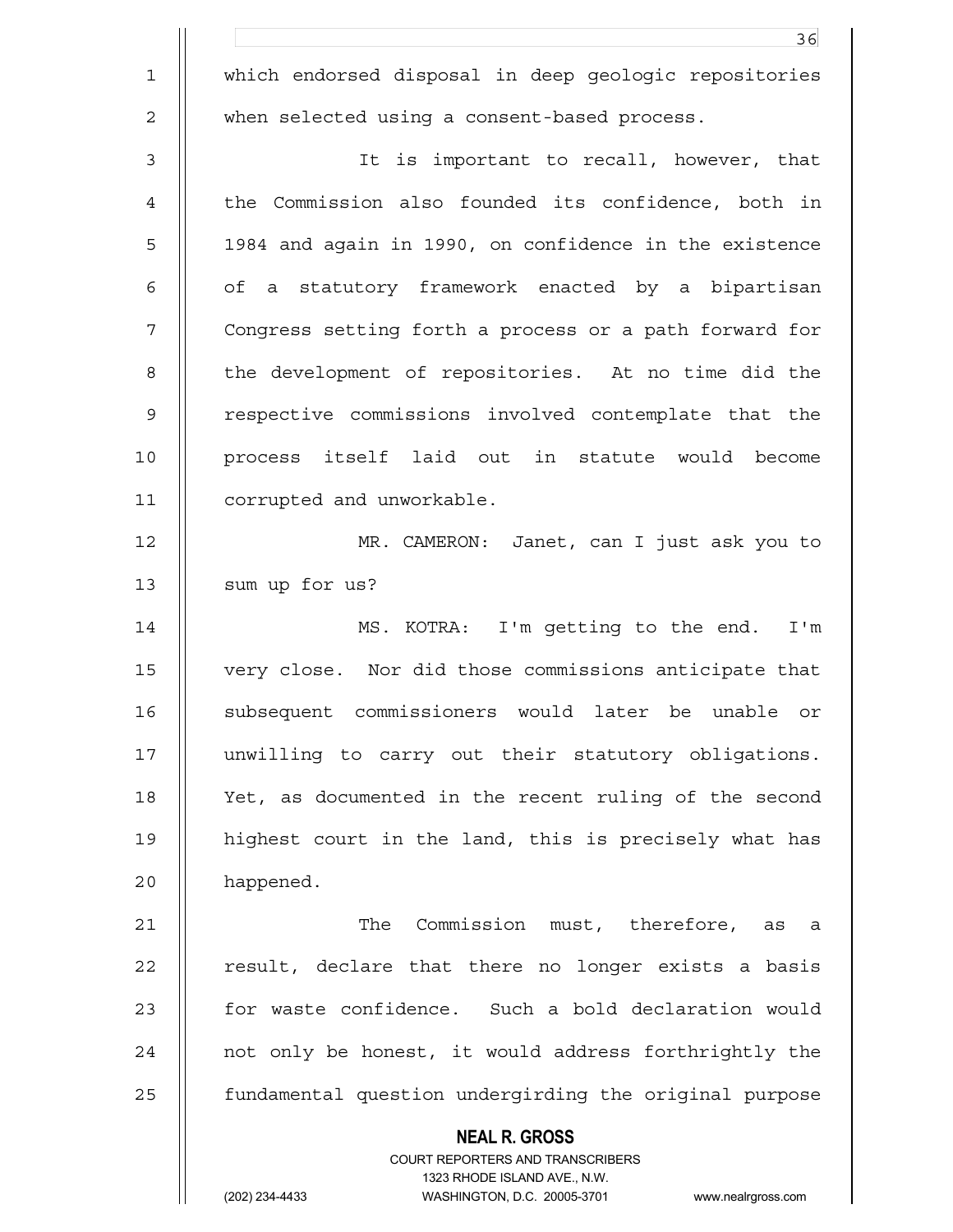|              | 37                                                                                                  |
|--------------|-----------------------------------------------------------------------------------------------------|
| $\mathbf{1}$ | of the waste confidence policy.                                                                     |
| 2            | Recognizing the lack of waste confidence                                                            |
| 3            | would generate significant attention from both pro and                                              |
| 4            | anti-nuclear interests and provide NRC an opportunity                                               |
| 5            | to submit a substantive legislative proposal to the                                                 |
| 6            | U.S. Congress to suggest amendments to existing                                                     |
| 7            | legislation to amend or replace the Nuclear Waste                                                   |
| 8            | Policy Act.                                                                                         |
| 9            | respectfully and earnestly urge the<br>$\mathbf{I}$                                                 |
| 10           | Commission to give this serious consideration.                                                      |
| 11           | Thank you, once again, for the privilege                                                            |
| 12           | of being able to comment here this afternoon.                                                       |
| 13           | Thank you. Thank you very<br>MR. CAMERON:                                                           |
| 14           | much, Janet.                                                                                        |
| 15           | We are going to next go to Kevin Kamps                                                              |
| 16           | from Beyond Nuclear. Kevin?                                                                         |
| 17           | MR. KAMPS: Good day, everyone. Thank you                                                            |
| 18           | for this opportunity. My name is Kevin Kamps from                                                   |
| 19           | Beyond Nuclear. I serve as Radioactive Waste                                                        |
| 20           | Specialist, and Beyond Nuclear is a national watchdog                                               |
| 21           | environmental group on the nuclear power industry.                                                  |
| 22           | The National Environmental Policy Act                                                               |
| 23           | requires consideration of all reasonably foreseeable                                                |
| 24           | environmental impacts of a proposed action from cradle                                              |
| 25           | to grave. The question that must be answered in a                                                   |
|              | <b>NEAL R. GROSS</b>                                                                                |
|              | COURT REPORTERS AND TRANSCRIBERS                                                                    |
|              | 1323 RHODE ISLAND AVE., N.W.<br>(202) 234-4433<br>WASHINGTON, D.C. 20005-3701<br>www.nealrgross.com |
|              |                                                                                                     |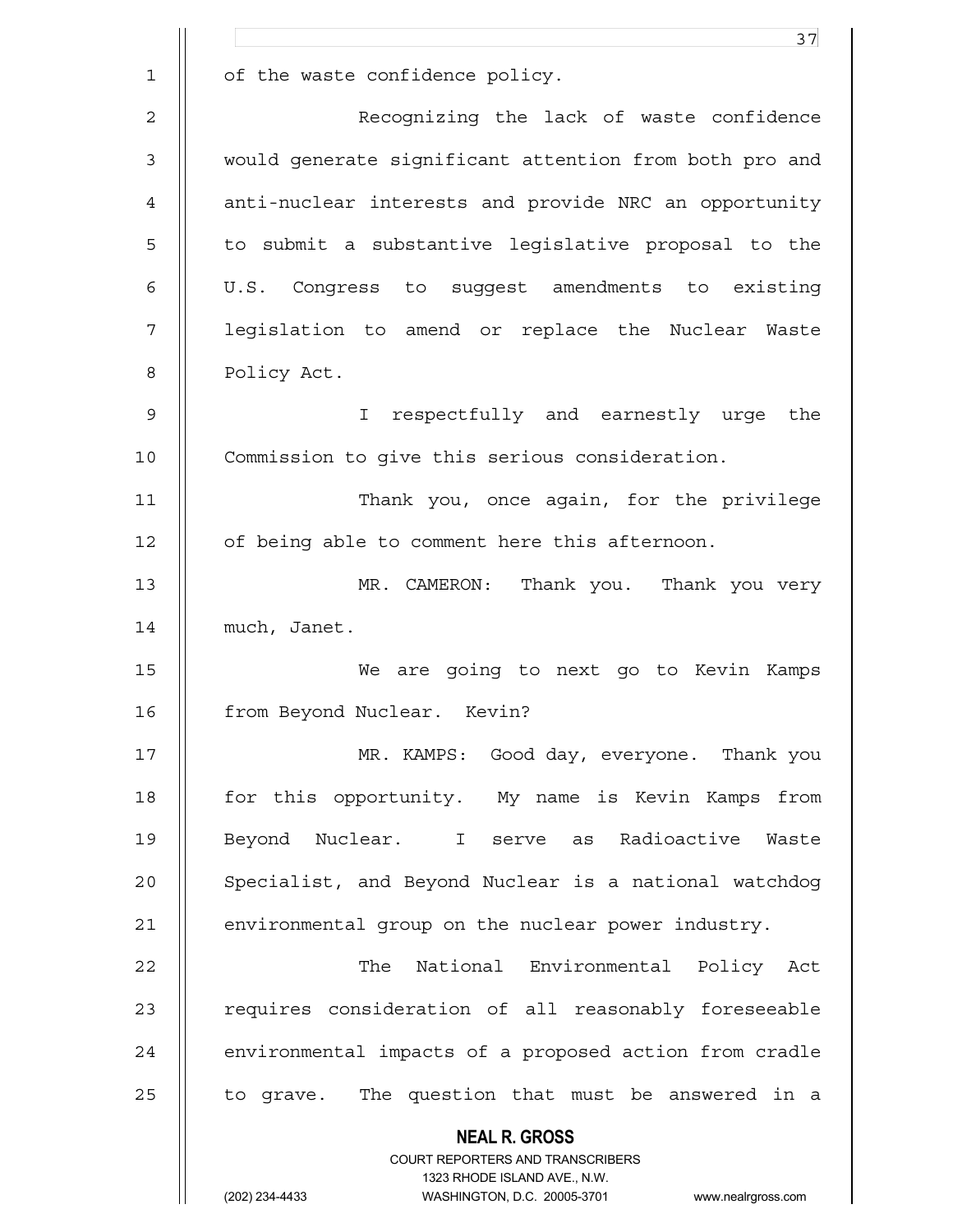1 || reactor licensing decision is, if you look all the way 2 || to the end of the reactor's life, including 3 decommissioning, spent nuclear fuel, or irradiated 4 nuclear fuel storage and disposal, is having that 5 | source of electricity -- nuclear power -- worth all of 6 | the environmental costs, risks, and impacts that will 7 | then inevitably ensue?

8 || As soon as NRC licenses a reactor, the 9 || generation or creation of spent nuclear fuel, 10 irradiated nuclear fuel, and all of its related costs, 11 || risks, and impacts will then follow. The NRC 12 | effectively assumes licensing, and then goes on from 13 || there to look at the impacts of irradiated nuclear 14 | fuel storage, although it does a very poor, woefully 15 inadequate, and, in my opinion, legally insufficient 16 | and violative job of doing that.

17 || But the whole point of the environmental 18 impact statement is to allow an informed decision 19 || regarding whether to license the reactor in the first 20 **place;** that is, to allow the creation of irradiated 21 || nuclear fuel. NRC does not even attempt to answer  $22$   $\parallel$  that question in this environmental impact statement.

23 What are the costs and risks and impacts 24 || of storing irradiated nuclear fuel for any period of 25 || time, let alone forevermore? Is having a new or

 **NEAL R. GROSS**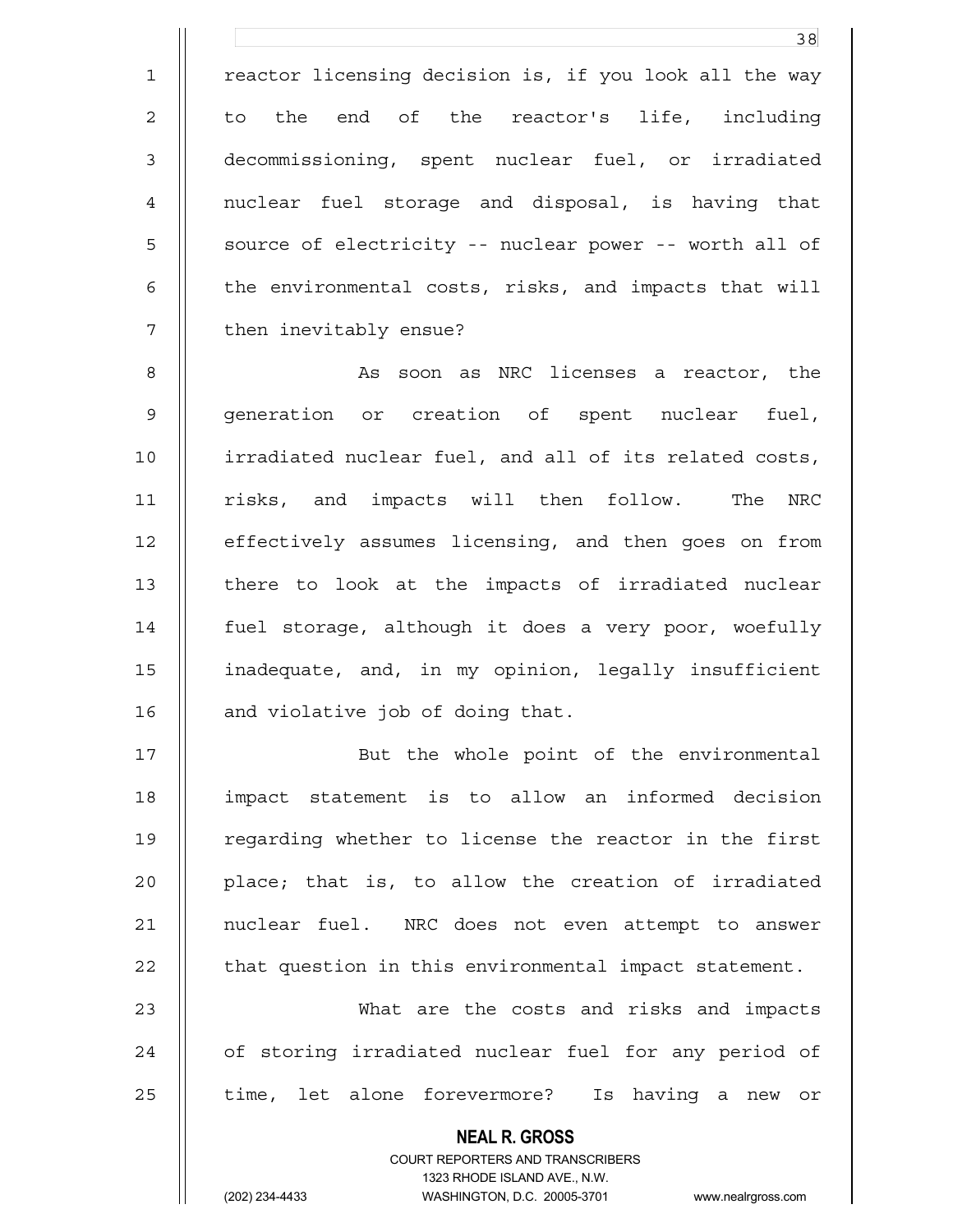|                | 39                                                     |
|----------------|--------------------------------------------------------|
| $\mathbf 1$    | extended reactor operating license worth the costs,    |
| $\mathbf{2}$   | risks, and impacts of storing high-level radioactive   |
| $\mathfrak{Z}$ | waste forever into the future? The answer to that      |
| $\overline{4}$ | question is no.                                        |
| 5              | Have these costs, risks, and impacts been              |
| $\epsilon$     | mitigated? The answer to that is no.                   |
| 7              | This generic environmental impact                      |
| 8              | statement is completely devoid of this issue, which    |
| $\mathsf 9$    | makes a mockery of the National Environmental Policy   |
| 10             | Act as well as the Court ruling on New York v. NRC.    |
| 11             | The mountain of commercial radioactive                 |
| 12             | waste in the United States is now 56 years high, and   |
| 13             | we don't even know what to do with the first cupful.   |
| 14             | Obviously, the only real answer to the high-level      |
| 15             | radioactive waste problem is to stop making it.        |
| 16             | For the 70,000 metric tons of commercial               |
| 17             | high-level radioactive waste that already exists in    |
| 18             | the United States, for well over a decade a coalition  |
| 19             | of hundreds of environmental groups representing all   |
| 20             | 50 states have called upon the Nuclear Regulatory      |
| 21             | Commission to implement hardened onsite storage as a   |
| 22             | regulatory mandate to empty the vulnerable pools which |
| 23             | are at risk of leaks and fires due to accident or      |
| 24             | attack or simple age degradation into hardened dry     |
| 25             | cask storage that is designed and built well, designed |

 COURT REPORTERS AND TRANSCRIBERS 1323 RHODE ISLAND AVE., N.W. (202) 234-4433 WASHINGTON, D.C. 20005-3701 www.nealrgross.com

 **NEAL R. GROSS**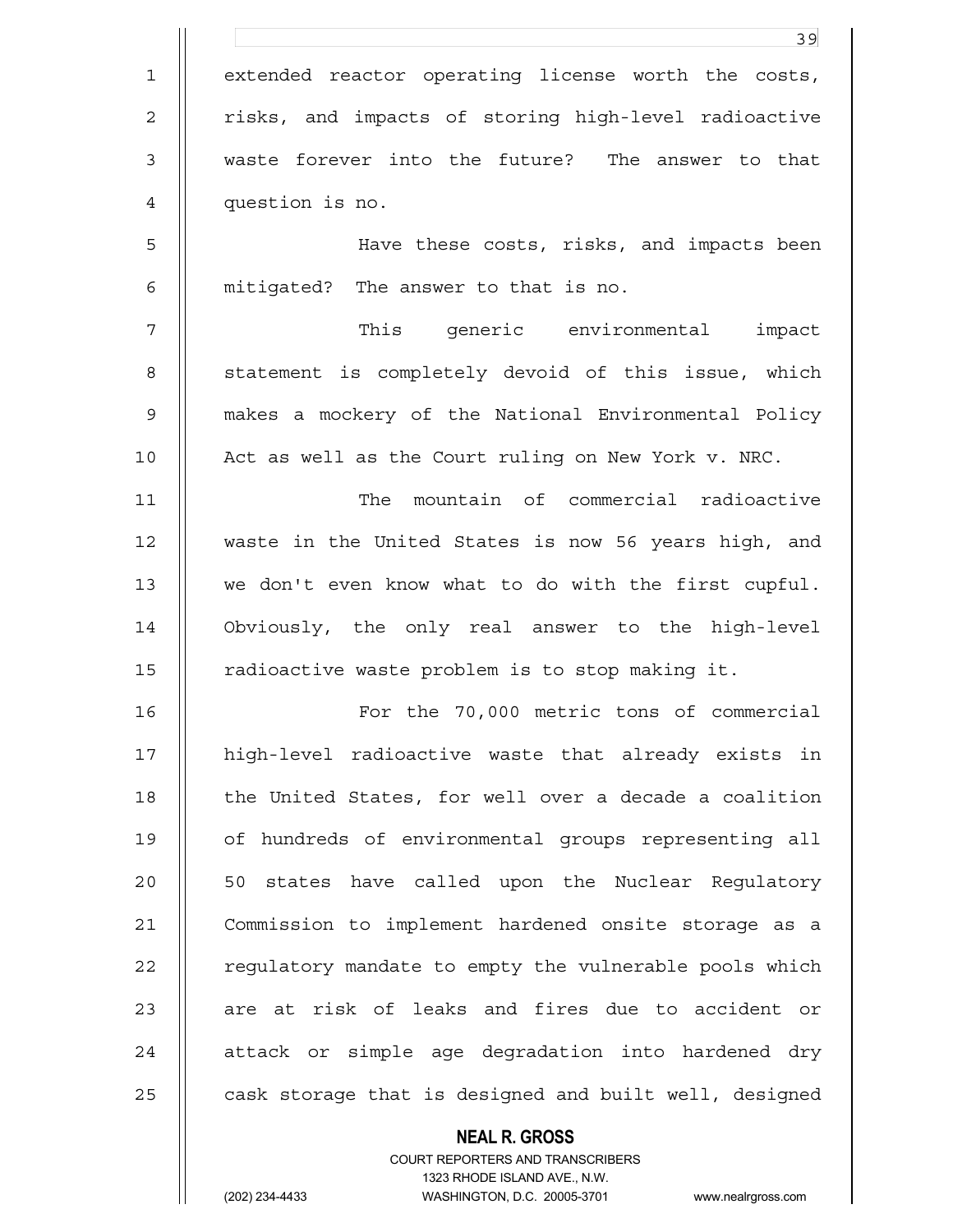1 to last for not decades but centuries without leaking 2 | into the environment, designed to withstand terrorist 3 || attacks, and designed with safeguards against 4 || accidents, such basic safequards as radiation 5 | monitors, heat monitors, and pressure monitors, which  $6 \parallel$  are not currently required.

7 Regarding pool leaks, there is a long list 8 | of pool leaks that have already occurred -- at Dresden 9 Unit 1, due to a broken pipe; at Hatch in Georgia; at 10 || BWX Technologies in Lynchburg, Virginia; at Indian 11 Point 1 and 2 on the banks of the Hudson River 12 upstream of New York City; at Salem Unit 1 in New 13 Jersey; at Connecticut Yankee. All NRC licensees.

14 There has also been a pool leak at a 15 Department of Energy pool, the high flux beam reactor 16 | at Brookhaven National Lab on Long Island.

17 In terms of the risks of pool fires, 18 Fukushima Daiichi Unit Number 4 is the most obvious 19 example of the potentially catastrophic risks of pool 20 || fires. If that building were to collapse, lose its 21 | cooling water supply, and catch fire, the magnitude 22 | would be an order of magnitude or greater than what we 23 || have already seen in terms of radioactivity releases 24 || at Fukushima Daiichi.

25 And I will close on that point, that I

 COURT REPORTERS AND TRANSCRIBERS 1323 RHODE ISLAND AVE., N.W.

 **NEAL R. GROSS**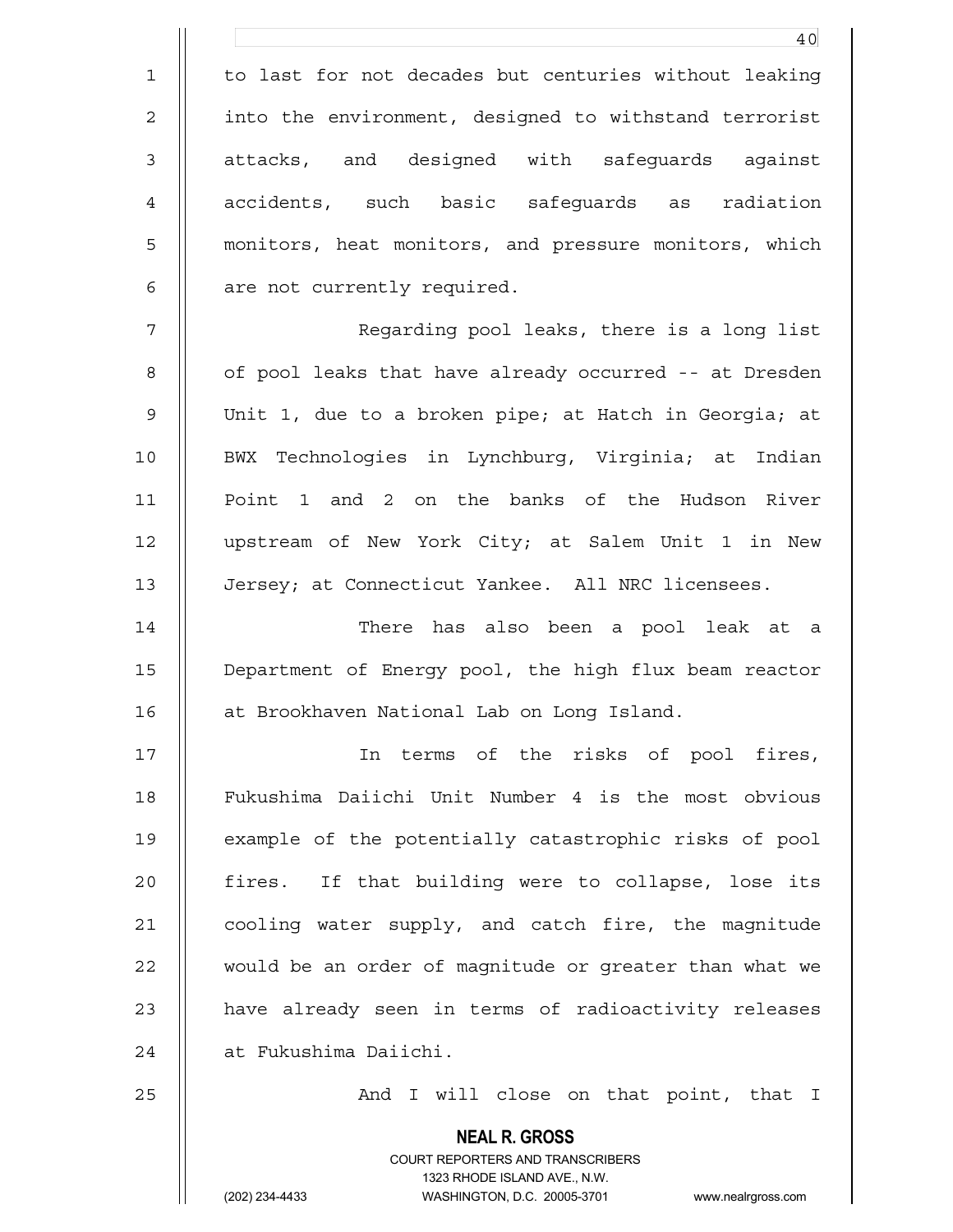|             | 41                                                                      |
|-------------|-------------------------------------------------------------------------|
| $\mathbf 1$ | agree with NRC Chairwoman Allison Macfarlane when she                   |
| 2           | wrote, along with a team of authors, in 2003 that the                   |
| 3           | risks of pool fires at commercial nuclear power plants                  |
| 4           | in the United States are so great that expedited                        |
| 5           | transfer into hardened onsite storage dry casks is a                    |
| 6           | very important national security priority.                              |
| 7           | Thank you.                                                              |
| 8           | MR. CAMERON: Thank you very much, Kevin.                                |
| 9           | We are next going to go to Ellen Ginsberg,                              |
| 10          | Nuclear Energy Institute.                                               |
| 11          | MS. GINSBERG: Good afternoon. I'm Ellen                                 |
| 12          | Ginsberg. I serve as Vice President and General                         |
| 13          | Counsel for the Nuclear Energy Institute.                               |
| 14          | My members include all operating reactor                                |
| 15          | licensees, as well as the owners of decommissioned                      |
| 16          | facilities.                                                             |
| 17          | I appreciate the opportunity to offer the                               |
| 18          | following comments on behalf of NEI and its members.                    |
| 19          | I also note that NEI will be providing written                          |
| 20          | comments on the proposed rule and draft GEIS<br>in                      |
| 21          | November. My comments today are meant to support and                    |
| 22          | be consistent with the forthcoming written comments.                    |
| 23          | From the industry's perspective, the waste                              |
| 24          | confidence rulemaking has been an excellent example of                  |
| 25          | requlatory transparency. We commend the agency for                      |
|             | <b>NEAL R. GROSS</b>                                                    |
|             | <b>COURT REPORTERS AND TRANSCRIBERS</b><br>1323 RHODE ISLAND AVE., N.W. |
|             | (202) 234-4433<br>WASHINGTON, D.C. 20005-3701<br>www.nealrgross.com     |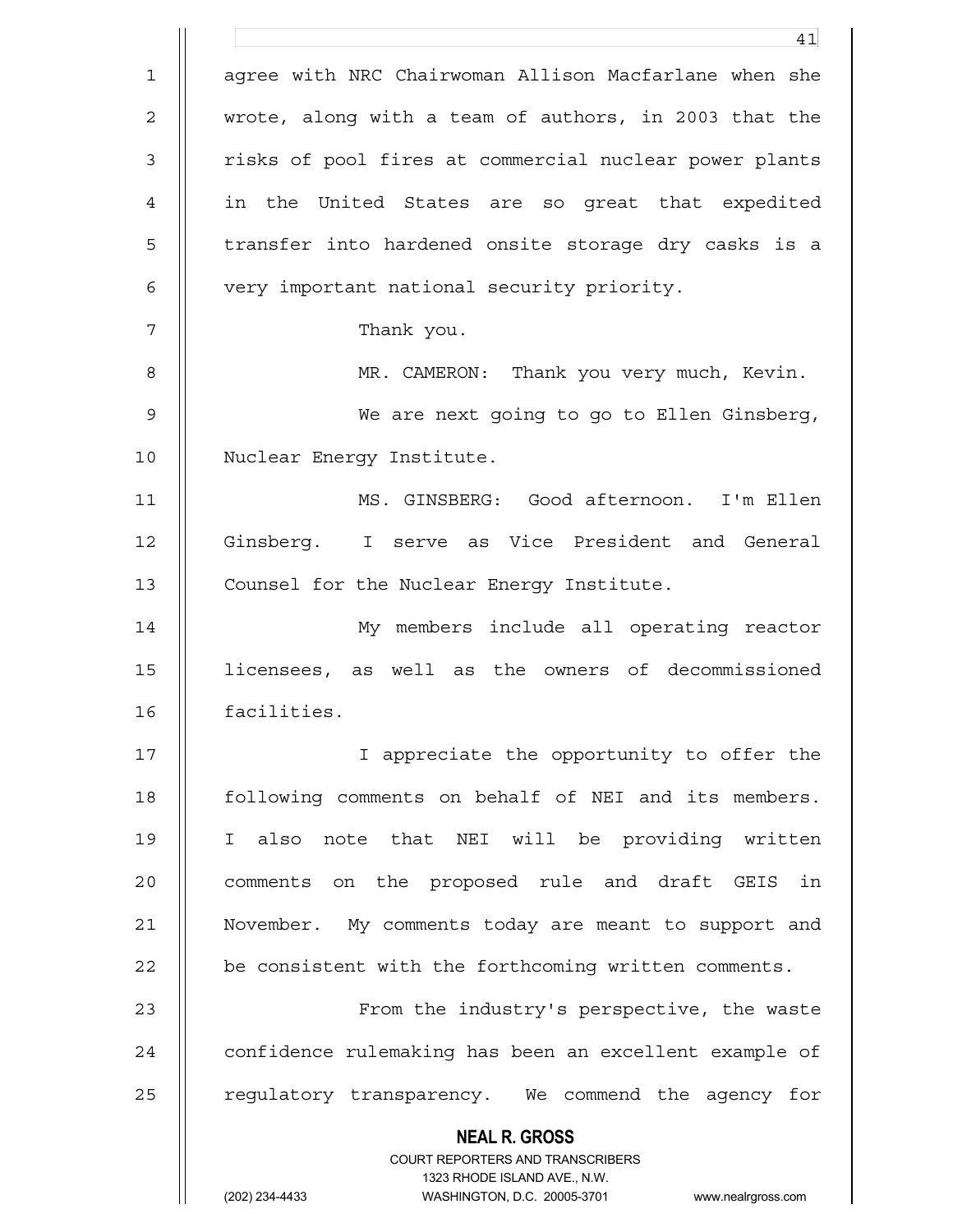1 encouraging and embracing wide public participation 2 || through multiple avenues, allowing the agency to 3 || consider stakeholder comments from all and various 4 | viewpoints.

5 This approach will ensure that the Waste 6 | Confidence rule and GEIS are grounded in a thorough 7 and comprehensive record. Also, I'd like to highlight 8 || the importance of a timely resolution of these waste 9 confidence issues.

10 We strongly support maintaining this 11 || rulemaking as a priority. Nuclear power plays an 12 important role in this nation's energy mix. Given 13 || that 63 percent of the nation's carbon-free 14 **electricity comes from nuclear generation, continuing** 15 | to license safe, secure, reliable, and environmentally 16 || sound nuclear facilities is simply sound public 17 || policy. And, more particularly, the resumption of 18 licensing activities is essential for long-term power-19 planning decisions.

20 The waste confidence decision has always 21 been, and continues to be, somewhat of a confusing 22 | item. We support the NRC's efforts, therefore, to 23  $\parallel$  clarify the related issues. As Andy stated, from a 24 || substantive viewpoint, it is important to understand 25  $\parallel$  that the waste confidence issues continue -- does not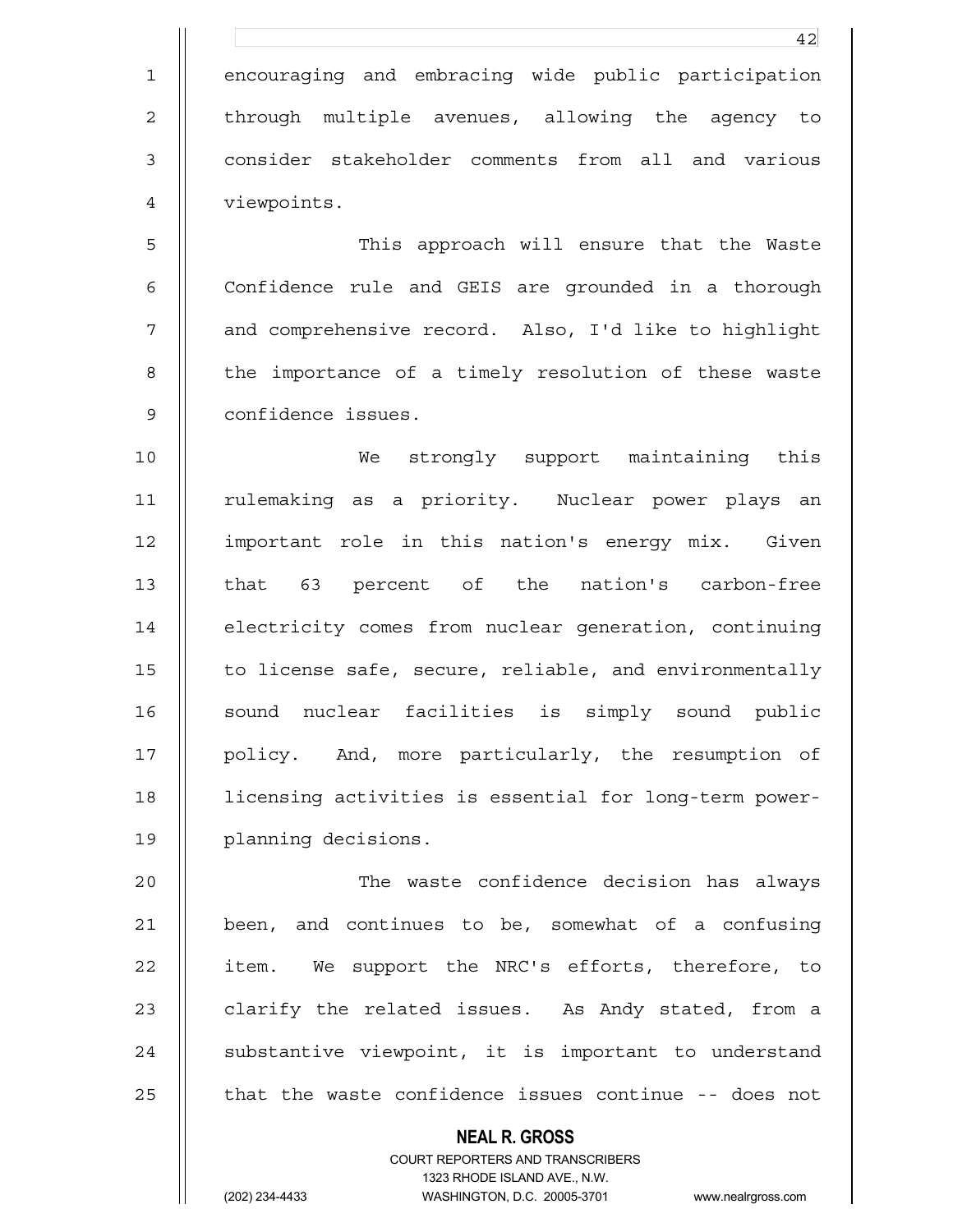1 constitute a licensing decision.

2 The rule does not authorize licenses and, 3 instead, it compromises just one element of the 4 || aqency's NEPA analysis as licenses and renewed 5 licenses are considered. Individual plants must still 6 || separately obtain a license and be reviewed for the 7 | | necessary safety and environmental issues.

8 || The industry commends the staff's effort 9 || to communicate how the waste confidence fits into the 10 broader regulatory context, and we urge you to 11 continue doing this as you proceed through these 12 meetings. In this vein, I would also like to remind 13 || everyone that it is important to keep in mind the 14 || relevant NEPA principles -- National Environmental 15 Policy Act principles -- as the NRC proceeds through 16 | this rulemaking.

17 First and foremost, an EIS serves two 18 || purposes. It is intended to ensure that Federal 19 || agencies have available and consider detailed 20 || information on the environmental impacts of major 21 **federal actions.** This is the so-called "hard look."

22 | Second, the EIS also is intended to ensure  $23$   $\parallel$  that information is made available to the public and 24 || other stakeholders who may also play a role in the 25 decision-making process. Notably, and importantly in

> **NEAL R. GROSS** COURT REPORTERS AND TRANSCRIBERS 1323 RHODE ISLAND AVE., N.W. (202) 234-4433 WASHINGTON, D.C. 20005-3701 www.nealrgross.com

43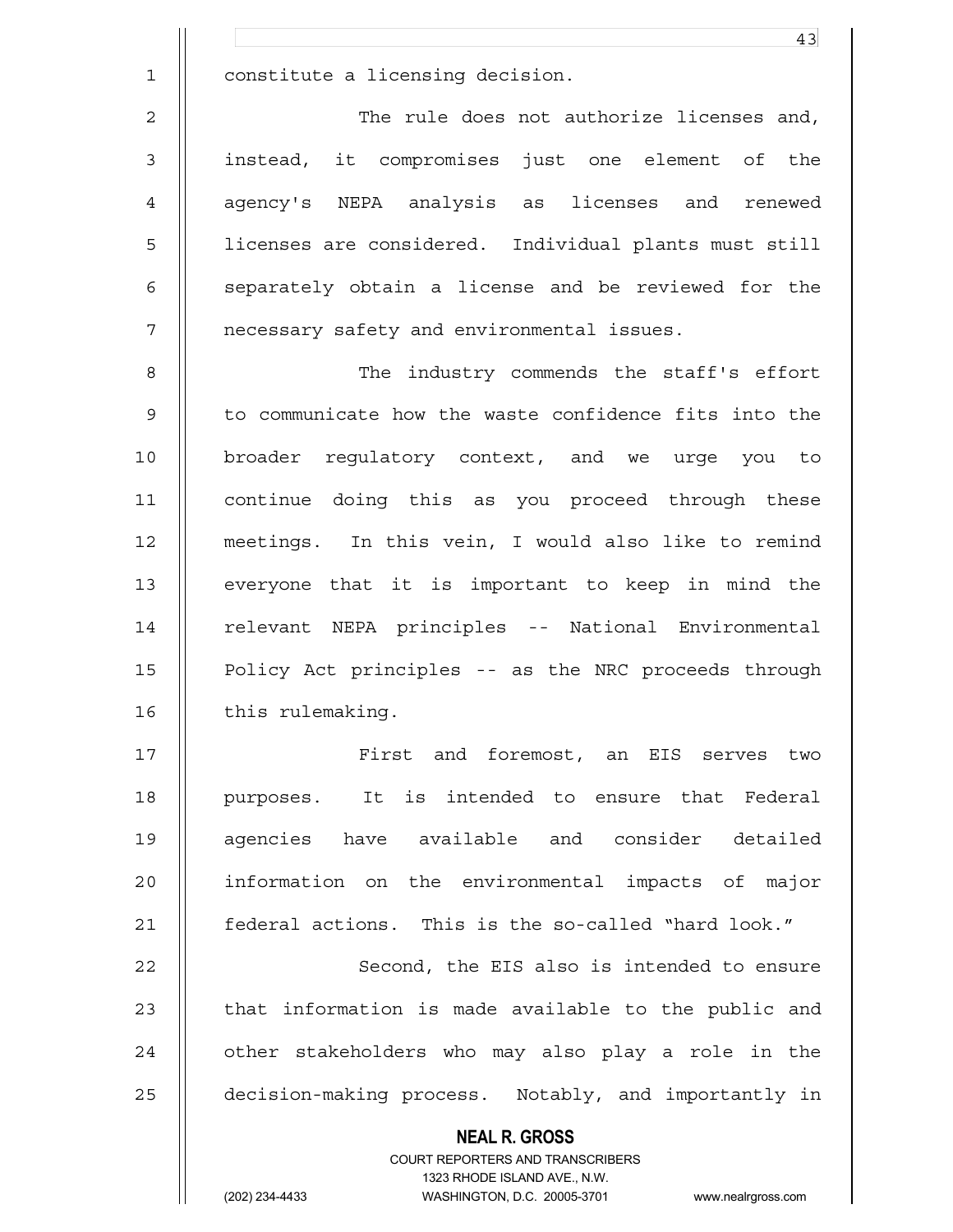|                | 44                                                                  |
|----------------|---------------------------------------------------------------------|
| $\mathbf 1$    | this context, NEPA itself does not mandate specific                 |
| $\overline{c}$ | licensing decisions, but, rather, it<br>results or                  |
| 3              | prescribes a process designed to prevent uninformed                 |
| 4              | agency action.                                                      |
| 5              | Agencies may take action, even<br>in                                |
| 6              | situations where significant environmental impacts may              |
| 7              | result, because the agency has carefully balanced the               |
| 8              | various environmental and other impacts and is not to               |
| $\mathsf 9$    | elevate such impacts over other considerations.                     |
| 10             | Finally, NEPA does not require that an                              |
| 11             | agency delay action until better or other information               |
| 12             | becomes available. CEQ regulations directly address                 |
| 13             | the notion of incomplete or unavailable information                 |
| 14             | and suggest that worst case assumptions simply are not              |
| 15             | required.                                                           |
| 16             | And to illustrate that point, there is NRC                          |
| 17             | case law holding in part that NEPA did not require the              |
| 18             | NRC to withhold the granting of a renewed license                   |
| 19             | simply because there may be some future                             |
| 20             | available -- future information that is not currently               |
| 21             | available.                                                          |
| 22             | So, in conclusion, while the NRC has                                |
| 23             | chosen to broadly address the environmental impacts of              |
| 24             | waste storage in the draft GEIS, it is important to                 |
| 25             | recognize and not to exaggerate what the Court of                   |
|                | <b>NEAL R. GROSS</b>                                                |
|                | COURT REPORTERS AND TRANSCRIBERS<br>1323 RHODE ISLAND AVE., N.W.    |
|                | (202) 234-4433<br>WASHINGTON, D.C. 20005-3701<br>www.nealrgross.com |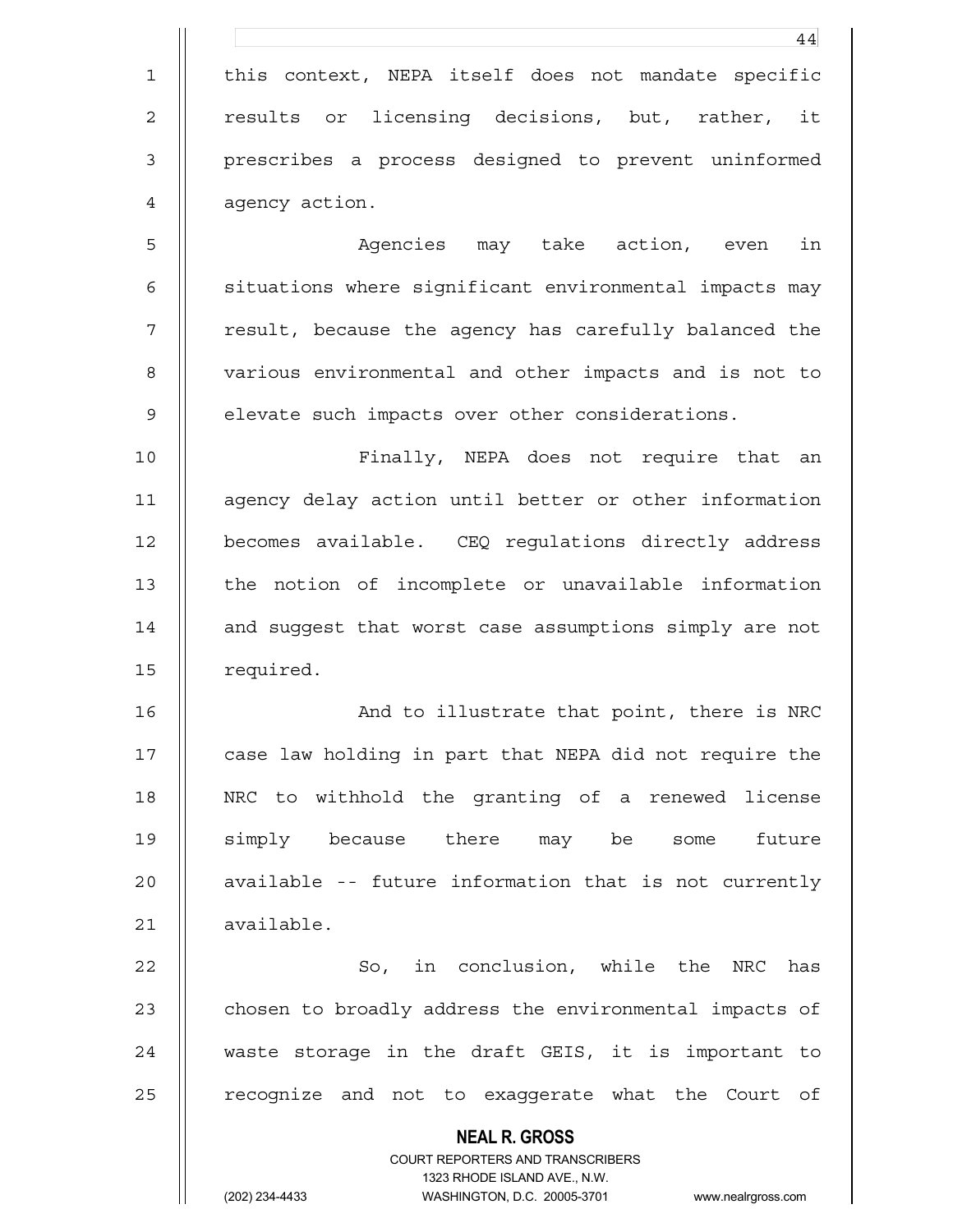|             | 45                                                                  |
|-------------|---------------------------------------------------------------------|
| $\mathbf 1$ | Appeals directed the agency to address; that is, spent              |
| 2           | fuel pool fires, leaks, and the no repository                       |
| 3           | scenario.                                                           |
| 4           | And in addressing the agency, the Court                             |
| 5           | asked the agency to provide a basis for its                         |
| 6           | conclusions. The Court of Appeals did not reject the                |
| 7           | NRC's longstanding findings on the feasibility of a                 |
| 8           | geologic repository or the safety of spent fuel pool                |
| 9           | storage -- spent fuel storage pending disposal.                     |
| 10          | The prior findings and record continue to                           |
| 11          | support the current rulemaking and GEIS.                            |
| 12          | As time is short, I will conclude my                                |
| 13          | statement there. We appreciate the opportunity to                   |
| 14          | present these views. Thank you.                                     |
| 15          | MR. CAMERON: Thank you very much, Ellen.                            |
| 16          | We are going to go to people on the phones                          |
| 17          | now. And, Ana, we are first going to go to Ace                      |
| 18          | Hoffman, then to Don Safer, then to Susan Shapiro, and              |
| 19          | then to Brian Paddock. So can you see if Ace is with                |
| 20          | us and if he's ready to speak?                                      |
| 21          | OPERATOR: Okay. One moment here.                                    |
| 22          | MR. CAMERON: And just as a reminder,                                |
| 23          | those of you on the phone, you have to press star one               |
| 24          | to join the queue.                                                  |
| 25          | OPERATOR: Okay. So you said the first                               |
|             | <b>NEAL R. GROSS</b>                                                |
|             | COURT REPORTERS AND TRANSCRIBERS<br>1323 RHODE ISLAND AVE., N.W.    |
|             | (202) 234-4433<br>WASHINGTON, D.C. 20005-3701<br>www.nealrgross.com |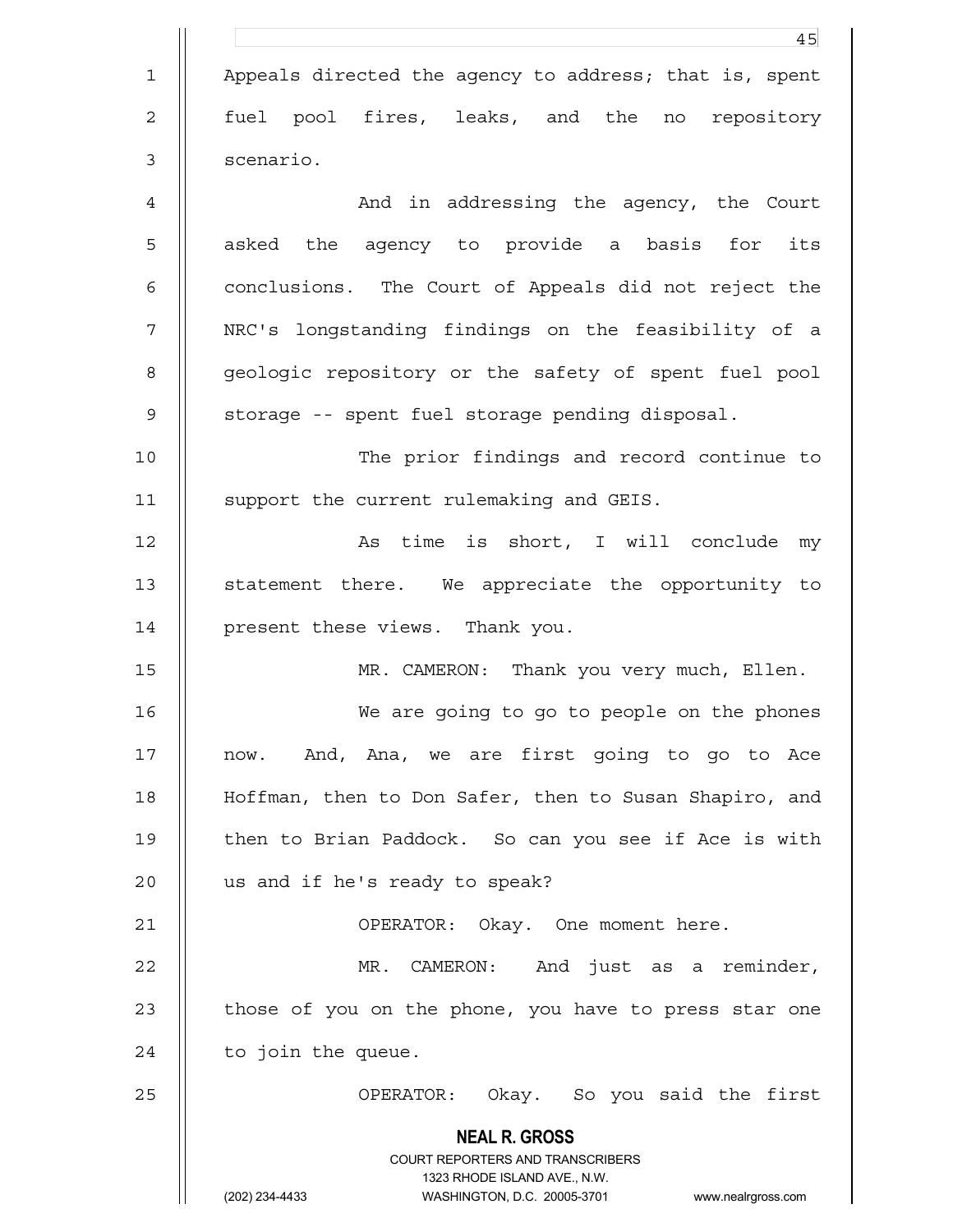|                | 46                                                     |
|----------------|--------------------------------------------------------|
| $\mathbf 1$    | speaker would be Ace Hoffman?                          |
| $\overline{c}$ | MR. CAMERON: Yes.                                      |
| 3              | OPERATOR: Is that correct?                             |
| 4              | MR. HOFFMAN: Hi. Can you hear me?                      |
| 5              | OPERATOR: Ace, your line is open.                      |
| 6              | MR. HOFFMAN: Yes. Hi. Can you hear me?                 |
| 7              | MR. CAMERON: Yes, we can, Ace.                         |
| 8              | MR. HOFFMAN: Okay. Hi. Thank you. I                    |
| $\mathsf 9$    | want to start by talking about money. I think that     |
| 10             | what we are all looking for is a cheap solution to a   |
| 11             | very complicated problem. I would like to recommend,   |
| 12             | for example, that we wrap our nuclear waste in gold or |
| 13             | iridium, iridium because a metallurgist suggested it   |
| 14             | would be good, and gold because I think that obviously |
| 15             | would be good because of its secure properties, it's   |
| 16             | strong, it's -- instead, we are using lead and steel   |
| 17             | and cement.                                            |
| 18             | And we're talking about a 100-year                     |
| 19             | changeout; that is mentioned several times in the      |
| 20             | document. And a 100-year changeout is going to         |
| 21             | cost -- well, let's see, we've got 1,500, roughly, dry |
| 22             | casks nationally right now. And that means in 100      |
| 23             | years, if they last that long, we're going to have to  |
| 24             | start changing them out at the same rate that we're    |
| 25             | making them.                                           |
|                | <b>NEAL R. GROSS</b>                                   |

 COURT REPORTERS AND TRANSCRIBERS 1323 RHODE ISLAND AVE., N.W.

 $\mathsf{II}$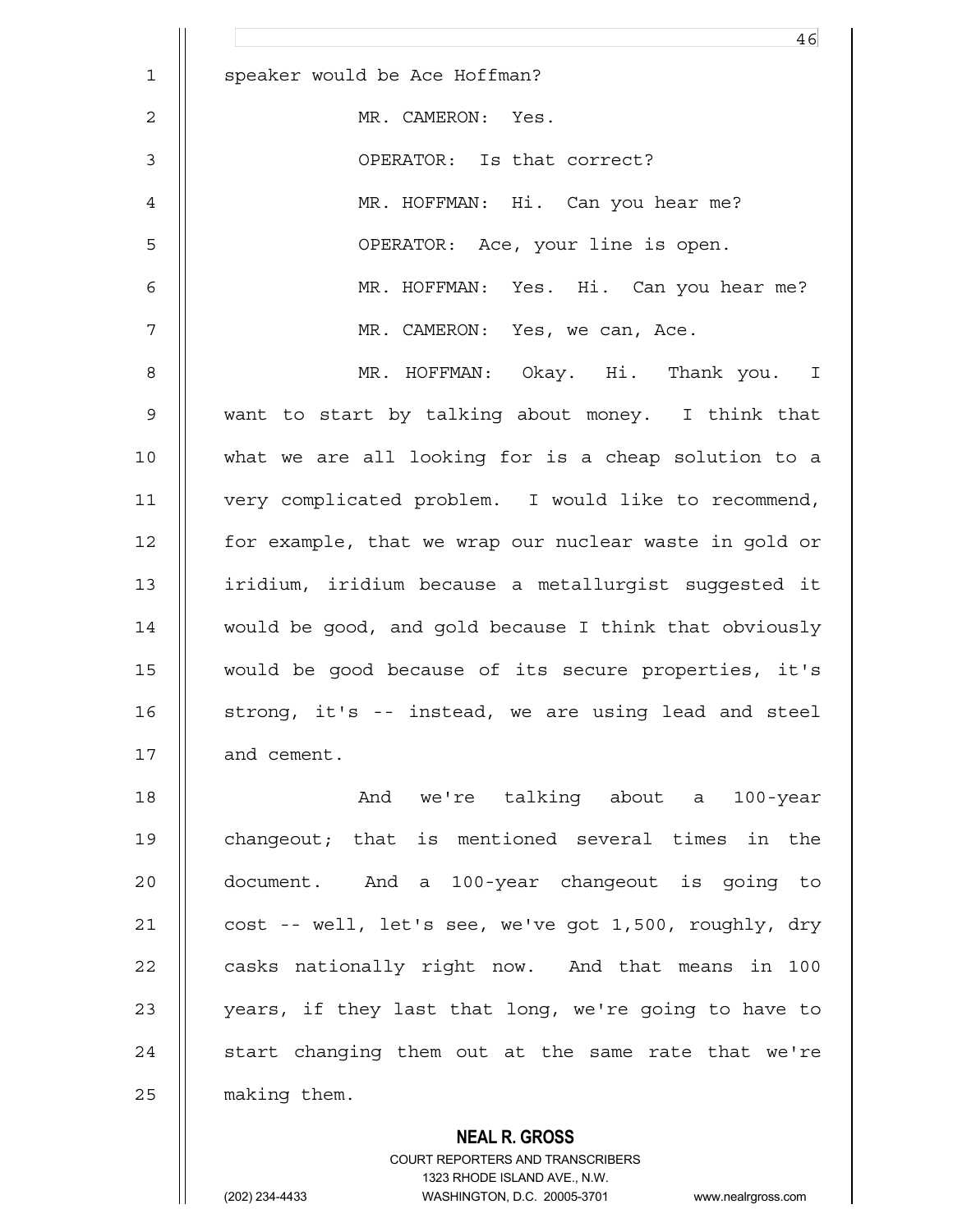|                     | 47                                                     |
|---------------------|--------------------------------------------------------|
| $\mathbf{1}$        | And if we had all of the fuel that                     |
| $\overline{2}$      | we -- we would like to accelerate the rates that we're |
| 3                   | making them, and we'll have nearly 10,000 dry casks,   |
| $\overline{4}$      | just by the time we get all of the fuel that has       |
| 5                   | already been made put into dry casks. That's an awful  |
| 6                   | lot of dry casks, but that's only the beginning.       |
| 7                   | That's only what they're going to have to              |
| 8                   | do in 100 or 110 years, or whatever it takes us to get |
| 9                   | it all in. And then the other, oh, 100,000 dry casks   |
| $\mathbf{0}$        | that have been built in the meantime are all going to  |
| $\mathbf{1}$        | also need to be replaced over and over and over again. |
| $\overline{2}$      | Now, we're not allowed to talk about -- or             |
| 3                   | we don't want to talk about terrorism, we can't get    |
| $4\overline{ }$     | into detail about what size of airplanes can crash     |
| 5                   | into a dry cask safely, but that is not what they are  |
| 6                   | designed to do. They are just designed to keep the     |
| $\overline{7}$      | little rods held safely and to let somebody walk by    |
| 8                   | them because they shield the radiation, the gamma      |
| 9                   | rays, and so on. But we're talking about delaying      |
| $\mathsf{O}\xspace$ | this -- the permanent repository.                      |
| $\mathbf{1}$        | But, meanwhile, this is when the worst                 |
| 2                   | fuel is -- when the fuel is the absolute most          |
| ς                   | dangerous because of all the fission products that are |

21 | But, meanwhile, this is when the worst  $22$  | fuel is -- when the fuel is the absolute most 23 | dangerous because of all the fission products that are 24 | inside.

25 || And with all due respect to the experts in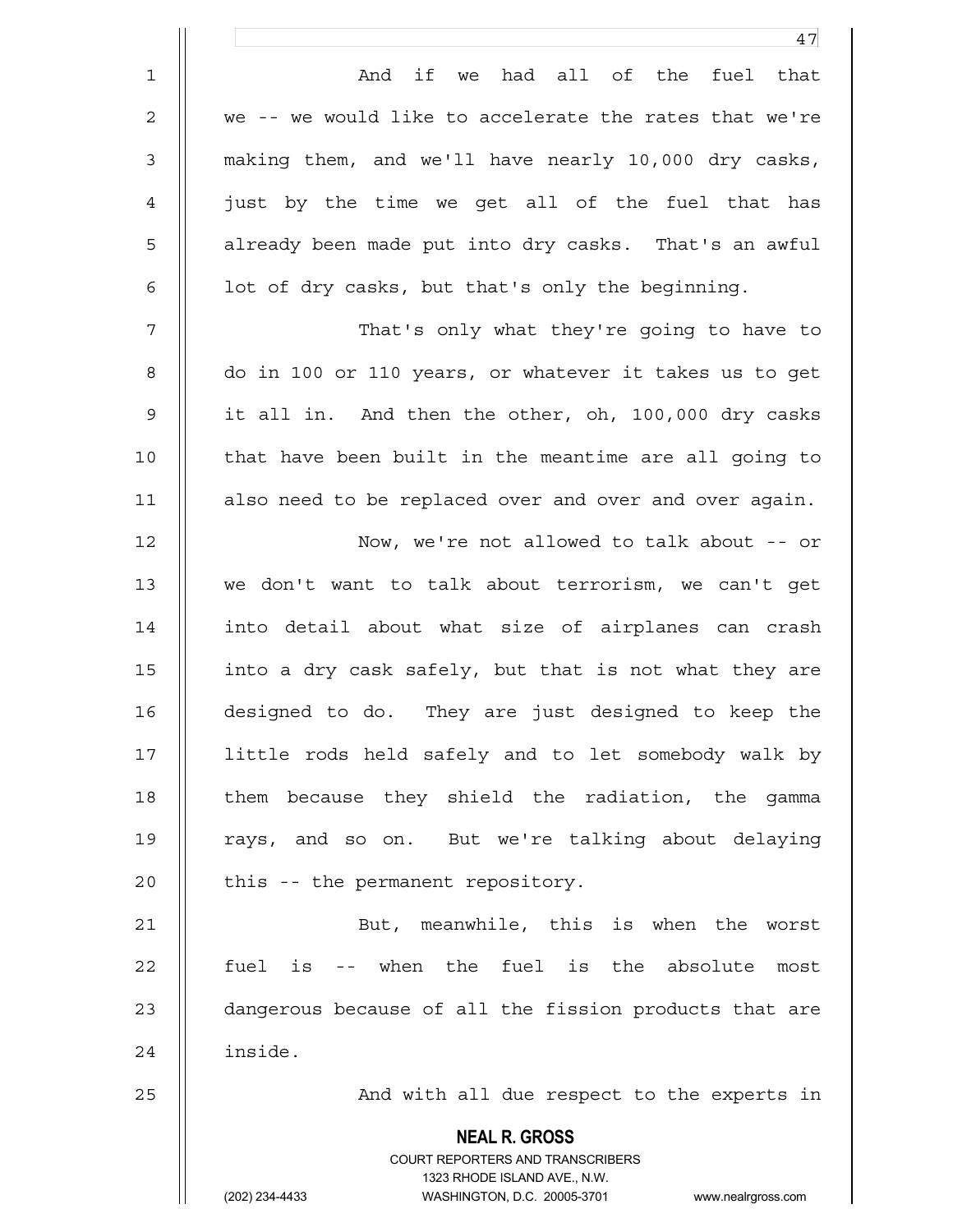|                | 48                                                                  |
|----------------|---------------------------------------------------------------------|
| $\mathbf 1$    | the room, I heard of geology experts, and I heard of                |
| $\overline{c}$ | attorneys, but I didn't hear human failure experts or               |
| $\mathsf 3$    | economists to look at these 300-year projections of                 |
| 4              | what we're doing to our country and our children. I                 |
| 5              | didn't hear psychologists there to discuss the                      |
| 6              | property value losses that there is going to be.                    |
| 7              | I didn't even hear nuclear physicists                               |
| 8              | present, and let alone DNA damage specialists, whoever              |
| 9              | those would be. And, of course, I didn't hear any                   |
| 10             | large event accurate estimators, the people who would               |
| 11             | have told us what was going to happen in Fukushima and              |
| 12             | we didn't listen. None of them were there either.                   |
| 13             | They don't exist, really. I mean, some people gave us               |
| 14             | a little bit of warning but most people said this                   |
| 15             | couldn't happen.                                                    |
| 16             | we're talking about licensing<br>So<br>and                          |
| 17             | relicensing. That was Andy's opening statement. And                 |
| 18             | 10 years ago, 15 years ago, when they were given this               |
| 19             | dry cask -- I have the documents, I was looking at                  |
| 20             | them just a day or two ago, and the word "temporary"                |
| 21             | was always in the dry cask phraseology, that this was               |
| 22             | a temporary solution.                                               |
| 23             | But he didn't say "and relicensing and                              |
| 24             | relicensing and relicensing" for 300 years, 500 years,              |
| 25             | and that's with changing them out. Just calling it                  |
|                | <b>NEAL R. GROSS</b>                                                |
|                | COURT REPORTERS AND TRANSCRIBERS<br>1323 RHODE ISLAND AVE., N.W.    |
|                | (202) 234-4433<br>WASHINGTON, D.C. 20005-3701<br>www.nealrgross.com |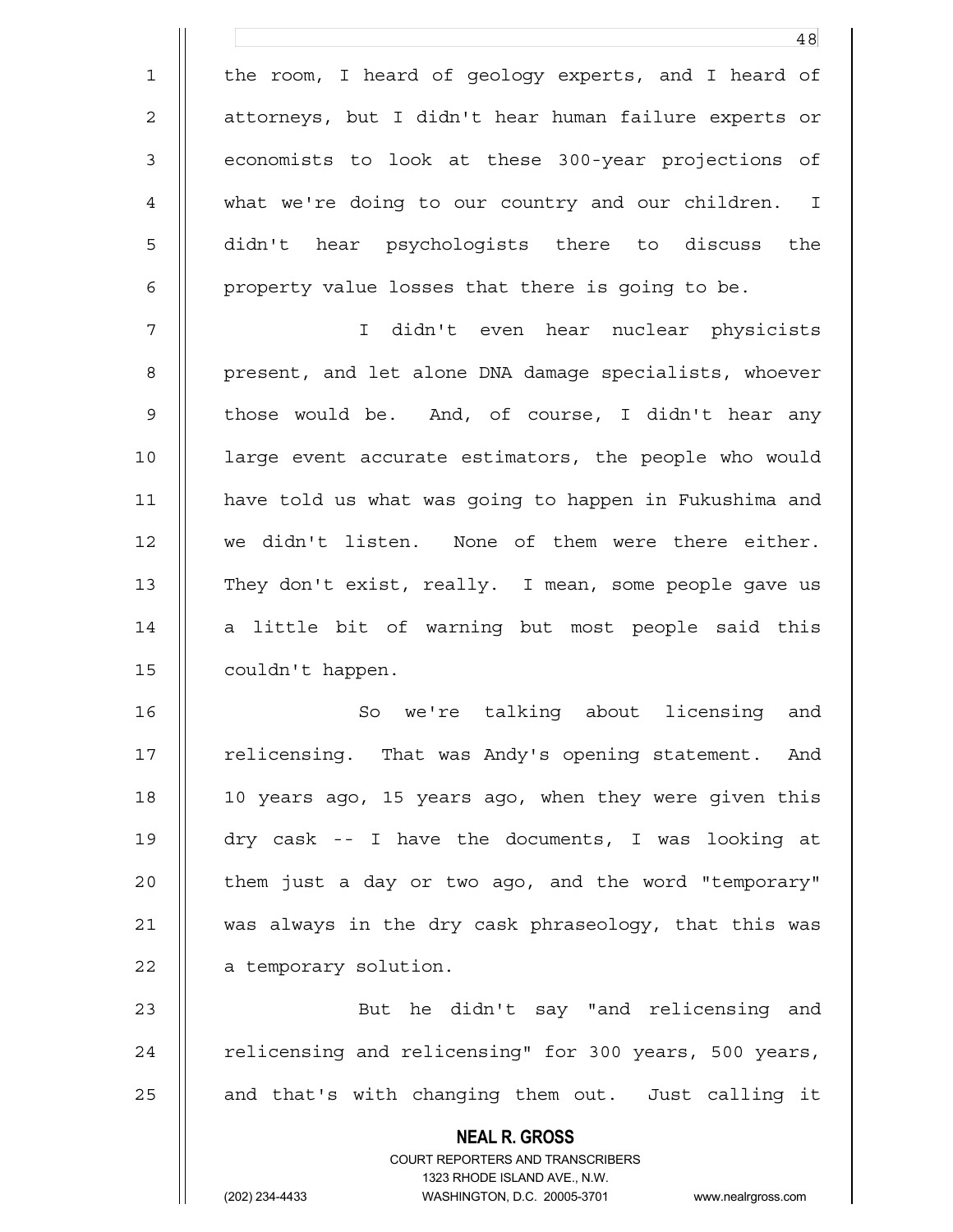|             | 49                                                     |
|-------------|--------------------------------------------------------|
| $\mathbf 1$ | licensing/relicensing is not going to be good enough.  |
| 2           | It could be quite a bit longer than that.<br>The       |
| 3           | environmental consequences of dry cask fires are truly |
| 4           | being completely ignored in these proceedings.         |
| 5           | I think that people will be replacing                  |
| 6           | these things as fast as we're building them, and that  |
| 7           | is not an optimistic scenario. We are not taking into  |
| 8           | account the chances of failures in what -- in how      |
| 9           | people do things. I mean, there is -- we have almost   |
| 10          | 10,000 dry casks. They are not all going to go right.  |
| 11          | So let's look at what a really bad accident would look |
| 12          | like.                                                  |
| 13          | But, instead, you're taking away the                   |
| 14          | environmental impacts and making them generic.<br>The  |
| 15          | NEI representative was saying that you are not making  |
| 16          | decisions with this; we are only setting -- you know,  |
| 17          | it's not a licensing decision.                         |
| 18          | But, actually, it's forcing the licensing              |
| 19          | decisions to not discuss all sorts of things. So it's  |
| 20          | very much a huge part of licensing. And maybe they     |
| 21          | don't understand what is going on here, which would    |
| 22          | suggest that you haven't done your job of reaching out |
| 23          | to the public, so that they understand what's going on |
| 24          | here in this meeting today, because right now that     |
| 25          | fuel is 100 times or 1,000 times more dangerous than   |
|             | <b>NEAL R. GROSS</b>                                   |

 COURT REPORTERS AND TRANSCRIBERS 1323 RHODE ISLAND AVE., N.W. (202) 234-4433 WASHINGTON, D.C. 20005-3701 www.nealrgross.com

 $\mathsf{II}$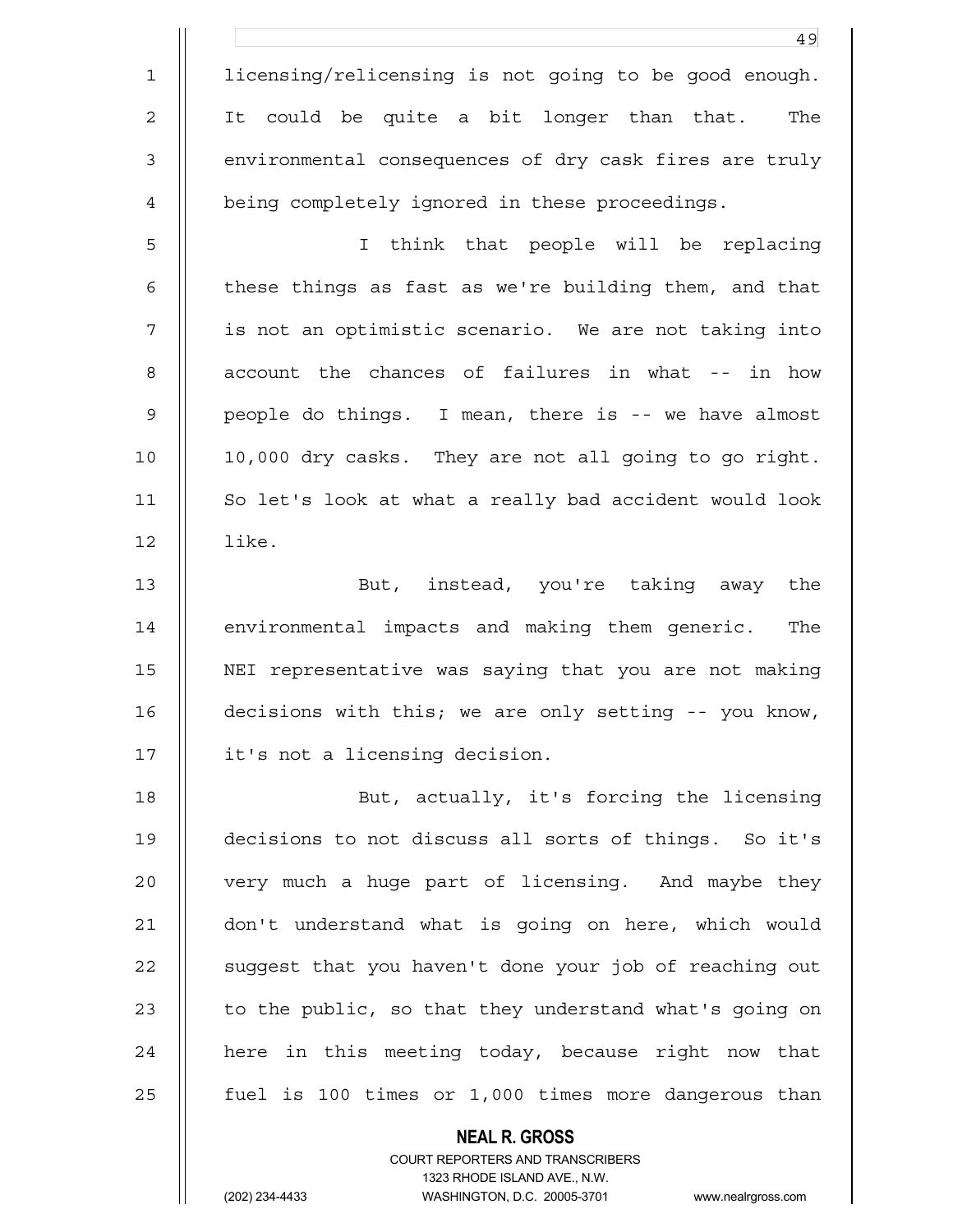|              | 50                                                                                                  |
|--------------|-----------------------------------------------------------------------------------------------------|
| $\mathbf{1}$ | it is going to be when you finally decide to put it                                                 |
| $\mathbf 2$  | someplace safe. And I think right now is the time to                                                |
| 3            | make sure that it's someplace safe, and there is no                                                 |
| 4            | place that is going to take it.                                                                     |
| 5            | So that's really all I have to say, and                                                             |
| 6            | thank you very much for listening. And I'll take any                                                |
| 7            | comments, if you have questions.                                                                    |
| 8            | MR. CAMERON: Thank you. Thank you very                                                              |
| $\mathsf 9$  | much, Ace.                                                                                          |
| 10           | We are going to go on to our next person                                                            |
| 11           | on the phone, which is -- or who is Don Safer. And,                                                 |
| 12           | Ana, can you put Don Safer on? Don, hit star one if                                                 |
| 13           | you want to talk.                                                                                   |
| 14           | (Pause.)                                                                                            |
| 15           | Ana, are you with us?                                                                               |
| 16           | I am standing by on the call<br>OPERATOR:                                                           |
| 17           | here. My name is Jenny now and I'm assisting, and I'm                                               |
| 18           | watching for the signal, but I'm not showing that                                                   |
| 19           | person in conference right now.                                                                     |
| 20           | MR. CAMERON: Okay. Thank you very much.                                                             |
| 21           | He is on the line? Okay. Don, can you                                                               |
| 22           | hit star one, so that we can get you on? Don Safer?                                                 |
| 23           | (Pause.)                                                                                            |
| 24           | Okay. And it's Jenny?                                                                               |
| 25           | MR. SAFER: Can you hear me, Chip?                                                                   |
|              | <b>NEAL R. GROSS</b>                                                                                |
|              | COURT REPORTERS AND TRANSCRIBERS                                                                    |
|              | 1323 RHODE ISLAND AVE., N.W.<br>(202) 234-4433<br>WASHINGTON, D.C. 20005-3701<br>www.nealrgross.com |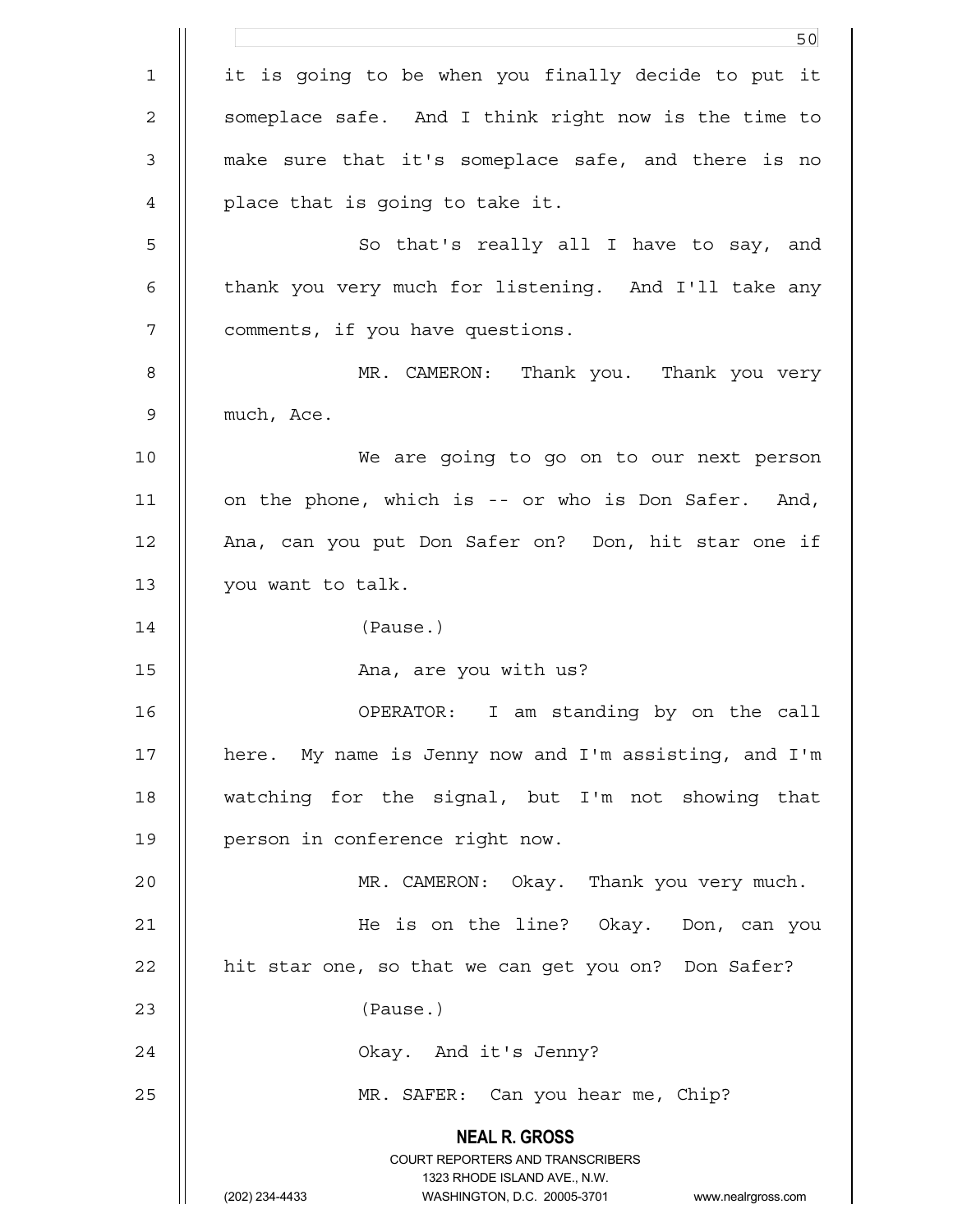|                | 51                                                                      |
|----------------|-------------------------------------------------------------------------|
| $\mathbf{1}$   | MR. CAMERON: Oh, hey, Don. Yes, we can                                  |
| $\overline{2}$ | hear you. Good.                                                         |
| $\mathfrak{Z}$ | MR. SAFER: I had to hit star one probably                               |
| 4              | four times, but thank you.                                              |
| 5              | MR. CAMERON: Okay.                                                      |
| 6              | MR. SAFER: I appreciate the opportunity                                 |
| 7              | to speak. And I wanted to start by putting this                         |
| 8              | exercise in context today. We all know the government                   |
| $\mathcal{G}$  | is shutting down, and nobody really expected that, and                  |
| 10             | it hopefully will be a temporary shutdown.                              |
| 11             | But this radioactive waste is going to                                  |
| 12             | stay toxic for millions of years, and our government                    |
| 13             | will not exist certainly in that timeframe to make                      |
| 14             | sure that this stuff does not harm future generations.                  |
| 15             | So I think we need to be humble in our relationship to                  |
| 16             | future generations and stop making this radioactive                     |
| 17             | waste.                                                                  |
| 18             | We don't need to make it anymore to                                     |
| 19             | generate electricity. Solar energy, wind power,                         |
| 20             | energy efficiency, they all relegate nuclear power to                   |
| 21             | dead end and a historical mistake that future<br>а                      |
| 22             | generations will already pay for until the basically                    |
| 23             | end of time.                                                            |
| 24             | stop making any<br>We<br>need to<br>more                                |
| 25             | radioactive waste. I realize that may be beyond the                     |
|                | <b>NEAL R. GROSS</b>                                                    |
|                | <b>COURT REPORTERS AND TRANSCRIBERS</b><br>1323 RHODE ISLAND AVE., N.W. |
|                | (202) 234-4433<br>WASHINGTON, D.C. 20005-3701<br>www.nealrgross.com     |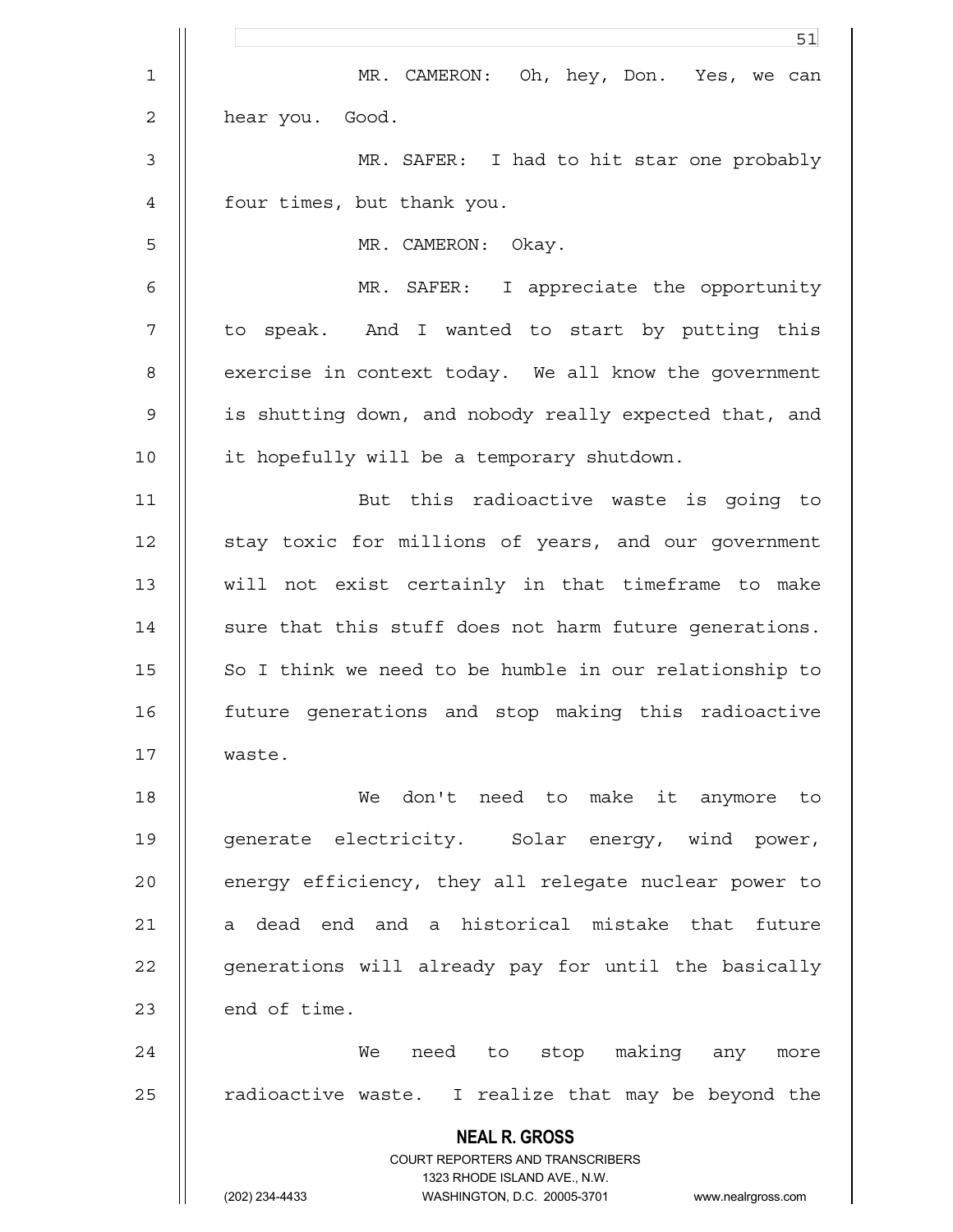1 || scope of this particular Waste Confidence rule, but I  $2 \parallel$  think it needs to be stated.

3 Further, I think in terms of the Nuclear 4 | Regulatory Commission, the only reason we are having 5 || this exercise, and the public is having the 6 || opportunity to comment, is it took a Federal court 7 || ruling to vacate the Nuclear Regulatory Commission's 8 Waste Confidence rule. It had been challenged 9 internally by people concerned that it made no sense, 10 || that it was circular thinking with no base in reality, 11 || and it took a Federal court to require the 12 | reconsideration.

13 || As I have followed this process, I have 14 been amazed by the Nuclear Regulatory Commission's 15 bias toward continuing to regulate -- to allow 16 | radioactive waste to be manufactured by these power 17 || plants. And it just points out the fact that the very 18 beginning of -- the Nuclear Regulatory Commission was 19 || created because the Atomic Energy Commission was 20 || perceived as being unduly favorable to the industry. 21  $\parallel$  And I think the NRC is that  $-$  in that same situation  $22 \parallel$  now.

23 It is interesting to note that, according 24  $\parallel$  to records I have found, NRC has over 4,000 employees,  $25$  | and you do not need people doing this type of thing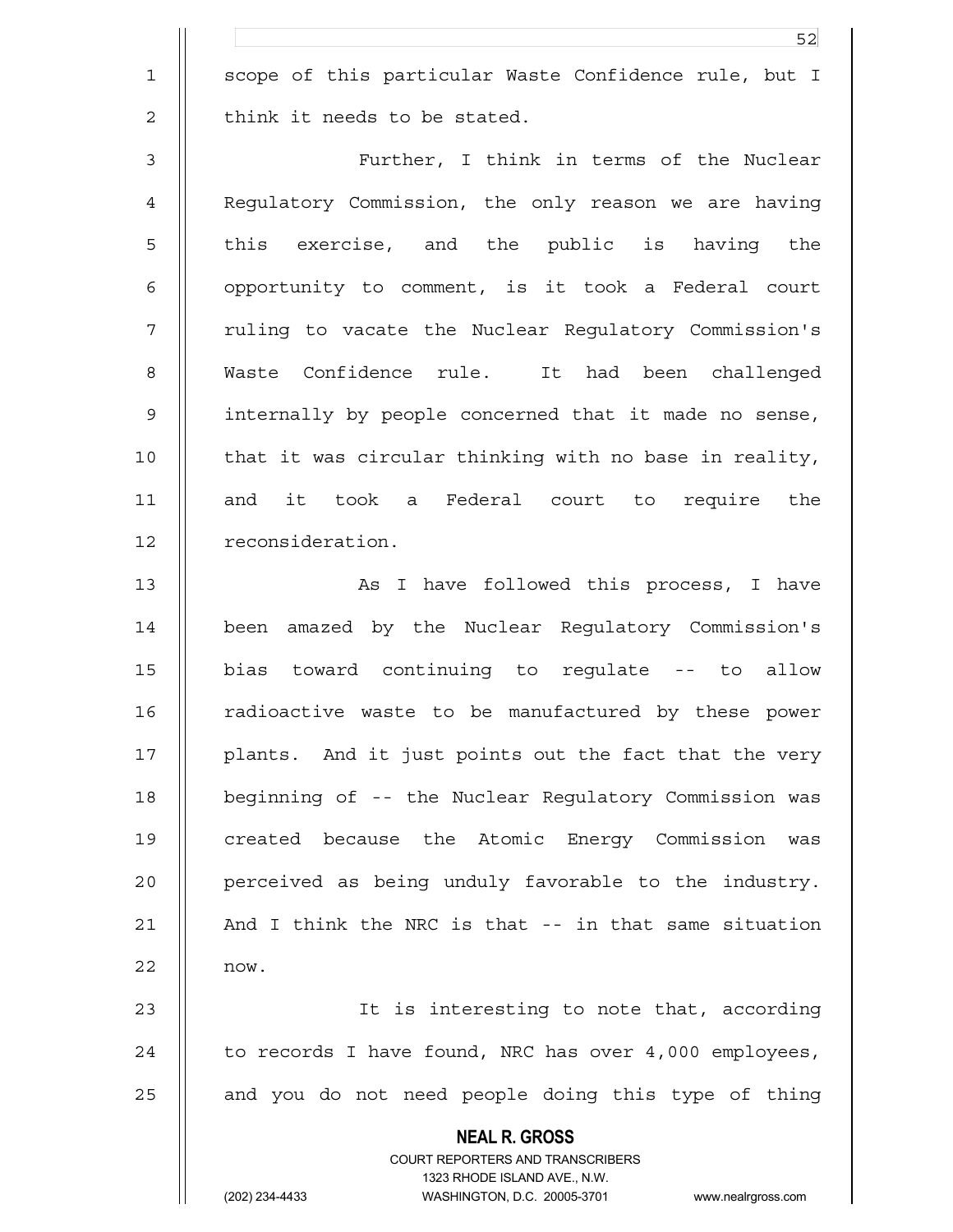1 | for solar power, for wind power. We just need to quit 2 | making this radioactive waste.

3 The fact that we have been making it for 4 60 years or more, and we have no place to put it and 5 no prospect, and that you are talking about going 100 6 || years into the future before we actually have some 7 || place to put this material, and whether that is even 8 || qoing to be, those are all geologic bets, whether 9 whatever we decide, whatever deep ground deposit we 10 put these materials into, in terms of geologic time, 11 | thousands of years, tens of thousands of years, there 12 is no real certainty that you are not going to have 13 | some geologic shift, and the material that we thought 14 was safely removed from the environment will then 15 become exposed in some unexpected manner.

16 || So I'm just going to close by saying we 17 just need to stop making more radioactive waste, and 18 || the Nuclear Requlatory Commission should start 19 decommissioning every one of these reactors. There is 20 | not enough money to decommission them anyway at this 21 point, and we need to stop making more radioactive 22 | waste.

23 || Thank you.

24 || MR. CAMERON: Okay. Thank you very much,

 $25$  || Don.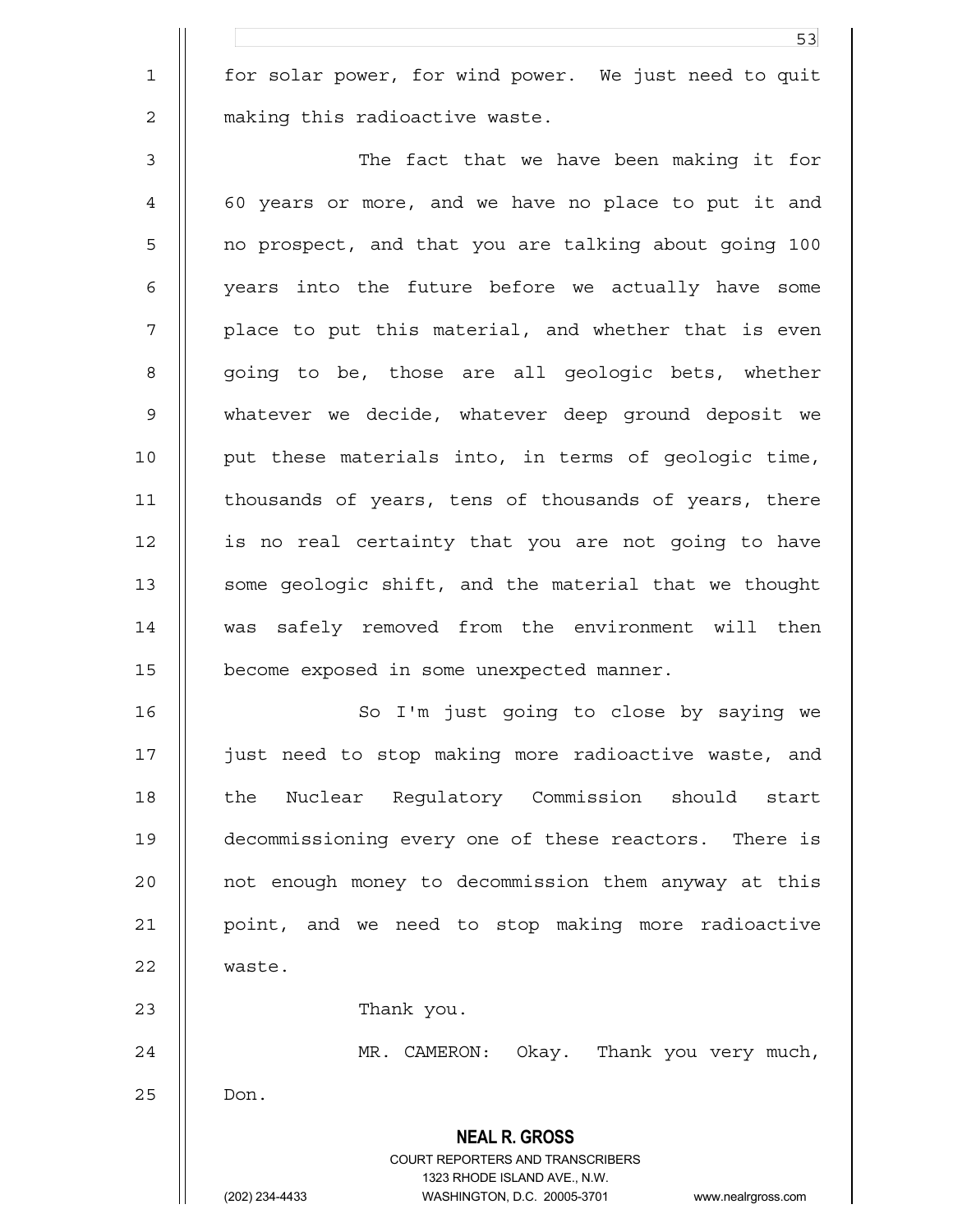|    | 54                                                                      |
|----|-------------------------------------------------------------------------|
| 1  | And Susan Shapiro is not on the phone yet.                              |
| 2  | And I would just note that if we call on                                |
| 3  | someone and they're not in the audience, or not on the                  |
| 4  | phone, we will check back later in the meeting to see                   |
| 5  | if they joined us. So you won't lose your opportunity                   |
| 6  | to comment.                                                             |
| 7  | So we are going to go to Brian Paddock                                  |
| 8  | next, and then to Michelle Lee. And either Ana or                       |
| 9  | Jenny, Operator, could you put Brian Paddock on?                        |
| 10 | And, Brian, you have to hit star one.                                   |
| 11 | OPERATOR: Please press star zero.                                       |
| 12 | So is it star zero now,<br>MR. CAMERON:                                 |
| 13 | Operator?                                                               |
| 14 | OPERATOR: Star zero will send a signal                                  |
| 15 | out into the conference. Star one is to ask a                           |
| 16 | question over the phone, if the question and answer                     |
| 17 | queue is activated.                                                     |
| 18 | MR. CAMERON: Well, we are taking comments                               |
| 19 | now, so we do want to hear the people who are on the                    |
| 20 | phone that were calling, so we do want to use the star                  |
| 21 | one. So if you could put Brian Paddock on.<br>And,                      |
| 22 | Brian, hit star one, so that you can get on.                            |
| 23 | OPERATOR: Okay, sir. And so would you                                   |
| 24 | like me to just have the question and answer queue                      |
| 25 | open and then just watch for that person to come into                   |
|    | <b>NEAL R. GROSS</b>                                                    |
|    | <b>COURT REPORTERS AND TRANSCRIBERS</b><br>1323 RHODE ISLAND AVE., N.W. |
|    | (202) 234-4433<br>WASHINGTON, D.C. 20005-3701<br>www.nealrgross.com     |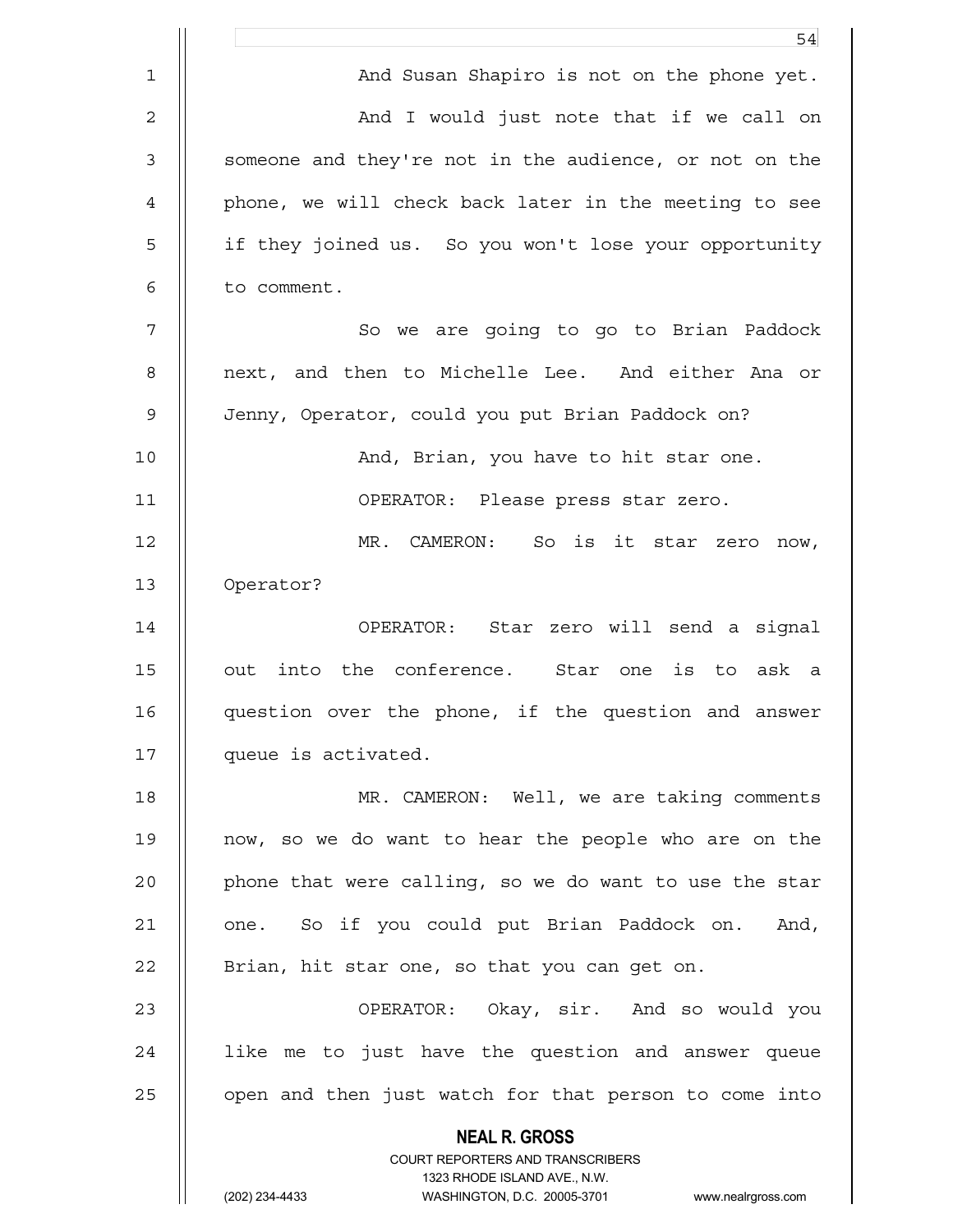|    | 55                                                                                                  |
|----|-----------------------------------------------------------------------------------------------------|
| 1  | the question and answer queue as well?                                                              |
| 2  | MR. CAMERON: Yes. And you can -- I know                                                             |
| 3  | you're referring to question and answer in terms of                                                 |
| 4  | communicating with us. But we are taking comments.                                                  |
| 5  | We want to listen to the people on the phone, so --                                                 |
| 6  | OPERATOR: Sure.                                                                                     |
| 7  | MR. CAMERON: -- if you could put Brian                                                              |
| 8  | in.                                                                                                 |
| 9  | OPERATOR: Okay. And I'm not showing                                                                 |
| 10 | Brian -- what did you say his last name was?                                                        |
| 11 | MR. CAMERON: Paddock.                                                                               |
| 12 | OPERATOR: I'm not showing his line in                                                               |
| 13 | conference at this time.                                                                            |
| 14 | MR. CAMERON: How about Michelle Lee? Is                                                             |
| 15 | her line in conference? Michelle, star one.                                                         |
| 16 | (No response.)                                                                                      |
| 17 | So, Operator, are you showing anything for                                                          |
| 18 | Michelle Lee?                                                                                       |
| 19 | OPERATOR: No, sir. I'm looking, and I                                                               |
| 20 | have looked at the list and I'm not showing her                                                     |
| 21 | either. I'm sorry.                                                                                  |
| 22 | MR. CAMERON: Okay. Well, we are going to                                                            |
| 23 | stay on the phone here for a while to see if we can                                                 |
| 24 | get someone else on. And that would be Stephen                                                      |
| 25 | Sondheim. Stephen, are you on? Star one.                                                            |
|    | <b>NEAL R. GROSS</b>                                                                                |
|    | COURT REPORTERS AND TRANSCRIBERS                                                                    |
|    | 1323 RHODE ISLAND AVE., N.W.<br>(202) 234-4433<br>WASHINGTON, D.C. 20005-3701<br>www.nealrgross.com |
|    |                                                                                                     |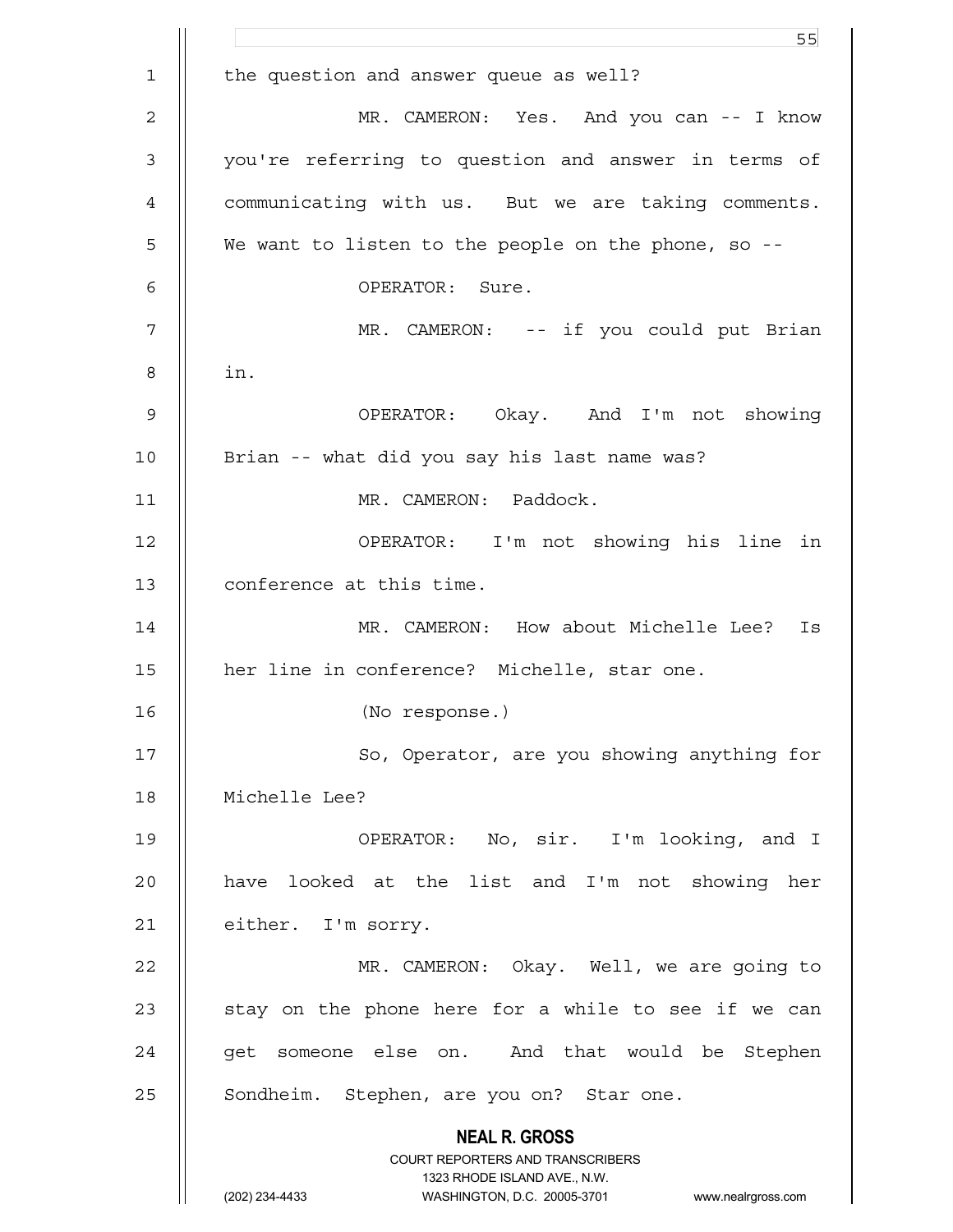|                | 56                                                                                                  |
|----------------|-----------------------------------------------------------------------------------------------------|
| $\mathbf 1$    | I'm not showing his<br>OPERATOR:<br>name                                                            |
| $\mathbf 2$    | either, sir.                                                                                        |
| $\mathfrak{Z}$ | MR. CAMERON: Okay. Okay. We are going                                                               |
| 4              | to go to people here in Rockville, and then we will                                                 |
| 5              | take a short break and -- just to make sure that we                                                 |
| 6              | have everything working correctly on the phone.                                                     |
| 7              | So we're going to go to people here in the                                                          |
| 8              | audience, Operator, and we'll be back to you in a                                                   |
| 9              | little bit. And we're going to go to Rod McCullum,                                                  |
| 10             | Tim Matthews, Diane D'Arrigo, and Jeffry Guido.                                                     |
| 11             | This is Rod McCullum.                                                                               |
| 12             | MR. McCULLUM: Thank you, Chip. And I                                                                |
| 13             | want to echo what Ellen Ginsberg said and thank the                                                 |
| 14             | NRC for its openness in providing this opportunity.                                                 |
| 15             | At a time where we may be questioning our faith in our                                              |
| 16             | government during the shutdown, this is certainly an                                                |
| 17             | example of how our democratic processes do work, that                                               |
| 18             | we do have independent agencies that do reasoned                                                    |
| 19             | considerations of important issues such as this.                                                    |
| 20             | I just want to say a few words on behalf                                                            |
| 21             | of the folks that I work with on a daily basis, the                                                 |
| 22             | professional men and women out there who<br>are                                                     |
| 23             | responsible for managing used nuclear fuel at our                                                   |
| 24             | sites, who have compiled a very impressive safety                                                   |
| 25             | record.                                                                                             |
|                | <b>NEAL R. GROSS</b>                                                                                |
|                | COURT REPORTERS AND TRANSCRIBERS                                                                    |
|                | 1323 RHODE ISLAND AVE., N.W.<br>WASHINGTON, D.C. 20005-3701<br>(202) 234-4433<br>www.nealrgross.com |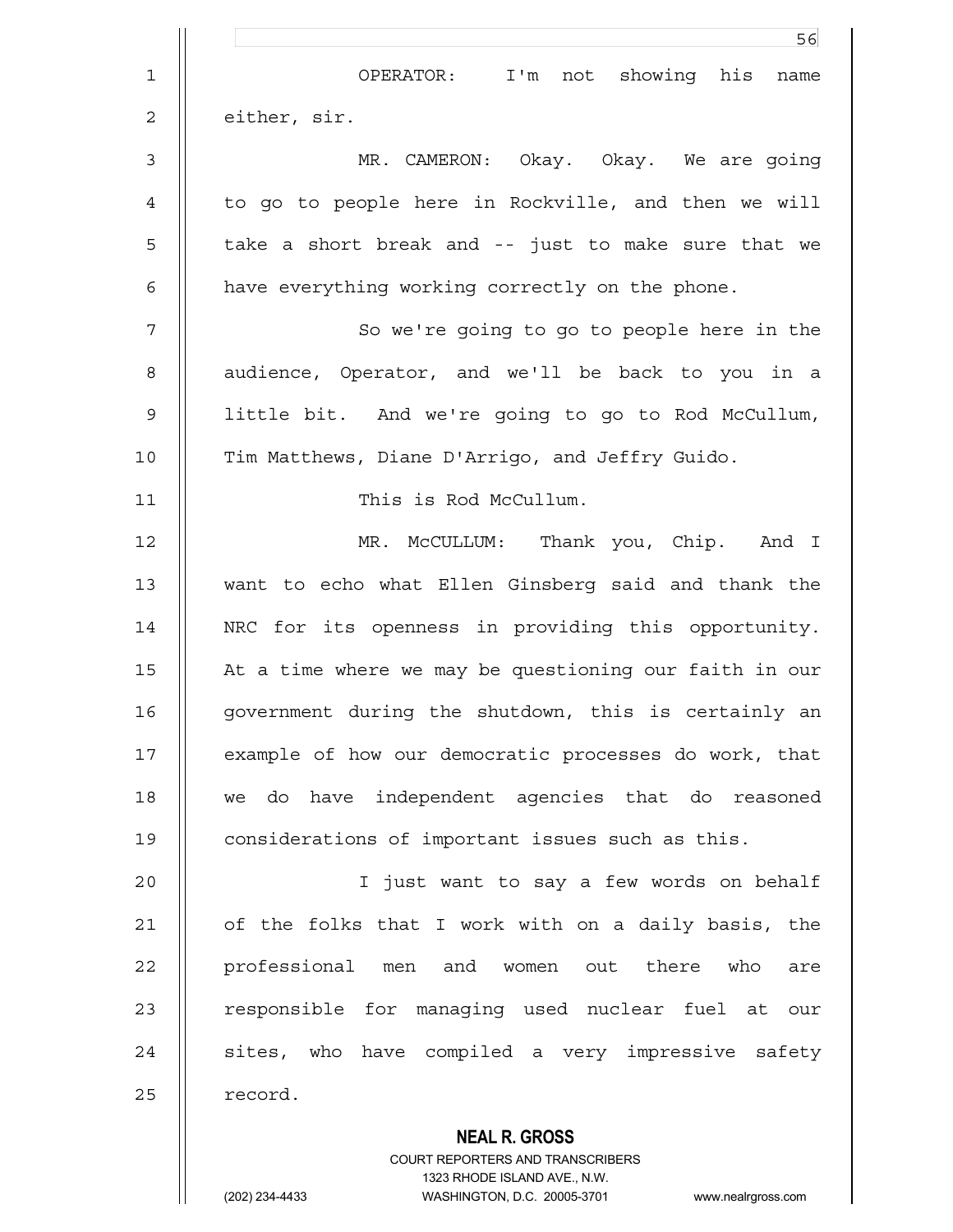|                | 57                                                                      |
|----------------|-------------------------------------------------------------------------|
| $\mathbf 1$    | have loaded 1,700 dry cask storage<br>We                                |
| $\overline{2}$ | systems with absolutely no release of radioactivity.                    |
| $\mathfrak{Z}$ | They have been sitting on the pad, some of them, for                    |
| $\overline{4}$ | as long as 30 years. We have done scientific studies.                   |
| 5              | We have opened one up after over a decade in storage.                   |
| 6              | We have looked inside.                                                  |
| $\overline{7}$ | We have a tremendous base of evidence to                                |
| $\,8\,$        | know that these systems were steel, concrete, lead,                     |
| $\mathsf 9$    | used 100 tons of protection for every 10 tons of used                   |
| 10             | nuclear fuel -- do provide outstanding protection.                      |
| 11             | The individuals I work with every day,                                  |
| 12             | they are -- I have been working for NEI for 15 years,                   |
| 13             | and they are probably the biggest reason I keep coming                  |
| 14             | into work every day, because I am so proud of the job                   |
| 15             | they do and the experience that they provide and all                    |
| 16             | of the innovation that has occurred in our industry.                    |
| 17             | have three vendors providing these<br>We                                |
| 18             | These vendors don't just meet regulations.<br>casks.                    |
| 19             | They have to compete. It's like Ford and General                        |
| 20             | Motors and Chrysler except it's Holtec and                              |
| 21             | Transnuclear and NAC.                                                   |
| 22             | That is, in general, the attitude of the                                |
| 23             | folks I work with on a daily basis at the utilities                     |
| 24             | and at the vendors. We don't just meet regulations;                     |
| 25             | we exceed them. And a lot is said in this EIS about                     |
|                | <b>NEAL R. GROSS</b>                                                    |
|                | <b>COURT REPORTERS AND TRANSCRIBERS</b><br>1323 RHODE ISLAND AVE., N.W. |
|                | (202) 234-4433<br>WASHINGTON, D.C. 20005-3701<br>www.nealrgross.com     |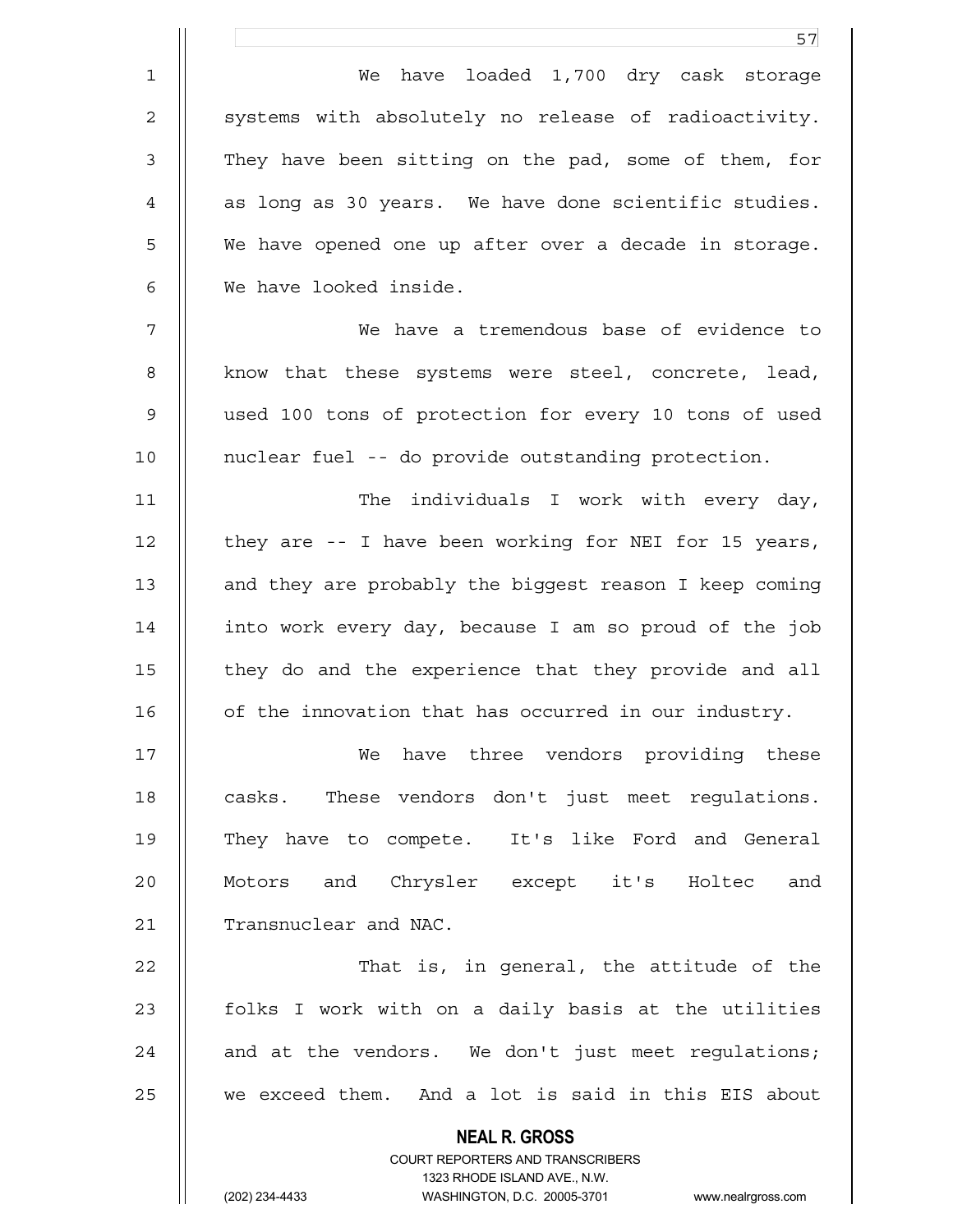|             | 58                                                                                                  |
|-------------|-----------------------------------------------------------------------------------------------------|
| $\mathbf 1$ | confidence in NRC's regulatory process, and that is                                                 |
| 2           | how we will know that storage is safe.                                                              |
| 3           | And, well, yes, the regulatory process is                                                           |
| 4           | very strict, but it is indeed the nuclear culture that                                              |
| 5           | we have that is in place on all of those individuals I                                              |
| 6           | know and am speaking out on behalf of here today, as                                                |
| 7           | well as I know the ones that will come in the future                                                |
| 8           | because you don't get into this business unless you                                                 |
| 9           | have that conference.                                                                               |
| 10          | Someone else I respect is Janet Kotra, who                                                          |
| 11          | spoke earlier. And I certainly understand<br>her                                                    |
| 12          | frustration on geologic disposal. I know she was here                                               |
| 13          | at the very beginning of all of this, and they made a                                               |
| 14          | significant contribution when she was with NRC. And,                                                |
| 15          | yes, waste confidence did initially used to be about                                                |
| 16          | primarily geologic disposal.                                                                        |
| 17          | But over time our system has given us                                                               |
| 18          | delays in geologic disposal, and now it has also                                                    |
| 19          | become about storage, which is why in pools and in                                                  |
| 20          | casks our ability to safely store it is indeed                                                      |
| 21          | something that we can have confidence in. And we will                                               |
| 22          | continue to provide this confidence.                                                                |
| 23          | Some things that Kevin Kamps said earlier,                                                          |
| 24          | the spent fuel pool fires, I think the most relevant                                                |
| 25          | piece of data there is what is in NRC's most recently                                               |
|             | <b>NEAL R. GROSS</b>                                                                                |
|             | COURT REPORTERS AND TRANSCRIBERS                                                                    |
|             | 1323 RHODE ISLAND AVE., N.W.<br>(202) 234-4433<br>WASHINGTON, D.C. 20005-3701<br>www.nealrgross.com |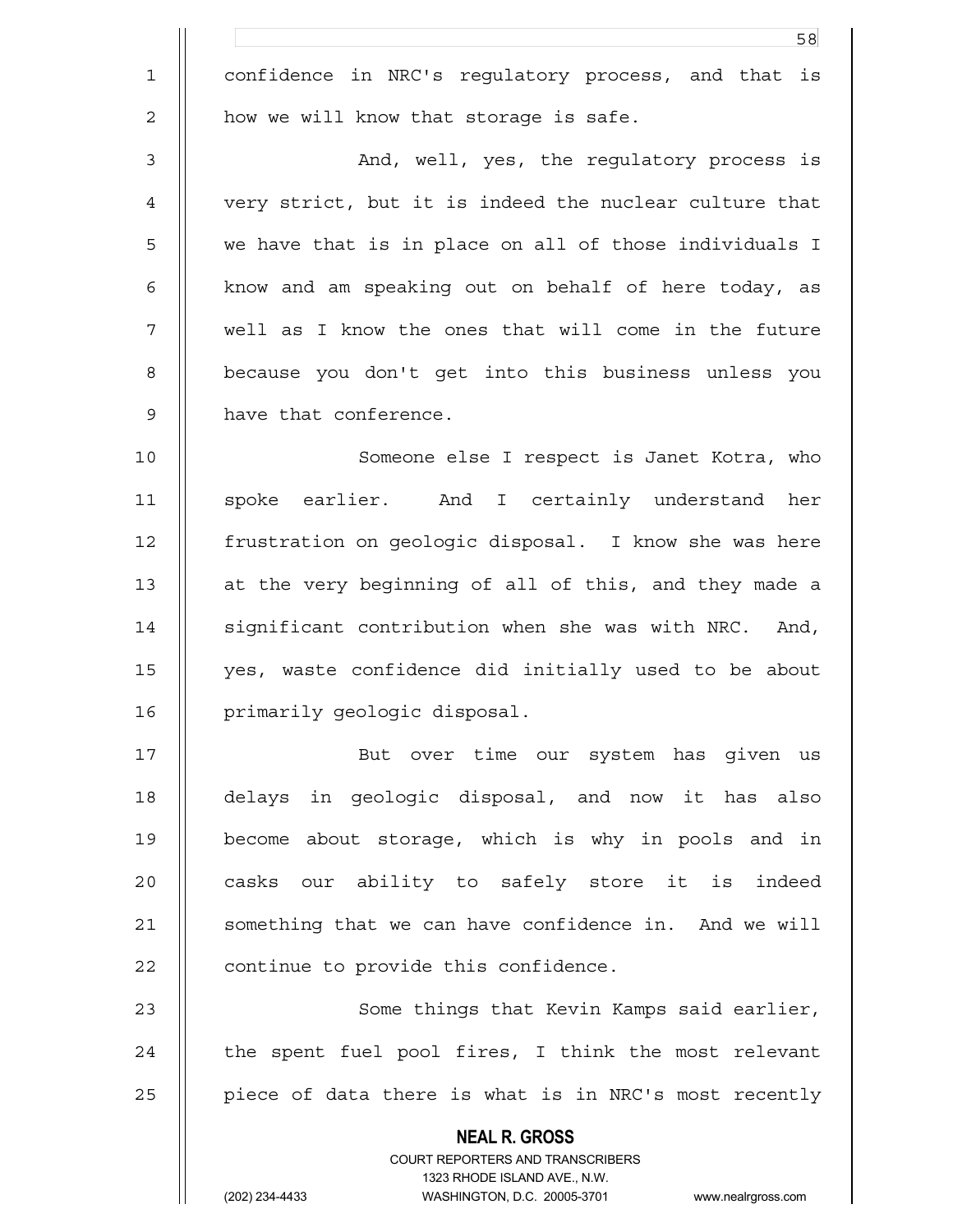<u>59 September 2005 September 2005 September 2005 September 2005 September 2005 September 2005 September 2005 S</u> 1 || issued spent fuel pool study, which showed that the 2 || fuel is only hot enough to burn -- even if you drain  $3 \parallel$  all of the water out of the pool -- I mean, you can 4 noodle the scenarios about what causes it to drain or 5 what doesn't cause it to drain, but it is only hot  $6$  || enough to burn for the first two months after it comes 7 || out of the reactor. That's not the time periods we're 8 interested in here. 9 There were a lot of rumors at Fukushima 4, 10 || but those rumors turned out to be false. The fuel in 11 || seven pools, including three that were in buildings 12 || that completely blew up, is still safe. It's still 13 under water. Very robust structures, a lot of nuclear 14 | cultures. 15 He mentioned a number of reactors where 16 || there were spent fuel pool leaks, all of them 17 || considered in this EIS, all of the impacts meeting the 18 definition of small because the right steps were 19 II taken.

20 He mentioned one in particular that I have 21 | personal experience with -- the high flux beam reactor 22 | in Long Island. I was in the Department of Energy. I 23 || worked on that. I worked with the people who went out 24 || into the communities and took the steps we needed to 25  $\parallel$  assure people that their drinking water would be safe.

 **NEAL R. GROSS**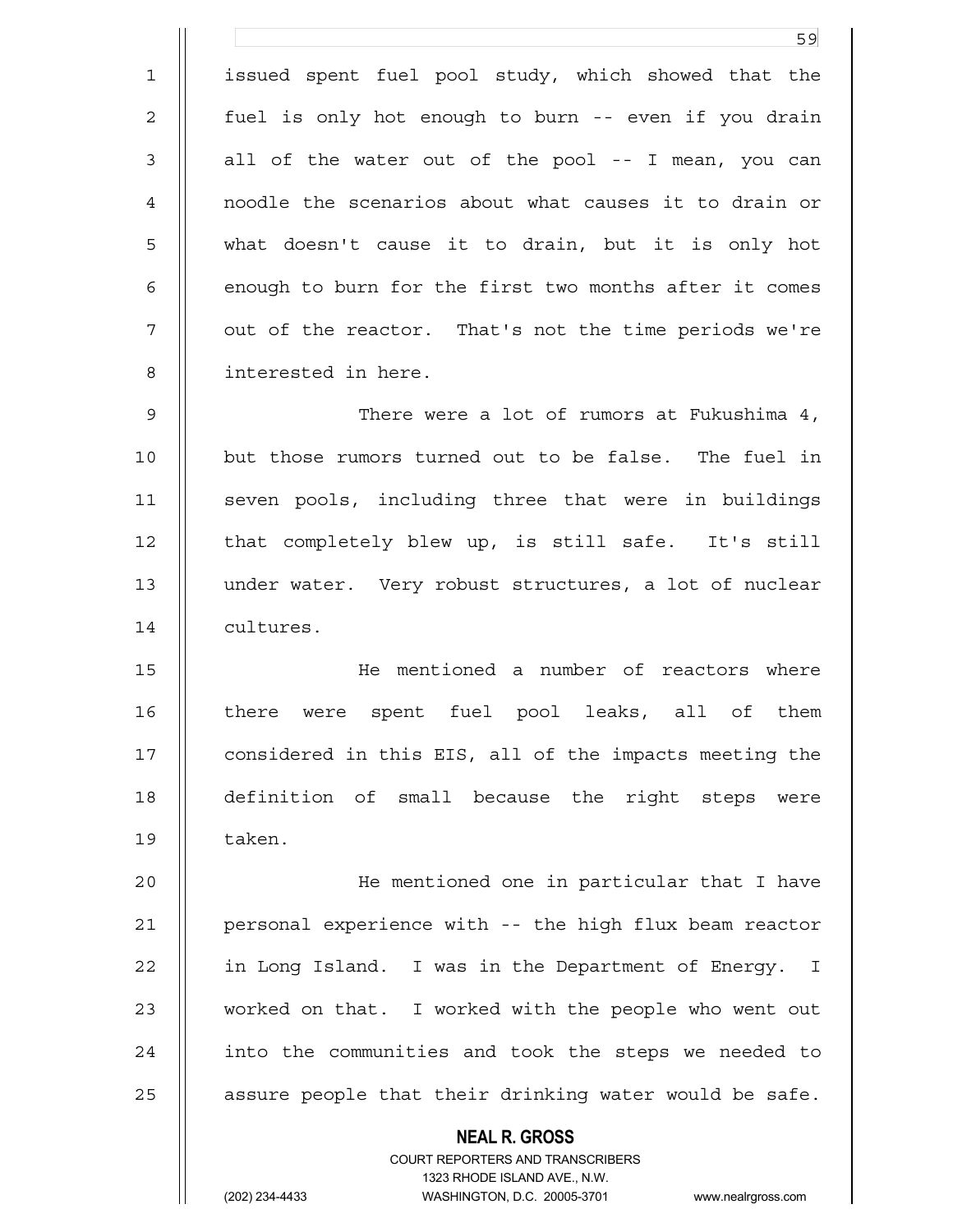|    | 60                                                                                                  |
|----|-----------------------------------------------------------------------------------------------------|
| 1  | No regulatory limits were ever exceeded or approached.                                              |
| 2  | We don't just meet requlations; we exceed requlations.                                              |
| 3  | There is a lot here to have confidence in.                                                          |
| 4  | There is a lot more that will be said. But -- and I                                                 |
| 5  | do think that, you know, these 100-year scenarios and                                               |
| 6  | repackaging, NEI may have some things to say about                                                  |
| 7  | that. We don't think we are going to be repackaging                                                 |
| 8  | every 100 years.                                                                                    |
| 9  | think that the international<br>do<br>We                                                            |
| 10 | consensus on geologic disposal will someday reach our                                               |
| 11 | government and it will build a repository. But until                                                |
| 12 | then, our commitment, the regulatory framework, all of                                              |
| 13 | the things that are mentioned in the EIS, will keep                                                 |
| 14 | these materials safe in these robust structures.                                                    |
| 15 | And I thank you for your time.                                                                      |
| 16 | Thank you very much,<br>MR. CAMERON:<br>Okay.                                                       |
| 17 | Rod.                                                                                                |
| 18 | And Tim? This is Tim Matthews.                                                                      |
| 19 | MR. MATTHEWS: Thank you, Chip.                                                                      |
| 20 | Good afternoon. My name is Tim Matthews.                                                            |
| 21 | I'm a partner in the nuclear regulatory practice at                                                 |
| 22 | law firm Morgan, Lewis & Bockius<br>in<br>the<br>here                                               |
| 23 | Washington.                                                                                         |
| 24 | My firm represents various stakeholders in                                                          |
| 25 | the regulated nuclear community, including owners and                                               |
|    | <b>NEAL R. GROSS</b>                                                                                |
|    | COURT REPORTERS AND TRANSCRIBERS                                                                    |
|    | 1323 RHODE ISLAND AVE., N.W.<br>(202) 234-4433<br>WASHINGTON, D.C. 20005-3701<br>www.nealrgross.com |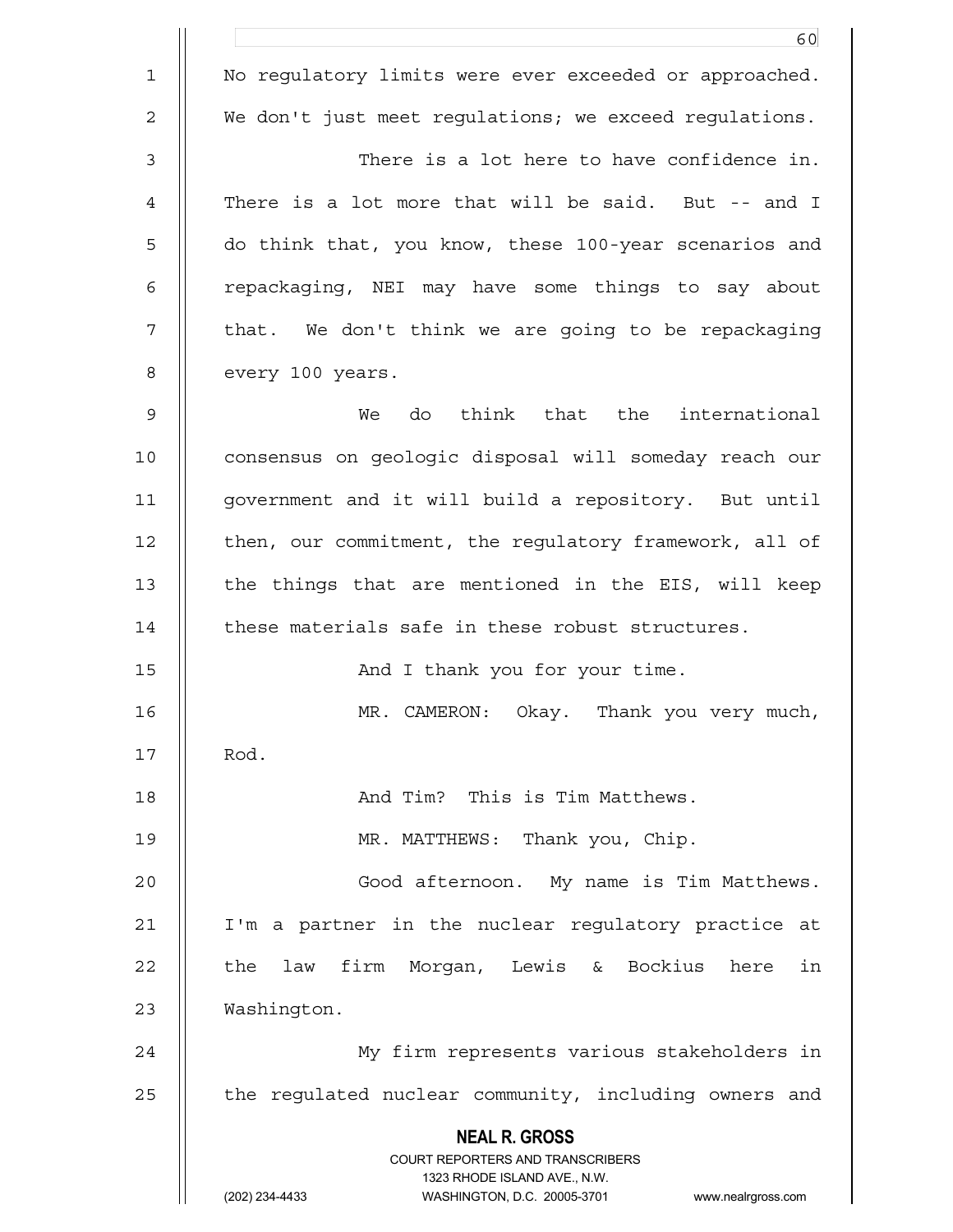|                | 61                                                                  |
|----------------|---------------------------------------------------------------------|
| $\mathbf 1$    | operators of power reactors, independent spent fuel                 |
| $\overline{c}$ | and storage installations, various fuel-cycle                       |
| 3              | facilities, and research reactors, among others. We                 |
| 4              | represent a wide array of entities involved in the                  |
| 5              | back end of the nuclear fuel cycle.                                 |
| 6              | Comments that I express today are our own                           |
| 7              | as participants in this regulated community. They do                |
| 8              | not necessarily represent the views of any particular               |
| 9              | licensee, applicant, or of any other client.                        |
| 10             | We appreciate this opportunity to speak                             |
| 11             | here today. We commend the agency's efforts that have               |
| 12             | brought us this far, and encourage the continued                    |
| 13             | engagement of the Commissioners, senior<br>$\tt NRC$                |
| 14             | management, and the technical staff to complete the                 |
| 15             | rulemaking in a timely manner.                                      |
| 16             | Timely resolution is critically important.                          |
| 17             | The Commission has suspended a number of licensing                  |
| 18             | decisions pending resolution of this issue. Deferral                |
| 19             | of these decisions has impacts with the organizations               |
| 20             | affected. Licensing decisions are essential for the                 |
| 21             | long-term power planning and other business decisions,              |
| 22             | such as schedules for capital improvements.<br>This                 |
| 23             | essential decision-making will remain disrupted and                 |
| 24             | inefficient until licensing decisions resume.                       |
| 25             | Timely completion of the draft GEIS                                 |
|                | <b>NEAL R. GROSS</b><br><b>COURT REPORTERS AND TRANSCRIBERS</b>     |
|                | 1323 RHODE ISLAND AVE., N.W.                                        |
|                | (202) 234-4433<br>WASHINGTON, D.C. 20005-3701<br>www.nealrgross.com |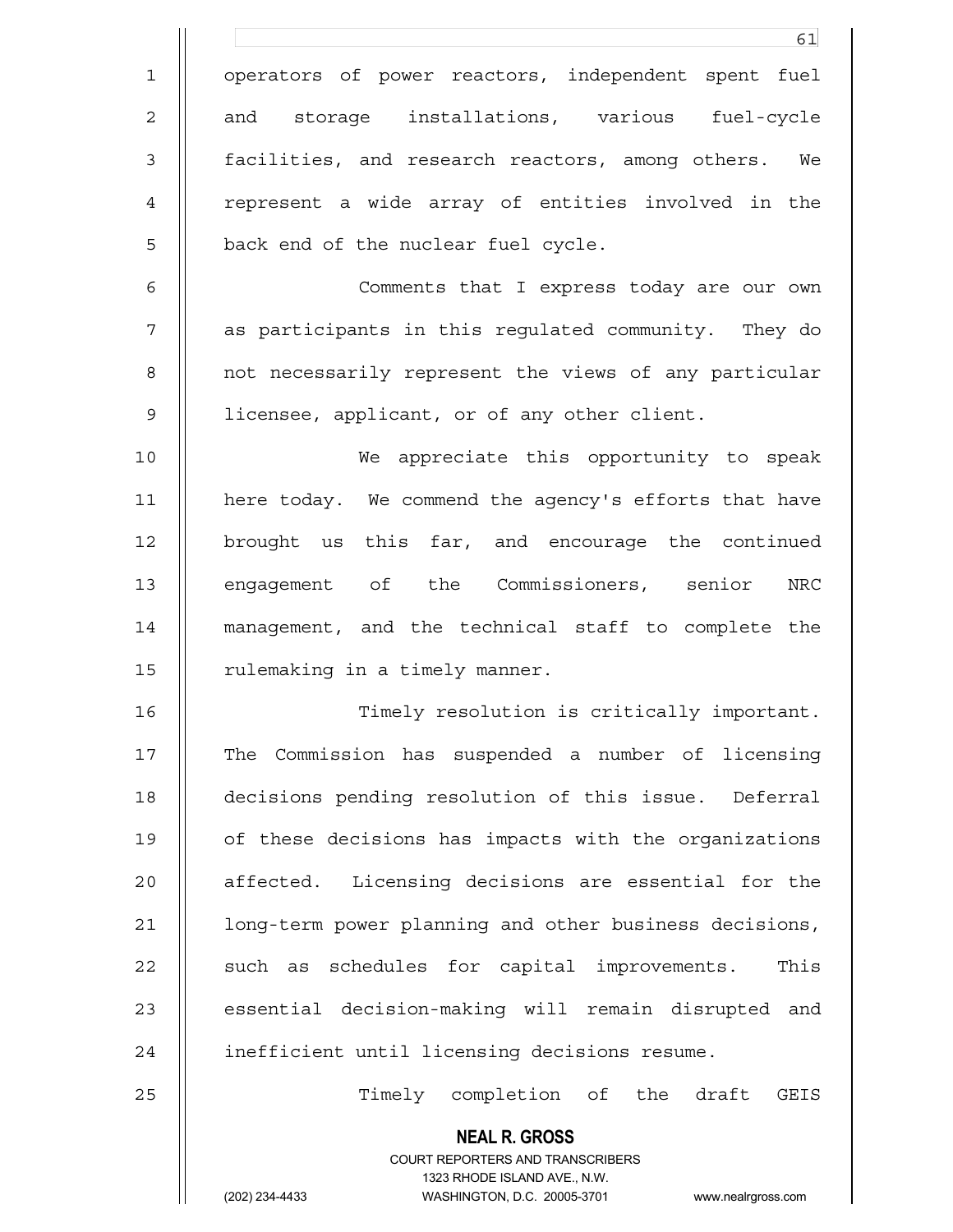**NEAL R. GROSS** <u>62</u> 1 demonstrates what the NRC staff can accomplish when 2 || given clear Commission direction, management 3 || engagement, and adequate resources. This rulemaking 4 || should serve as a benchmark for other significant NRC 5  $\parallel$  activities, such as licensing and design certification 6 || reviews, extended schedules for which seem to have 7 | become accepted in some corners as a new norm. 8 The example demonstrates conclusively that 9  $\parallel$  the agency -- what the agency can do. 10 I would like to touch briefly on the 11 impact of the waste confidence decision in individual 12 | licensing actions. 13 While many safety reviews of licensing 14 || actions have continued on schedule, in some cases the 15 parallel environmental review schedules have slipped 16 | as resources have become diverted to support this GEIS 17 || effort. The staff should promptly return those -- to 18 || those environmental reviews and prioritize review 19 || resources so that further delay in adjudicatory 20 | proceedings or licensing issuances is avoided. 21 In the fall of 2012, the Commission 22 || ordered that consideration of waste confidence 23 || contentions in adjudicatory proceedings before the 24 || Atomic Safety and Licensing Board be held in abeyance 25 || while the agency determined how it would address the

> COURT REPORTERS AND TRANSCRIBERS 1323 RHODE ISLAND AVE., N.W.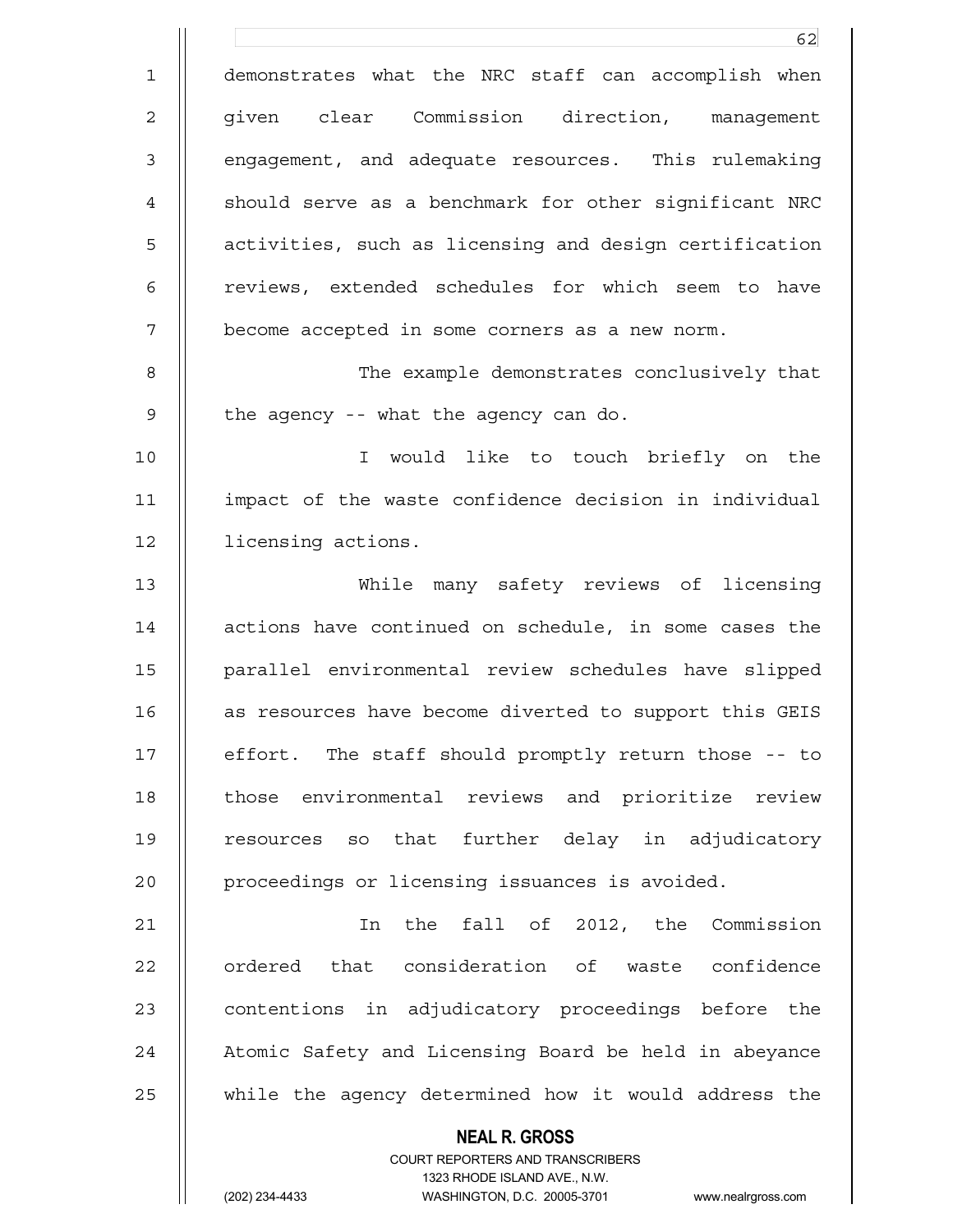|              | 63                                                     |
|--------------|--------------------------------------------------------|
| $\mathbf{1}$ | issues remanded by the D.C. Circuit.                   |
| 2            | The agency has now established a clear                 |
| 3            | path and is well along the way to generic resolution   |
| 4            | of the remanded issues. Accordingly, the staff should  |
| 5            | promptly recommend to the Commission options for       |
| 6            | resumption of adjudicatory reviews, and specifically,  |
| 7            | the exclusion of waste confidence-related issued from  |
| 8            | review in individual licensing proceedings, absent the |
| 9            | grant of a case-specific waiver to challenge a matter  |
| 10           | that is the subject of an ongoing generic rulemaking.  |
| 11           | have just a few comments on<br>the<br>$\mathbf I$      |
| 12           | development of the generic EIS. The NRC and its staff  |
| 13           | are widely recognized for their technical expertise.   |
| 14           | The GEIS appropriately draws upon that expertise and   |
| 15           | upon evaluations performed by the technical staff.     |
| 16           | Though not required by NEPA, the GEIS                  |
| 17           | makes very conservative assumptions. In other words,   |
| 18           | the GEIS makes assumptions that tend to overstate the  |
| 19           | environmental impacts of used fuel storage. For        |
| 20           | example, the GEIS assumes that used fuel will be moved |
| 21           | to new casks every 100 years under the long-term       |
| 22           | storage scenario, even though current science and      |
| 23           | experience shows that cask replacement need not        |
| 24           | necessarily occur that frequently.                     |
| 25           | The GEIS includes detailed sections and                |
|              | <b>NEAL R. GROSS</b>                                   |

 COURT REPORTERS AND TRANSCRIBERS 1323 RHODE ISLAND AVE., N.W. (202) 234-4433 WASHINGTON, D.C. 20005-3701 www.nealrgross.com

 $\mathsf{II}$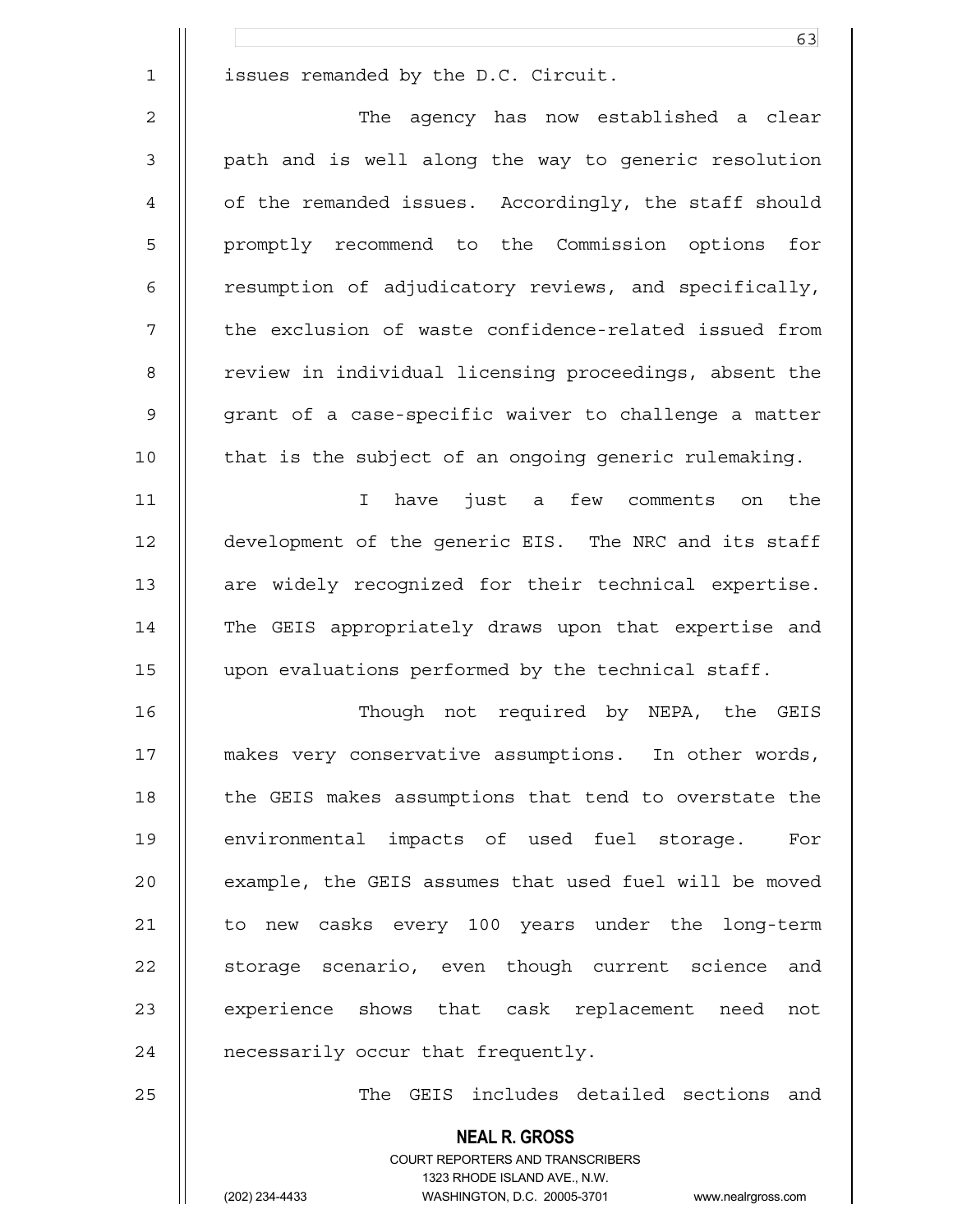1 || appendices that thoroughly address the three issues 2 | identified by the D.C. Circuit in New York v. NRC. 3 || Specifically, the no repository scenario, spent fuel 4 | leaks, and spent fuel pool fires.

5 Notably, the no repository scenario is 6 fully evaluated throughout the GEIS as the in-depth 7 || storage scenario. And, furthermore, the GEIS includes 8 || a detailed technical evaluation of the environmental 9 || risks of spent fuel pool leaks and fires, and in 10 || particular the supporting appendices in the GEIS fully 11 demonstrate that the risk-based impacts of spent fuel 12 || pool leaks and fires both are small.

13 I would like to close with two points. 14 || First, the agency has an established history of 15 addressing this set of waste confidence issues 16 | generically. That approach was not the subject of 17 || criticism by the D.C. Circuit. In fact, the generic 18 || approach and reliance on the substantial body of 19 || existing work was anticipated by the Court.

20 || Second, NEPA does not require unanimity of 21 public opinion or even consensus. It requires that  $22$   $\parallel$  the agency take a look at the available information 23 || and apply a rule of reason. NRC already has gone well 24 || beyond the requirements of NEPA to establish -- to  $25$   $\parallel$  evaluate the issues in this draft GEIS. It should now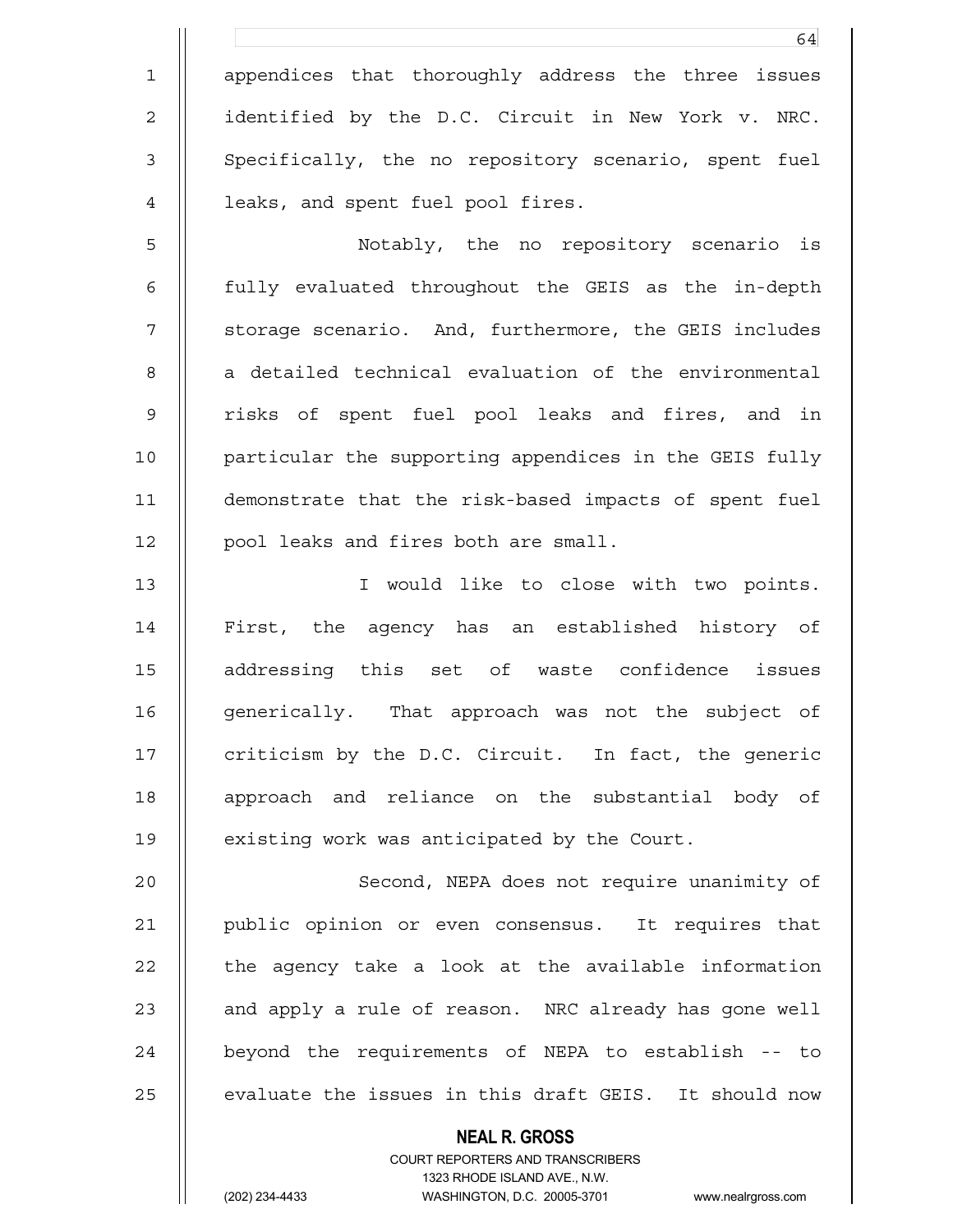|                | 65                                                                                                  |
|----------------|-----------------------------------------------------------------------------------------------------|
| $\mathbf 1$    | complete the process and timely issue the final GEIS                                                |
| $\overline{c}$ | and the final rule.                                                                                 |
| $\mathsf 3$    | appreciate this opportunity to<br>We                                                                |
| 4              | participate in this important rulemaking proceeding                                                 |
| 5              | and encourage the staff to continue toward timely                                                   |
| 6              | completion of this important activity.                                                              |
| 7              | Thank you.                                                                                          |
| 8              | MR. CAMERON: Okay. Thank you.<br>Thank                                                              |
| $\mathsf 9$    | you, Tim.                                                                                           |
| 10             | And next we're going to hear from Diane,                                                            |
| 11             | Diane D'Arrigo from Nuclear Information and Resource                                                |
| 12             | Service. And Jeffry Guido will be next, while Diane                                                 |
| 13             | is making her way down here.                                                                        |
| 14             | MS. D'ARRIGO: Hi. I'm Diane D'Arrigo,                                                               |
| 15             | Nuclear Information Resource Service.<br>We will be                                                 |
| 16             | making additional comments<br>the November<br>14th<br>at                                            |
| 17             | meeting and providing detailed written comments. And                                                |
| 18             | also, we will be speaking at Charlotte.                                                             |
| 19             | So, basically we will ask that the comment                                                          |
| 20             | period be extended, since it is apparently likely -- I                                              |
| 21             | missed the beginning here on whether the rest of the                                                |
| 22             | hearings are going to take place or what the plan is                                                |
| 23             | for those. But we would like to have the comment                                                    |
| 24             | period extended, since the government has shut down.                                                |
| 25             | And the shutdown of the government is an                                                            |
|                | <b>NEAL R. GROSS</b>                                                                                |
|                | COURT REPORTERS AND TRANSCRIBERS                                                                    |
|                | 1323 RHODE ISLAND AVE., N.W.<br>(202) 234-4433<br>WASHINGTON, D.C. 20005-3701<br>www.nealrgross.com |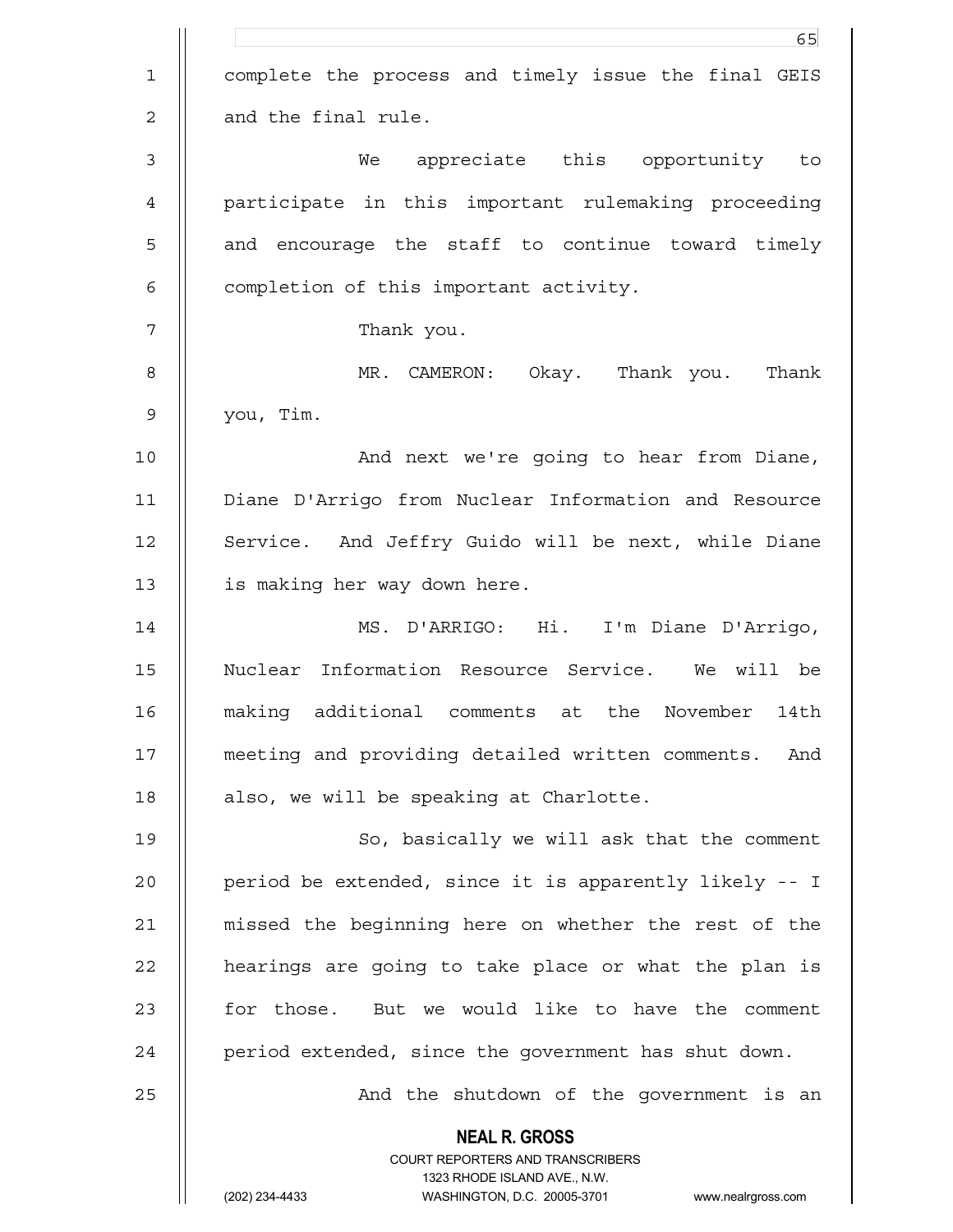1 indication that it can't be trusted to take care 2 || of -- to have institutional controls over radioactive 3 materials for as long as they remain dangerous. It 4 || seems incredulous to me that the -- incredible to me 5 || that the NRC is seriously talking about being able to 6  $\parallel$  afford and have institutional controls and 7 || re-containerize the waste indefinitely. Sixty years 8 || is a stretch; 160 years is a much longer stretch, but  $9$   $\parallel$  then into infinity pretty much.

10 The economic analysis that was done in the 11 environmental impact statement analyzes the cost of 12 || the analysis of the different options of which choice 13 || the EIS should choose, whether to look at -- the 14 economic analysis is inadequate because it does not 15 || look at the real costs of managing the waste, and 16 | compare those costs. And there is no indication of 17 where the costs for the long-term management will be.

18 The EIS is inadequate in that it does not 19 || really fully analyze the -- what the Court required, 20 || an analysis of the fire scenario, what would cause a 21 fire, and simply because your guess is that your  $22$  || estimate -- expert estimate is that it is unlikely,  $23$   $\parallel$  the full consequences of a fire are not really 24  $\parallel$  analyzed. They are analyzed for one specific reactor,  $25$   $\parallel$  but it's not an adequate scenario for a situation like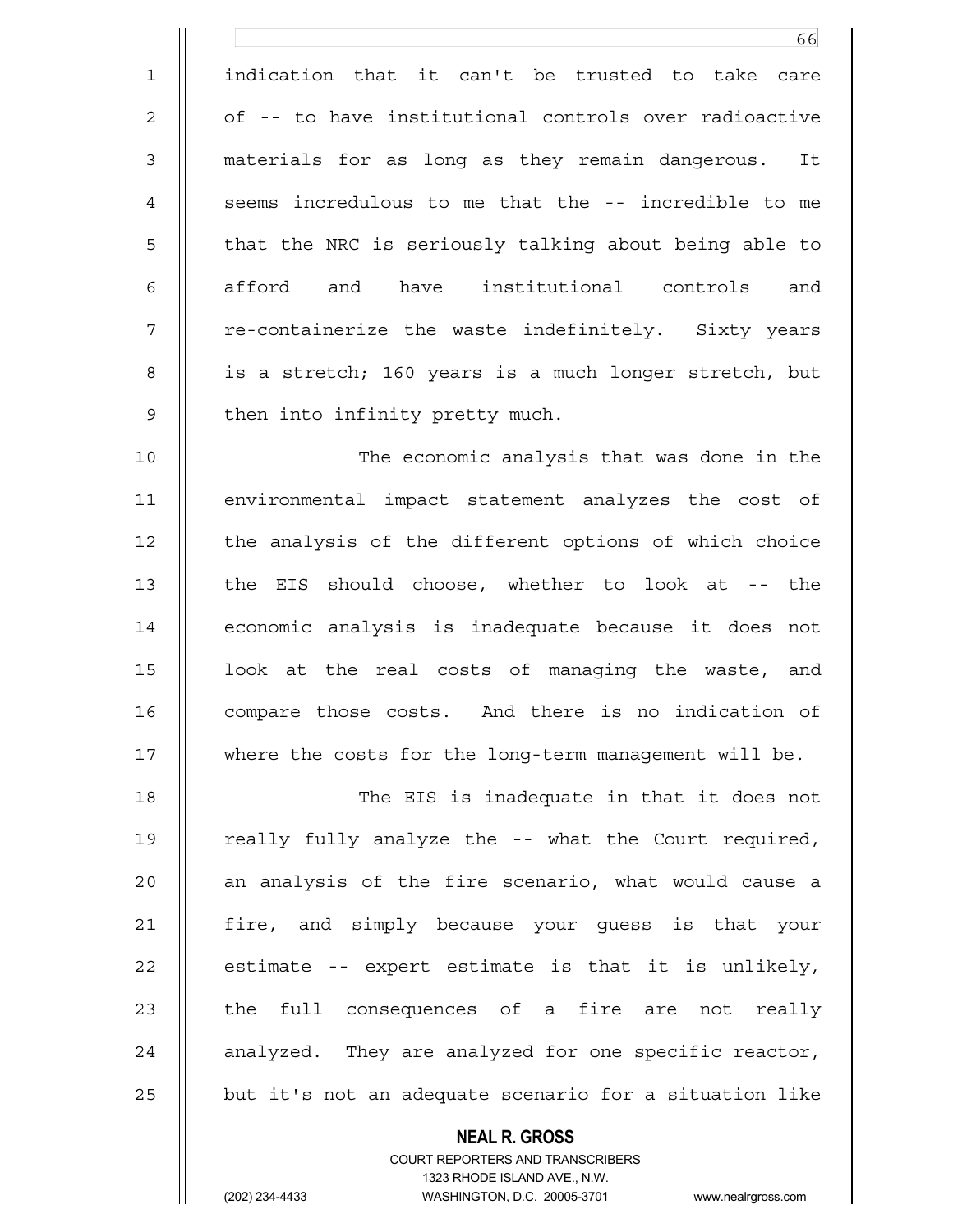**NEAL R. GROSS** <u>67 and 2001 and 2001 and 2001 and 2001 and 2001 and 2001 and 2001 and 2001 and 2001 and 2001 and 2001 and 200</u> 1 Indian Point or places that have very high 2 populations. 3 The NRC has an opportunity right now to do 4 || the right thing, which is to admit the real long-term 5 || dangers and the immediate potential dangers from 6 irradiated nuclear fuel, to stop making things worse 7 || by maintaining the moratorium on new licensing and 8 || license extensions, and to require protection of 9 | current and future generations. 10 The NRC was part of the Environmental 11 Protection Agency protective action guides that have 12 just -- the controversial protection action guides, 13 which look at the consequences of large nuclear 14 disasters at nuclear reactors, and this would include 15 nuclear waste. 16 || The Book and under the protective action guides, 17 because the scenario could be so bad, because the 18 || risks to the public could be so high, as high as one 19 in seven cancers from the exposures from the long-20 || term -- the intermediate and long-term allowable 21 | contamination, our regular allowable risks that the 22  $\parallel$  EPA has of one in a million to one in 100,000, one in 23  $\parallel$  10,000, these are being jettisoned to allow for higher  $24$  || risks to the public because of the real potential 25 || dangers from nuclear power and nuclear waste from

> COURT REPORTERS AND TRANSCRIBERS 1323 RHODE ISLAND AVE., N.W.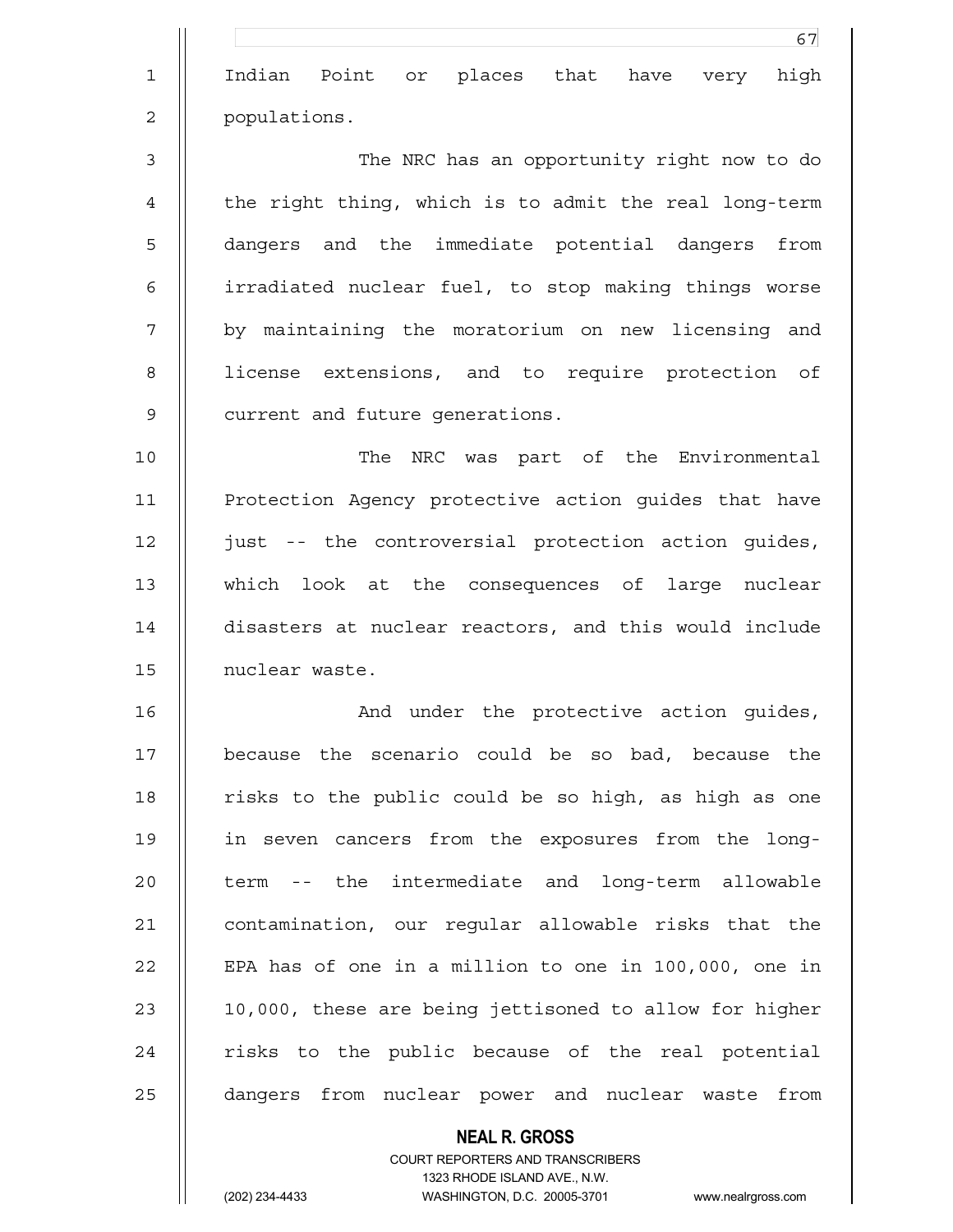|                | 68                                                                      |
|----------------|-------------------------------------------------------------------------|
| $\mathbf{1}$   | nuclear power.                                                          |
| $\overline{c}$ | There is an artificial distinction really                               |
| 3              | made in the EIS over just the waste and not looking at                  |
| 4              | the waste in the fuel pools. The material in the                        |
| 5              | pools is essentially waste itself. And so if you look                   |
| 6              | at what happened at Fukushima, maybe the fuel pools                     |
| 7              | didn't themselves blow up or disperse at this point,                    |
| 8              | but it is irradiated fuel that did that and that did                    |
| $\mathsf 9$    | get dispersed.                                                          |
| 10             | So we do have living proof that this                                    |
| 11             | material can cause unacceptable risks, and then we get                  |
| 12             | down to whether one considers what has happened in                      |
| 13             | Japan as acceptable, and of course common sense says                    |
| 14             | that it's not.                                                          |
| 15             | I'm going to stop there.                                                |
| 16             | MR. CAMERON: Okay. Thank you.<br>Thank                                  |
| 17             | you, Diane.                                                             |
| 18             | Is Jeffry Guido here? Oh, come on up and                                |
| 19             | join us, Jeffry. And after Jeffrey is done we're                        |
| 20             | going to take a short break, give you a chance to                       |
| 21             | stretch and make sure that our phones are working.                      |
| 22             | Jeffry.                                                                 |
| 23             | MR. GUIDO: Hi. I'm Jeff Guido. I'm the                                  |
| 24             | political coordinator for the Maryland State Pipe                       |
| 25             | Trades Association and a member of the United                           |
|                | <b>NEAL R. GROSS</b>                                                    |
|                | <b>COURT REPORTERS AND TRANSCRIBERS</b><br>1323 RHODE ISLAND AVE., N.W. |
|                | (202) 234-4433<br>WASHINGTON, D.C. 20005-3701 www.nealrgross.com        |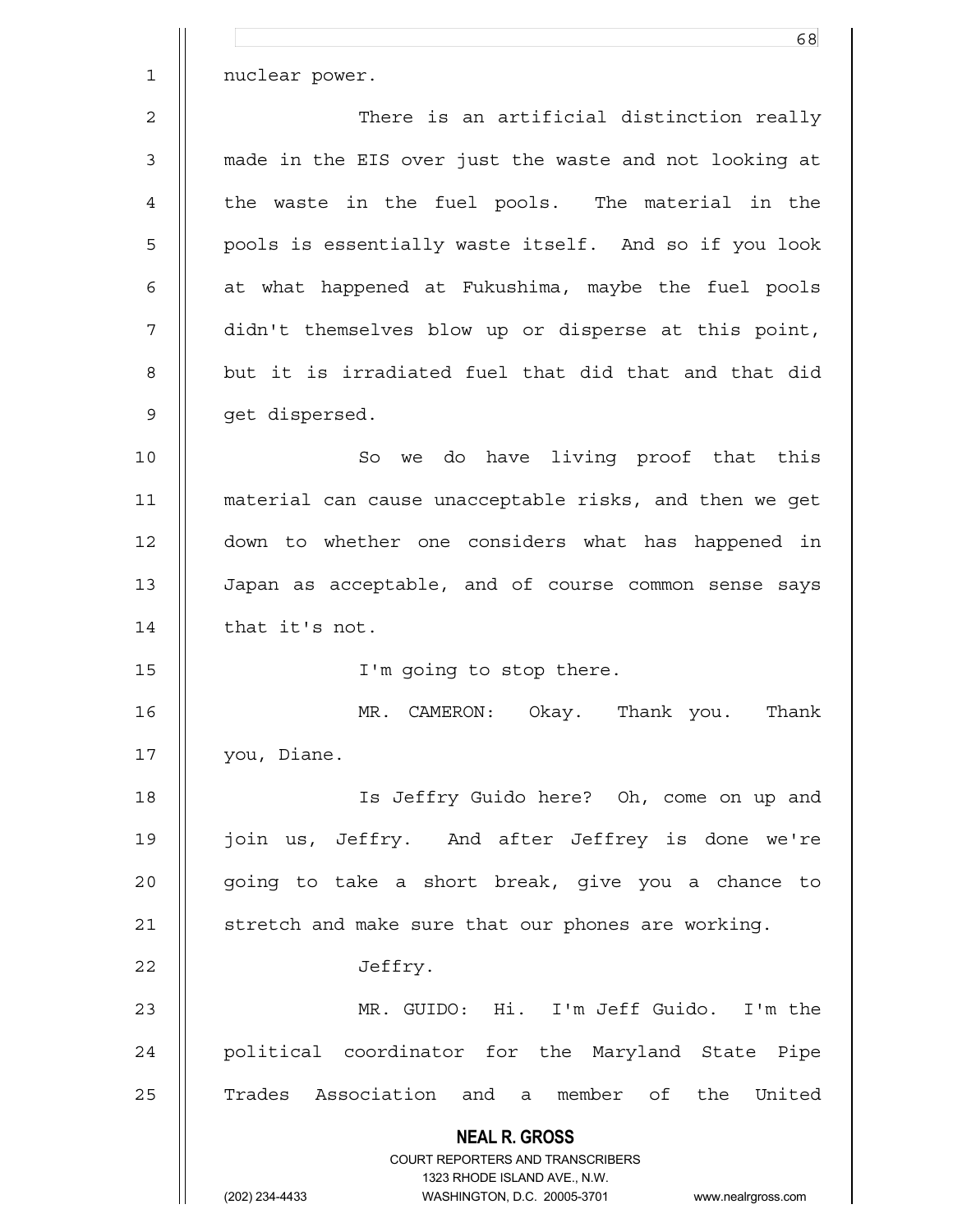**NEAL R. GROSS** COURT REPORTERS AND TRANSCRIBERS <u>69 and 2001 and 2001 and 2001 and 2001 and 2001 and 2001 and 2001 and 2001 and 2001 and 2001 and 200</u> 1 Association of Plumbers, Pipefitters, Steamfitters, 2 | Sprinklerfitters, and Service Techs. We build energy 3 || plants, and we love nukes. 4 | Some of the information gave out, that 5 || 63 percent of carbon-free energy in the country is 6 provided by nuclear energy, we think it should be 90 7 percent. 8 || I think storage of the spent fuel is 9 || certainly important, and it seems to be done in a safe 10 manner. We have had nuclear energy in this country 11 for almost 50 years. The worst case scenario was 12 || Three Mile Island. Those safety checks and balances 13 worked. 14 I think we should pursue a closed fuel 15 | cycle, reuse of the wasted energy, maybe provided as a 16 10-year program, same as that was used for landing on 17 || the moon. What did we get out of space exploration? 18 Everyone in this room is tied at their hip to their 19 || cell phone through satellite communication. 20 The economic growth, education for 21 operating these systems, world population is expected 22  $\parallel$  to be seven billion by 2050 I believe. I don't think 23 || wind turbines and solar energy are going to do it. I 24 || don't know of one wind farm that provides enough  $25$  || energy to manufacture a wind turbine.

1323 RHODE ISLAND AVE., N.W.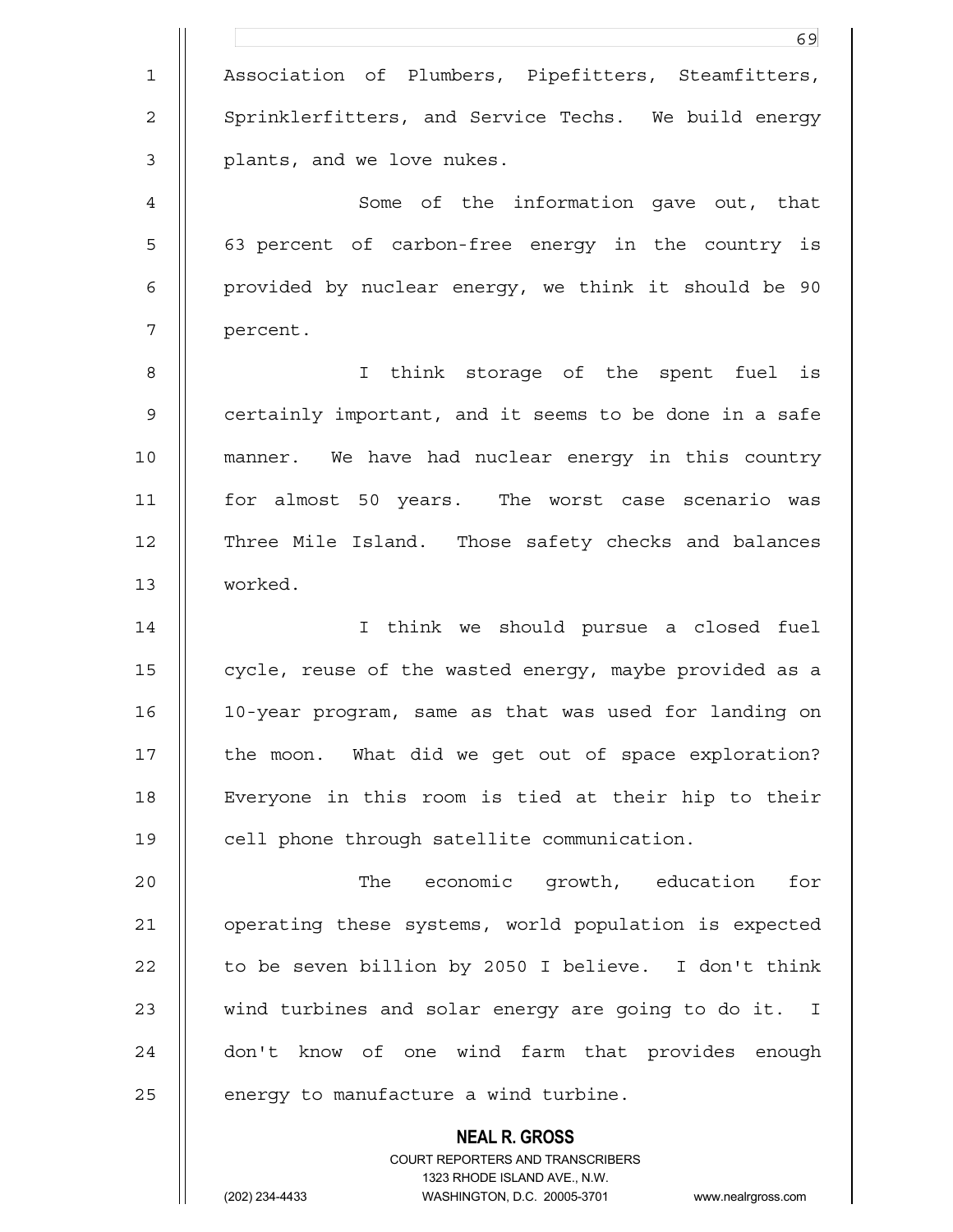|             | 70                                                                  |
|-------------|---------------------------------------------------------------------|
| $\mathbf 1$ | And that's pretty much the points I have                            |
| $\mathbf 2$ | to make. We support nuclear energy, and I hope the                  |
| $\mathsf 3$ | process continues.                                                  |
| 4           | Thank you.                                                          |
| 5           | MR. CAMERON: Okay. Thank you, Jeff.                                 |
| 6           | We're going to take a short break. I have                           |
| 7           | 3:35, so let's be back in five minutes at 3:40. And                 |
| 8           | we may start, even though not everybody is back, with               |
| $\mathsf 9$ | our speakers. And we're going to go to the phones                   |
| 10          | when we get back.                                                   |
| 11          | Thank you.                                                          |
| 12          | (Whereupon, the proceedings in the foregoing matter                 |
| 13          | went off the record at 3:33 p.m. and went                           |
| 14          | back on the record at $3:45$ p.m.)                                  |
| 15          | MR. CAMERON: Okay, everybody. We're                                 |
| 16          | going to get started now. And we have an important                  |
| 17          | discussion note coming up from Keith McConnell, who is              |
| 18          | the director of the Waste Confidence Directorate, and               |
| 19          | then we're going to some people on the phone and                    |
| 20          | people here in the room. But this regards the impact                |
| 21          | of the Government shutdown on the whole process of                  |
| 22          | this draft EIS.                                                     |
| 23          | Keith?                                                              |
| 24          | MR. McCONNELL: Yes, thanks, Chip. This                              |
| 25          | is Keith McConnell. And Diane D'Arrigo raised the                   |
|             | <b>NEAL R. GROSS</b>                                                |
|             | COURT REPORTERS AND TRANSCRIBERS<br>1323 RHODE ISLAND AVE., N.W.    |
|             | (202) 234-4433<br>WASHINGTON, D.C. 20005-3701<br>www.nealrgross.com |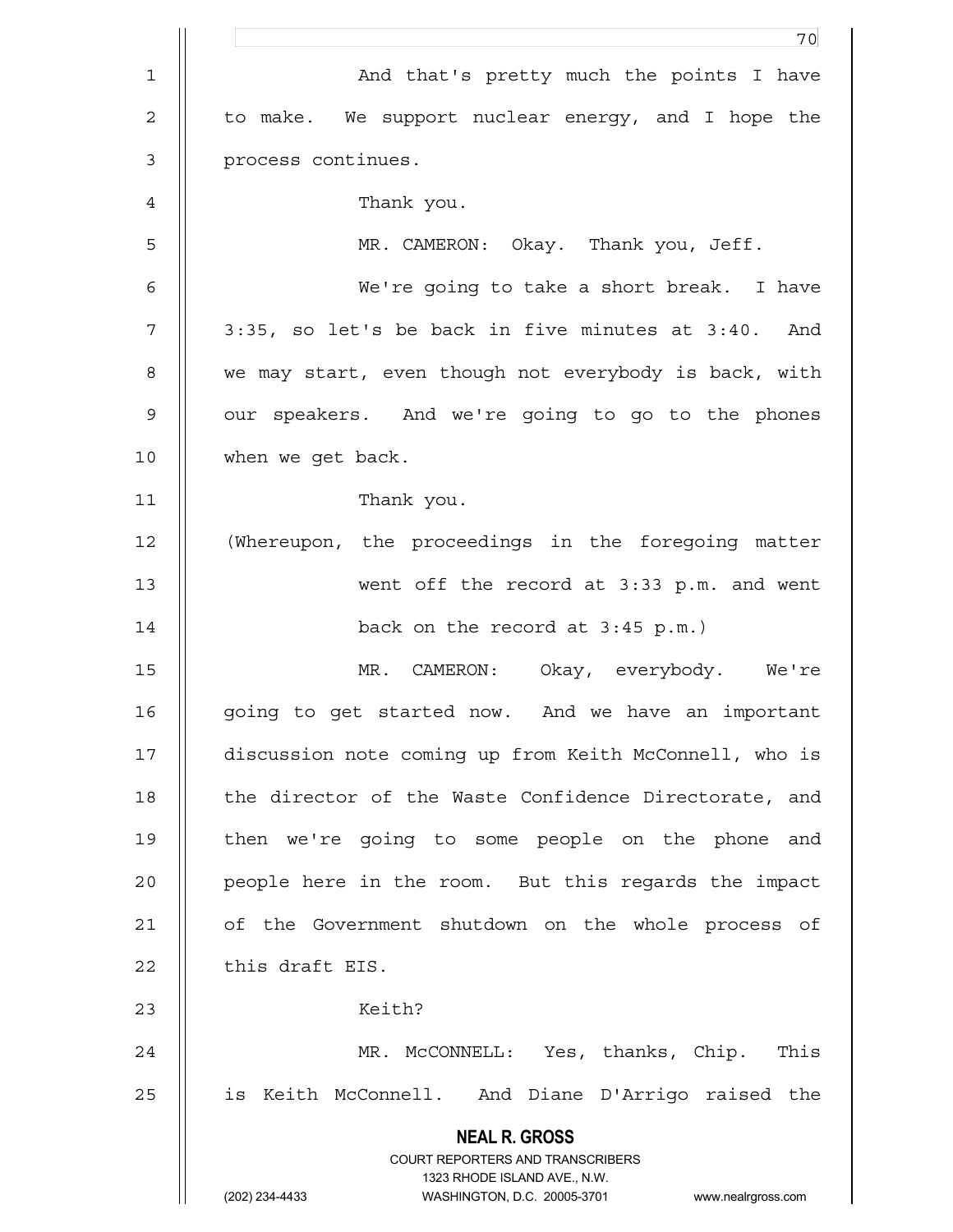1 question about the Government shutdown or the lack of 2 | an appropriation, and what I wanted to do is just talk 3 || briefly about that and what its implications are for 4 || the Waste Confidence effort.

5 The Agency, the NRC is currently operating 6 || on what's called carryover funding, which is funds 7 || that we were appropriated in fiscal year 2013 and are 8 | excess, and so we are now able to use them in fiscal 9 || year 2014. Those carryover funds are expected to last 10 until the end of the week or perhaps into next week. 11 During that period of time the NRC is operating fully 12 | staffed. When the carryover funds start to end, which 13 is again towards the end of this week, the NRC is 14 | going to make decisions with respect to its staffing. 15 || But what it will do, even after those carryover funds 16 || are expended, is to maintain the staff that's 17 || necessary to protect public health and safety and the 18 | environment.

19 What this means in terms of the waste 20 **confidence effort and our public meetings that are** 21 | scheduled pretty much the next month-and-a-half is  $22$   $\parallel$  that there is some uncertainty as we move forward if  $23$   $\parallel$  the Government is continually shut down and we lack an 24 | appropriation.

25 || The bottom line is the meeting out in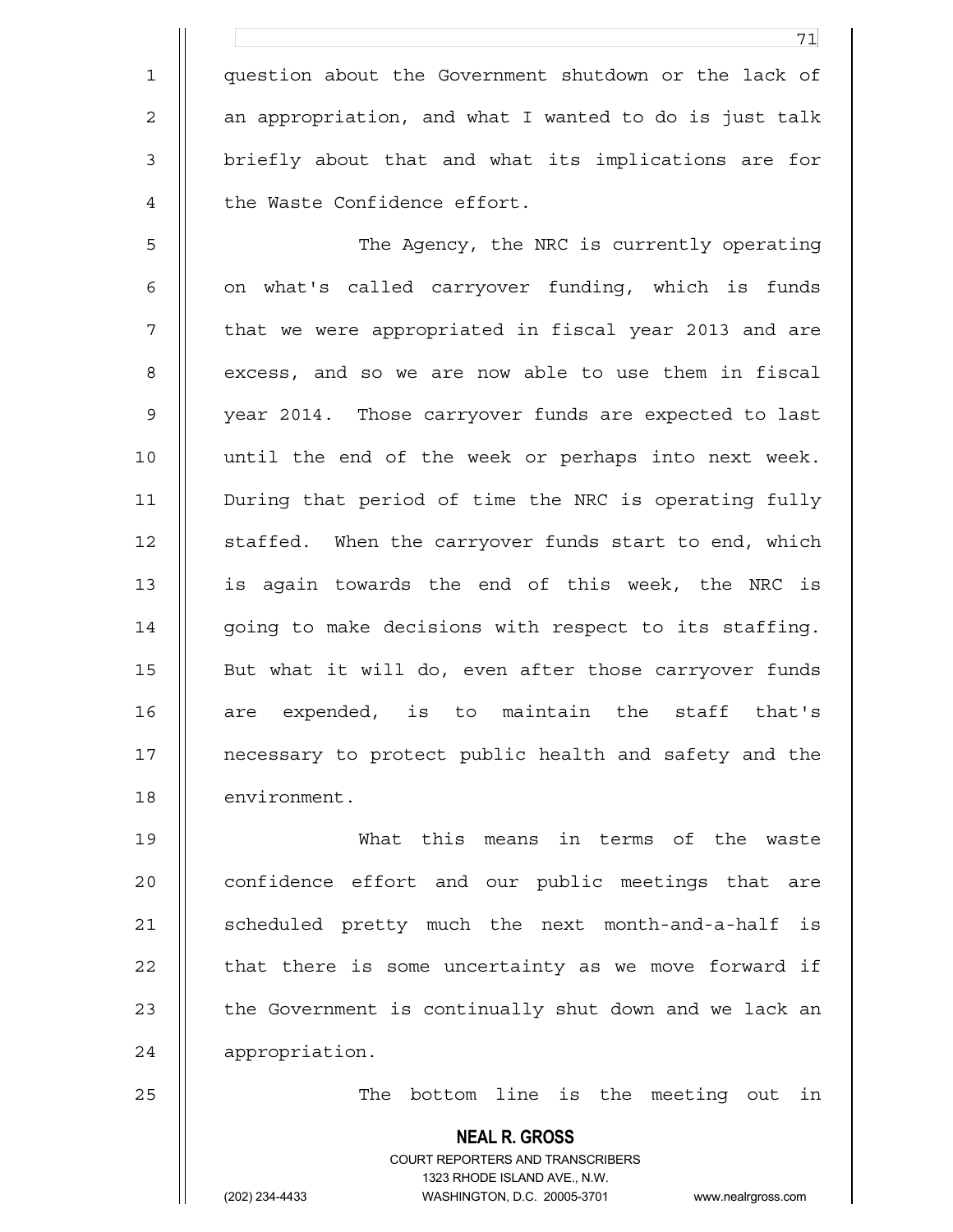|             | 72                                                                  |
|-------------|---------------------------------------------------------------------|
| $\mathbf 1$ | Denver on Thursday will go forward as planned.<br>The               |
| 2           | meetings that are planned for California next week in               |
| 3           | San Luis Obispo and Carlsbad, California are subject                |
| 4           | to cancellation should the carryover funding move                   |
| 5           | over, or basically we run through that carryover                    |
| 6           | funding. The decisions with respect to those                        |
| 7           | California meetings will be made towards the end of                 |
| 8           | the week and it's our intent in the Directorate to                  |
| 9           | communicate whatever that decision is probably on                   |
| 10          | Friday through our WC outreach email listing, the NRC               |
| 11          | Web site and through our Office of Public Affairs and               |
| 12          | their liaisons in the regional office.                              |
| 13          | So that's pretty much it. So thank you,                             |
| 14          | Chip.                                                               |
| 15          | MR. CAMERON: Okay. Thank you, Keith.                                |
| 16          | MS. D'ARRIGO: What about after                                      |
| 17          | California?                                                         |
| 18          | MR. McCONNELL: Yes, after California it                             |
| 19          | is all dependent on whether the Government has<br>an                |
| 20          | appropriation, or the NRC has an appropriation. If we               |
| 21          | don't have an appropriation, those meetings would also              |
| 22          | be canceled.                                                        |
| 23          | again, for those<br>MR.<br>CAMERON:<br>And                          |
| 24          | meetings it will be on the Waste Confidence Web site,               |
| 25          | whatever's going to happen.                                         |
|             | <b>NEAL R. GROSS</b>                                                |
|             | COURT REPORTERS AND TRANSCRIBERS                                    |
|             | 1323 RHODE ISLAND AVE., N.W.                                        |
|             | (202) 234-4433<br>WASHINGTON, D.C. 20005-3701<br>www.nealrgross.com |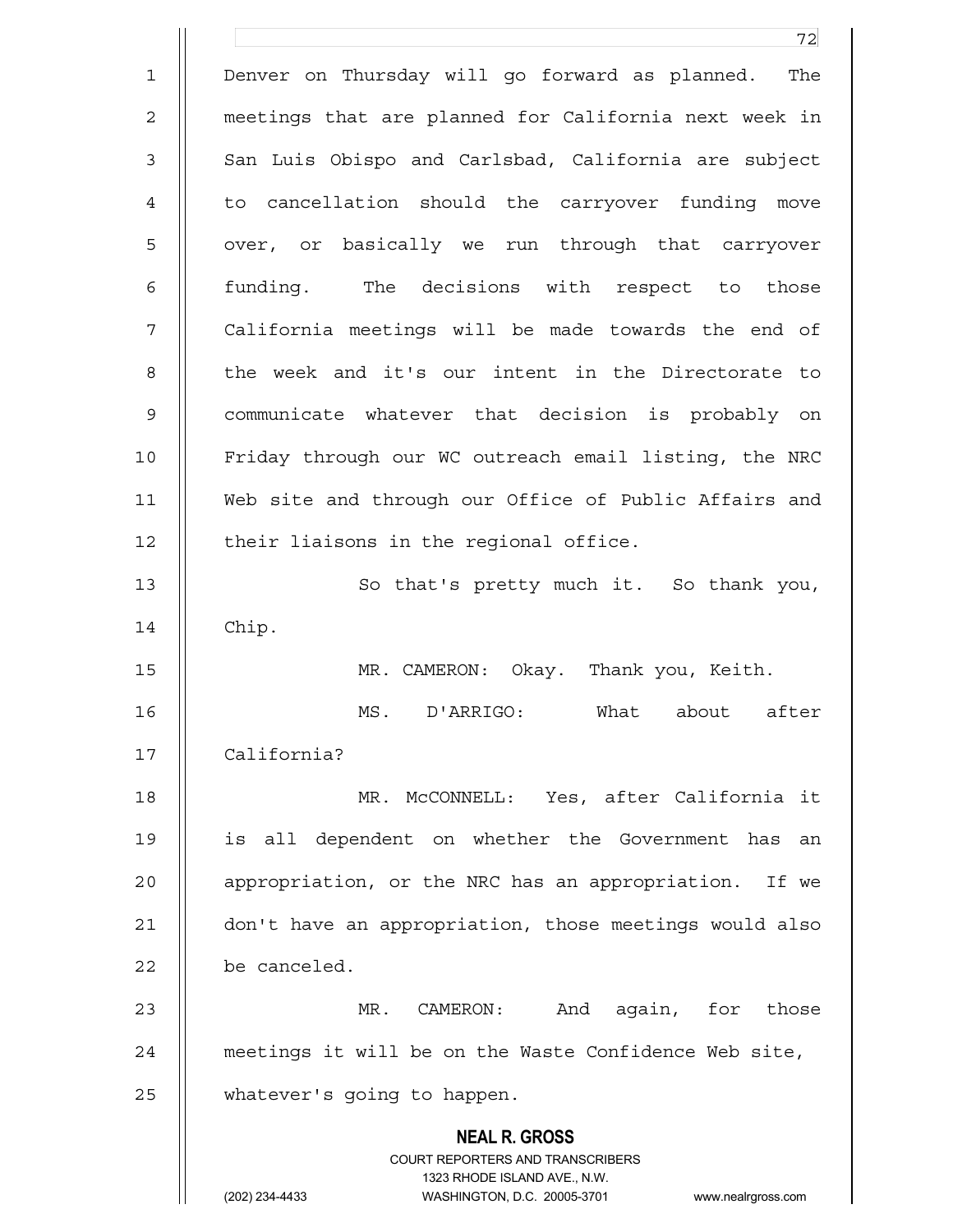|                | 73                                                       |
|----------------|----------------------------------------------------------|
| $\mathbf{1}$   | MR. McCONNELL: Right, and we'll contact                  |
| $\overline{2}$ | people through our WCOutreach email listing. If          |
| $\mathsf 3$    | you're not on that listing, I would suggest that you     |
| 4              | talk to one of the NRC staff here today and get on       |
| 5              | that listing.                                            |
| 6              | MR. CAMERON: Okay. This is an important                  |
| 7              | issue, so I don't want to shorten anything. Tim, do      |
| 8              | you have a question on this?                             |
| $\mathsf 9$    | MR. JUDSON: Yes, I do.                                   |
| 10             | MR. CAMERON: All right. Go ahead. This                   |
| 11             | is Tim Judson.                                           |
| 12             | MR. JUDSON: Okay. Thanks. Tim Judson                     |
| 13             | with Nuclear Information and Resource Service. Just      |
| 14             | wanted to clarify. When you say canceled, do you mean    |
| 15             | that those meetings just won't occur at all, or will     |
| 16             | they be rescheduled for a later date?                    |
| 17             | MR. McCONNELL: This is Keith McConnell.                  |
| 18             | I anticipate that they would be rescheduled, but given   |
| 19             | the fact that we have pretty much the next six weeks     |
| 20             | fully planned, how we would reschedule those and what    |
| 21             | would happen in the longer term is basically uncertain   |
| 22             | at this point. Once we get an appropriation, we'd        |
| 23             | just have to recalibrate and basically replan what we    |
| 24             | intended to do. And part of that would be probably       |
| 25             | speaking with the NRC Commissioners, too.                |
|                | <b>NEAL R. GROSS</b><br>COURT REPORTERS AND TRANSCRIBERS |

1323 RHODE ISLAND AVE., N.W.

 $\mathsf{II}$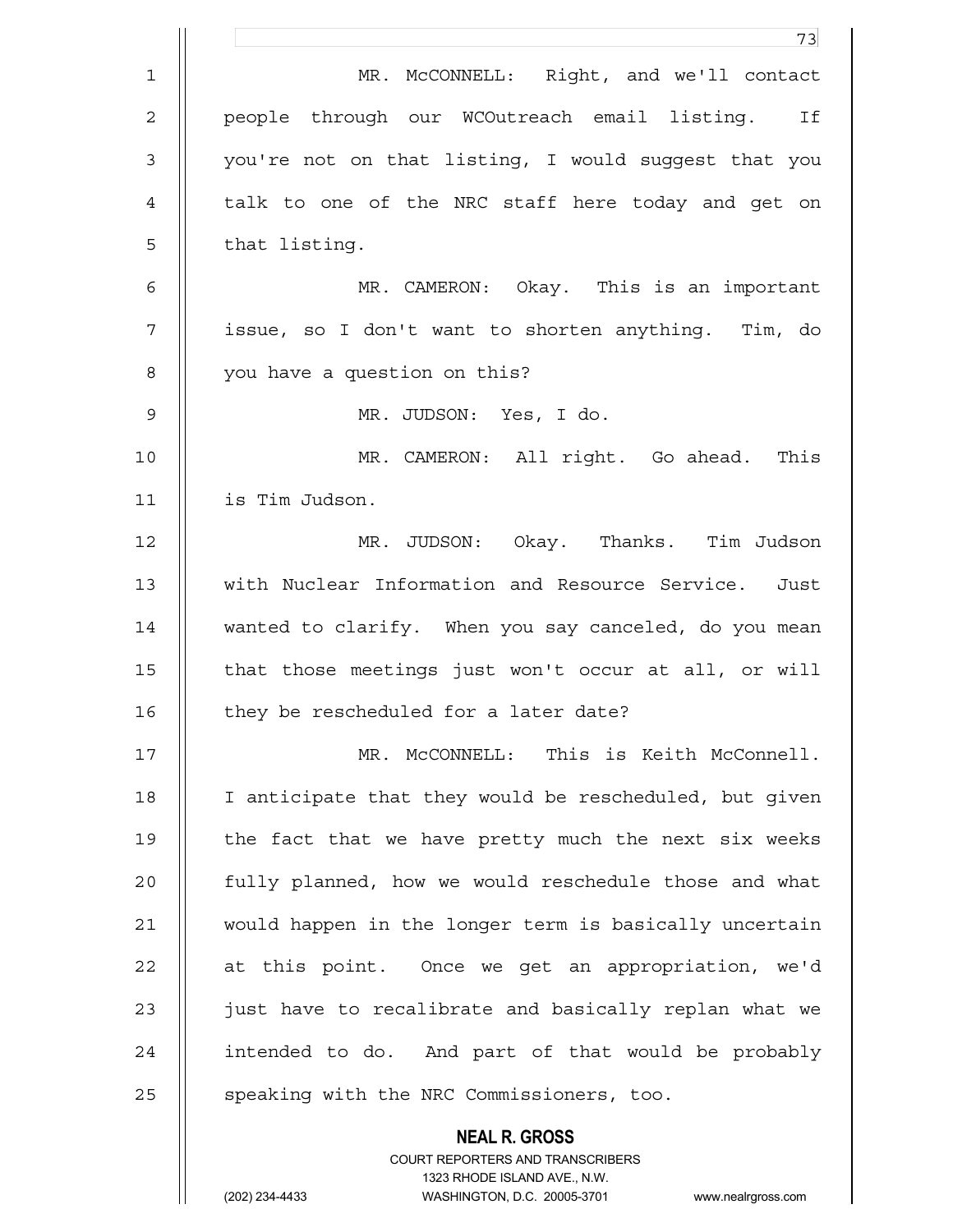|                | 74                                                     |
|----------------|--------------------------------------------------------|
| $\mathbf{1}$   | MR. CAMERON: Okay. Thank you. We're                    |
| $\overline{2}$ | going to go to people that we know are on the phone    |
| $\mathsf 3$    | now, and one is Gail Snyder and another is Niki        |
| 4              | Vandel, and the third is Leslie March.                 |
| 5              | And, operator, could we have Gail Snyder?              |
| 6              | And all of you out there, if you want to               |
| 7              | get in the queue, press star 1.                        |
| 8              | OPERATOR: Okay. I do have Gail Snyder's                |
| $\mathsf 9$    | line now open.                                         |
| 10             | MS. SNYDER: Hi, my name is Gail Snyder.                |
| 11             | I'm calling from Illinois. Can you hear me clearly?    |
| 12             | MR. CAMERON: Yes, very clear.                          |
| 13             | MS. SNYDER: Well, I'm calling from the                 |
| 14             | state which has the most nuclear reactors and the most |
| 15             | stored nuclear waste from those reactors of any state  |
| 16             | in the country.                                        |
| 17             | I just want to say I have a comment on                 |
| 18             | maximizing the opportunity for public comment. With a  |
| 19             | total of three hours allowed at each of these 12       |
| 20             | hearings for public comment, these meetings, minus the |
| 21             | time for introductions, protocols, NRC presentations   |
| 22             | and a break, which took today over 30 minutes, the     |
| 23             | whole country has less than 30 hours total of publicly |
| 24             | facilitated commentary time spread across the entire   |
| 25             | nation. Two of the twelve meetings, the first and the  |
|                | <b>NEAL R. GROSS</b>                                   |

 COURT REPORTERS AND TRANSCRIBERS 1323 RHODE ISLAND AVE., N.W.

 $\mathsf{II}$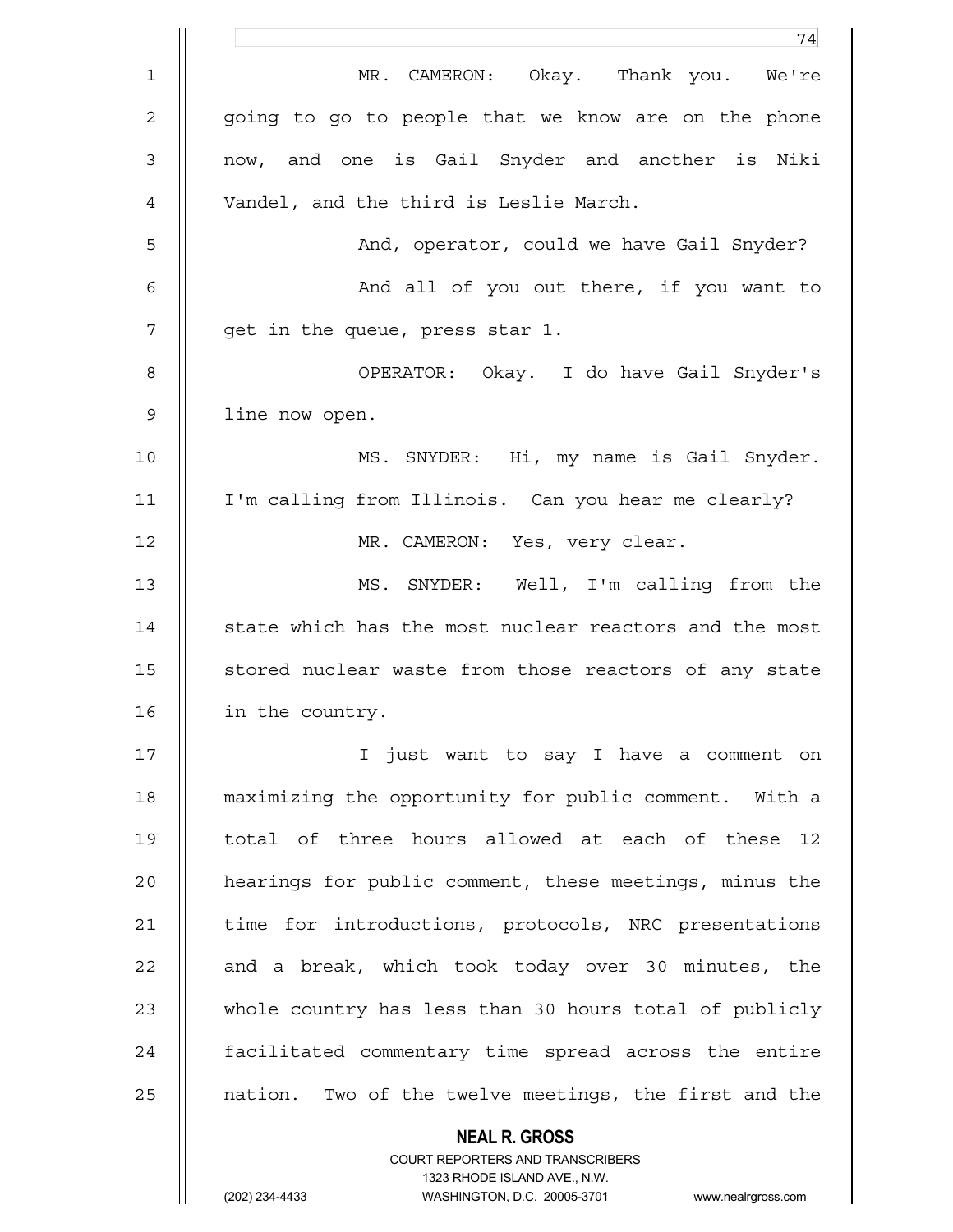1 || last, will have teleconference Web casting available 2 | to the public to listen and make commentary. This is 3 || not maximizing the opportunity for public comment. 4 This is not a thorough or comprehensive process as the 5 || nuclear industry's spokesperson stated earlier, and  $6$   $\parallel$  certainly if any meetings are canceled due to the 7 Government shutdown and not rescheduled, that would 8 make it even worse.

<u>75 and 2001 and 2002 and 2003 and 2003 and 2003 and 2003 and 2003 and 2003 and 2003 and 2003 and 200</u>

9 It's my contention that the comments made 10 at a public hearing process of any governmental 11 hearing is an important component in community 12 involvement and transparency that has a different but 13 equally important role from the submission of written 14 || comments. Publicly made statements allow for the 15 discourse on the topic to be shared in real time that 16 facilitates immediate feedback and stimulates 17 || conversation and thought among the participants of the 18 || community. If this process were not important, all 19 || comments would be submitted in written form.

20 || So I would just like to submit to you that 21 many people would like the opportunity to participate 22 || in all 12 of the public hearings, or public hearings 23 || that don't currently have the Web casting 24 || teleconference option available. I would like to  $25$  || request that the NRC facilitate all 12 meetings or as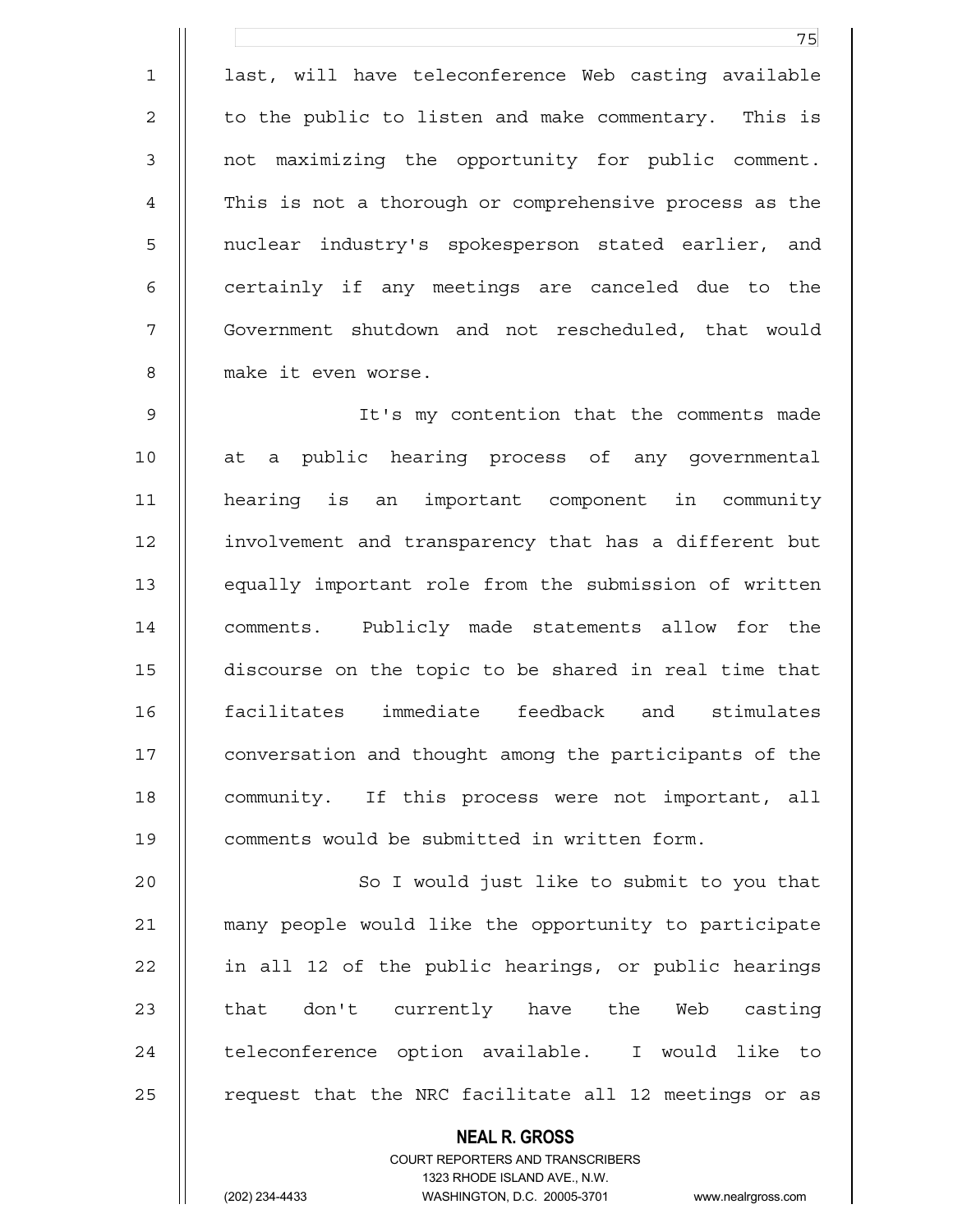|              | 76                                                                  |
|--------------|---------------------------------------------------------------------|
| $\mathbf 1$  | many as possible with the teleconferencing Web                      |
| $\mathbf{2}$ | casting, and I don't think that a task is an                        |
| $\mathsf 3$  | unreasonable request to ask of NRC. You're already                  |
| 4            | familiar with this process. I know it's not perfect,                |
| 5            | but I know you're familiar with it and I don't think                |
| 6            | it's unreasonable to request. Thank you.                            |
| 7            | MR. CAMERON: Okay. Thank you, Gail. You                             |
| 8            | had some good points there. And all I would say is                  |
| $\mathsf 9$  | that at this meeting and at any of the other public                 |
| 10           | meetings the NRC is going to stay until we hear from                |
| 11           | everybody who's signed up to comment, this one being                |
| 12           | in the room and by phone.                                           |
| 13           | And the second thing I would add is that                            |
| 14           | November 14th the NRC, as now scheduled final<br>on                 |
| 15           | meeting is also going to provide access by phone to                 |
| 16           | people. And I'll just leave it at that and also that                |
| 17           | we take note of your point on presentations and all of              |
| 18           | that. So thank you very much, Gail.                                 |
| 19           | MS. SNYDER: Thank you.                                              |
| 20           | MR. CAMERON: Okay. Niki Vandel?                                     |
| 21           | MS. VANDEL: Hi, can you hear me?                                    |
| 22           | MR. CAMERON: Yes.                                                   |
| 23           | MS. VANDEL: Right on. First off,                                    |
| 24           | excellent job. And I was very grateful to hear that                 |
| 25           | the NRC has taken the precaution of creating a slush                |
|              | <b>NEAL R. GROSS</b>                                                |
|              | COURT REPORTERS AND TRANSCRIBERS<br>1323 RHODE ISLAND AVE., N.W.    |
|              | (202) 234-4433<br>WASHINGTON, D.C. 20005-3701<br>www.nealrgross.com |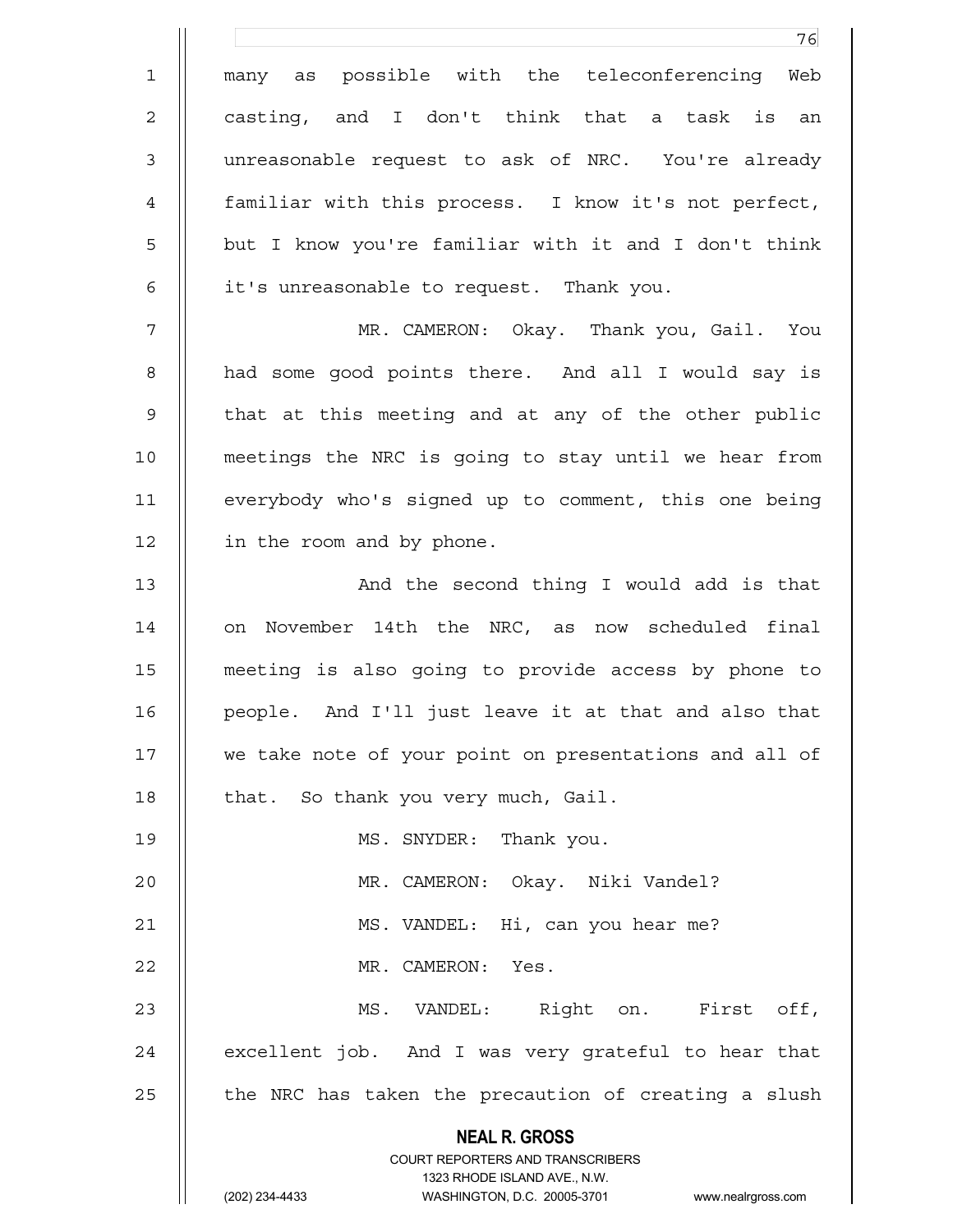|             | 77                                                                      |
|-------------|-------------------------------------------------------------------------|
| $\mathbf 1$ | fund. Why the control of our nuclear sites is not -                     |
| 2           | - what is the defined term -- an essential whatever?                    |
| 3           | I just wanted to say this: If we could                                  |
| 4           | get the definitions commonly found in the dictionary                    |
| 5           | for "waste" and "confidence," I think we could get to                   |
| 6           | the root of the matter here that we're dealing with,                    |
| 7           | because there's a lot of words going around that a lot                  |
| 8           | of meaning is getting lost. And the stories that                        |
| 9           | we're going to script through this public comment time                  |
| 10          | is very important.                                                      |
| 11          | I am a stakeholder. I don't represent                                   |
| 12          | anybody but myself as a mother of my daughter and                       |
| 13          | hoping that she's going to have grandbabies one day                     |
| 14          | that it may or may not be affected by the nuclear-ized                  |
| 15          | water we already have. And now we're creating a                         |
| 16          | situation where we do not have waste confidence                         |
| 17          | because we do not have containment of the waste we                      |
| 18          | already have. And if we ignore that -- and I don't                      |
| 19          | know why the lawyers haven't already gone to the court                  |
| 20          | and said we need more time because the president of                     |
| 21          | Japan has said Fukushima is not contained. That's                       |
| 22          | where I am.                                                             |
| 23          | Anyway, hope to see you guys in San Luis                                |
| 24          | and here in California. Thank you.                                      |
| 25          | MR. CAMERON: Okay. Thanks, Niki. We'll                                  |
|             | <b>NEAL R. GROSS</b>                                                    |
|             | <b>COURT REPORTERS AND TRANSCRIBERS</b><br>1323 RHODE ISLAND AVE., N.W. |
|             | (202) 234-4433<br>WASHINGTON, D.C. 20005-3701<br>www.nealrgross.com     |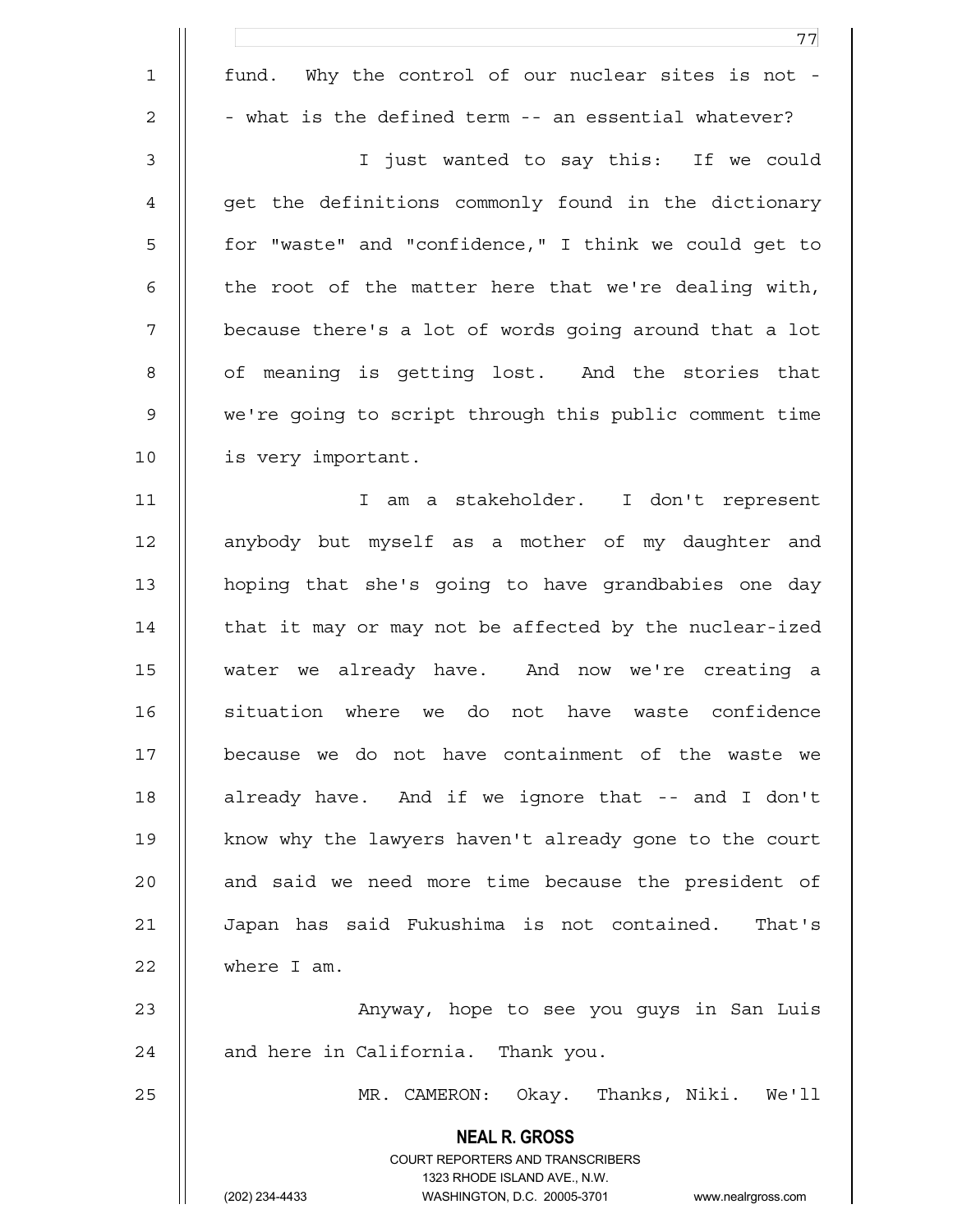|                | 78                                                       |
|----------------|----------------------------------------------------------|
| $\mathbf{1}$   | look forward to that also.                               |
| $\mathbf{2}$   | And we're going to go to Leslie March.                   |
| 3              | And for everybody in the room or on the phones, when     |
| $\overline{4}$ | you do speak, if you could just tell us your             |
| 5              | affiliation, if appropriate, we'd appreciate that.       |
| 6              | And, Leslie, are you on?                                 |
| 7              | MS. MARCH: Yes, I am.                                    |
| 8              | MR. CAMERON: Great. So please talk to                    |
| $\mathsf 9$    | us.                                                      |
| 10             | MS. MARCH: Okay. Thank you. Good                         |
| 11             | afternoon. My name is Leslie March. I live in            |
| 12             | Hillsboro, Oregon and I am a member of the Sierra        |
| 13             | Club's Nuclear-Free Core Team, but the following is my   |
| 14             | personal comments. We will be submitting official        |
| 15             | comments for the Sierra Club at a later date. I want     |
| 16             | to thank you for giving me the opportunity to speak,     |
| 17             | and I just wanted to kind of reiterate some of the       |
| 18             | things that Gail was talking about in the beginning.     |
| 19             | I'm very concerned about the entire                      |
| 20             | process of this EIS. The NRC seems to be in a hurry      |
| 21             | to proceed to the end of the process without giving it   |
| 22             | careful review. The public meetings are not being        |
| 23             | held near reactor communities with the exception of      |
| 24             | the California meetings. The public was not given        |
| 25             | enough notice for the first meetings. Those of you       |
|                | <b>NEAL R. GROSS</b><br>COURT REPORTERS AND TRANSCRIBERS |

1323 RHODE ISLAND AVE., N.W.

 $\prod$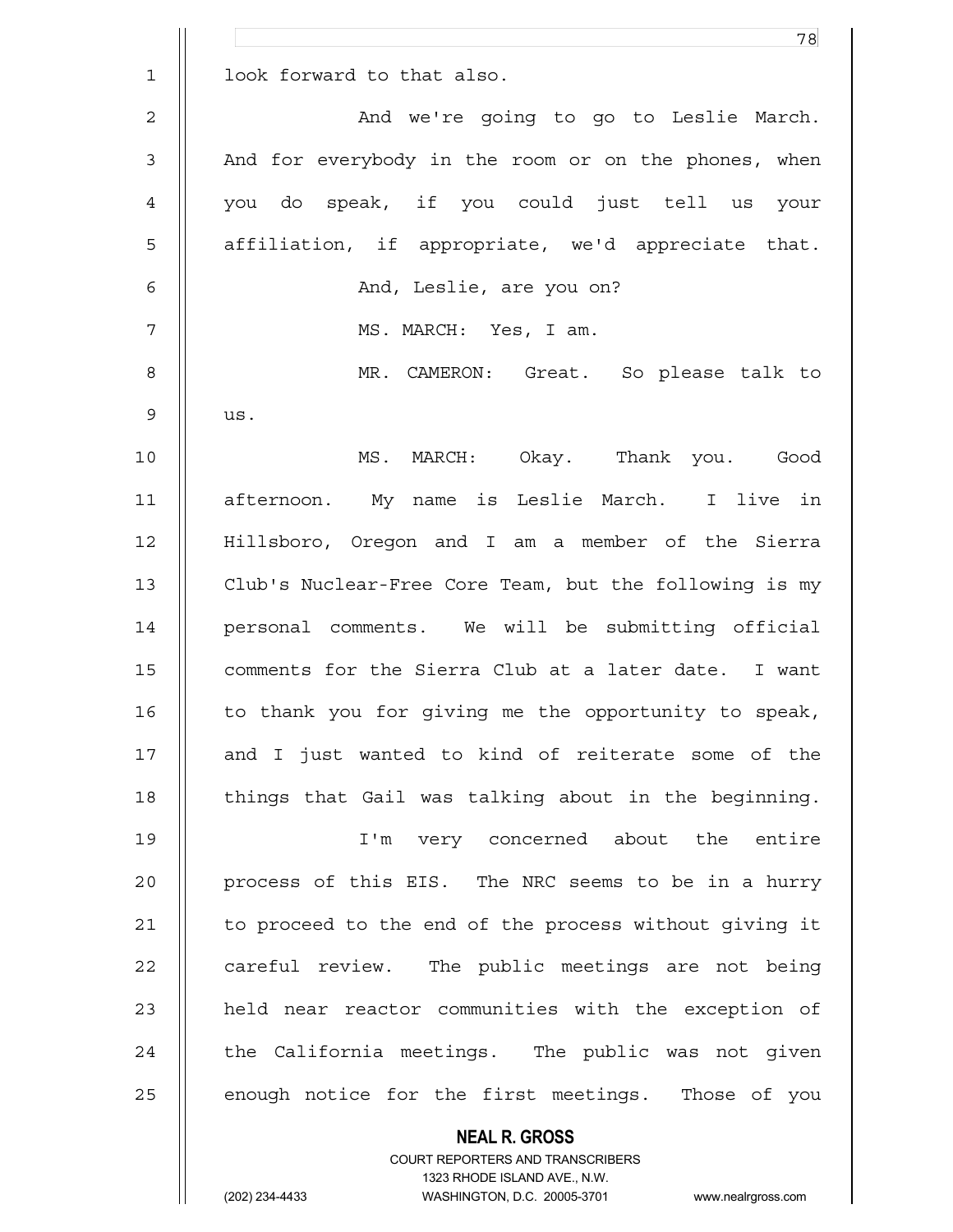1 who have seen the GEIS, you know, we could use it for 2 || a doorstop, and it's been less than 30 days since it 3 || was submitted to the public for us to read. So I want 4 | to reproach the NRC for trying to rush this process.

<u>79 - Johann Stein, amerikan bestemannten (</u>

5 I wanted to state emphatically, contrary 6 || to one of the people who went before me, I am not 7 || crazy about nukes. And I'm not confident in the 8 | Nuclear Regulatory Commission to site a permanent 9 || repository, particularly in this 25 to 30-year time 10 frame. I really would like to see this Environmental 11 Impact Statement looking at alternatives, alternatives 12 | like not making the waste at all.

13 My background is a financial professional 14 || and I am concerned that the true costs of the nuclear 15 fuel cycle are not discussed in this document. The 16 | long-term social and monetary costs of the creation of 17 || radioactive waste are not evaluated, nor are the costs 18 || considered of potential accident or incident relating 19 to spent fuel like a pool fire, pool leakage, long-20 || term cask storage failure or transportation of 21 | radioactive waste. In addition, the costs of handling  $22$   $\parallel$  the existing on-site waste and restoration of the 23 | lands decimated by mining were ignored.

24 In my case I am particularly concerned  $25$   $\parallel$  about the generic aspects that the NRC wants to bring

> COURT REPORTERS AND TRANSCRIBERS 1323 RHODE ISLAND AVE., N.W. (202) 234-4433 WASHINGTON, D.C. 20005-3701 www.nealrgross.com

 **NEAL R. GROSS**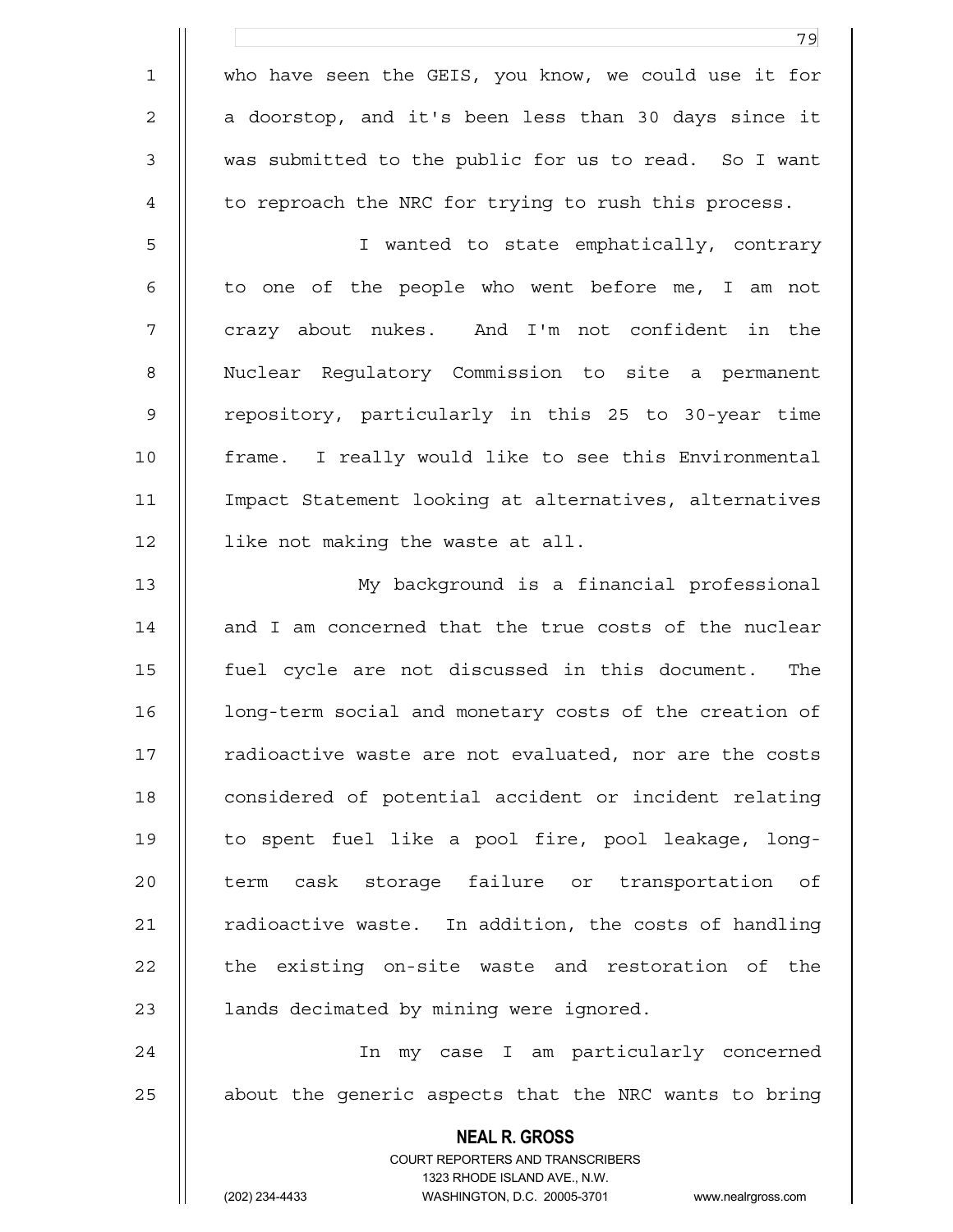1 | to this process. Each reactor site has its own unique 2 | signature and needs to be treated individually. In my 3 || case the Columbia Generating Station is in the 4 | aqricultural center of Washington State. An accident 5 || threatens \$9.5 billion worth of products in 6 Washington, and another \$6 billion in Oregon. This is 7 || besides having the populations of Seattle, Spokane, 8 || and Portland downwind based on what direction the wind 9 blows.

<u>80</u>

10 We also have the risk of contaminating the 11 Columbia River, a national treasure, and we have the 12 double jeopardy of having the Hanford Reservation next 13 door where we have confidence in particular storage 14 || tanks that are now leaking. Safe storage of spent 15 || fuel needs to consider all of these risks for each one 16 || of the individual sites. There are also seismic and 17 || flood issues that need to be considered.

18 I'm asking that the EIS thoroughly discuss 19 || spent fuel impacts for each reactor, following NEPA by 20 | considering alternatives for creation of future waste, 21 including the alternative to continue the moratorium 22 | on relicensing and licensing reactors with the goal of 23 || phasing out all reactors by 2020 or sooner. If the 24 | Germans can do it, we can.

25  $\parallel$  25 The EIS also needs to include an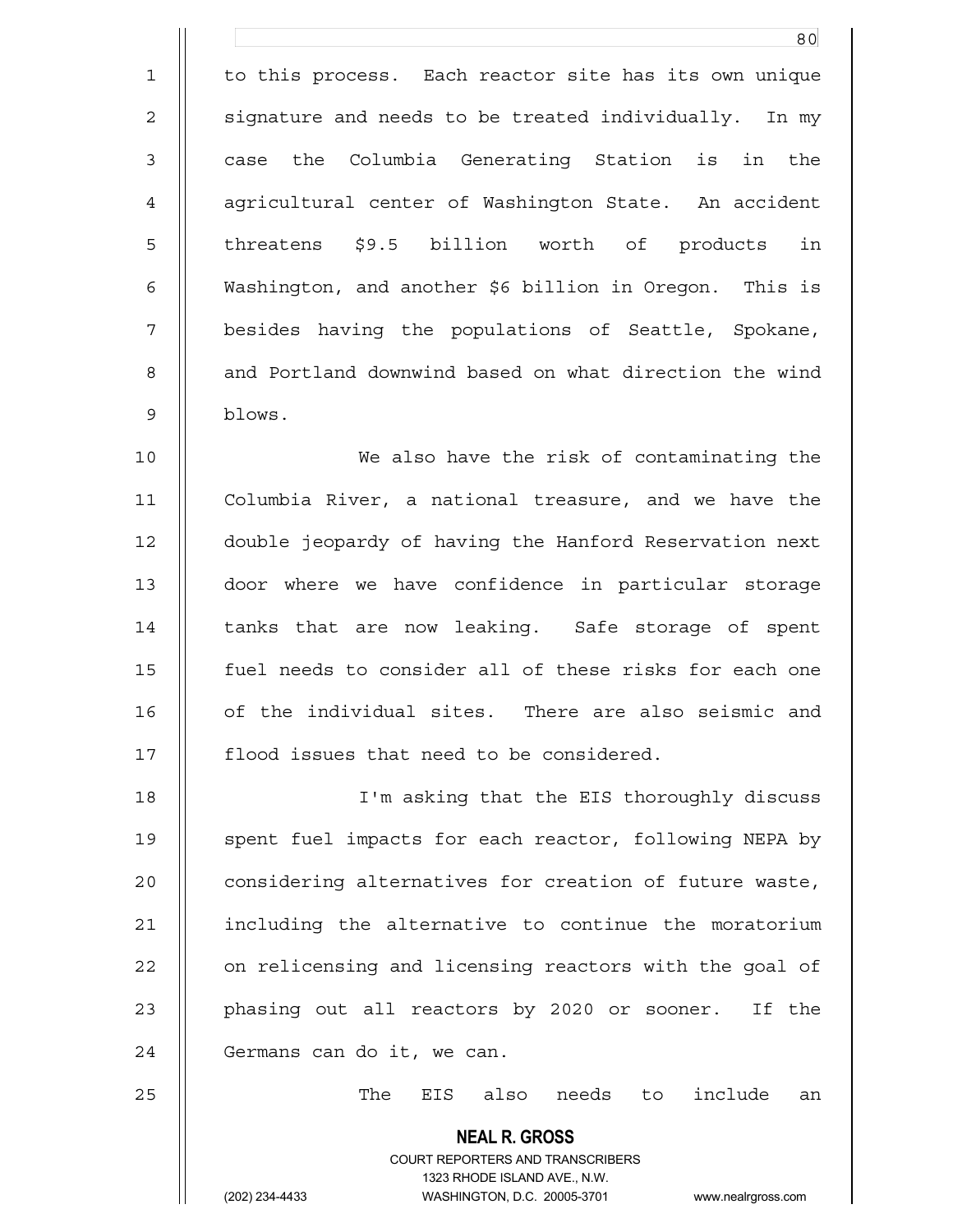**NEAL R. GROSS** COURT REPORTERS AND TRANSCRIBERS 1323 RHODE ISLAND AVE., N.W. 81 1 | investigation of the carbon effects of the fuel cycle. 2 | As we continue to dry to decrease greenhouse gases in 3 || the United States, continuing to mine, mill, and 4 process uranium is a contradiction. In fact, one of 5 || the most dangerous chemicals that depletes the ozone 6 || layer, freon, has been used in converting uranium to 7 fuel. Construction and decommissioning nuclear power 8 || plants are also high carbon emitters. The EIS needs 9 || to look at renewables and energy efficiency as being 10 || an alternative to creating more nuclear waste. 11 In conclusion, I'm proposing that the EIS 12 meet its NEPA requirements by offering alternatives, 13 || considering each reactor site separately, and to 14 | evaluate all of the costs involved, not just how much 15 it will cost to do an EIS, which is what it says right 16 now. 17 || And also, one of the things that was 18 mentioned earlier, one of the NRC officials mentioned 19 a statement of no significance. This particular 20 || statement should never be considered in this case.  $21$  | Thank you. 22 MR. CAMERON: Okay. Thank you. Thank you 23 || very much. Let's stay with the Sierra Club and go to 24 | Steven Sondheim. And then we're going to go to Marvin 25 | Lewis and then we're going to come back to people in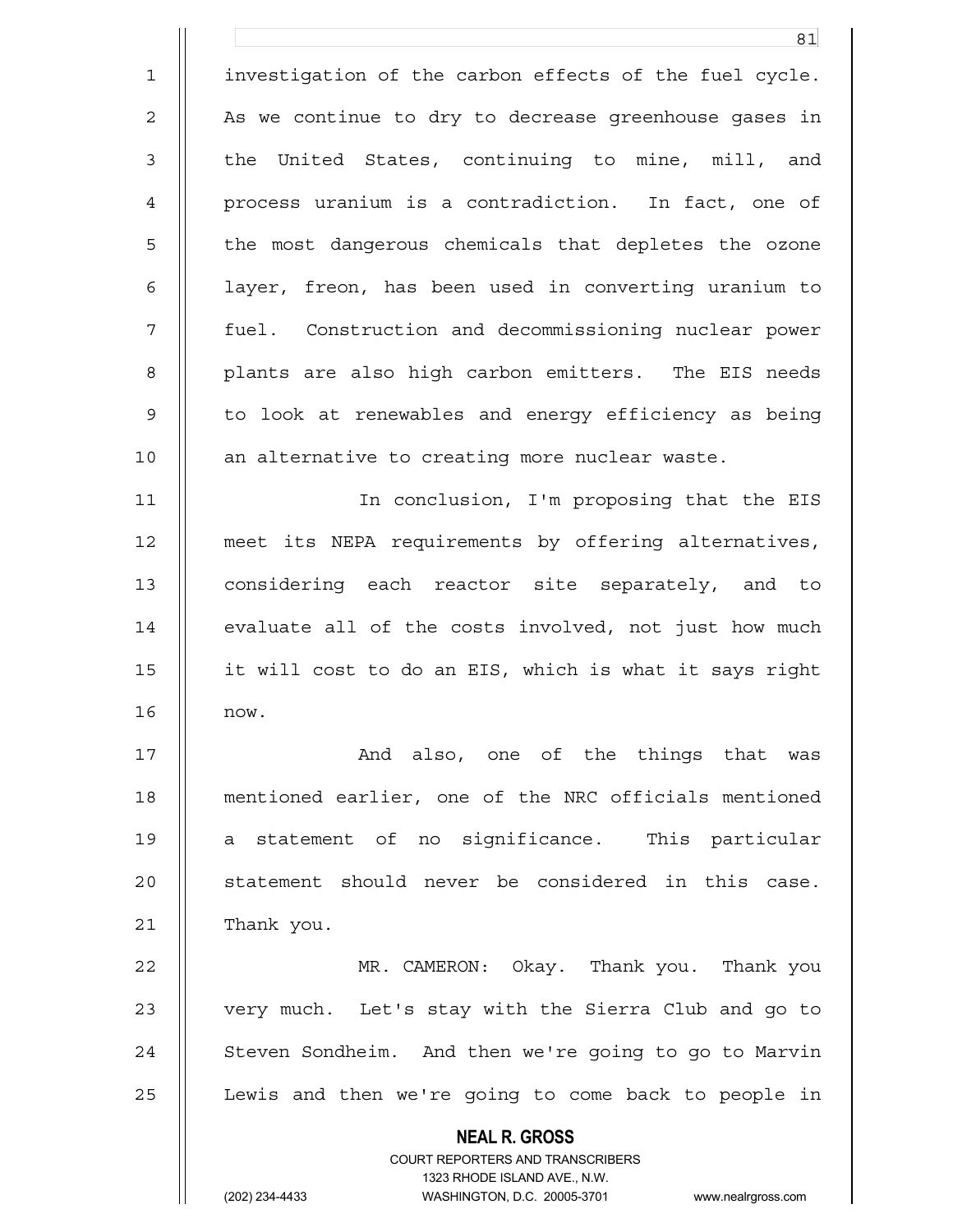|                | 82                                                                                                  |
|----------------|-----------------------------------------------------------------------------------------------------|
| $\mathbf 1$    | the room here in Rockville.                                                                         |
| $\mathbf{2}$   | So, Steven, are you on?                                                                             |
| $\mathfrak{Z}$ | MR. SONDHEIM: Okay. Hi, can you hear me?                                                            |
| 4              | MR. CAMERON: Yes.                                                                                   |
| 5              | MR. SONDHEIM: Oh, good. Thank you. I'm                                                              |
| 6              | sorry I wasn't on the phone when you called on me                                                   |
| 7              | before.                                                                                             |
| 8              | I'm Steven Sondheim. I live in Memphis,                                                             |
| $\mathsf 9$    | Tennessee in and around TVA that has about five or six                                              |
| 10             | nuclear power plants, some of which are over budget.                                                |
| 11             | I'm also with the Nuclear-Free Campaign of the Sierra                                               |
| 12             | Club. I want to say something quickly about carbon-                                                 |
| 13             | free and then I want to go on to some questions.                                                    |
| 14             | The nuclear cycle is not carbon-free at                                                             |
| 15             | all. Considering the entire cycle, like Leslie just                                                 |
| 16             | said, it makes a significant contribution. And we've                                                |
| 17             | analyzed that if some of the money going into the                                                   |
| 18             | nuclear program were to go into a fast-paced                                                        |
| 19             | efficiency and renewable program, we could reach a                                                  |
| 20             | carbon-free scenario much, much quicker.                                                            |
| 21             | Okay. Well, regarding the waste                                                                     |
| 22             | confidence, I want to ask the NRC to consider can they                                              |
| 23             | definitely state with confidence that there is no                                                   |
| 24             | danger with our current ways of dealing with                                                        |
| 25             | radioactive waste? And I don't think so. And is                                                     |
|                | <b>NEAL R. GROSS</b>                                                                                |
|                | COURT REPORTERS AND TRANSCRIBERS                                                                    |
|                | 1323 RHODE ISLAND AVE., N.W.<br>(202) 234-4433<br>WASHINGTON, D.C. 20005-3701<br>www.nealrgross.com |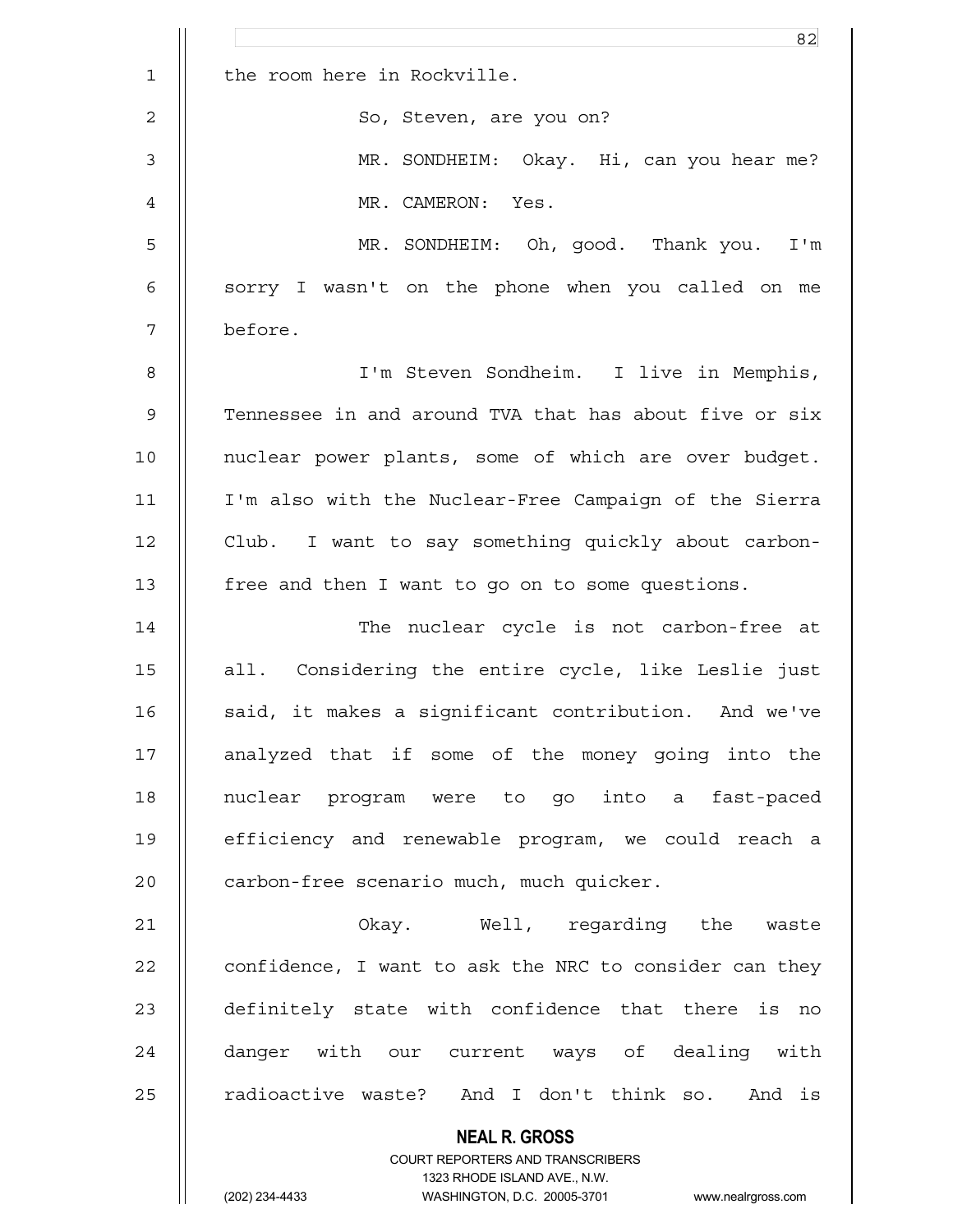1 || there currently a safe way to store the waste? We 2 || should wait until a safe method exists, if ever. And 3 I'm not even sure, and none of us are, that deep 4 | qeological storage is safe.

83

5 I think the assumption is being made that 6 | if something can be found, that's it, we're done. I 7 don't think so. I think that needs to be analyzed as 8 || well. Putting it down, you know, in various places 9 || for tens of thousands of years. All the places we've 10 || found so far have not passed muster. What is the 11 muster? So I don't think this assumption that some 12 day we might be able to find that is confidence-13 producing at all. It's like a pig in a poke. It's 14 | like jumping with no place to land.

15 || And another aspect is that there doesn't 16 || seem to be a way to currently isolate radioactive 17 || waste from effects on life, on the biosphere. So it's 18 || not confidence-producing to say they will find one. I 19 || think it's a false premise in the EIS to base the 20 | future on something we don't have yet. Okay. Thank 21 | you very much.

22 || MR. CAMERON: Thank you, Stephen.

23 || And, Marvin Lewis. Marvin, are you on the 24 | phone with us?

25 || MR. LEWIS: Correct.

 **NEAL R. GROSS** COURT REPORTERS AND TRANSCRIBERS 1323 RHODE ISLAND AVE., N.W.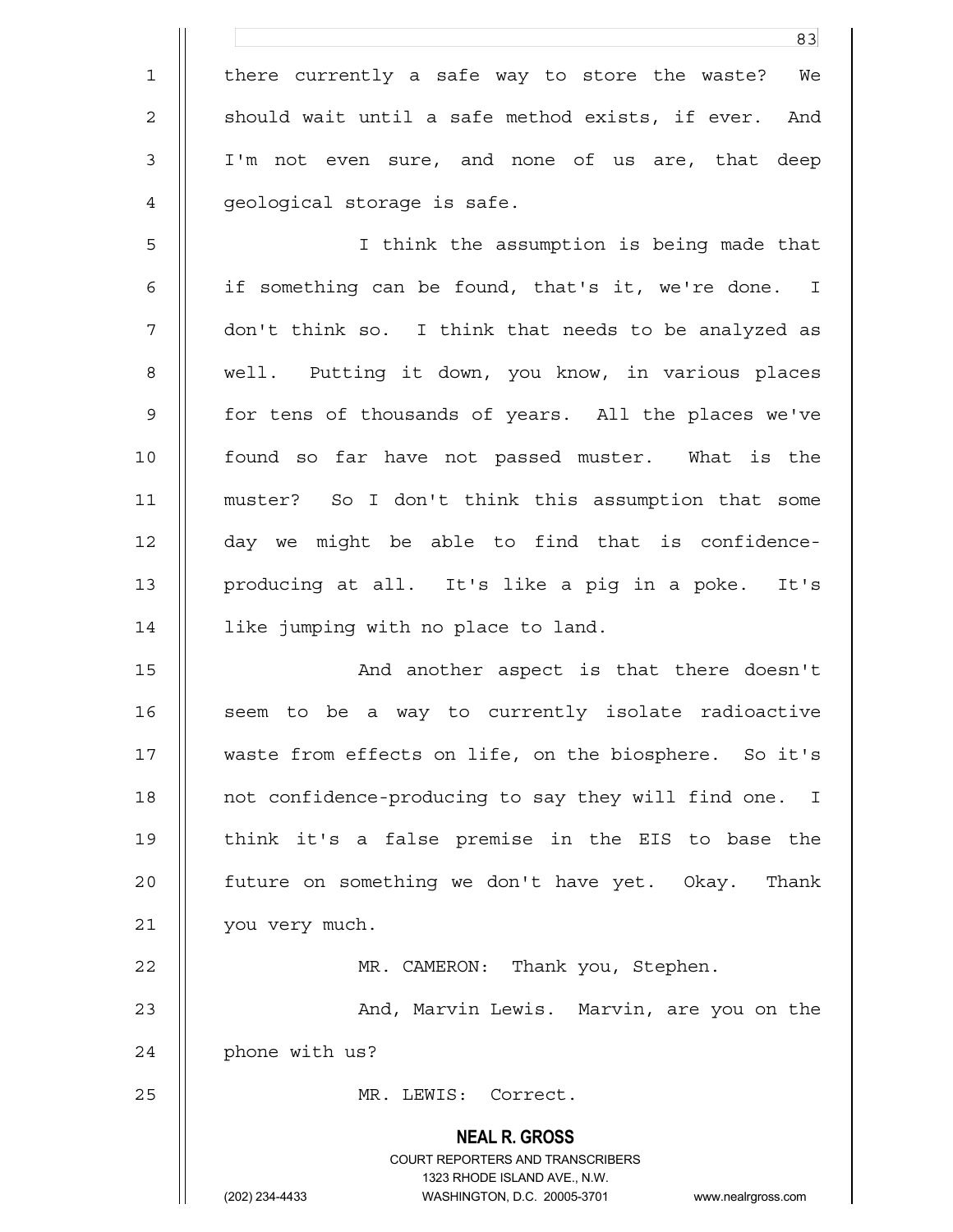|                | 84                                                                                                  |
|----------------|-----------------------------------------------------------------------------------------------------|
| $\mathbf{1}$   | MR. CAMERON: Okay.                                                                                  |
| $\mathbf{2}$   | MR. LEWIS: Can you hear me?                                                                         |
| $\mathfrak{Z}$ | MR. CAMERON: Yes.                                                                                   |
| 4              | MR. LEWIS: Okay. Well, let me try and                                                               |
| 5              | make it fast. All right. I couldn't read through                                                    |
| 6              | this three-inch document in the time I had it, but I                                                |
| 7              | do appreciate you sending it to me the hard copy,                                                   |
| 8              | which is a heck of lot easier to manipulate; however,                                               |
| $\mathsf 9$    | I did use the search engine on the computer to look                                                 |
| 10             | for things like Stuxnet cyberattack, Carrington event.                                              |
| 11             |                                                                                                     |
| 12             | Look, there's nothing in there. You start                                                           |
| 13             | unloading this fuel and you have a problem with your                                                |
| 14             | computers or with your smart grid because of a cyber                                                |
| 15             | attack and you're down. Carrington Event, also known                                                |
| 16             | as coronal mass ejection from the sun, if it hits.                                                  |
| 17             | Okay. It hasn't hit hard in 150 years. That means                                                   |
| 18             | it'll never hit hard? I doubt that. I'd like to see                                                 |
| 19             | a little more work on coronal mass ejection and how it                                              |
| 20             | will affect smart grids and how we're going to be in                                                |
| 21             | the middle of unloading when the smart grid goes down.                                              |
| 22             | have a problem because there's very<br>T.                                                           |
| 23             | little about local data. We have a problem in                                                       |
| 24             | Philadelphia at bridges. Have a problem. We are                                                     |
| 25             | trying our best and we're doing a very good job of                                                  |
|                | <b>NEAL R. GROSS</b>                                                                                |
|                | COURT REPORTERS AND TRANSCRIBERS                                                                    |
|                | 1323 RHODE ISLAND AVE., N.W.<br>(202) 234-4433<br>WASHINGTON, D.C. 20005-3701<br>www.nealrgross.com |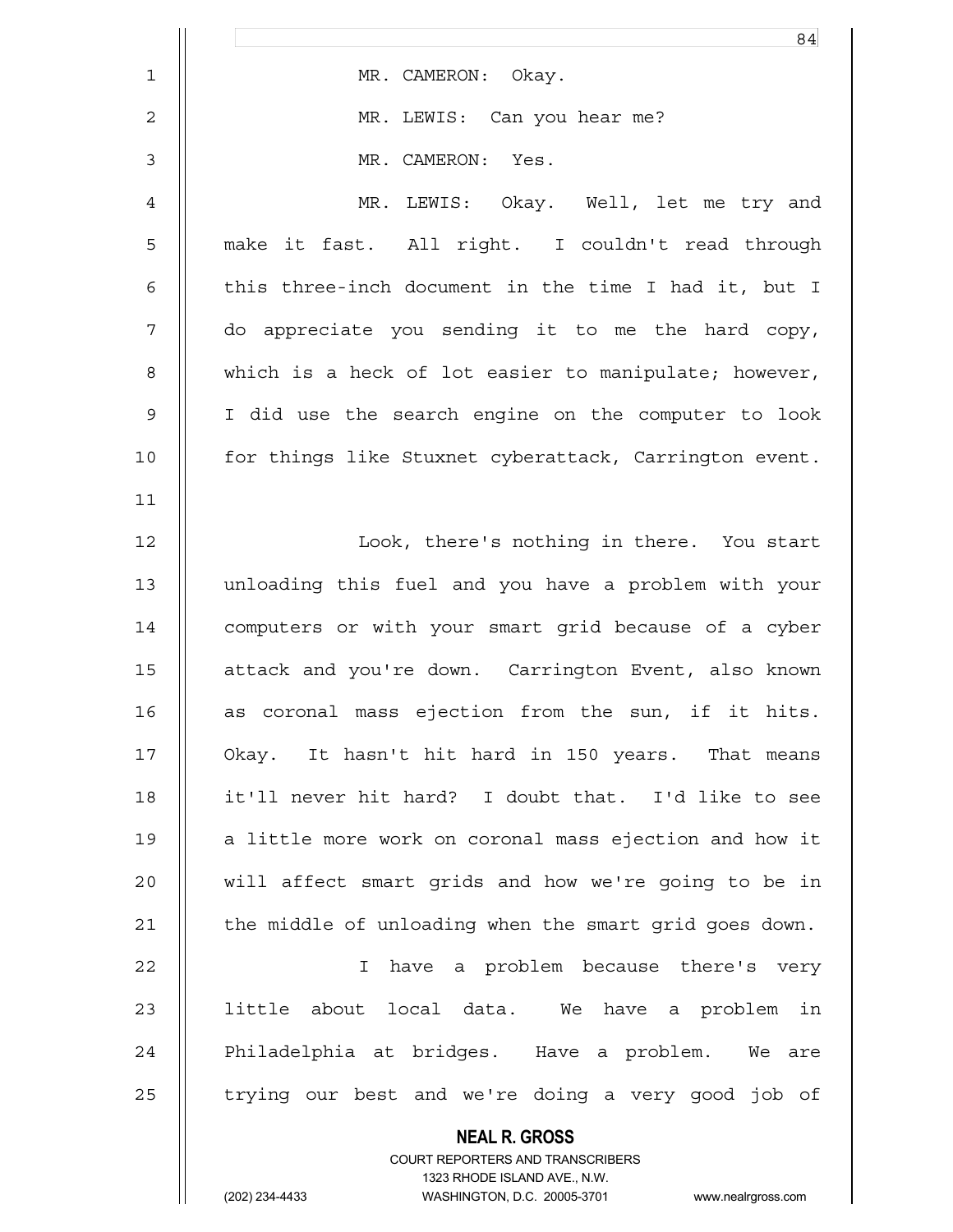|                | 85                                                     |
|----------------|--------------------------------------------------------|
| $\mathbf 1$    | bringing I-95 up to date, but it's a big, big highway  |
| $\overline{c}$ | that goes through here.                                |
| 3              | Our emergency planning, how can I put it?              |
| 4              | Well, let's skip emergency planning. I don't like to   |
| 5              | say bad things about my city.                          |
| 6              | Emergency equipment, we got emergency                  |
| $\overline{7}$ | equipment, but let us say I hope the groups that are   |
| 8              | supposed to come out from the Federal Government for   |
| $\mathsf 9$    | emergency problems do it fast.                         |
| 10             | Local conditions about our railroads and               |
| 11             | bridges, we got a hairpin curve right on the art       |
| 12             | museum a couple of blocks from midtown. And I'll tell  |
| 13             | you, I hope somebody walks those tracks before a       |
| 14             | trainload of nuclear waste goes through.               |
| 15             | Now I'd like to talk about the metallurgy              |
| 16             | of zirconium, Zircaloy, and fires. First of all, yes,  |
| 17             | it's true we've been very lucky with controlling fires |
| 18             | and we've been very, very lucky with controlling fires |
| 19             | in spent fuel pools. We don't know what's going to     |
| 20             | happen with these spent fuel pools, but now that we've |
| 21             | got the higher compaction due to the fact that we      |
| 22             | don't have any place to put this spent fuel, the       |
| 23             | radioactive waste -- and we do not really -- I have    |
| 24             | looked at the data that the NRC has gotten on          |
| 25             | zirconium, Zircaloy, and fires.                        |
|                |                                                        |

 **NEAL R. GROSS** COURT REPORTERS AND TRANSCRIBERS 1323 RHODE ISLAND AVE., N.W.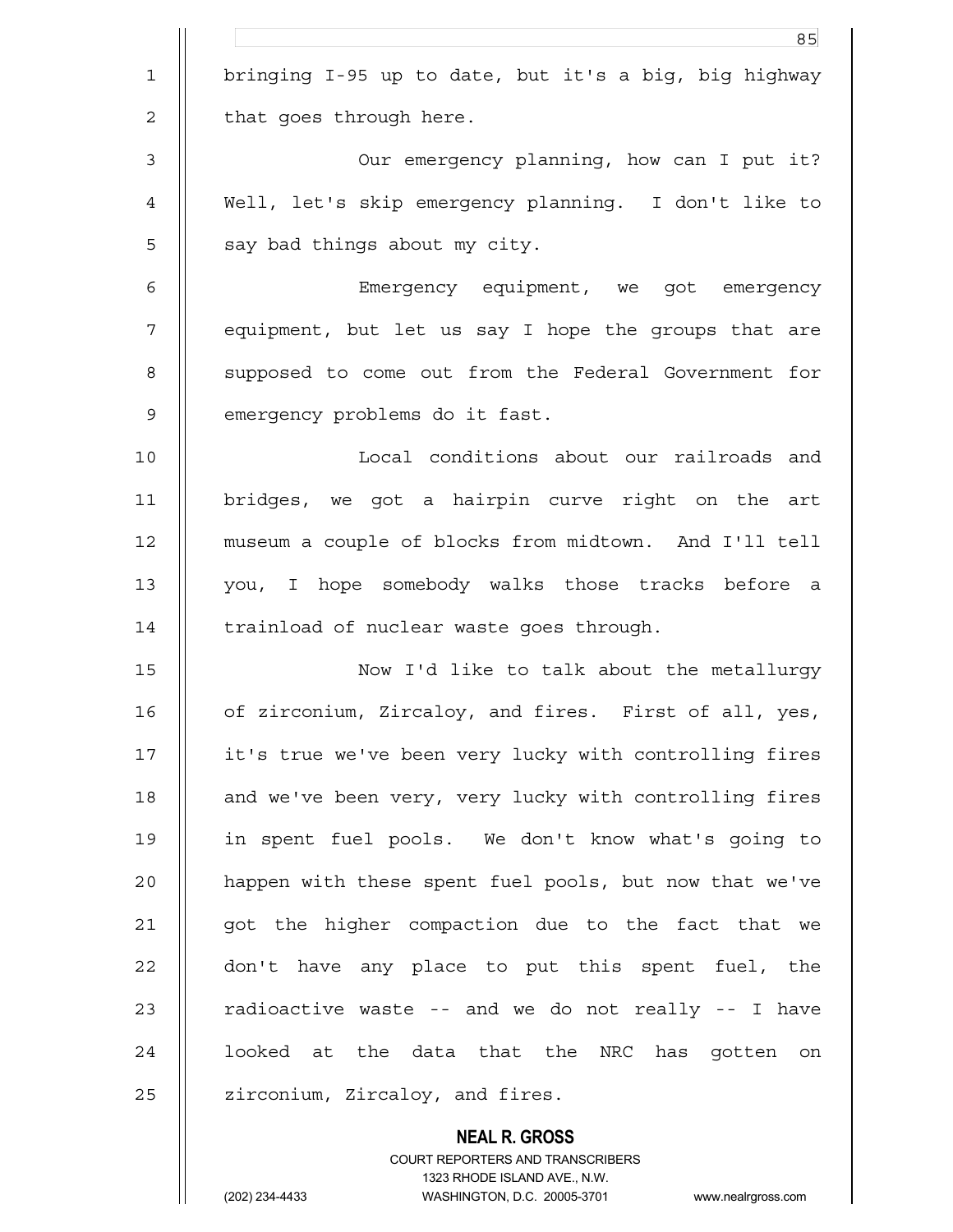1 | They don't look at surface conditions. 2 || They don't look at alloying, accidental alloying, or 3 || alloying at the surface very much. And there's a  $4$   $\parallel$  chance that instead of a small fire, we can go to a 5 || different kind of fire. In other words, instead of 6 having water react with the zirconium to release 7 || hydrogen and zirconium oxide, we can go to a very 8 || fast, much faster fire where due to temperature and 9 || pressure the zirconium can react with the oxygen and 10 || air at a much, much faster rate. And I do not know if 11 | that actually happened at Fukushima. All I saw in the 12 news was the roof tops heading out toward a higher 13 || altitude and I do not know which kind of fire and 14 || whether the higher rate of fire was actually occurring 15 | there. 16 || Tappreciate the fact that you have your

<u>86 and 2001 and 2002 and 2003 and 2003 and 2003 and 2003 and 2003 and 2003 and 2003 and 2003 and 2003 and 200</u>

17 data and references in the report, but the actual 18 || engineering calculations, the actual computer source 19 codes are not available. Lawyers I hear call it work 20 || product. But what I'm trying to say is, yes, we do 21 have very good results reported in this 2157, however, 22 || the source code that generated those results, the 23  $\parallel$  engineering calculations by hand are not available. 24 | It brings a question to my mind.

25 || Finally, and this is a bigger question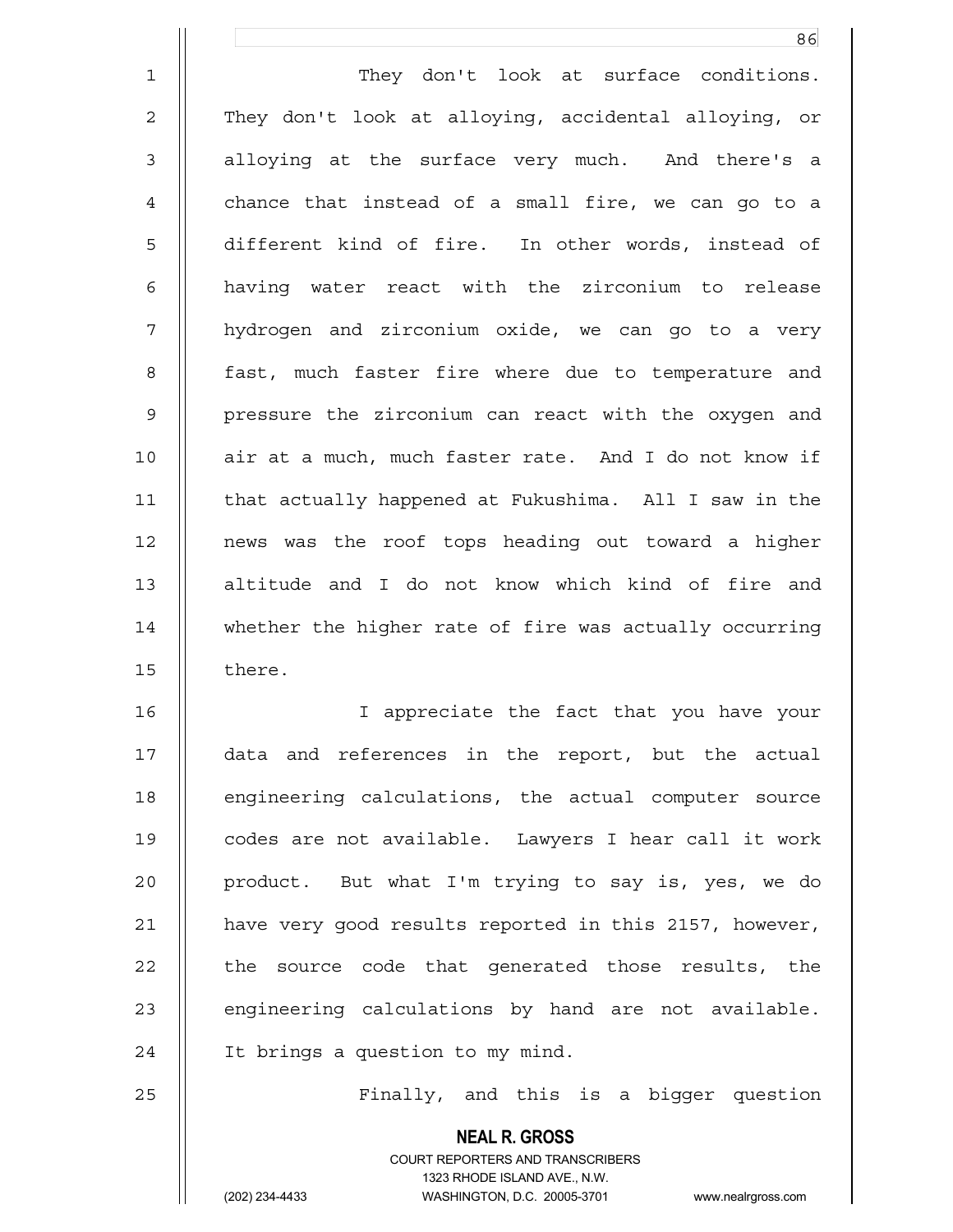**NEAL R. GROSS** COURT REPORTERS AND TRANSCRIBERS 1323 RHODE ISLAND AVE., N.W. (202) 234-4433 WASHINGTON, D.C. 20005-3701 www.nealrgross.com <u>87 and 2014 and 2014 and 2014 and 2014 and 2014 and 2014 and 2014 and 2014 and 2014 and 2014 and 2014 and 201</u> 1 | than maybe can be answered by this thing here, end of 2 || evolution. Have we already released enough 3 || radioactivity into the biosphere that over the 4 | centuries we may stop evolution? I'd like to see that 5 question answered. And I think every part of the 6 || nuclear fuel cycle should answer for the cumulative 7 || radioactive load on the human genome. Thank you and I 8 | appreciate the time. 9 MR. CAMERON: Thank you very much, Marvin. 10 We're going to go to people in the 11 audience now. And first we're going to go to Erica 12 || Gray, then Jerry Bonanno, Tim Judson, and Kenneth 13 Curtin. 14 Erica? 15 MS. GRAY: Hello and my name is Erica 16 | Gray. I live in Henrico, Virginia. I'm a mother, I'm 17 || a grandmother, I'm an organic home grower and I have 18 been participating in a lot of the NRC meetings, the 19 || phone conferences over the Waste Confidence Genetic 20 Environmental Impact Statement, as well as I live 33 21 miles from North Anna Nuclear Power Station that was 22 | knowingly built on a fault line. 23 Fukushima happened in 2011 and a few 24 months later Virginia experienced its 5.8 earthquake  $25$   $\parallel$  that exceeded the reactor's design and actually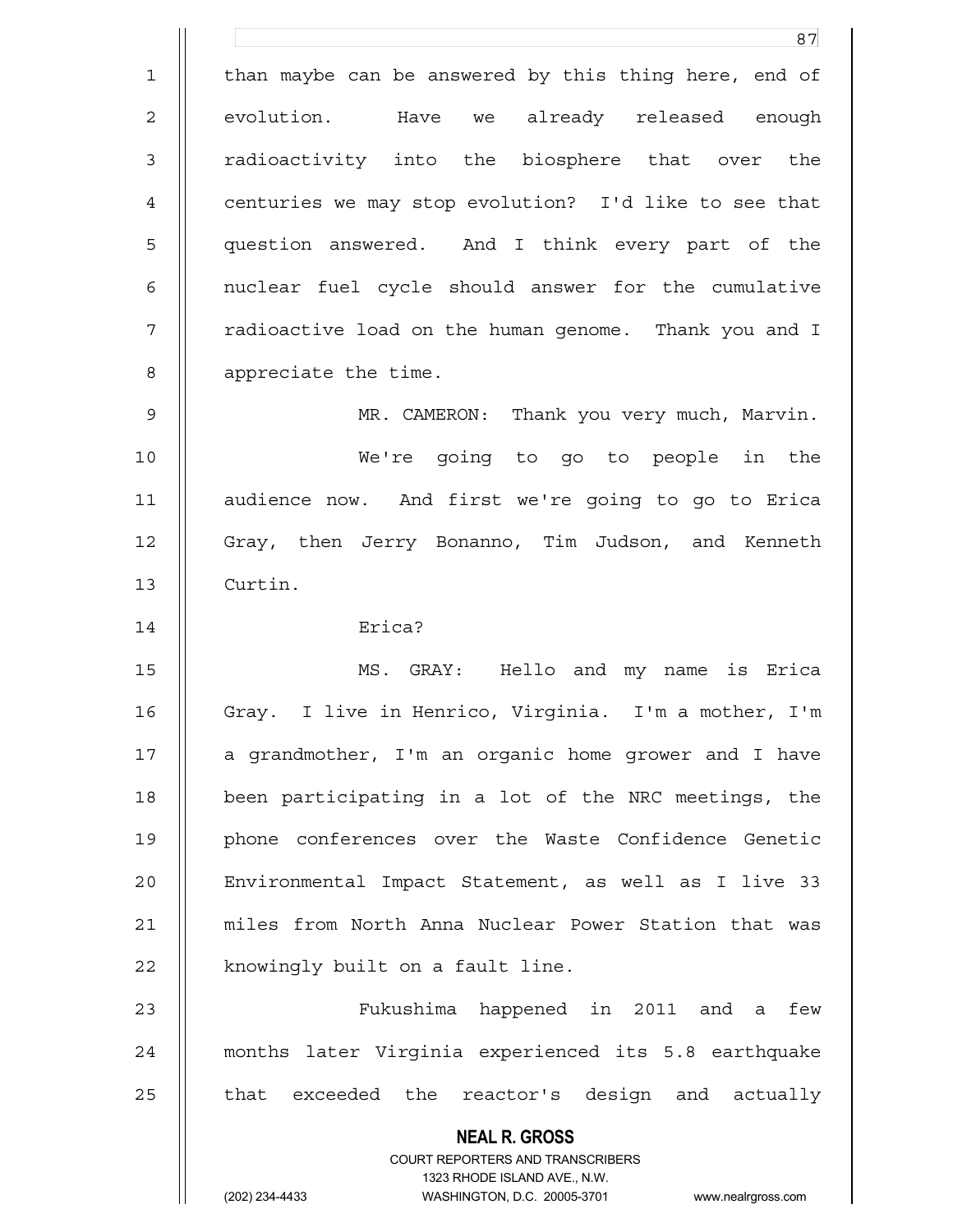|                | 88                                                       |
|----------------|----------------------------------------------------------|
| $\mathbf 1$    | knocked the plants off line. When we're talking about    |
| $\mathbf{2}$   | storage, our concrete cask moved one to four inches.     |
| $\mathfrak{Z}$ | Luckily, there was no release, but it does go to show    |
| 4              | that there is a problem with stability.                  |
| 5              | We don't know how many more earthquakes we               |
| 6              | will have in Virginia, let alone the rest of the         |
| 7              | country, so I'll stay more specifically with Virginia.   |
| 8              | After the earthquake we experienced at least in one      |
| $\mathsf 9$    | well at North Anna a level of tritium in a well that     |
| 10             | exceeded EPA regulations for drinking water.             |
| 11             | It's very difficult to get information                   |
| 12             | pertaining to the plant. It's very discouraging that     |
| 13             | while we're talking about this important document in     |
| 14             | 12 meetings that we hold across the country that         |
| 15             | Dominion is full steam ahead looking at putting the      |
| 16             | third reactor at North Anna, even prior to any of this   |
| 17             | being done. Supposedly that's legal.                     |
| 18             | First of all, I wanted to mention on the                 |
| 19             | phone the other day with Waste Confidence talking        |
| 20             | about these meetings we were told that only the first    |
| 21             | and the last meeting were going to be Web cast and       |
| 22             | teleconferenced, and I think that's not democratic and   |
| 23             | it's not fair for the rest of the people in the          |
| 24             | country to hear what's going on in their communities.    |
| 25             | I also don't like the idea that after the                |
|                | <b>NEAL R. GROSS</b><br>COURT REPORTERS AND TRANSCRIBERS |

1323 RHODE ISLAND AVE., N.W.

 $\mathsf{II}$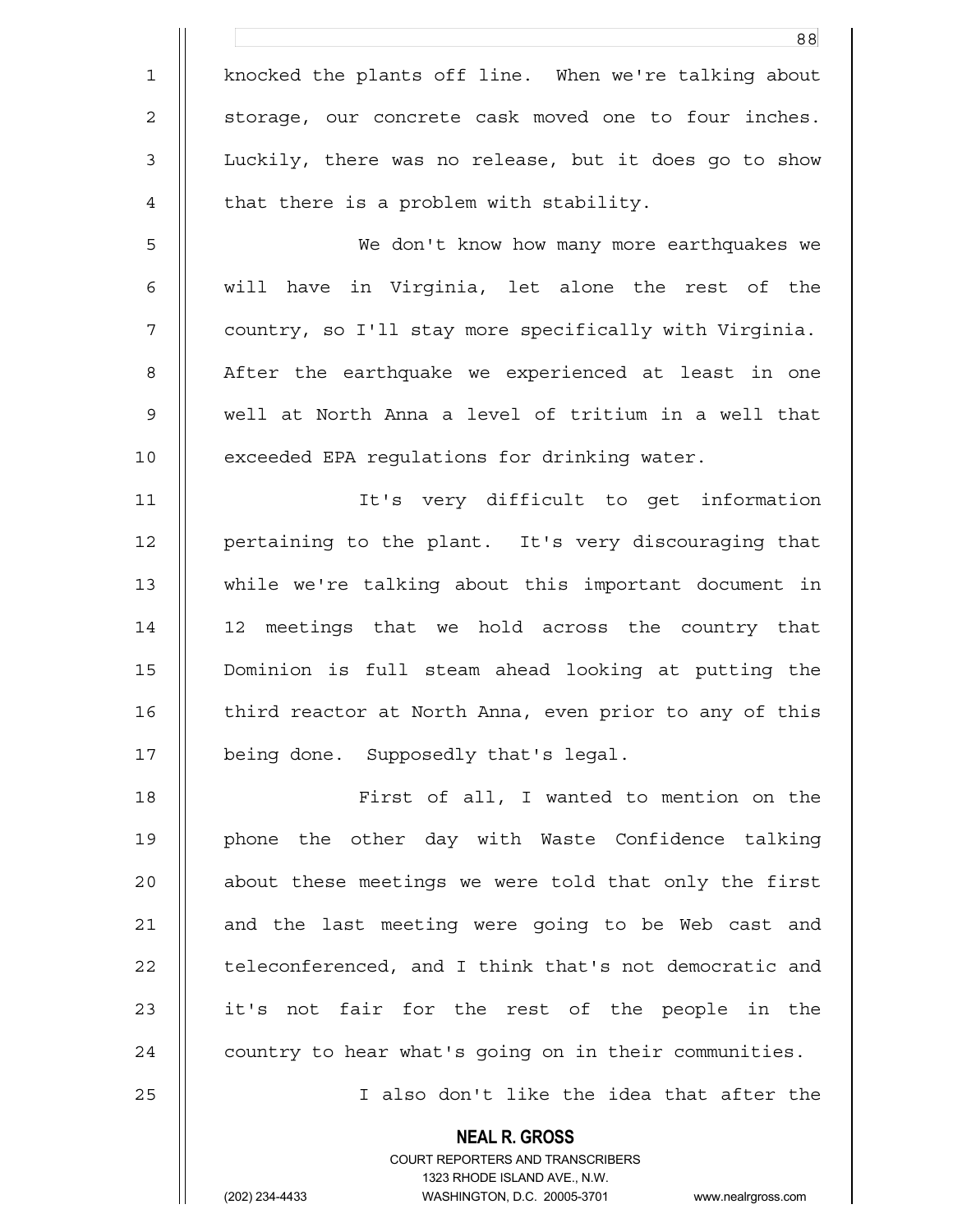**NEAL R. GROSS** COURT REPORTERS AND TRANSCRIBERS 1323 RHODE ISLAND AVE., N.W. (202) 234-4433 WASHINGTON, D.C. 20005-3701 www.nealrgross.com <u>89 and 2001 and 2002 and 2003 and 2003 and 2003 and 2003 and 2003 and 2003 and 2003 and 2003 and 200</u> 1 || 12 meetings are done, from what I understand, this 2 Waste Confidence Generic Environmental Impact 3 || Statement will be finalized. And so the public won't 4 | have another chance at all to comment on any revisions 5 || or anything that's done, and I think that's really, 6 || really wrong. So really transparency isn't the real 7 || good rule here that we're going by. 8 I find it very difficult to find most of 9 || the information when I'm looking for it. So after the 10 || earthquake and Fukushima I became very aware. I'm 11 getting ready to turn 50 years old. I have obviously 12 lived through Three Mile Island, Chernobyl, and now 13 Fukushima. And really the media hasn't really covered  $14$  | a lot except for here recently with some leaking 15 | tanks. And we're talking about a global issue. 16 || So when it comes to waste confidence, one 17 | of the gentlemen here mentioned it's a clear path to 18 || qeneric waste confidence. I don't understand. It's 19 not very clear at all actually. And dealing with 20 North Anna is very not site-specific. So I have 21 || problems with this. 22 I went through the documents and every 23 || time there was a risk -- you know, summary of 24 | environmental impacts on continued storage at reactor 25 | storage, reactor storage, small, small, small, small.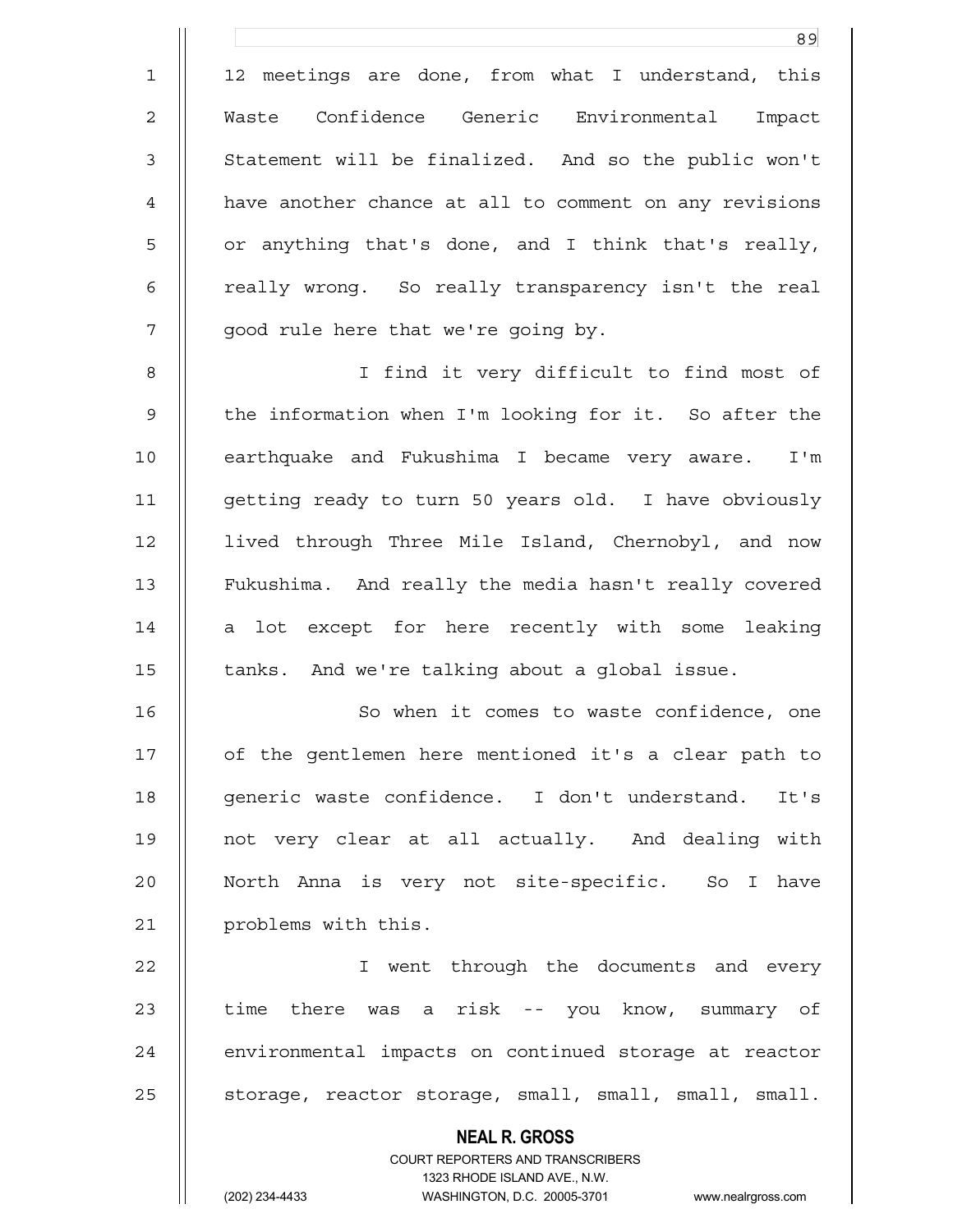|                | 90                                                     |
|----------------|--------------------------------------------------------|
| $\mathbf 1$    | You know, away from storage. You know, away from       |
| 2              | reactors, small, small, small. You know, no water.     |
| 3              | You know, everything's small.                          |
| $\overline{4}$ | But you know, I've been attending these                |
| 5              | meetings for two years between the North Anna issues   |
| 6              | and when we restarted there without actually doing a   |
| 7              | lot of checking. Everything's always downplayed. I     |
| 8              | mean we're talking about some serious issues here. I   |
| 9              | mean lessons learned from Fukushima. I went to one of  |
| 10             | the Blue Ribbon Commission meetings and these are      |
| 11             | serious issues. It seems like this document is so      |
| 12             | generic, it was put together in a rush.                |
| 13             | The only thing that I'll have to comment               |
| 14             | on that at the last televised meeting with Muniz and a |
| 15             | panel that I heard and read the testimony of David     |
| 16             | Lochbaum of the Union of Concerned Scientists, and I   |
| 17             | really was amazed when I saw his written documents and |
| 18             | testimony because, you know, it showed if our spent    |
| 19             | fuel pools, which are by the way overloaded and to the |
| 20             | brim -- if we were to have an accident with them as    |
| 21             | filled as they are, the consequences would be just     |
| 22             | outrageously horrible. I'm not talking about, you      |
| 23             | know, this 10-mile radius that the NRC puts as an      |
| 24             | emergency evacuation zone, which by the way is         |
| 25             | ridiculous. More than hundreds of miles.               |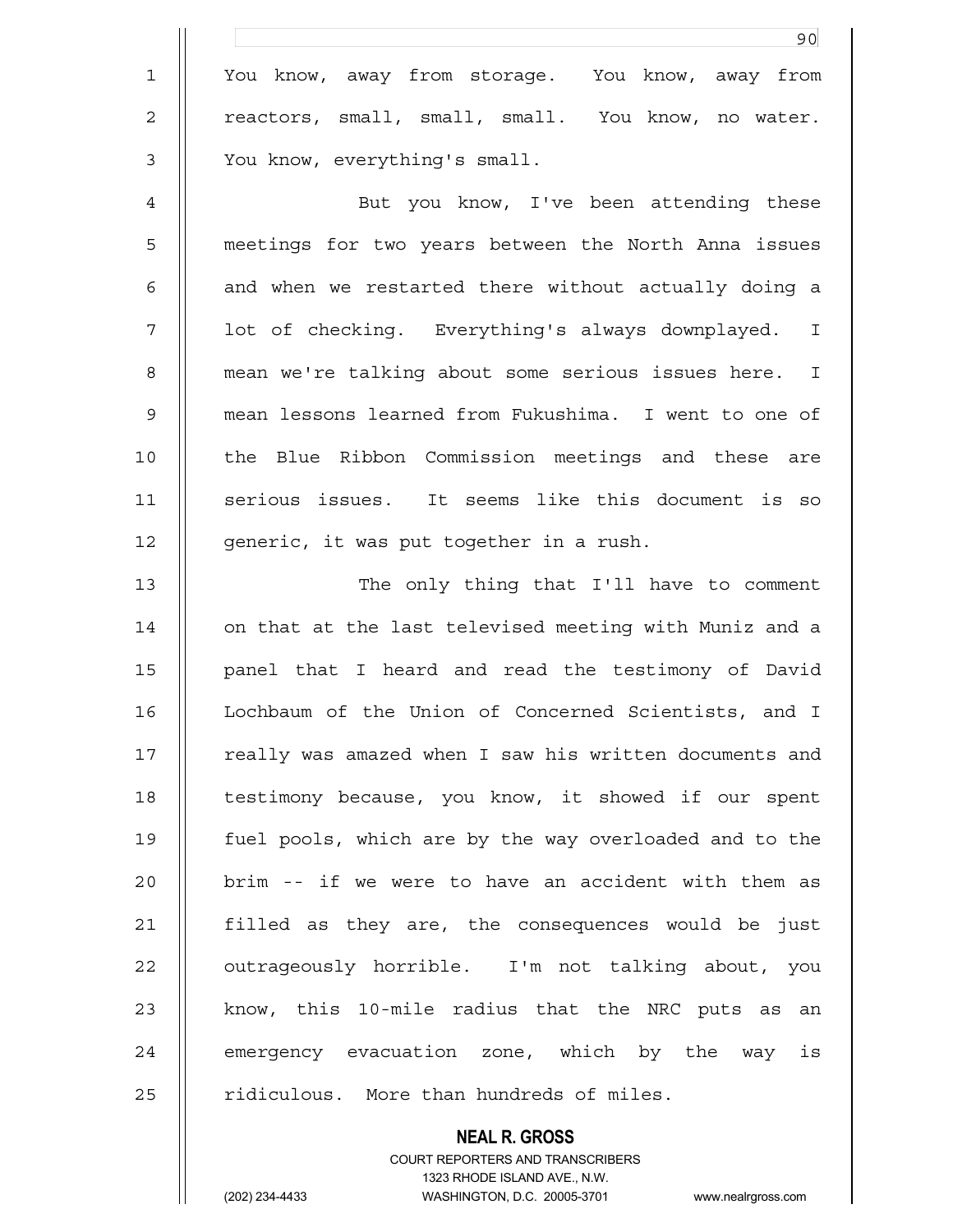|                | 91                                                       |
|----------------|----------------------------------------------------------|
| $\mathbf 1$    | So, you know, eliminating some of<br>the                 |
| $\mathbf{2}$   | spent fuel; and I'm not talking about some of the        |
| $\mathfrak{Z}$ | hotter fuel, and taking them out of the casks and        |
| 4              | taking them out of the pools and putting them in the     |
| 5              | dry storage sounds like probably the best that we can    |
| $\epsilon$     | do to lessen the consequences of a drain down, or of a   |
| 7              | fire, or of an earthquake. But, you know, I'm not        |
| 8              | sure if it was even addressed in this environmental      |
| $\mathsf 9$    | impact.                                                  |
| 10             | Now, I have to say that -- excuse me for a               |
| 11             | minute. Me and my notes. On 9/30/13 the group PEER,      |
| 12             | a federal workers' group, sues to disclose U.S. dam      |
| 13             | risk to nuclear plants and has filed a lawsuit against   |
| 14             | the U.S. NRC for their refusal to share information      |
| 15             | with the public about U.S. dam risk. The probability     |
| 16             | of a massive dam failure destroying a U.S. nuclear       |
| 17             | plant is higher than the probability of the Fukushima    |
| 18             | tsunami and what it contributed to the nuclear           |
| 19             | disaster. The risk in place is at three dozen U.S.       |
| 20             | nuclear plants. The NRC has been removing dam failure    |
| 21             | risk information from public view and it was caught      |
| 22             | suppressing a critical report on the dam failure risk    |
| 23             | in recent years. NRC engineering staff went public       |
| 24             | with this incident.                                      |
| 25             | CAMERON: And, Erica, do you have<br>MR.                  |
|                | <b>NEAL R. GROSS</b><br>COURT REPORTERS AND TRANSCRIBERS |

1323 RHODE ISLAND AVE., N.W.

 $\mathsf{II}$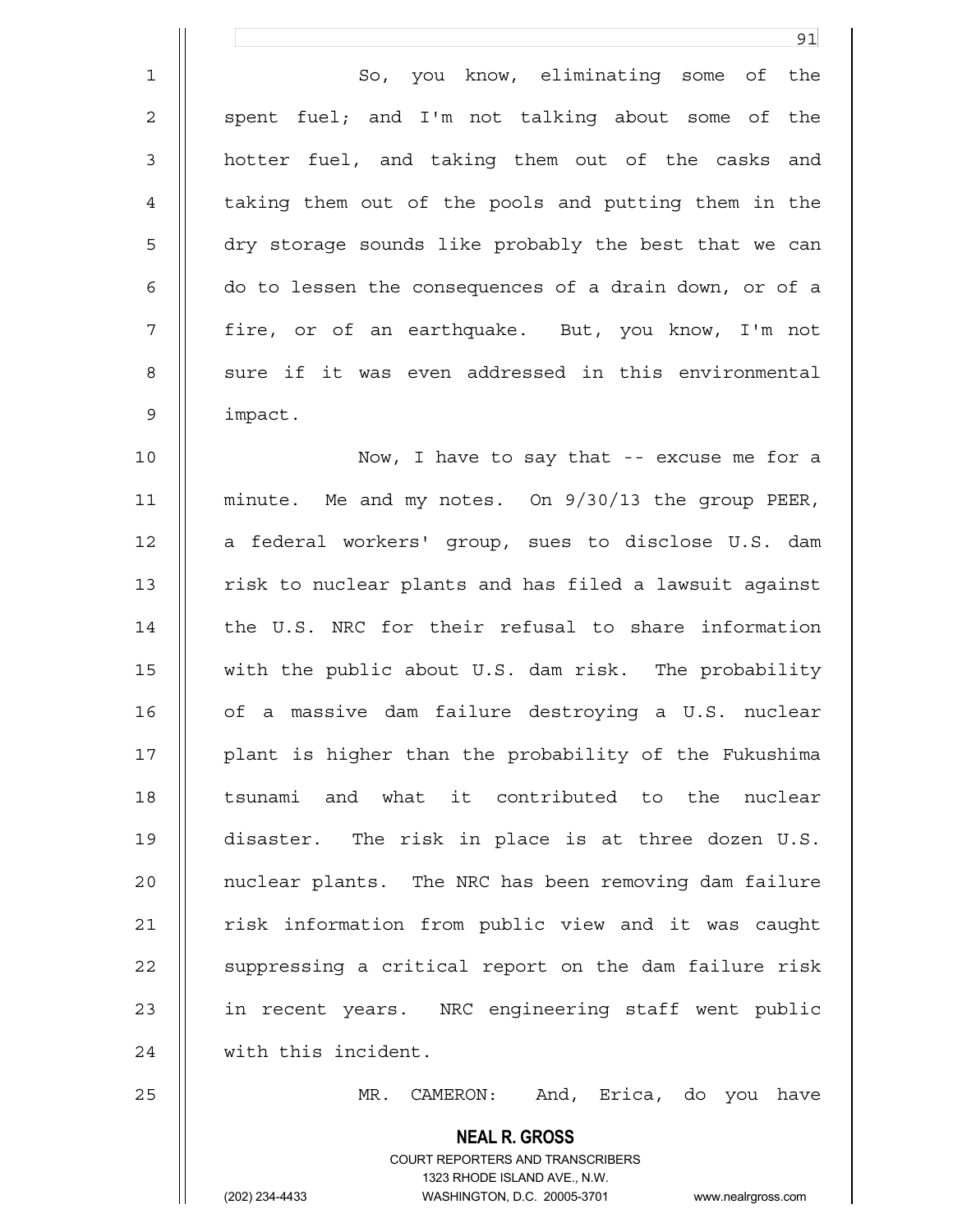|             | 92                                                                                                  |
|-------------|-----------------------------------------------------------------------------------------------------|
| $\mathbf 1$ | something on these papers that you want to show us?                                                 |
| 2           | MS. GRAY: Yes. No, actually I have for                                                              |
| 3           | display.                                                                                            |
| 4           | MR. CAMERON: Because we're going to have                                                            |
| 5           | to wrap it up, but I don't want you to --                                                           |
| 6           | MS. GRAY: Okay. Well, I just wanted to                                                              |
| 7           | mention that in light of the earthquakes that we've                                                 |
| 8           | seen in the past besides the Fukushima -- you know,                                                 |
| 9           | the 7.7 the other day in Pakistan quake actually                                                    |
| 10          | created an island. I'm sure most of you all heard                                                   |
| 11          | that. So I really think that what we are seeing is                                                  |
| 12          | we're seeing a down-playing in the seismic activity in                                              |
| 13          | dealing with storage and the risk. I mean we have                                                   |
| 14          | some serious risk here. And so I think it's important                                               |
| 15          | that more of that is looked at.                                                                     |
| 16          | MR. CAMERON:<br>Okay.                                                                               |
| 17          | MS. GRAY: And if you would please --                                                                |
| 18          | MR. CAMERON: And I think Diane is here to                                                           |
| 19          | help you with the posters. Ah, okay.                                                                |
| 20          | MS. GRAY: Essentially it's time to stop                                                             |
| 21          | the nuke con game. Stop producing this waste that we                                                |
| 22          | have nowhere to put it. Never quaranteed safety. The                                                |
| 23          | plan -- and the public like myself, the average person                                              |
| 24          | wants to see a plan where we start decommissioning                                                  |
| 25          | them, taking the ones off fault lines.                                                              |
|             | <b>NEAL R. GROSS</b>                                                                                |
|             | COURT REPORTERS AND TRANSCRIBERS                                                                    |
|             | 1323 RHODE ISLAND AVE., N.W.<br>(202) 234-4433<br>WASHINGTON, D.C. 20005-3701<br>www.nealrgross.com |
|             |                                                                                                     |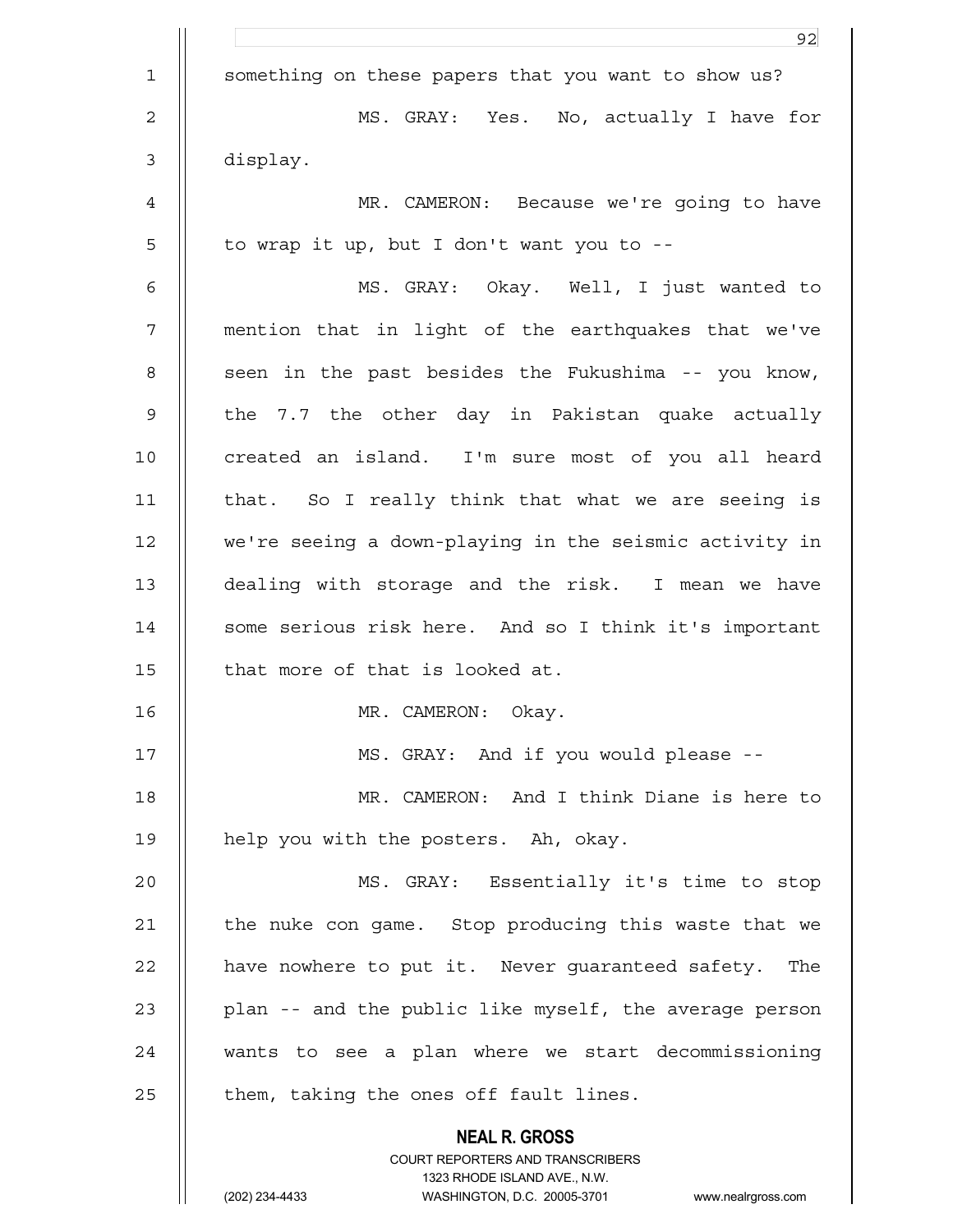|             | 93                                                                                                  |
|-------------|-----------------------------------------------------------------------------------------------------|
| $\mathbf 1$ | Look at Indian Point. Twenty million                                                                |
| 2           | people in a 50-mile radius that there's no way you can                                              |
| 3           | evacuate.                                                                                           |
| 4           | MR. CAMERON: Okay. Thank you very much                                                              |
| 5           | for the visual and the comments.                                                                    |
| 6           | And thank you, Diane.                                                                               |
| 7           | All right. So Jerry, Jerry Bonanno.                                                                 |
| 8           | We're going to Jerry and then we're going to go to                                                  |
| 9           | Tim, Tim Judson, and then to Kenneth Curtin. This is                                                |
| 10          | Jerry.                                                                                              |
| 11          | MR. BONANNO: Thanks, Chip. My name is                                                               |
| 12          | Jerry Bonanno with the Nuclear Energy Institute. I                                                  |
| 13          | want to thank the NRC for providing this opportunity                                                |
| 14          | to comment. As Ellen Ginsberg mentioned earlier,                                                    |
| 15          | we'll be providing comprehensive written comments                                                   |
| 16          | later in November and my comments today, like hers,                                                 |
| 17          | are meant to be supportive and consistent with those                                                |
| 18          | written comments.                                                                                   |
| 19          | I'm going to focus on a more narrow, but I                                                          |
| 20          | think fundamental portion of the staff's analysis, and                                              |
| 21          | that's the definition of the proposed action<br>in                                                  |
| 22          | consideration of alternatives, particularly<br>the                                                  |
| 23          | staff's decision not to consider the cessation of                                                   |
| 24          | reactor licensing or operation or the imposition of                                                 |
| 25          | additional requirements as alternatives to the                                                      |
|             | <b>NEAL R. GROSS</b>                                                                                |
|             | COURT REPORTERS AND TRANSCRIBERS                                                                    |
|             | 1323 RHODE ISLAND AVE., N.W.<br>(202) 234-4433<br>WASHINGTON, D.C. 20005-3701<br>www.nealrgross.com |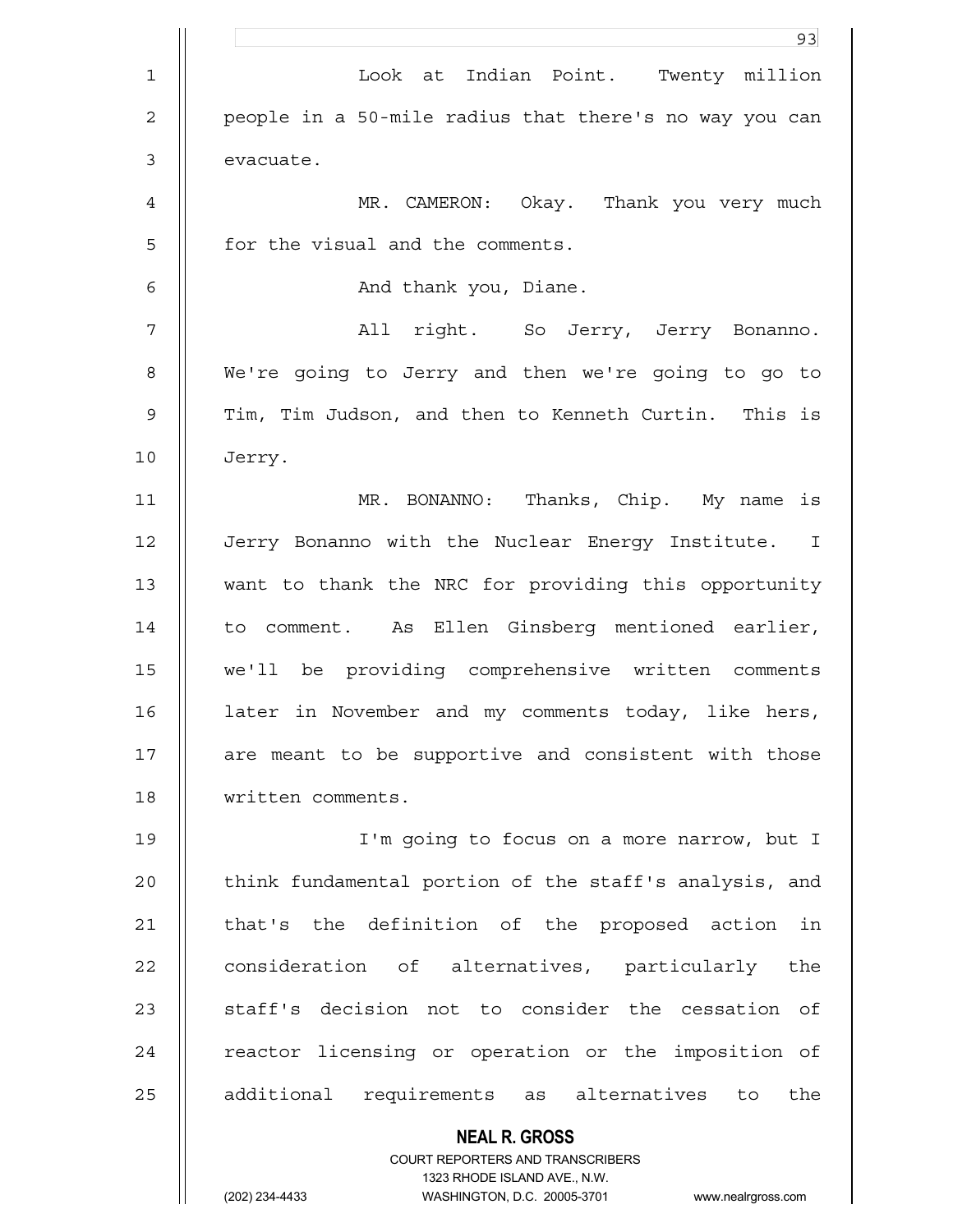1 | proposed action.

2 || The NEI agrees with the NRC's definition 3 | of the proposed action as promulgation of a rule that 4 | generically addresses the environmental impacts of 5 || used fuel storage making such consideration largely 6 unnecessary in individual licensing proceedings. We 7 || also agree with the NRC's characterization of the 8 | alternatives to the proposed action which generally 9 | consists of different methods of assessing the impacts 10 || of used fuel storage during a continued storage 11 period.

12 || As the Agency has consistently clarified, 13 || several people have mentioned today the waste 14 | confidence rulemaking is not a licensing decision, 15 does not authorize construction or operation of 16 | nuclear power plants or the continued storage of used 17 fuel at any specific site. Importantly the staff has 18 || correctly concluding that stopping nuclear reactor 19 licensing or operations is not an alternative required 20 || to be addressed under NEPA in the waste confidence 21 proceeding. It's not an alternative that serves the 22 || purpose of the present rulemaking, which are: (1) To 23 || improve the efficient of the NRC licensing actions 24 | through generic consideration of environmental impacts 25  $\vert$  of continued storage; (2) to capture the review in a

## **NEAL R. GROSS**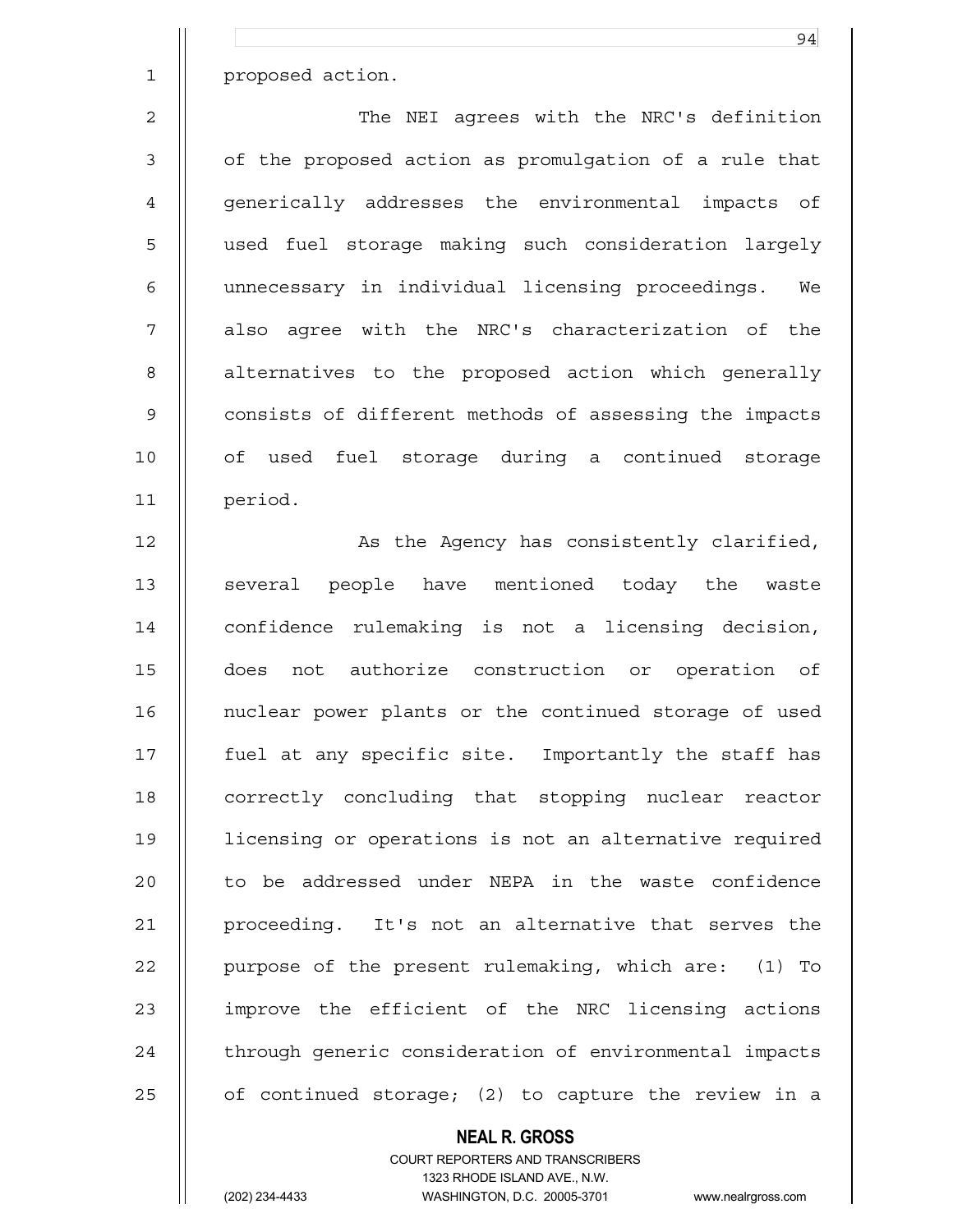1 || single comprehensive document; and (3) to respond to 2 | the court's remand.

3 Also, consideration of halting reactor 4 licensing or operation wouldn't further the NRC's 5 || ability to consider analyzing the environmental 6 || impacts of extended storage of used fuel at or away 7 || from reactor sites, nor does it necessarily reflect 8 || the environmental benefits of continued operation of 9 | nuclear power plants.

10 Cost and benefits and alternatives to 11 nuclear plant licensing, including not issuing 12 licenses or license renewals, is fully considered in 13 || the environmental reviews for individual plants; that 14 is, consideration of not licensing a plant or allowing 15 continued operation under a renewed license is 16 | appropriately addressed in the NEPA reviews conducted 17 when licensing those specific facilities. As 18 | clarified in the Statement of Consideration published 19 with the proposed rule, although the Waste Confidence 20 || EIS may inform these analyses, it's not the 21 || appropriate context to consider these types of no-22 | action alternatives.

23 Finally, I think it's worth noting that 24 || more than 35 years ago the 2nd Circuit Court of 25  $\parallel$  Appeals in <u>NRDC v. NRC</u> confirmed that halting reactor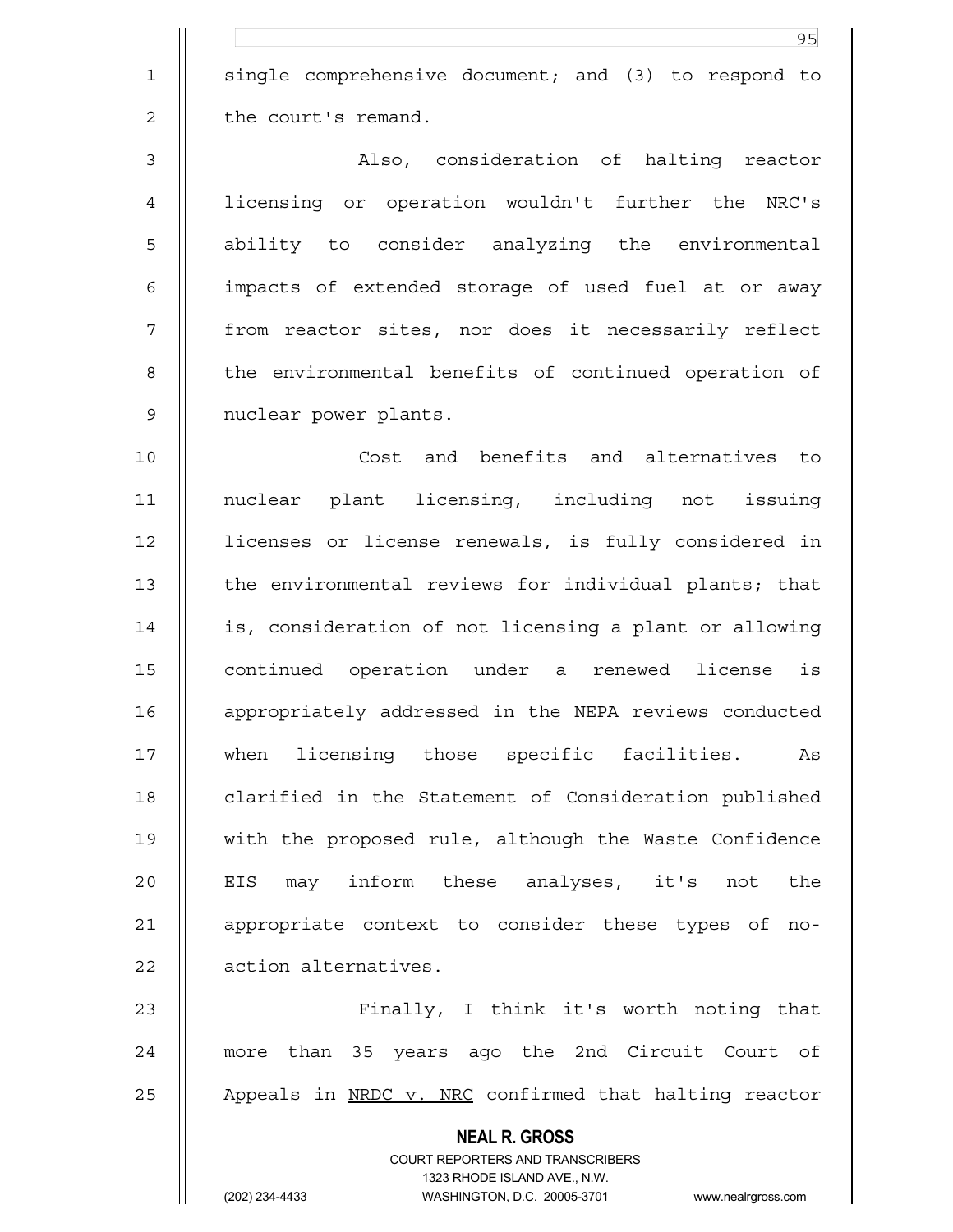1 || licensing until definitive findings on repository 2 || safety are reached, it is simply not required by the 3 | Atomic Energy Act.

<u>96 - Johann Stein, amerikan besteht ing dikenali di pangangan di sebagai sebagai di pangangan di sebagai seba</u>

4 With respect to the alternatives involving 5 || imposition of new or additional requlatory 6 | requirements, NEI supports NRC's conclusion that 7 imposition of such requirements is outside of the 8 || scope of the proposed action, which again is to 9 || explore alternatives that improve the efficiency of 10 || the licensing process through generic examination of 11 || safety and environmental implications of continued 12 storage.

13 We anticipate that the NRC will continue 14 | to assess the adequacy of its current framework for 15 | regulating safe storage through its existing processes 16 | outside of this rulemaking. Several examples have 17 been mentioned today, including the ongoing work on 18 || the ISFSI security rulemaking and staff's recent work 19 on spent fuel pool safety in the Spent Fuel Pool  $20$  | Study.

21 | So in sum, we commend the NRC for its 22 || efforts to explain the context of the current waste 23 | confidence proceeding and we encourage the Agency to  $24$   $\parallel$  continue to keep that context in mind as the process  $25$   $\vert$  continues and we look forward to you continuing to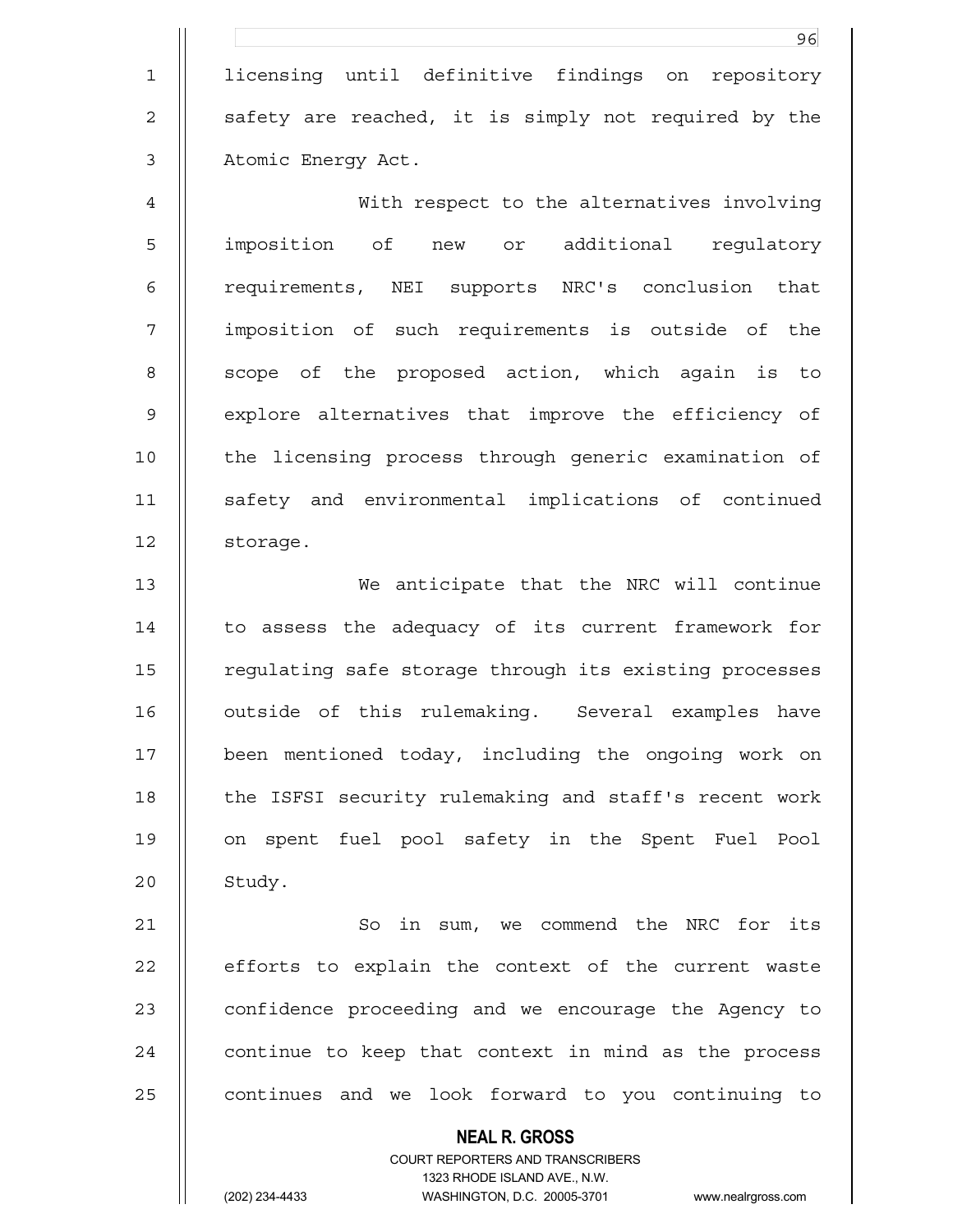|                | 97                                                                  |
|----------------|---------------------------------------------------------------------|
| $\mathbf 1$    | participate in these public meetings. Thanks.                       |
| $\overline{2}$ | MR. CAMERON: Okay. Thank you. Thank                                 |
| $\mathfrak{Z}$ | you, Jerry.                                                         |
| 4              | And Tim Judson is coming down to join us,                           |
| 5              | and he's with Nuclear Information Resource Service.                 |
| 6              | then we'll go to Kenneth Curtin. This is Tim, Tim                   |
| 7              | Judson.                                                             |
| 8              | MR. JUDSON: Hello, everyone. Thanks for                             |
| $\mathsf 9$    | the opportunity to speak. Like Chip said, my name is                |
| 10             | Tim Judson. I'm the associate director with the                     |
| 11             | Nuclear Information and Resource Service. I'm also                  |
| 12             | the president of the board of Citizens' Awareness                   |
| 13             | Network, which is a grassroots nuclear watchdog group               |
| 14             | in the Northeast.                                                   |
| 15             | And, you know, NIRS has obviously a lot of                          |
| 16             | input to provide on the Waste Confidence rule. NIRS                 |
| 17             | has been one of the primary nuclear watchdog groups in              |
| 18             | the U.S. for the last 35 years. We've seen the                      |
| 19             | evolution of this requlation throughout that time and               |
| 20             | we believe obviously that the Waste Confidence rule                 |
| 21             | should be withdrawn and want to provide our thoughts                |
| 22             | on that.                                                            |
| 23             | My comments today will primarily be                                 |
| 24             | confined to addressing the rule itself. We'll have a                |
| 25             | lot more detailed input on the generic environmental                |
|                | <b>NEAL R. GROSS</b>                                                |
|                | COURT REPORTERS AND TRANSCRIBERS<br>1323 RHODE ISLAND AVE., N.W.    |
|                | (202) 234-4433<br>WASHINGTON, D.C. 20005-3701<br>www.nealrgross.com |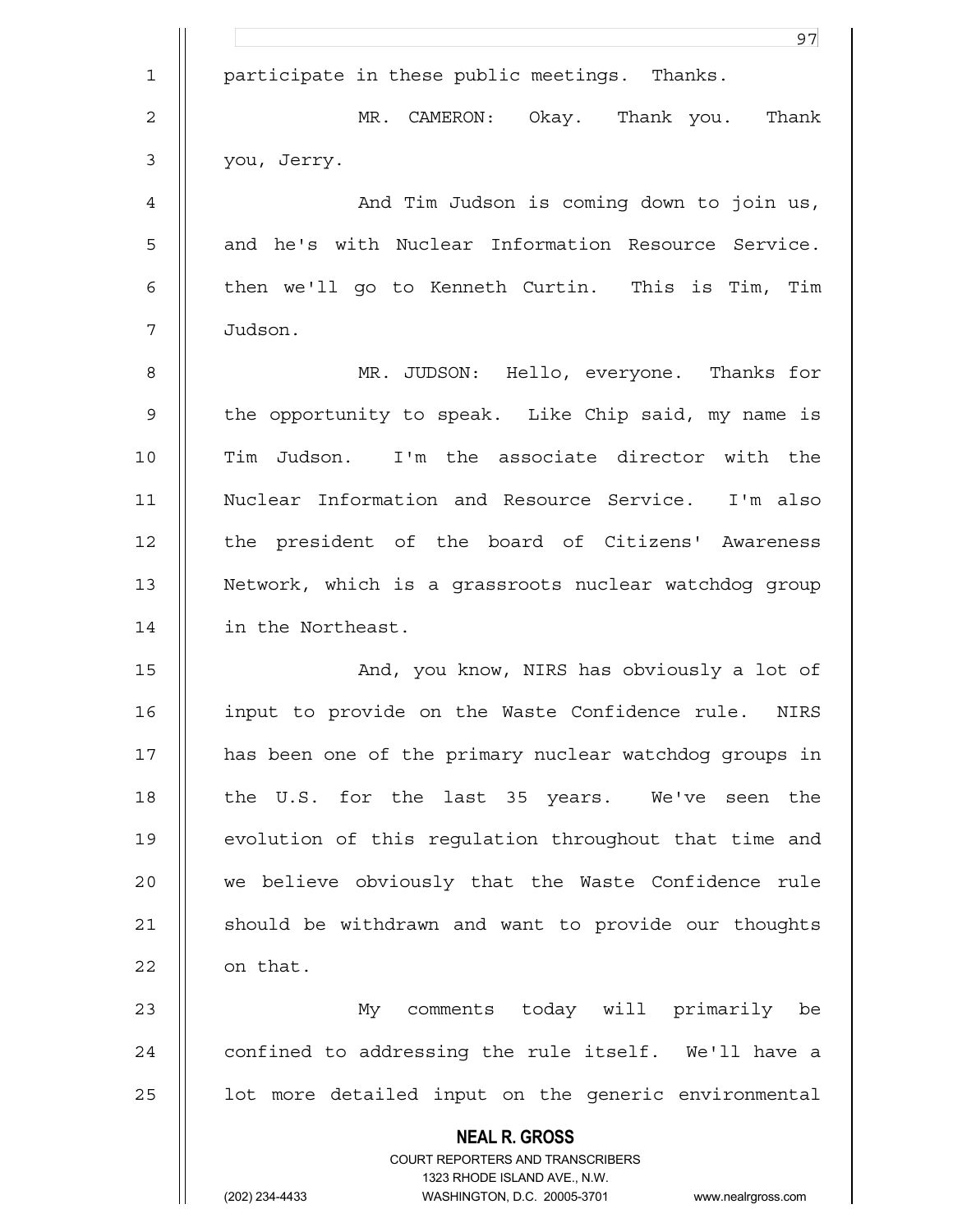1 || impact statement, which will be delivered in written 2 || form and verbally at the November 14th meeting, but 3 want to address, you know, really the proposed action, 4 which is to essentially re-institute the Waste 5 | Confidence rule.

6 And, you know, we believe that this 7 || regulation is completely out of date and out of touch 8 || with reality, and this is, you know, with no 9 disrespect to the work of the NRC staff that have 10 prepared these documents and the *Federal Register* 11 notices of the proposed action. You know, I think 12 what we've seen or what I've experienced over the last 13 || several weeks in these sort of public input meetings 14 in various settings has been some disconnect between 15 | the public's comments with regard to NRC actions and 16 | the reception of those comments by NRC staff showing 17 || that the public is being overly critical of their own 18 work. I want to be clear that you know, in reference 19 || to comments today we're talking about the actions of 20 | the Commission and the Commission as an agency, not  $21$  | the work of individual staff.

22 || But to this point I'm to address the Waste 23 || Confidence rule. This rule has only ever served one 24 || purpose, which has been to streamline the licensing 25 || process for nuclear facilities and particularly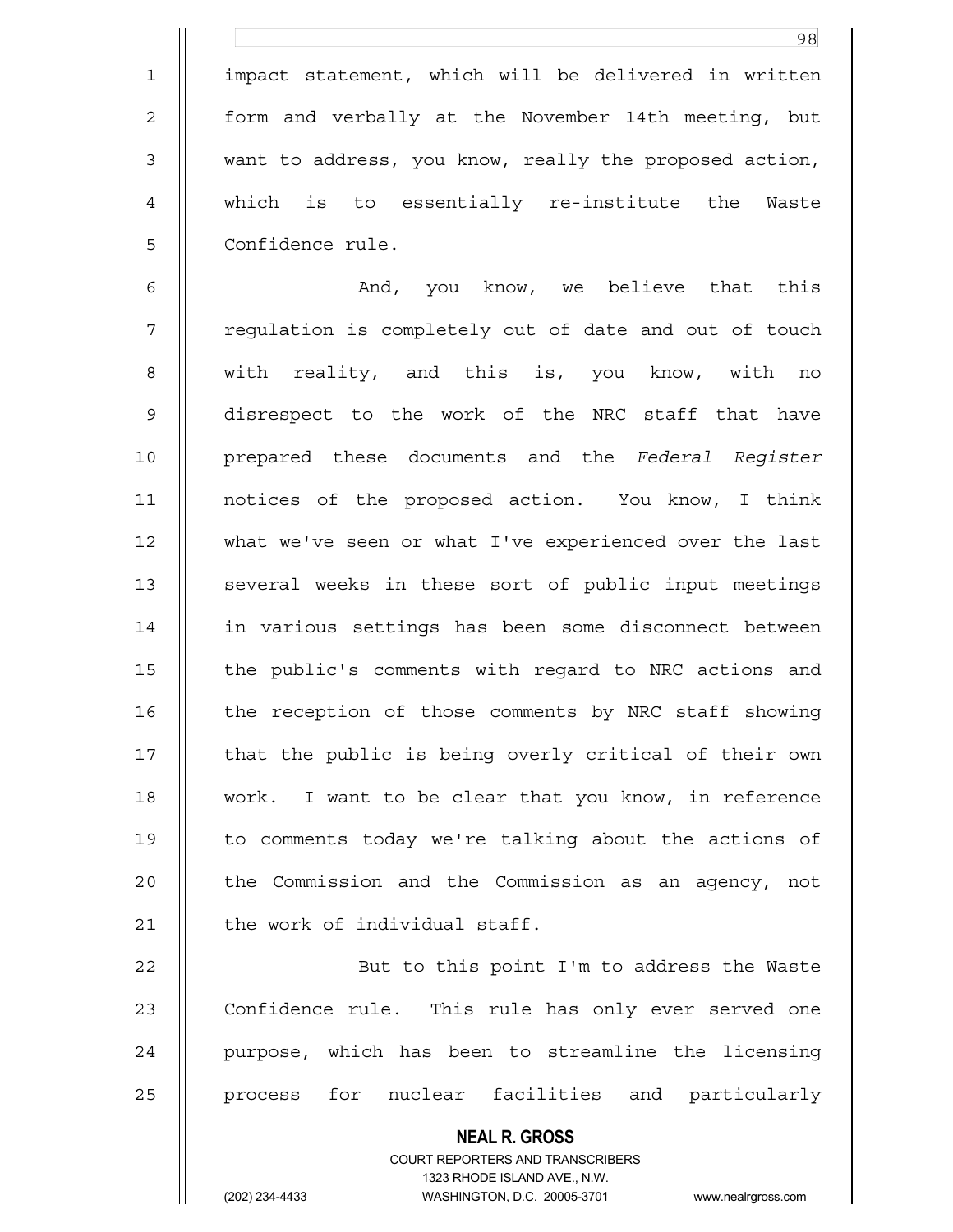1 || nuclear power plants, and in fact that's stated very 2 | clearly in the documents that we're here to comment on 3 || today. And I want to, you know, sort of begin with 4 || the stated purpose of the proposed action and the 5 Waste Confidence rule. And I'm reading from the 6 || generic environmental impact statement, although 7 || nearly verbatim statements are made in the other 8 documents as well.

<u>99 - Johann Stein, amerikansk politiker (</u>

9 "The purpose and need for the proposed 10 || action are threefold: (1) To improve the efficiency 11 of the NRC's licensing process by generically 12 addressing the environmental impacts of continued 13 || storage; (2) to prepare a single document that 14 || reflects the NRC's current understanding of these 15 environmental impacts; and (3) to respond to the 16 issues identified in the remand by the court in the 17 | New York v. NRC decision."

18 Now, to address these it was entirely 19 unnecessary for the Commission to go back and re-20 || institute the Waste Confidence rule. First of all, 21 | the second stated purpose here, to prepare a single 22 document that reflects the NRC's current understanding 23 || of nuclear waste storage, doesn't require a  $24$  || rulemaking. That could be done in any other kind of 25 | technical document or environmental impact statement.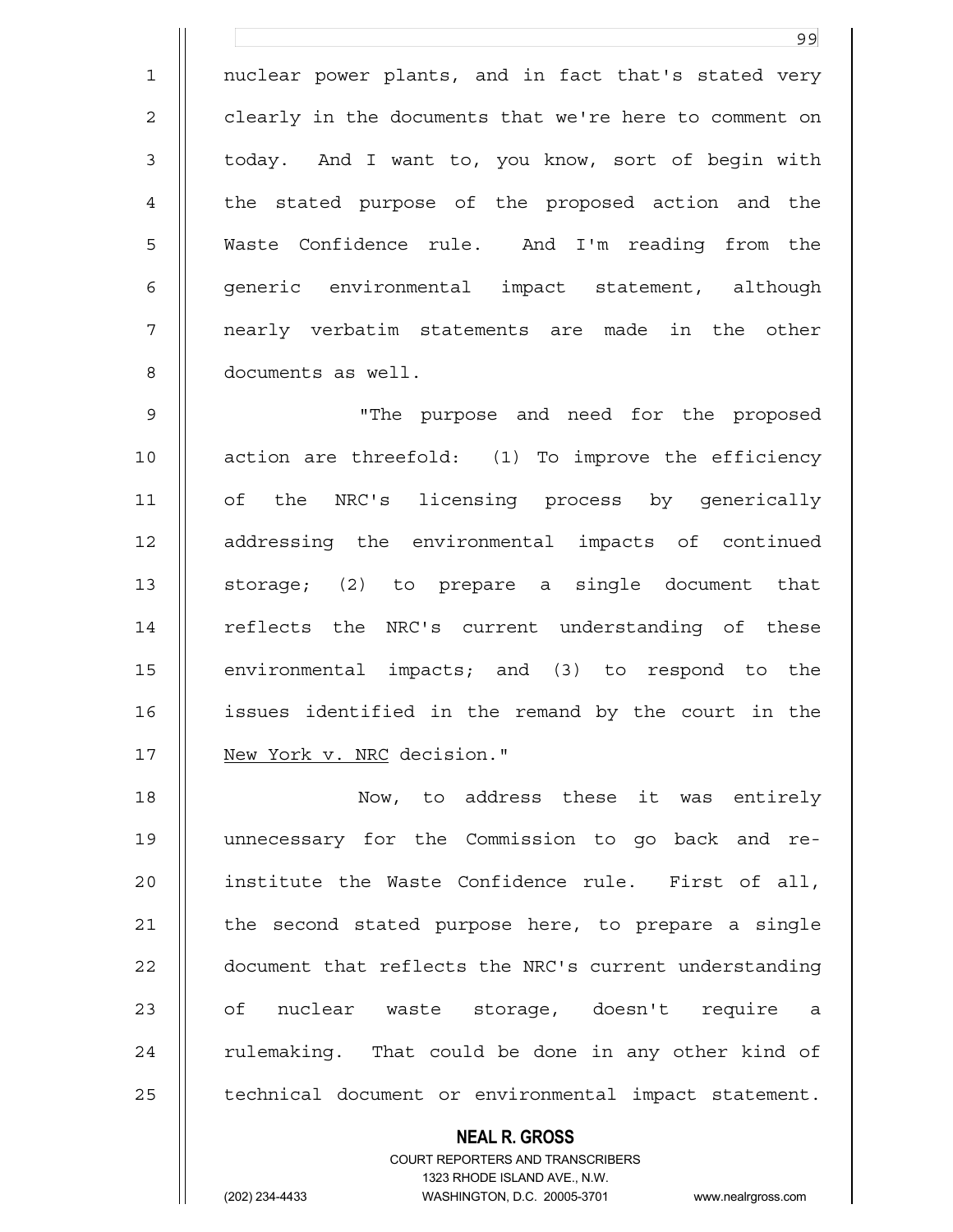1 And the third one, to respond to the 2 || issues identified in the remand by the court, the 3 || court did demand that the NRC do a more thorough 4 | credible evaluation of the consequences of nuclear 5 waste storage after a reactor license expiration. 6 || That doesn't require the reinstitution of a Waste 7 || Confidence rule. The court was clear that it didn't 8 || say that the NRC shouldn't do that, or wouldn't be 9 | allowed to do that, but it's certainly not a necessary 10 || implication of the court rule.

11 || And in fact the very basis, the very 12 underpinning for having a Waste Confidence rule has 13 | essentially been invalidated, you know, by reality at 14 || this point. I mean the very term "waste confidence" 15 is based on a notion that the NRC is confident that 16 || nuclear waste has a solution. And there's really no 17 || policy basis or factual basis for that as a matter for 18 || streamlining the licensing process of nuclear reactors 19 | in this country at this point.

20 The history of how we arrived at this 21 point is well summarized in the documents that we're 22 | here to comment on and going back to the passage of 23 | the Nuclear Waste Policy Act, which initially mandated 24 || that the Department of Energy site or come up with 25 || recommendations for siting two repositories in this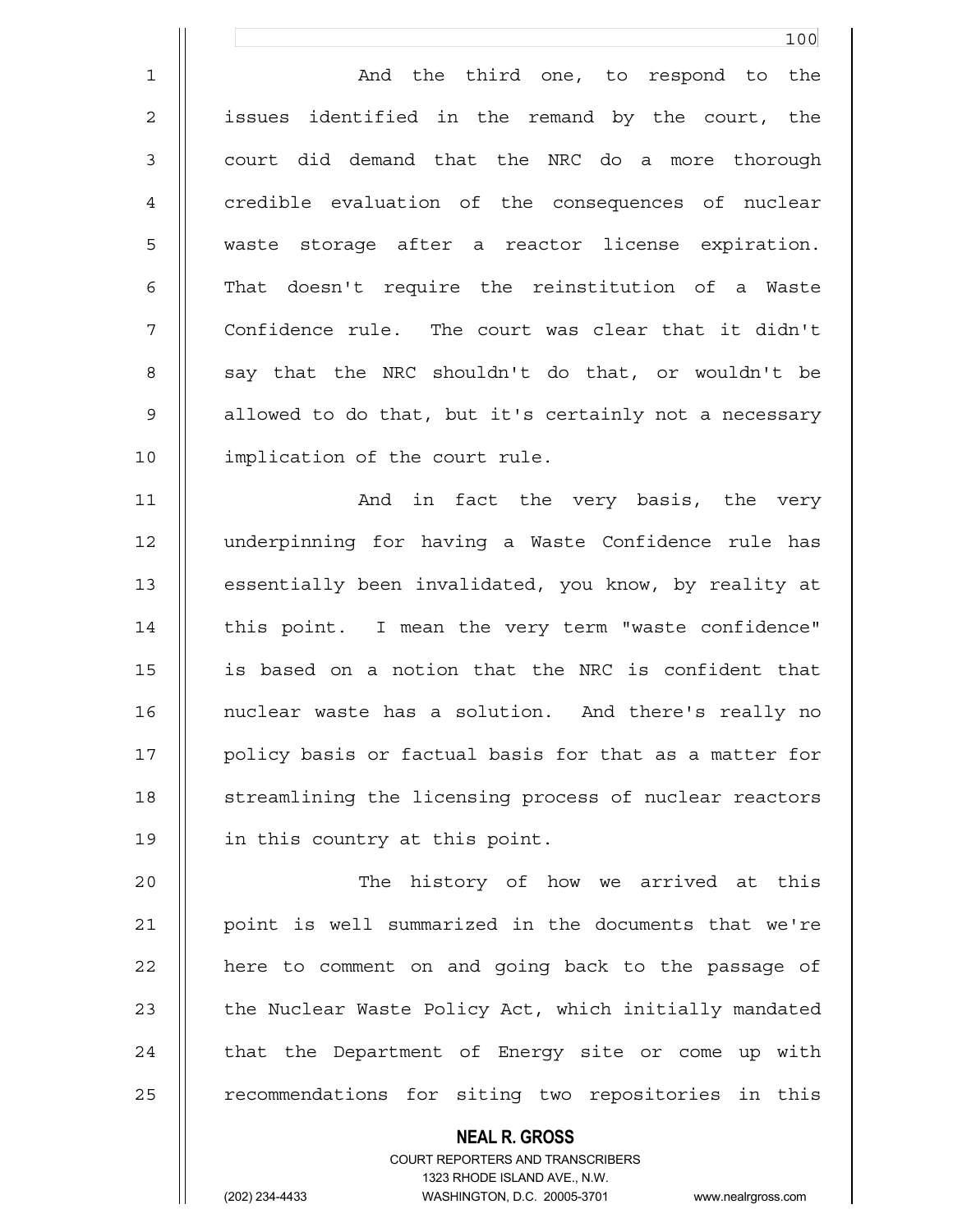1 country for the permanent disposal of nuclear waste. 2 | And over a few years it became clear that that was too 3 || hot of a political potato for the nation to manage and 4 || the law was revised to require the siting of one 5 || repository and cap the amount of waste that could be 6 || stored in that repository until a second one could be 7 || sited.

8 || And then a few years later when it became 9 more clear that that was going to be such a heavy 10 political lift, you know, the requirement for DOE 11 | recommending a second repository site was stripped 12 | entirely. And so we were left with one proposed site, 13 Yucca Mountain, capped at a capacity of 70,000 metric 14 | tons of nuclear waste. And that's been the process 15 where we've been stuck until it became clear that the 16 Department of Energy needed to withdraw its 17 application for a license because the facility was too 18 || controversial, would not have the political support 19 necessary, and there were massive technical problems 20 || with the site.

21 | So we arrive at 2010 and the Federal court 22 || case that's filed that ultimately went out and forced 23  $\parallel$  the NRC to withdraw the Waste Confidence rule as it 24 was revised after the demise of Yucca Mountain. 25 We're, you know, 60 years into the nuclear experiment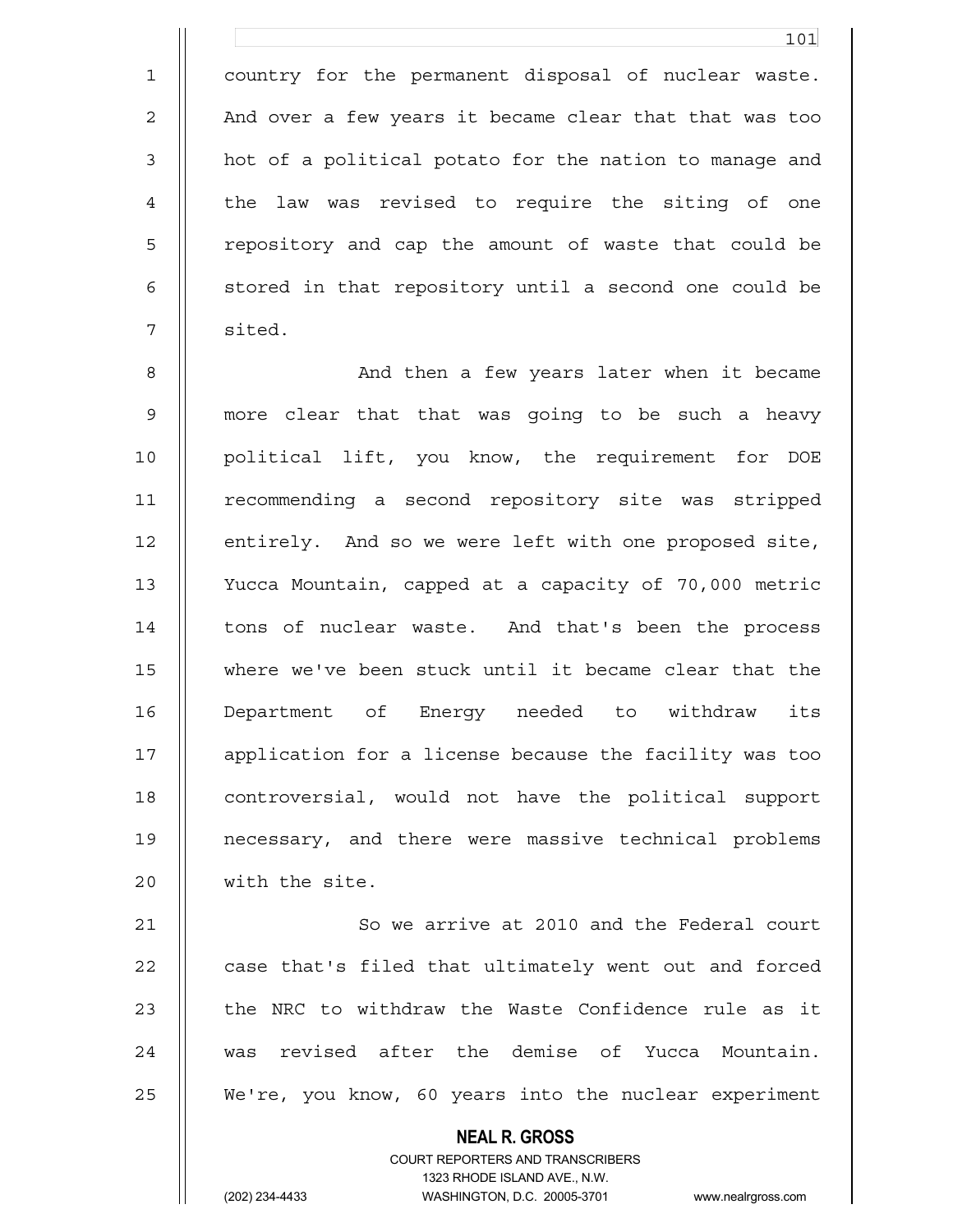1 || and we've not been able to site a single repository in 2 | this country to store nuclear waste. And with respect 3 || to, you know, the statutory limit on the capacity of 4 | even the first repository at this point of 70,000 5 || tons, according to the generic environmental impact 6 | statement that amount of waste is already being stored 7 at reactors across the country. So we've already 8 || filled the first repository before it's even been 9 built.

10 || And so now going forward with the licenses 11 | the NRC has already issued, based on the estimate in 12 | the GEIS that we generate 2,000 metric tons of spent 13 fuel every year in this country going forward, we've 14 | essentially already filled the second repository if 15 its to be built to the same capacity. So all the 16 licenses that would be issued going forward would be 17 || essentially for what we must presume at this point 18 would be a third repository, and the Nuclear Waste 19 Policy Act has never even contemplated building a 20 | third repository, even though we know if we generate 21 | that waste we're going to need to do something with  $22 \t || \t it.$ 23 || So, but the basis on which the NRC would 24 || reaffirm a Waste Confidence rule for issuing new

25 | licenses going forward is completely unrealistic and

 **NEAL R. GROSS**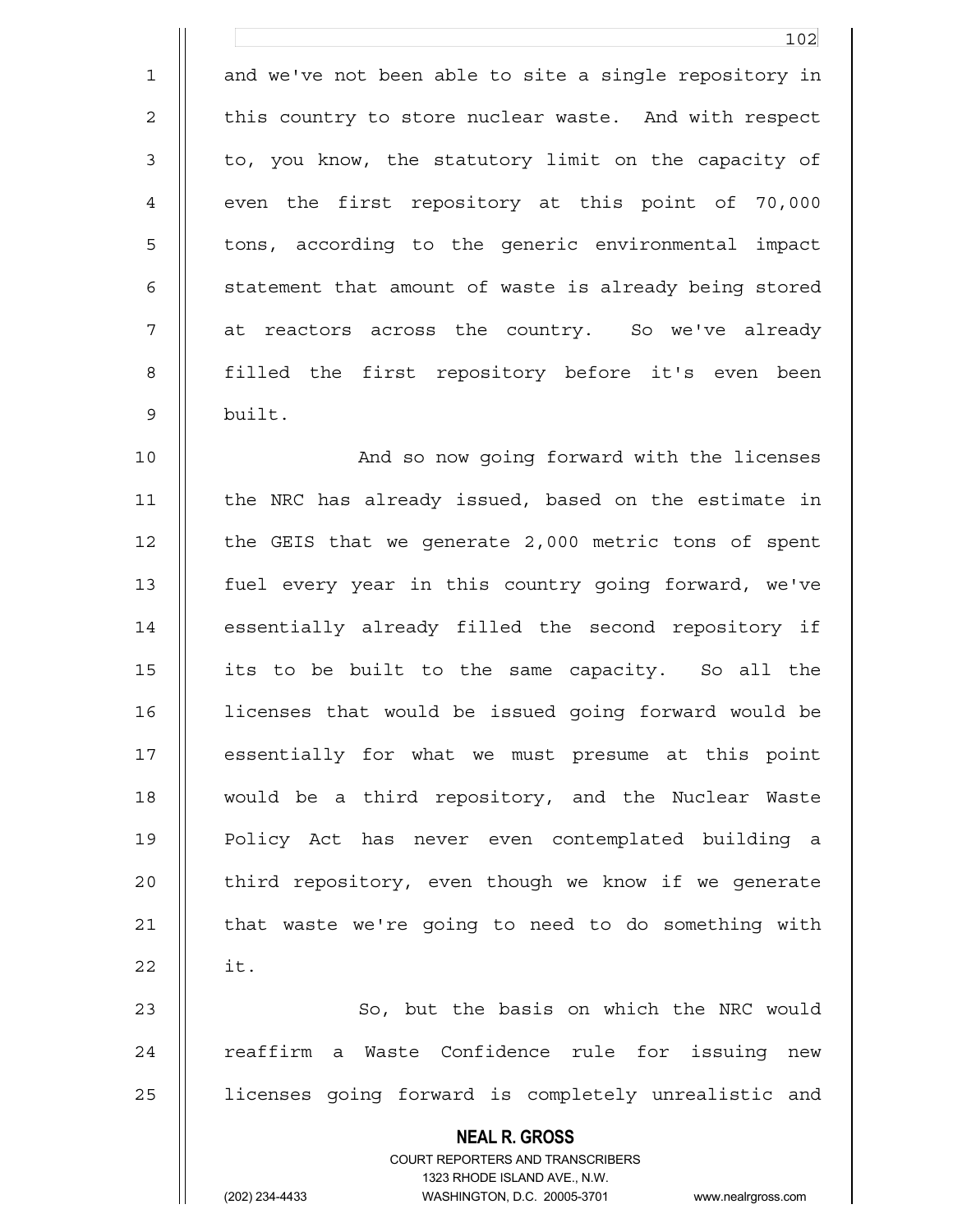1 doesn't speak to the reality. And in fact, you know, 2 || in the proposed or the considered alternatives to the 3 | proposed action the first one is taking no action, not 4 | re-instituting a Waste Confidence rule. And what's 5 || the consequence of that? Not that the NRC couldn't 6 | | license reactors anymore, as is its mandate under the 7 Atomic Energy Act, but just that it would have to 8 || evaluate the impact of generating nuclear waste at 9 || each and every one of those proceedings. And NIRS 10 feels that that is the appropriate course of action to 11 be taken. We don't know what to do with this waste. 12 There's no guarantee that there's any way to dispose 13 || of it and the risks that have been identified are so  $14$  || great that that would be the best course of action.

15 I do want to make one final point, which 16 || is to the assessment of risk, you know, in this 17 || rulemaking. And one of the fatal flaws in what's been 18 || proposed, you know, in the discussion of risk that 19 we've been having today is that the risk is evaluated 20 || in a generic environmental impact statement that is 21 going to be used to streamline the licensing process 22 || of an unknown number of facilities that could be 23 || licensed under it. The risk that's assessed is for a  $24$  | single facility.

25 | And as I assume from the answers I got to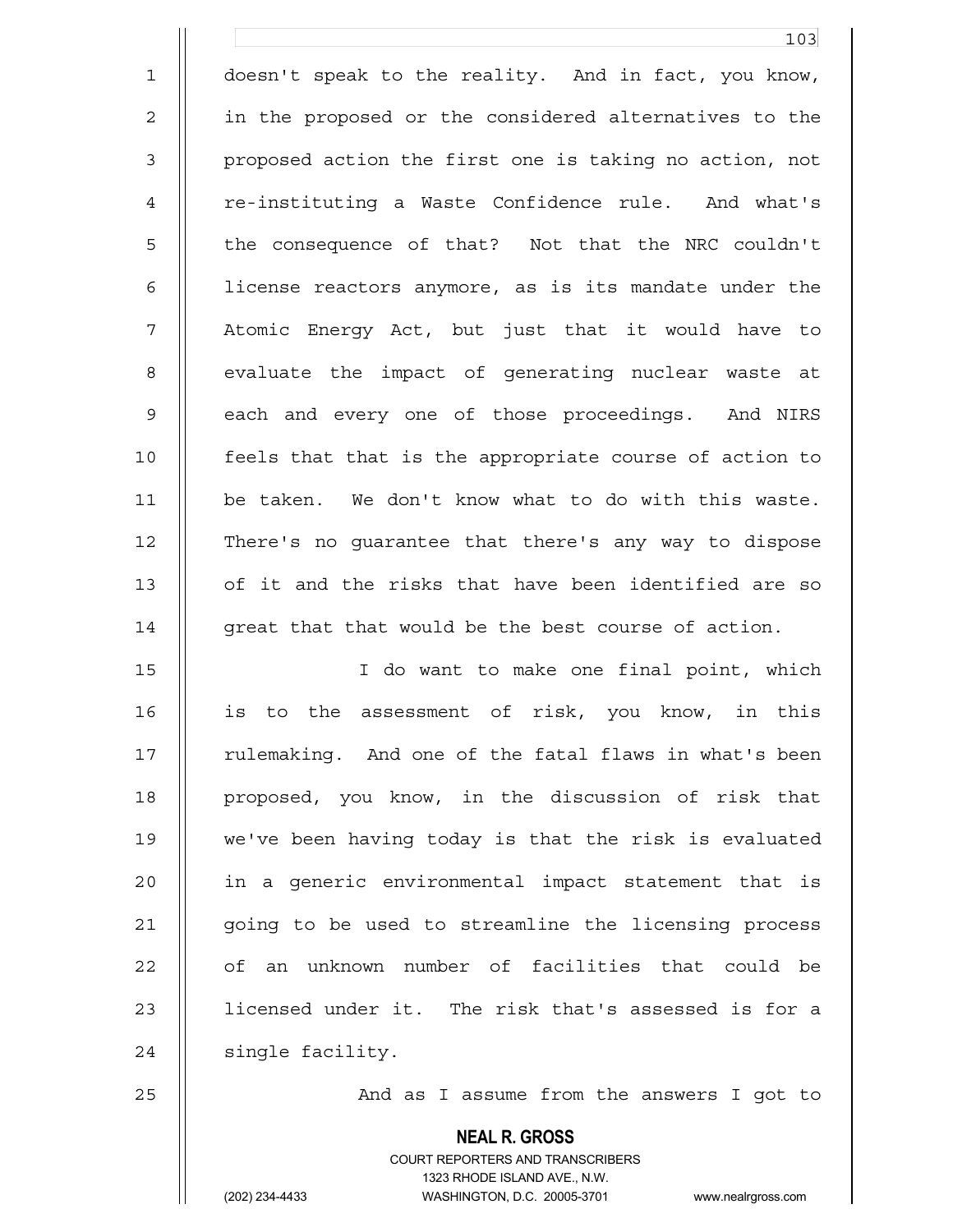104 1 my earlier question today about how the risk was 2 | calculated, whether it was based on a sum total of all 3 || of the potential causes of a spent fuel pool fire in 4 || the 60 years post-license, it seems clear that the 5 || risk that's been assessed by the NRC staff doesn't 6 || even deal with the potential consequence of the 7 || rulemaking itself, but only of licensing each 8 | individual facility. And that seems completely, you 9 || know, irresponsible if the Agency moves forward on 10 || that basis. 11 MR. CAMERON: Okay, Tim. Thank you. 12 Thank you very much. And thanks for tying that last 13 | point to your question from before. 14 Kenneth, Kenneth Curtin? And please tell 15 us your affiliation and everything, Kenneth. 16 MR. CURTIN: Of course. My name is 17 || Kenneth Curtin. I'm here on behalf of the Clean and 18 || Safe Energy Coalition, also known as CASEnergy. The 19 CASEnergy Coalition is a large national grassroots 20 || organization that brings people from business, 21 | academic, environmental, labor, consumer, and other 22 || advocacy groups together. Our members support the 23 || increased use of nuclear energy to ensure an  $24$   $\parallel$  environmentally clean, safe, affordable, and reliable 25 | source of electricity.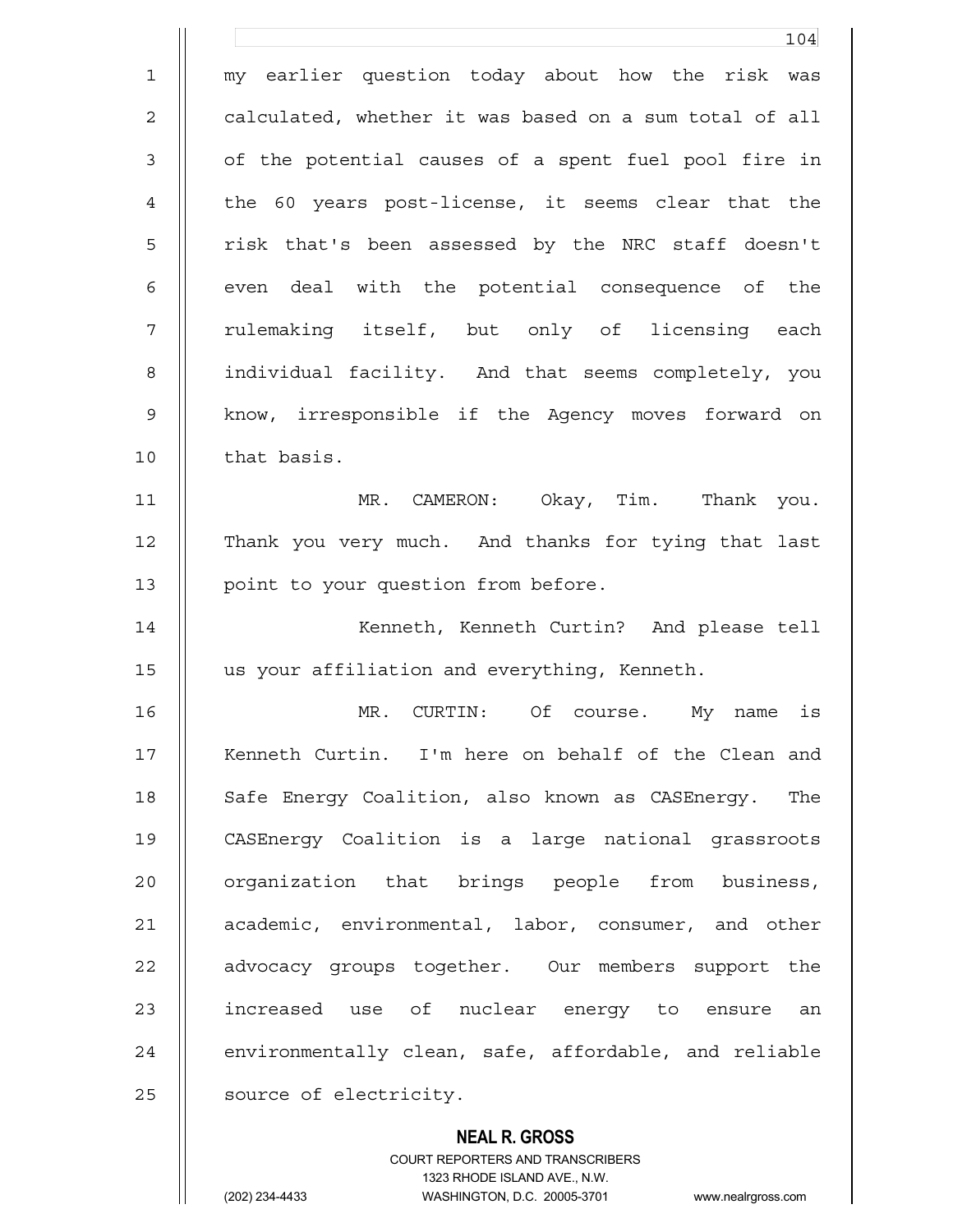|                | 105                                                                 |
|----------------|---------------------------------------------------------------------|
| $\mathbf 1$    | Now, I'd like to start by thanking the NRC                          |
| $\overline{c}$ | holding this public hearing today,<br>for<br>and                    |
| $\mathfrak{Z}$ | particularly the hard work that the staff has done and              |
| $\overline{4}$ | is doing. It's been a long afternoon and I appreciate               |
| 5              | the opportunity to speak.                                           |
| 6              | It's important that we make sure that                               |
| 7              | nuclear energy facilities across the country are                    |
| 8              | allowed to do what they've been doing, and that is                  |
| 9              | producing much needed clean, safe, and efficient                    |
| 10             | electricity. I am here to express my personal support               |
| 11             | and confidence in the storage of spent nuclear fuel                 |
| 12             | onsite at nuclear facilities.                                       |
| 13             | The industry has shown over the course of                           |
| 14             | decades that it is committed to the responsible, safe               |
| 15             | and secure storage techniques onsite. And we all know               |
| 16             | that onsite storage was never intended as a permanent               |
| 17             | solution, but we also know that the industry was gone               |
| 18             | to great lengths to make on-site storage a safe and                 |
| 19             | secure process. These structures meet the rigorous                  |
| 20             | requirements that the NRC has already laid out and the              |
| 21             | industry has invested billions of dollars and                       |
| 22             | thousands of man hours over the last few years in                   |
| 23             | making these facilities safe and secure.                            |
| 24             | In addition to a commitment to the safety                           |
| 25             | and secure storage onsite of spent fuel, the industry               |
|                | <b>NEAL R. GROSS</b>                                                |
|                | COURT REPORTERS AND TRANSCRIBERS<br>1323 RHODE ISLAND AVE., N.W.    |
|                | (202) 234-4433<br>WASHINGTON, D.C. 20005-3701<br>www.nealrgross.com |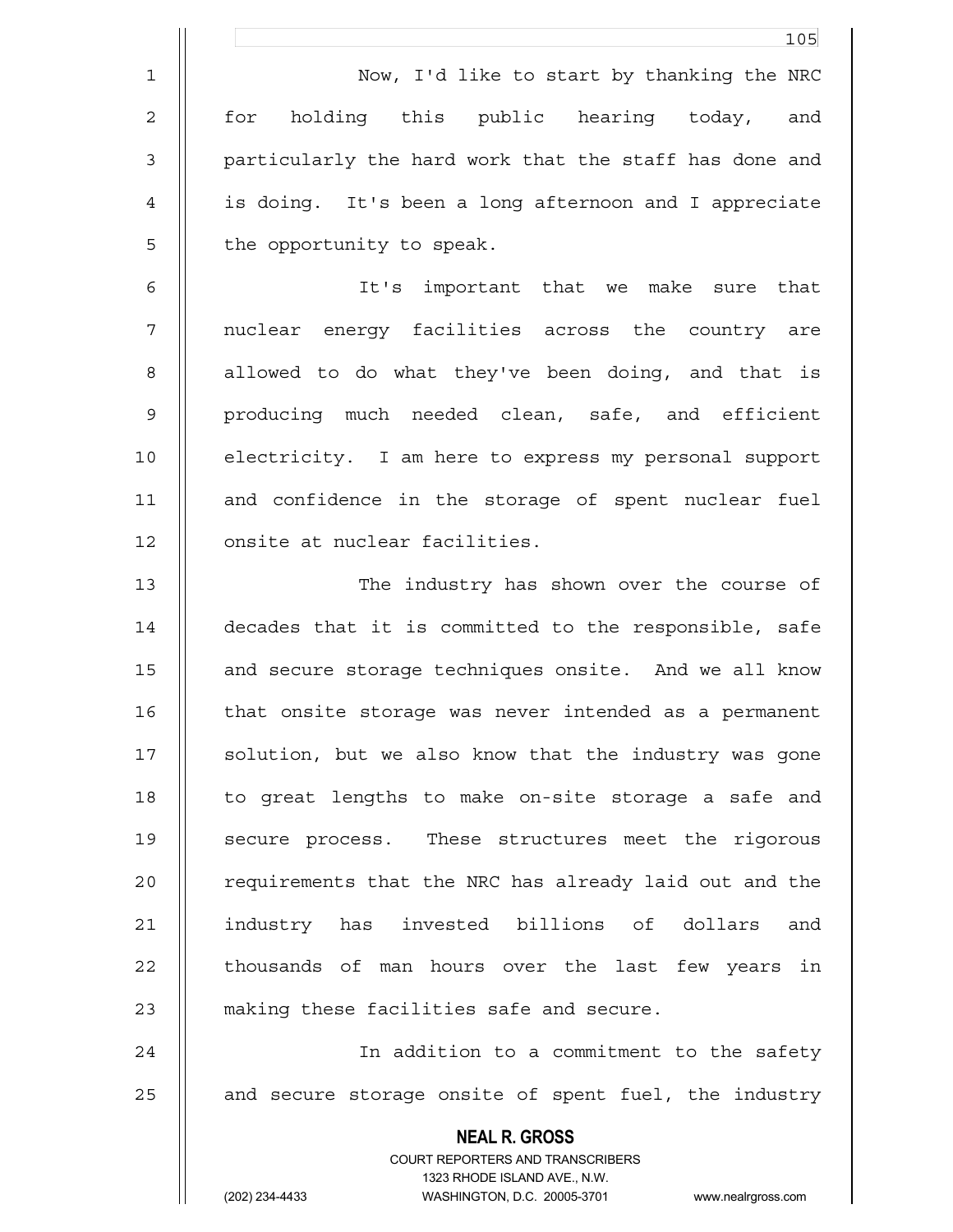106 1 || is also a vital part to securing our future 2 || environmental health. Just last week the 3 Intergovernmental Panel on Climate Change, the IPCC, 4 || released their updated executive summary on climate 5 | change and they found with 95 percent confidence that 6 || humans are behind climate change. The report also 7 found that the surface temperature is likely to rise 8 || by 1.5, or in two cases more than 2 degrees Celsius, 9 which is considered beyond tolerable and into the 10 | danger zone by the end of this century. 11 Nuclear energy provides 19 percent of our 12 || electricity, but more than two-thirds of our 13 | emissions-free technology. This means that nuclear 14 | energy provides more clean air energy than every other 15 | source of emissions-free technology we have right now. 16 | At a time when we're looking at how we can address the 17 || threat of climate change, nuclear energy is already 18 || our best ally in this fight. Not only is it the 19 largest source of clean-air energy, it's an extremely 20 | reliable form of baseload, always-on power. 21 | As the NRC continue these series of public 22 | hearings I would just like to reiterate my support for 23  $\parallel$  an industry that has shown it can safely and securely 24 || store spent fuel onsite and has shown this for

25 || decades. While other sources of energy pump harmful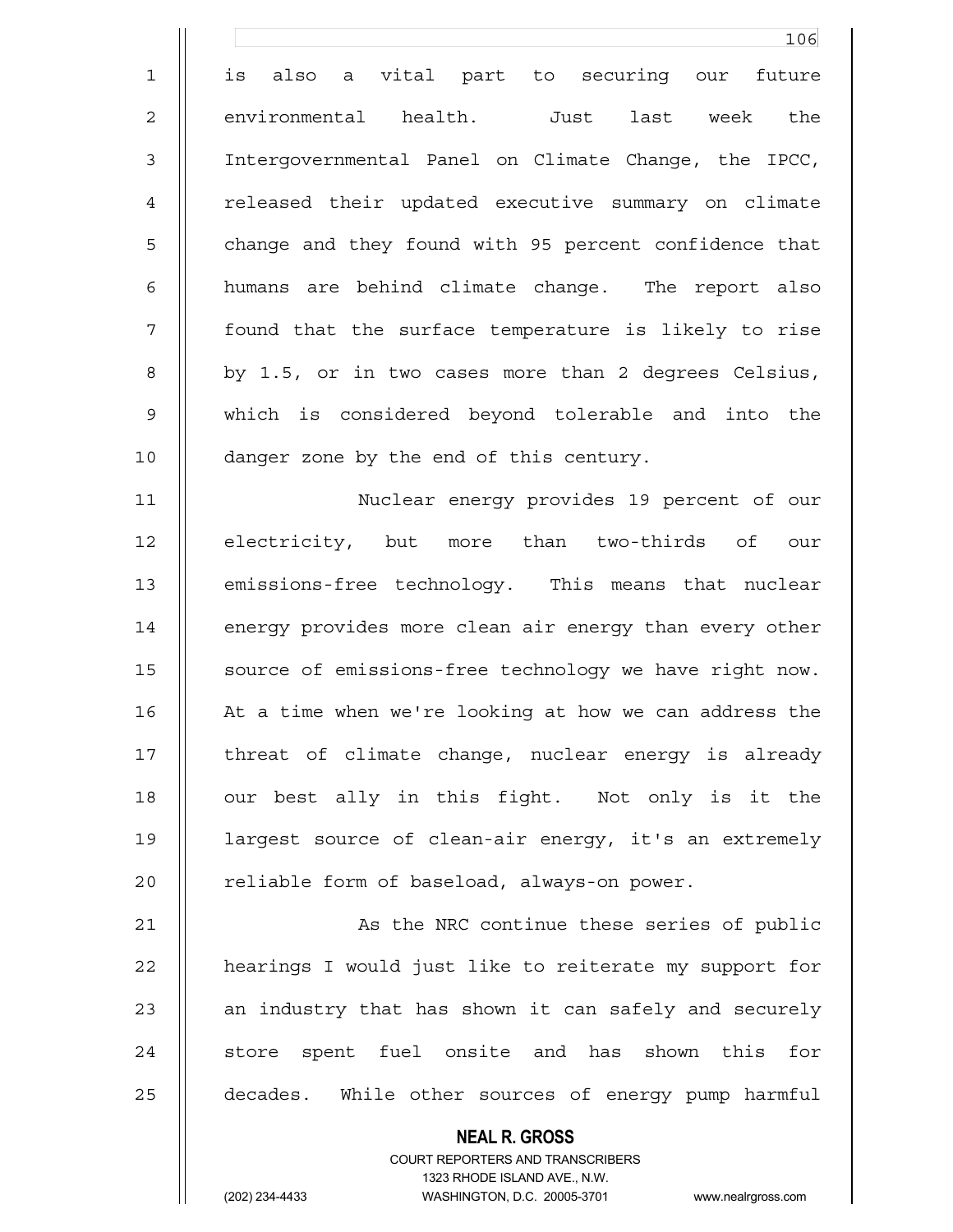**NEAL R. GROSS** COURT REPORTERS AND TRANSCRIBERS 1323 RHODE ISLAND AVE., N.W. (202) 234-4433 WASHINGTON, D.C. 20005-3701 www.nealrgross.com 107 1 || greenhouse gases, sulfur oxide, nitrogen oxide, and 2 mercury into the air, nuclear energy doesn't emit any 3 || of these. Rather, the nuclear energy industry has 4 || shown that it can safely, securely, and cleanly store 5 || spent fuel onsite. As the NRC considers this and 6 future issues, I would encourage them to think about 7 what it can do to strengthen our nation's commitment 8 | to clean-air technology. Thank you for your time. 9 MR. CAMERON: Okay. Thank you. Thank 10 || you, Kenneth. 11 || Jeremy Cohn. Jeremy is going to join us, 12 || and then we're going to go to Allison Fisher and Evan 13 Lapiska. Then we're going to go to the phones, and 14 | then we're going to come back to David Blee and Wie-Wu  $15$   $\parallel$  Chao. 16 MR. COHN: Thank you. Thank you for this 17 || opportunity to speak, and I just wanted to echo 18 || everything that the previous speaker mentioned. I 19 | couldn't agree more. 20 My name is Jeremy Cohn and a lot of people 21 | today have spoken about the impact on future 22 || generations, so as a member of the sort of future 23 | generation, here I am. 24 || I work for a company called MNES. My 25 || company supplies services and technologies for the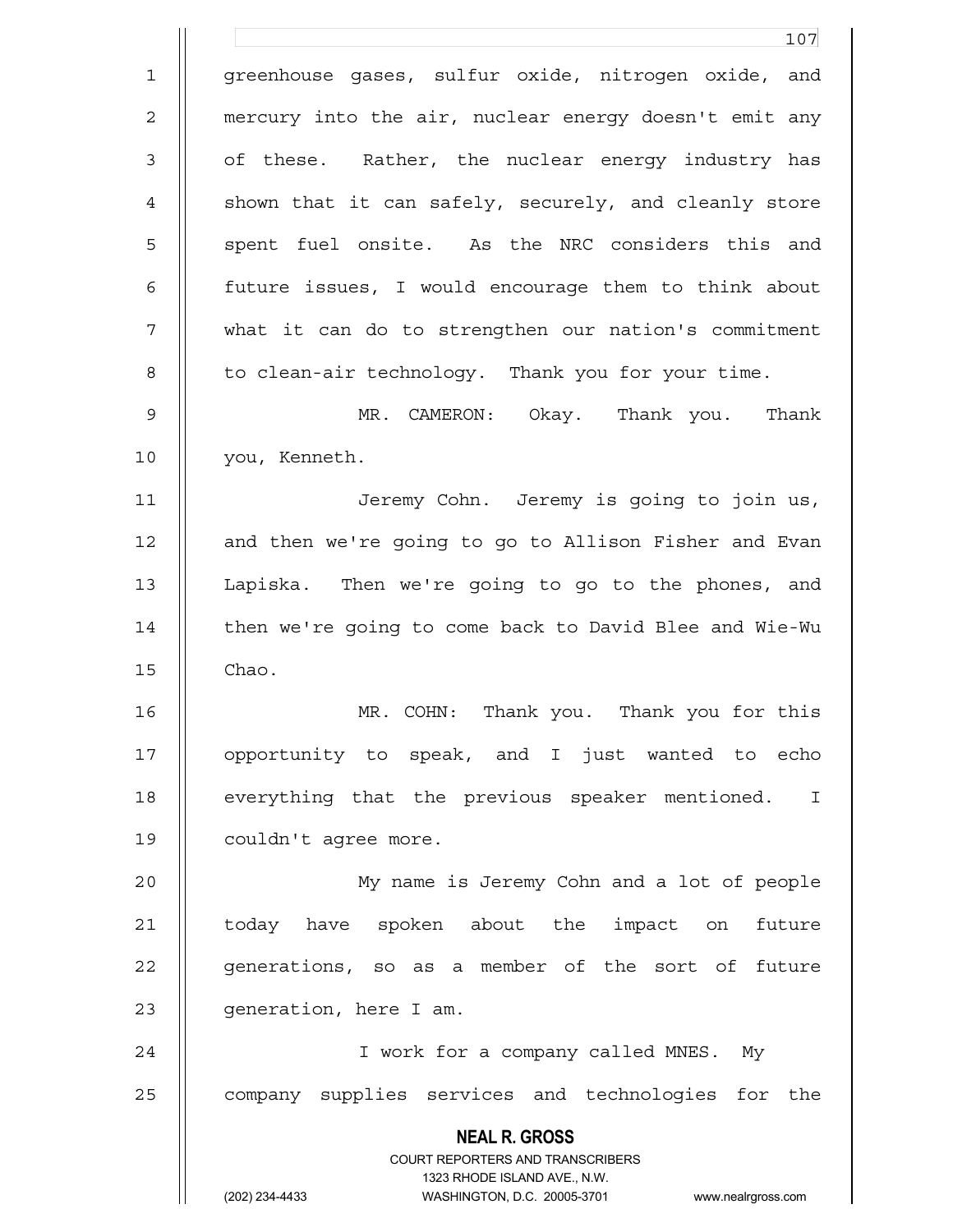|                | 108                                                   |
|----------------|-------------------------------------------------------|
| $\mathbf 1$    | U.S. nuclear industry. We're also the licensing agent |
| $\overline{2}$ | for the US-APWR, the next generation nuclear plant    |
| 3              | currently under review by the NRC for design          |
| 4              | certification and for construction and operations     |
| 5              | licensing.                                            |

6 And, you know, I want to talk about 7 || catastrophic climate change, because honestly we have 8 decisions to make as a country. Are we willing to 9 || live in a world that is beset by unmitigated climate 10 || change? Are we ready to cope with the droughts, ocean 11 acidification, collapsing crop yields, extreme weather 12 | events, species extinctions, and mass displacement of 13 | climate refugees? Clearly we are not prepared as a 14 | country or a society to deal with those sorts of 15 | challenges that will be brought by catastrophic global 16 | climate change.

17 || As has been mentioned, the reality is that 18 || two-thirds of all the clean electricity produced in 19 | the United States comes from nuclear energy. Combined 20 || nuclear and hydroelectricity provide 87 percent of 21 non-greenhouse-emitting electricity in the United 22 || States, and yet of the past 30 years neither of these 23 || sources has seen any real meaningful new construction. 24  $\parallel$  And a lot of that is due to the fact that 25 | hydroelectricity has been hindered by a lack of viable

## **NEAL R. GROSS** COURT REPORTERS AND TRANSCRIBERS 1323 RHODE ISLAND AVE., N.W. (202) 234-4433 WASHINGTON, D.C. 20005-3701 www.nealrgross.com

 $\mathbf{1}$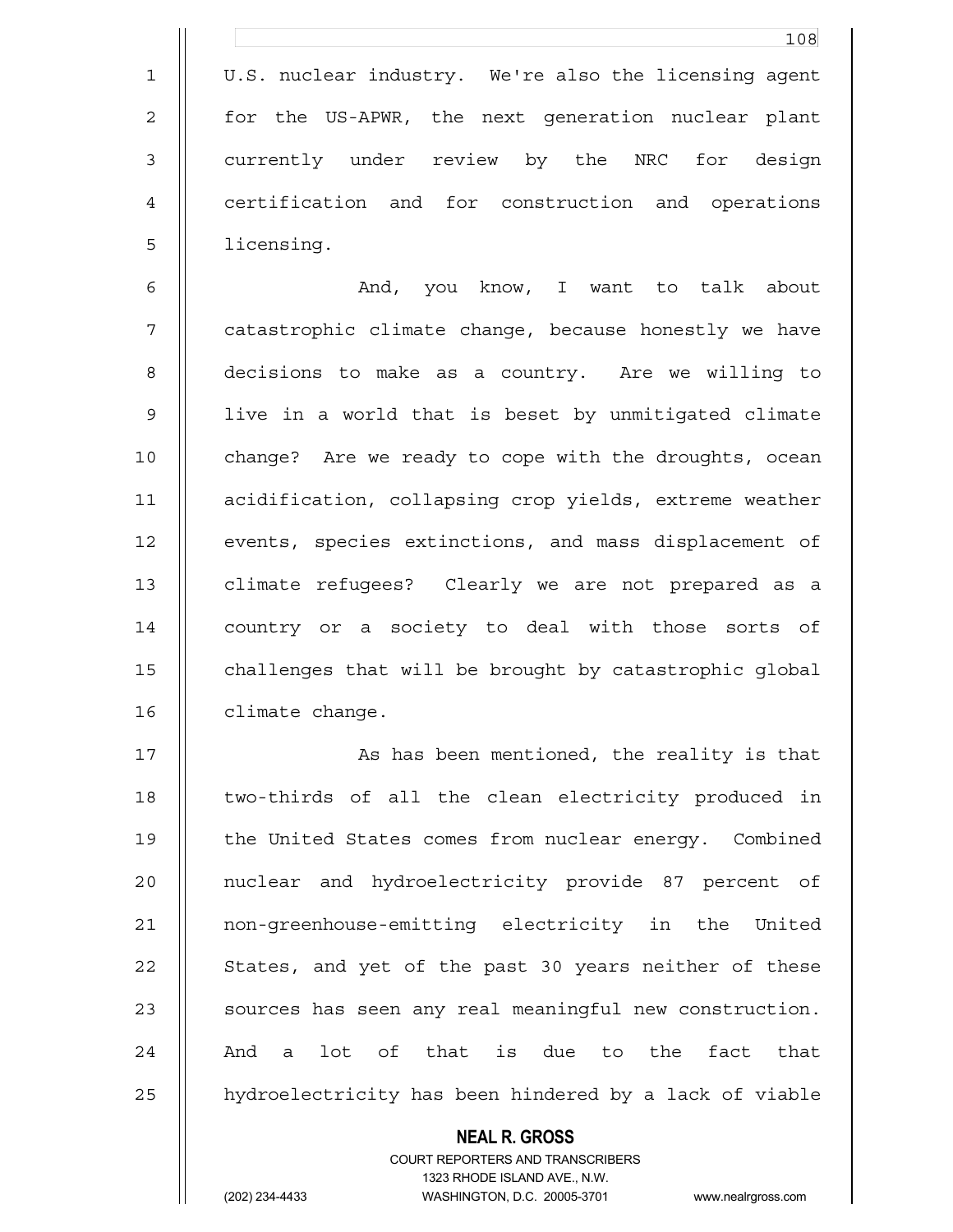1 new capacity and the fact that nuclear has been 2 | hindered by obstinate opposition.

3 What has been so completely obscured is 4 || the simple truth that nuclear energy is the greatest 5 || energy technology for environmental stewardship. 6 | There's no source of energy with less impact on human 7 || health or less impact on the environment, and that's 8 || born out in this Waste Confidence GEIS. And I would 9 | encourage anybody to compare the supply chains and the 10 mining techniques required for the construction of 11 wind turbines and solar panels and the amount of 12 materials consumed to those used in a nuclear power 13 || plant.

14 || The truth is that all of the used nuclear 15 fuel ever produced in the United States can be safely 16 | stored on the same amount of space required by only a 17 handful of wind turbines. Personally, I feel that's a 18 || very small price to pay for nuclear energy which is 19 || and will continue to be our largest source of zero-20 | carbon electricity.

21 Furthermore, the U.S. industry has a 22 | stellar record of fuel storage and transportation. As 23  $\parallel$  has been mentioned, we stored over 1,000 casks safely  $24$   $\parallel$  and the fuel pools remain safe at every site across 25 || this country. Under the NRC's guidance we've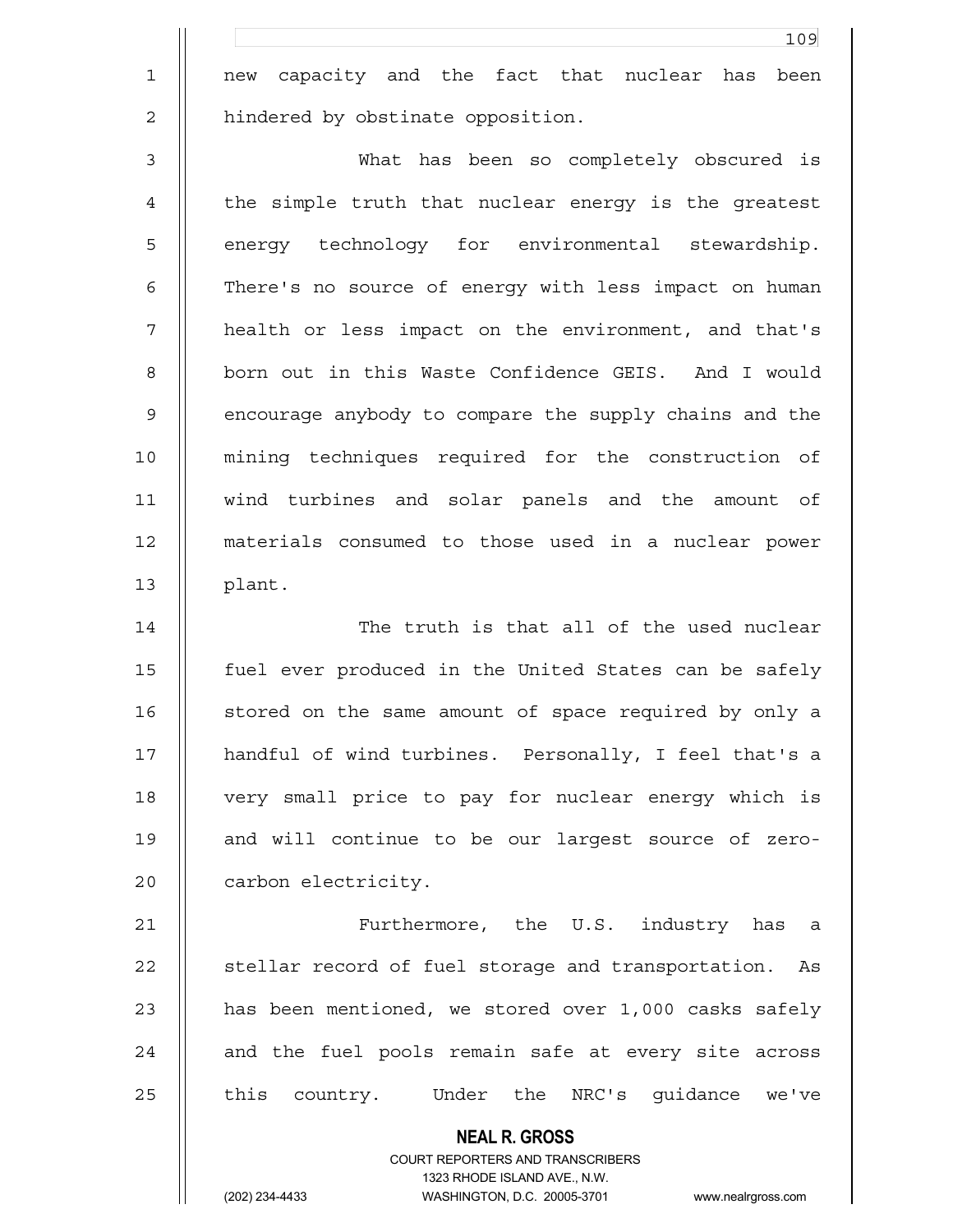1 completed over 3,000 successful shipments of fuel 2 without incident. The NRC oversees many times as many 3 || shipments of radiological materials every year from 4 medical, research, and other industrial needs. When 5 | it comes to materials management, the responsibility 6 || and professionalism shown by the nuclear industry and 7 || the NRC is beyond compare and they have shown that 8 || they are able to responsibly manage on-site fuel  $9$  | storage for as long as is necessary.

10 The reality is that we are making choices 11 every single day and all personally that I see are 12 || political leaders and activists taking the path of 13 convenience, taking out loans against our planet to be 14 || paid in the health and welfare of my family and 15 families around the world. I see people taking the 16 feel-good path admiring their own handiwork while 17 ignoring the livelihoods that they destroy and the 18 burdens that impose on the poorest Americans in the 19 form of higher electricity prices and unreliable 20 || sources of electricity. Somewhere along the way it 21 || seems that we've decided that self-righteousness is 22 || more important than meaningful policy and we've lost  $23$   $\parallel$  all context behind this important discussion.

24 Every one of us wants what's best for 25 | humanity and we all wish for health and prosperity for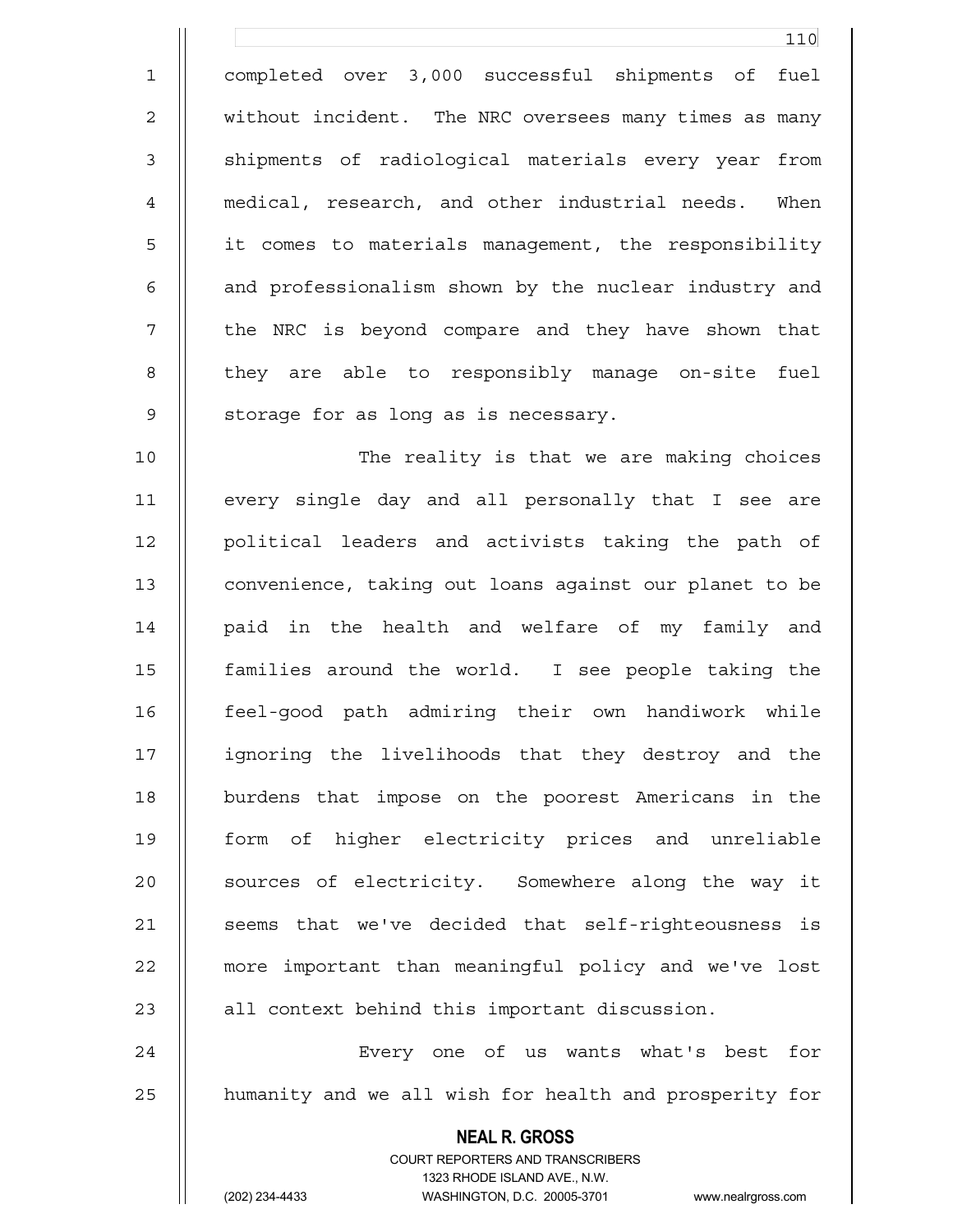1 | ourselves, our country and our species. As a student 2 | of science and history, I know that we all be best 3 || served if we can beyond the technology tribalism of 4 | the past that has plaqued our energy industry for the 5 || past decades. The path to preventing and mitigating  $6 \parallel$  global climate change will be through a balance of 7 || economic competitiveness and environmental concerns. 8 | A costly energy policy might be successful in a single 9 || country, but it will not qain influence in other 10 || countries, especially among the emerging nations of 11 the world.

12 The American energy market will need to be 13 || a balanced and diversified portfolio of the most 14 || responsible, affordable and reliable generating 15 || technologies. If we can achieve it here and 16 demonstrate to the world the effectiveness of a policy 17 || of environmental responsibility and robust economic 18 || health, then the United States will be the leader in 19 supplying the human expertise, advanced technologies 20 || and materials to the hungry energy markets around the 21 world.

22 We are the ones who are going to have to 23  $\parallel$  pay for the shortsighted decisions of today. Global  $24$   $\parallel$  climate change is extremely dangerous and the 25 | decisions that we make today as a country will have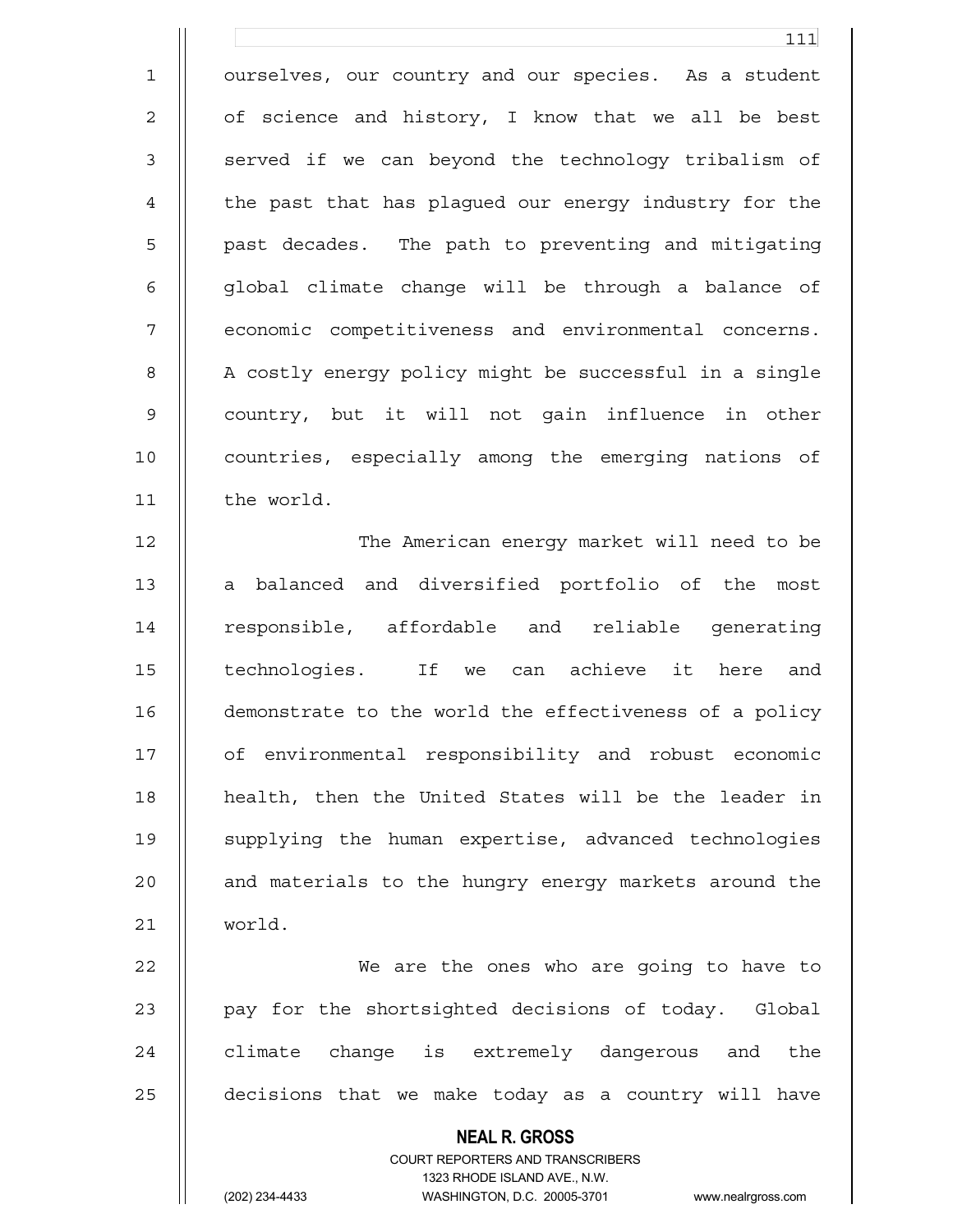|                | 112                                                                 |
|----------------|---------------------------------------------------------------------|
| $\mathbf 1$    | global implications. I believe in nuclear energy                    |
| 2              | because it is safe. I believe in nuclear energy                     |
| $\mathfrak{Z}$ | because it can protect our planet from catastrophic                 |
| 4              | climate change. I believe in nuclear energy because                 |
| 5              | it can lift us to new levels of prosperity.                         |
| 6              | To my generation action on climate change                           |
| 7              | is not a heartwarming footnote to be written on our                 |
| 8              | political legacy. Climate action is necessary now.                  |
| 9              | The seeds of growth are being planted around the world              |
| 10             | and energy prosperity will lift billions out of                     |
| 11             | poverty, but catastrophic climate change has the                    |
| 12             | potential to turn that promise of prosperity into a                 |
| 13             | Pyrrhic victory and to reverse the hard-won progress                |
| 14             | of those same people and our own families. Thank you.               |
| 15             | MR. CAMERON: And, Jeremy, thank you.                                |
| 16             | Could you just tell us your affiliation, if you want?               |
| 17             | MR. COHN: Yes, my name is Jeremy Cohn.                              |
| 18             | I'm with Mitsubishi Nuclear Energy Systems.                         |
| 19             | MR. CAMERON: Okay. Thank you very much.                             |
| 20             | Allison? Allison Fisher.                                            |
| 21             | (No audible response.)                                              |
| 22             | MR. CAMERON: Okay. How about Evan                                   |
| 23             | Lapiska? And then we're going to two people on the                  |
| 24             | phones, and then we're going to come back to David                  |
| 25             | Blee.                                                               |
|                | <b>NEAL R. GROSS</b>                                                |
|                | COURT REPORTERS AND TRANSCRIBERS<br>1323 RHODE ISLAND AVE., N.W.    |
|                | (202) 234-4433<br>WASHINGTON, D.C. 20005-3701<br>www.nealrgross.com |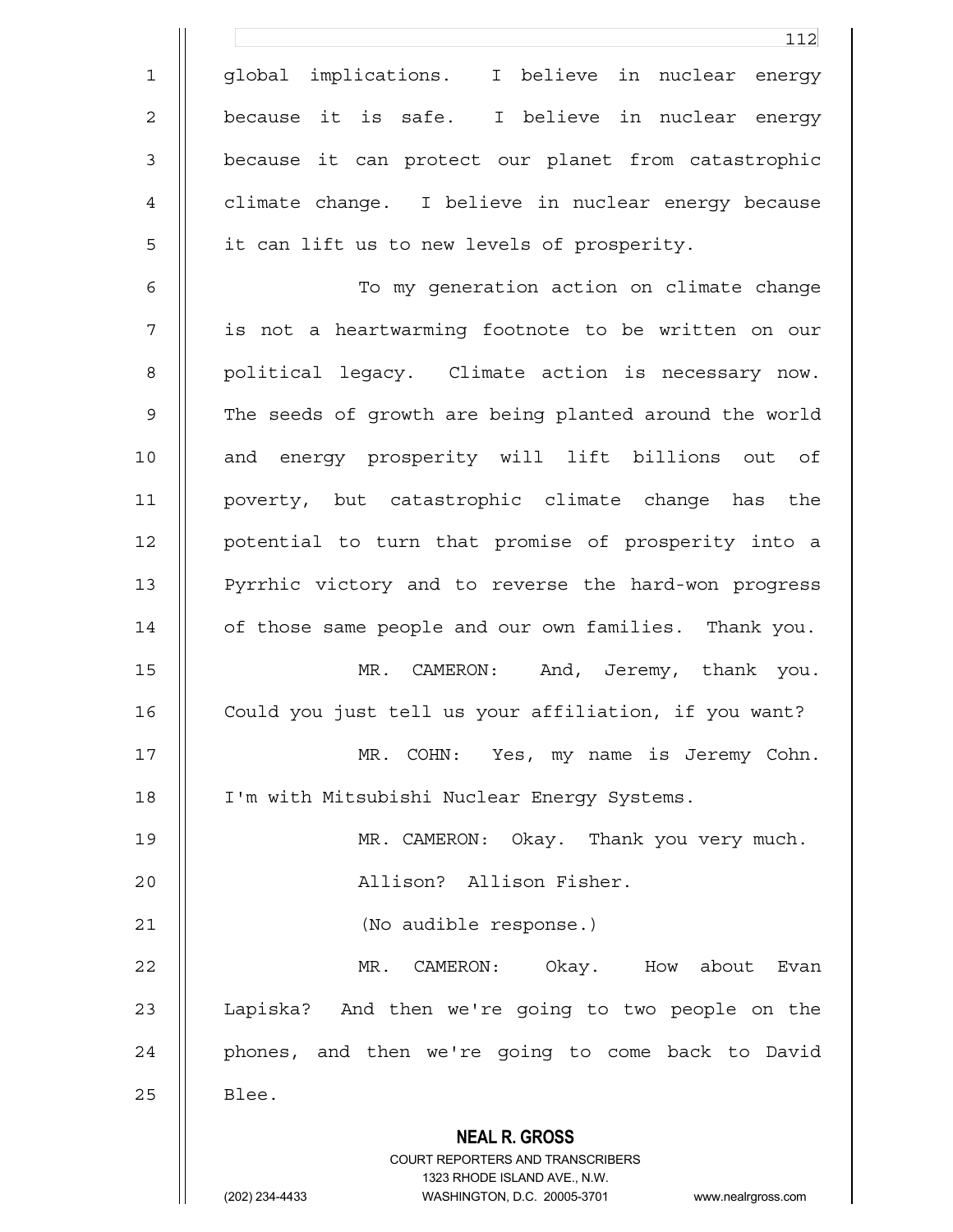|                | 113                                                    |
|----------------|--------------------------------------------------------|
| 1              | MR.<br>LAPISKA: My name is Evan Lapiska.               |
| $\overline{c}$ | I'm with the Clean and Safe Energy Coalition, or       |
| 3              | CASEnergy.                                             |
| 4              | MR. CAMERON: And, Evan, could you just                 |
| 5              | maybe pull the mic up a little bit so that we can hear |
| 6              | you?                                                   |
| 7              | MR. LAPISKA: Sorry about that.                         |
| 8              | MR. CAMERON: Thank you.                                |
| 9              | MR. LAPISKA: I'll repeat that. My name                 |
| 10             | is Evan Lapiska. I'm here with the Clean and Safe      |
| 11             | Energy Coalition, otherwise known as CASEnergy.        |
| 12             | I'd like to first thank the NRC for this               |
| 13             | opportunity, as well as my fellow participants. It's   |
| 14             | an important discussion and one that we need to be     |
| 15             | having.                                                |
| 16             | Spent nuclear fuel is currently being                  |
| 17             | stored onsite in well-designed, well-protected         |
| 18             | facilities and storage casks. These facilities and     |
| 19             | storage casks are robust structures made out of steel  |
| 20             | linings and reinforced concrete walls that are several |
| 21             | feet thick. Spent fuel pool are often 40 feet deep,    |
| 22             | steel lined with reinforced concrete walls and the     |
| 23             | structures are built to seismic standards to protect   |
| 24             | the pools. The dry storage casks where the fuel is     |
| 25             | moved are also robust structures made of concrete and  |
|                | <b>NEAL R. GROSS</b>                                   |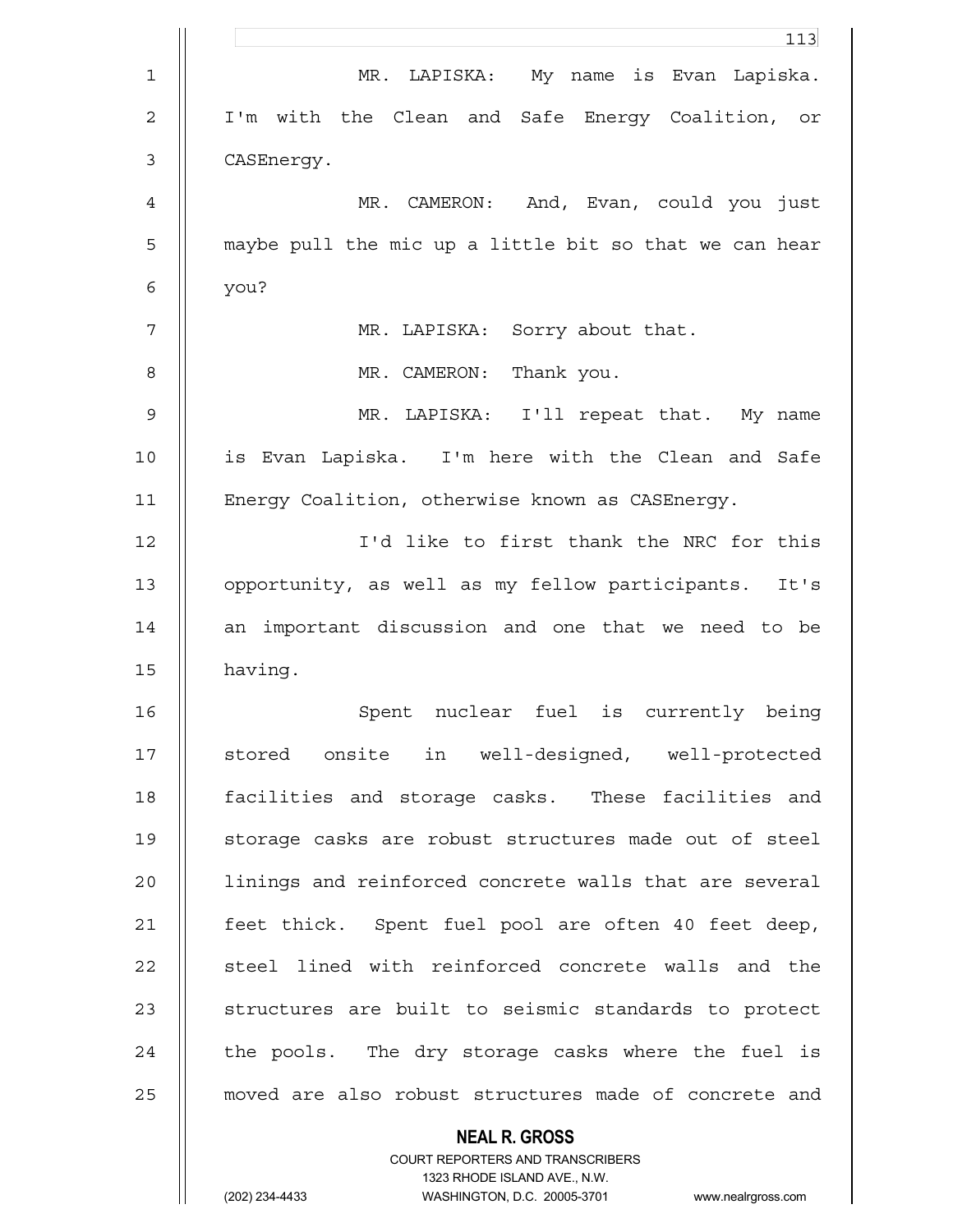|                | 114                                                                                                 |
|----------------|-----------------------------------------------------------------------------------------------------|
| $\mathbf 1$    | steel. For every 10 tons of used fuel a facility uses                                               |
| $\mathbf{2}$   | 100 tons of concrete and steel to form a structure                                                  |
| $\mathfrak{Z}$ | designed to protect the fuel. Over the 30 years                                                     |
| 4              | nuclear energy facilities have safely and securely                                                  |
| 5              | stored used fuel in these structures.                                                               |
| 6              | American nuclear energy is also a highly-                                                           |
| 7              | regulated industry with operating facilities subjected                                              |
| 8              | to on-site inspections by NRC staff 24 hours a day, 7                                               |
| $\mathsf 9$    | days a week, 365 days a year.                                                                       |
| 10             | Nuclear energy has shown it<br>is a                                                                 |
| 11             | responsible source of electricity and a valuable                                                    |
| 12             | community partner. Nuclear energy safely and cleanly                                                |
| 13             | produces nearly 20 percent of the electric power and                                                |
| 14             | supports more than 100,000 high-paying jobs in this                                                 |
| 15             | country. Because of nuclear energy's commitment to                                                  |
| 16             | producing affordable clean power and its commitment to                                              |
| 17             | safely, cleanly, and securely storing spent fuel, it                                                |
| 18             | is no wonder our communities near nuclear energy                                                    |
| 19             | facilities support nuclear energy and their local                                                   |
| 20             | facility.                                                                                           |
| 21             | The timely resolution of this rulemaking                                                            |
| 22             | is important for long-term power planning. This issue                                               |
| 23             | is directly affecting relicensing of nuclear plants                                                 |
| 24             | and approval of pending construction applications for                                               |
| 25             | new reactors, which are vital if we are serious about                                               |
|                | <b>NEAL R. GROSS</b>                                                                                |
|                | COURT REPORTERS AND TRANSCRIBERS                                                                    |
|                | 1323 RHODE ISLAND AVE., N.W.<br>(202) 234-4433<br>WASHINGTON, D.C. 20005-3701<br>www.nealrgross.com |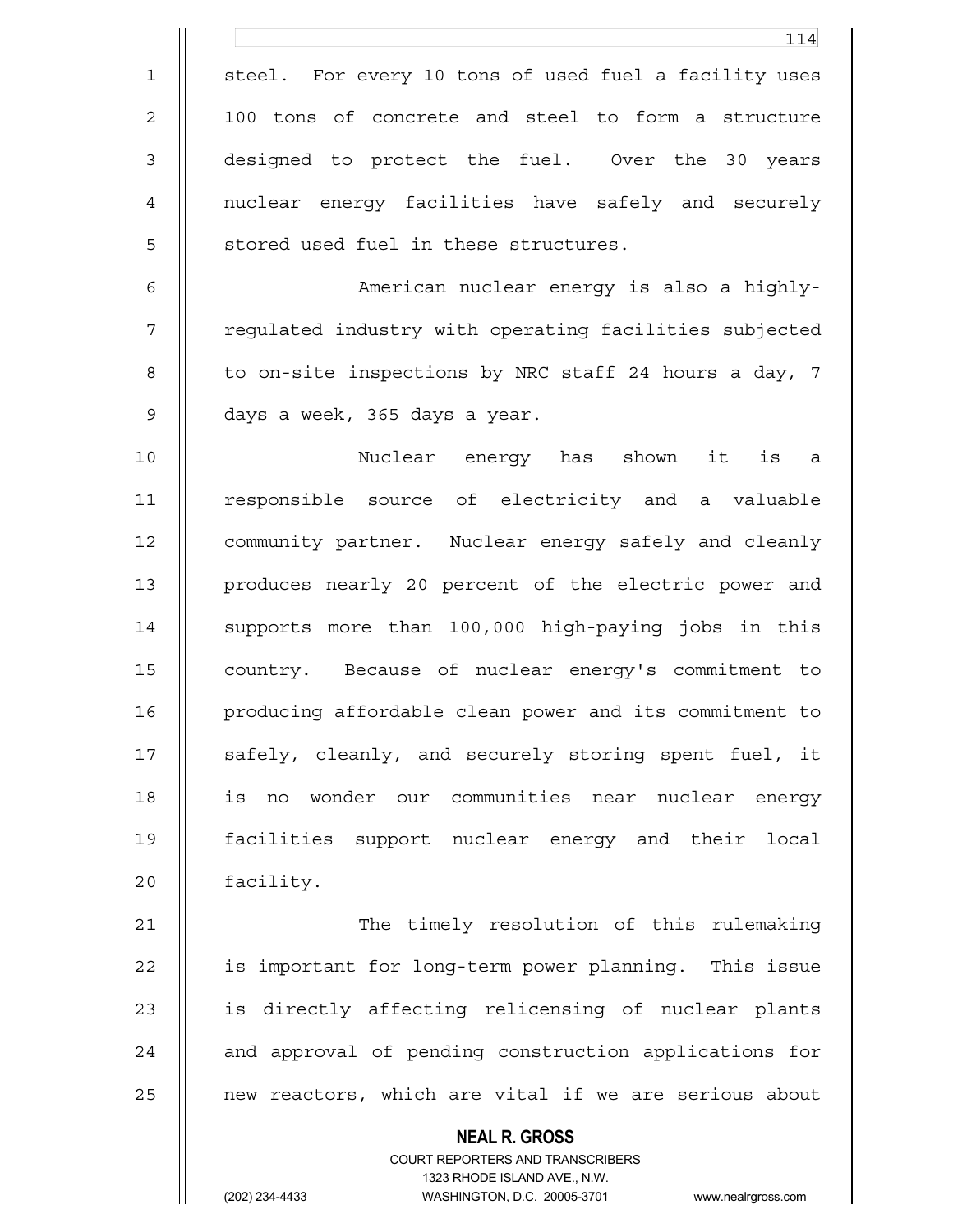**NEAL R. GROSS** COURT REPORTERS AND TRANSCRIBERS 1323 RHODE ISLAND AVE., N.W. (202) 234-4433 WASHINGTON, D.C. 20005-3701 www.nealrgross.com <u>115</u> 1 || our commitment to a reliable, safe, and secure source 2 | of electricity. 3 As the Commission continues these public 4 hearings, I would just like to reiterate that nuclear 5 || energy has shown the utmost commitment to safety and 6 || securely storing spent fuel. Thank you for your time 7 || today and I would like to reiterate my support for 8 | nuclear energy. 9 MR. CAMERON: Okay. Thank you. Thank 10 you, Evan. 11 We're going to go to the phones now, and I 12 | believe we only have one person, Mike Carberry. 13 Operator, could you patch Mike Carberry 14 | through? 15 OPERATOR: Okay. Mike Carberry, your line 16 | should be open. 17 || MR. CARBERRY: Yes, can you hear me? 18 MR. CAMERON: Yes. 19 MR. CARBERRY: Yes, thank you for allowing 20 me to speak this afternoon. I'm with the Sierra 21 Club's Nuclear-Free Campaign and I'm from Iowa City, 22 | Iowa. 23 || Our last three speakers who were from the 24 | nuclear industry are telling us that the nuclear power 25 | is clean, safe, and cheap, and they forgot to say that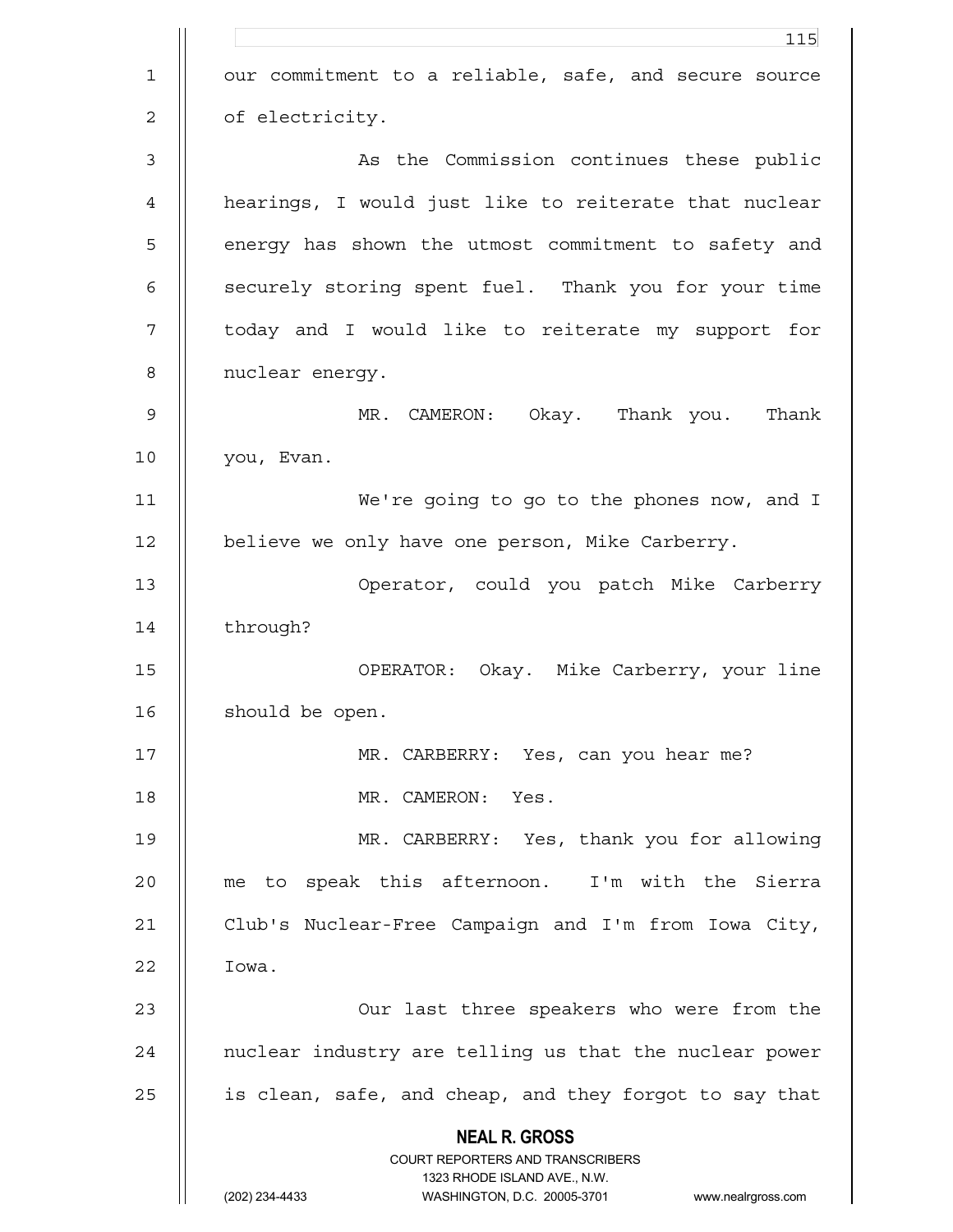|                | 116                                                    |
|----------------|--------------------------------------------------------|
| $\mathbf 1$    | it was too cheap to meter. We all know that in         |
| $\overline{2}$ | reality nuclear power is dirty, dangerous, and         |
| $\mathsf 3$    | expensive. And they're also claiming that nuclear      |
| 4              | power was a climate change solution, when it fact it's |
| 5              | the most dangerous and expensive way we've ever        |
| 6              | thought of to boil water. They conveniently ignore     |
| 7              | the front-end energy use of nuclear power and the fuel |
| 8              | cycle and the energy needed to babysit the nuclear     |
| $\mathsf 9$    | waste for 200,000 years. So what we really need is a   |
| 10             | carbon-free and nuclear-free future or we won't have   |
| 11             | one.                                                   |
| 12             | Now, let's get back to why we're really                |
| 13             | here. This is the Nuclear Waste EIS. And I have a      |
| 14             | prepared statement here.                               |
| 15             | Unless and until permanent isolation of                |
| 16             | existing radioactive waste from the biosphere has been |
| 17             | demonstrated, there should be no confidence in         |
| 18             | licensing waste production and the NRC should stop     |
| 19             | licensing new reactors and relicensing old ones. The   |
| 20             | NRC does not have the authority to license making more |
| 21             | waste until it has proven that the waste can be        |
| 22             | isolated from the environment. We have no current      |
| 23             | working process to isolate or remove radioactive waste |
| 24             | at all levels of our environment. The NRC is too       |
| 25             | closely involved with the nuclear industry to make an  |

 COURT REPORTERS AND TRANSCRIBERS 1323 RHODE ISLAND AVE., N.W. (202) 234-4433 WASHINGTON, D.C. 20005-3701 www.nealrgross.com

 **NEAL R. GROSS**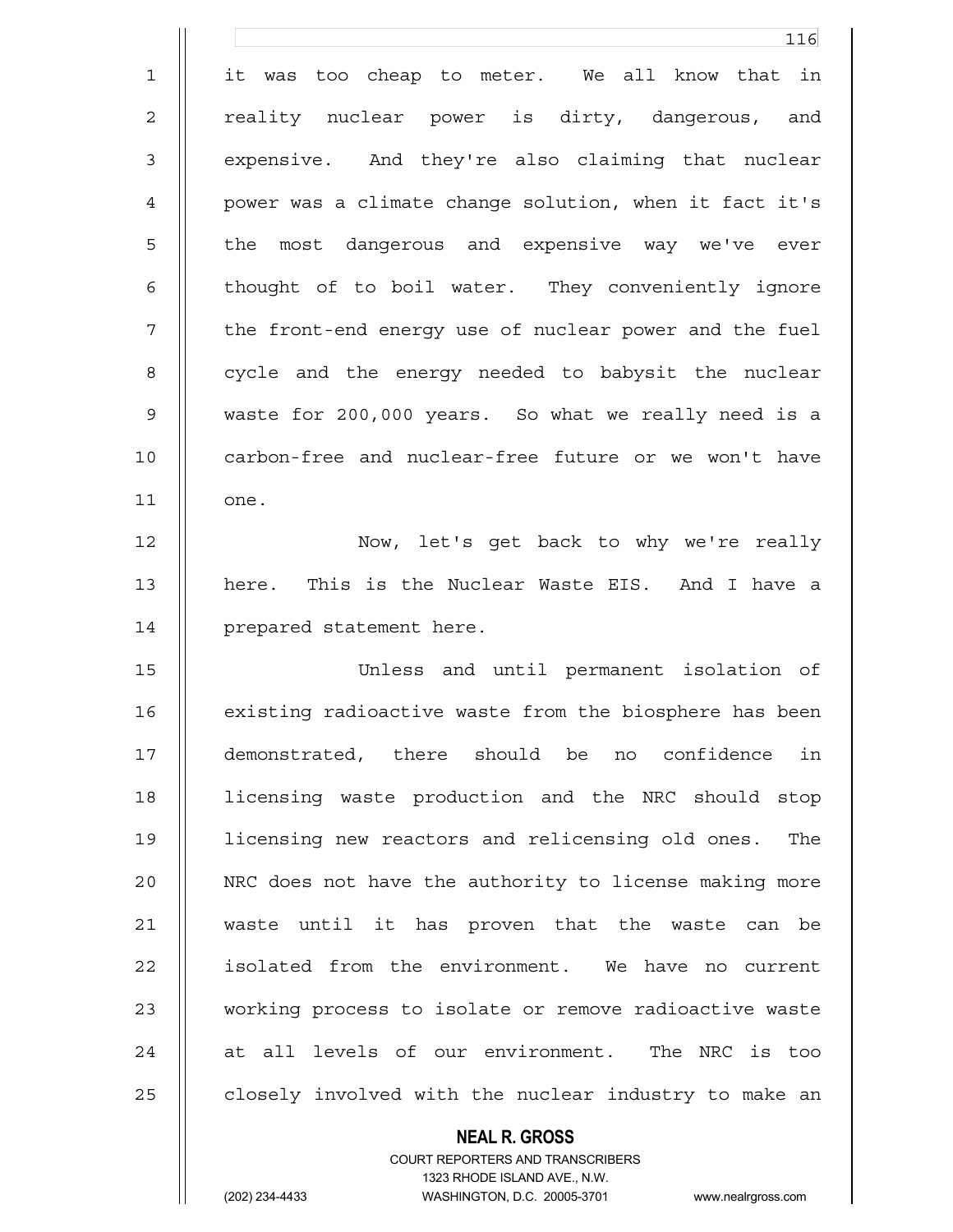1 objective decision regarding waste generation.

2 There should be no more licensing or 3 || relicensing of nuclear reactors until the permanent 4 disposal of radioactive waste becomes a proven 5 || reality. Why should we condone continued licensing of 6 || new reactors and renewing licenses from old reactors 7 while we're facing the dilemma of not being able to 8 || safely dispose of 70,000 metric tons of commercial 9 high-level waste already generated and the 2,000 10 metric tons being produced each year by the nuclear 11 power reactors in the United States?

12 || The EIS should consider and analyze the 13 || option of not generating any additional waste. It 14 || should consider and evaluate phasing out nuclear 15 || reactors in the near future. Creating additional 16 waste when there is no identifiable solution for its 17 || permanent disposition cannot be justified. There are 18 || other methods of generating electricity that do not 19 | qenerate radioactive waste.

20 Prevention and precaution. The EIS must 21 | consider and analyze the variety of potential methods 22 || for storing the more than 80,000 tons of highly-23 || radioactive irradiated spent fuel that is currently 24 || housed at our reactors. The risk of a pool storage 25  $\parallel$  and cask storage needs to be carefully considered.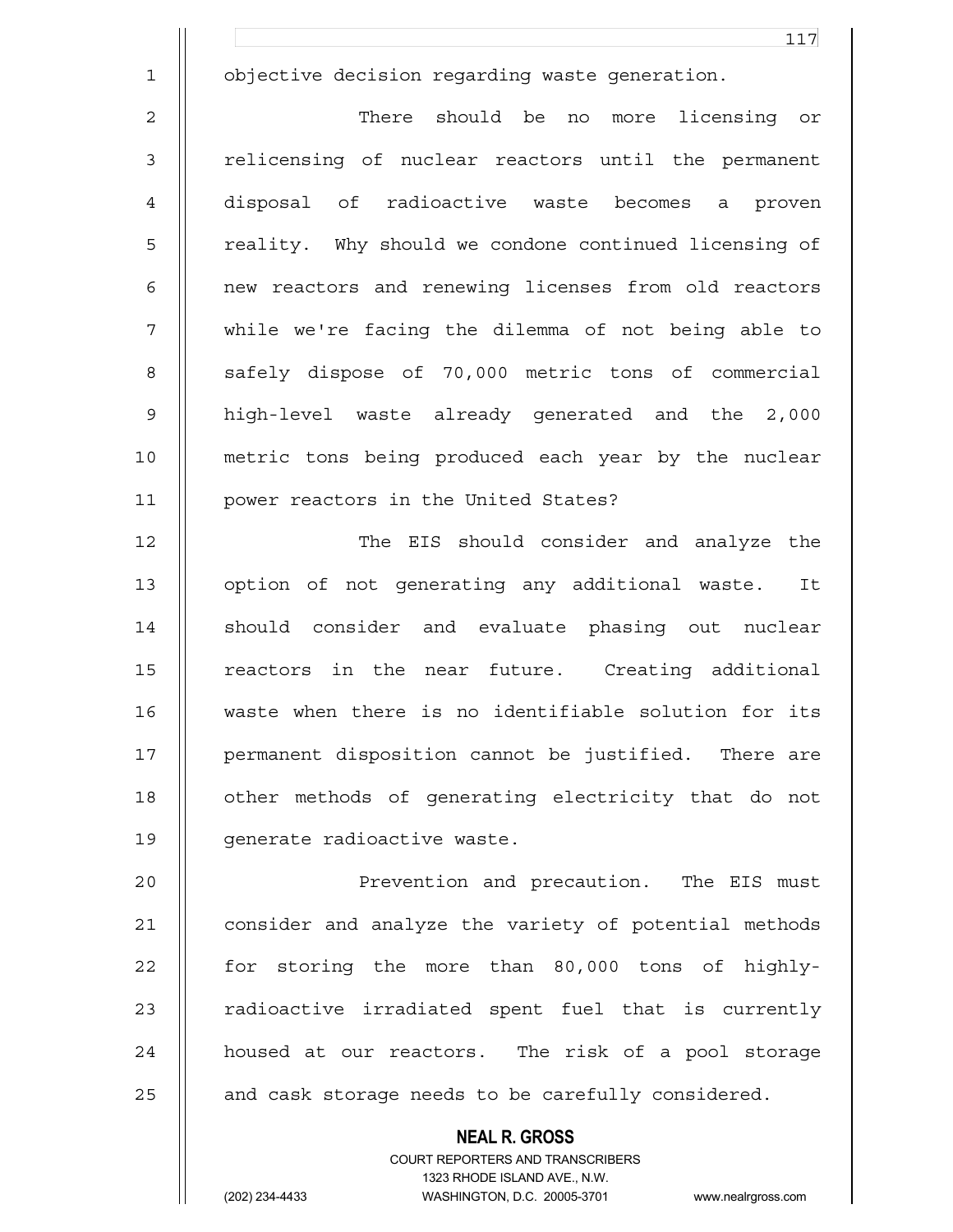1 Overcrowded and irradiated and spent fuel pools is an 2 | unacceptable risk to the public. The NRC should take 3 immediate action to reduce the number of fuel 4 || assemblies in the water-filled pools, as well as 5 || analyzing the deficiencies of the current dry cask 6 | storage. New potentially less dangerous methods such 7 || as hardened on-site storage, also known as HOSS, 8 || should be fully evaluated in the EIS. The storage and 9 || transport of high-burnup fuel must be fully evaluated 10 || also in the EIS.

118

11 The EIS needs to consider the entire fuel 12 | cycle in its scope, including the effects of mining, 13 milling, processing, transport, reactor operation, 14 | decommissioning and final storage.

15 || The true cost of nuclear power should be 16 || assessed in detail in the EIS, including the 17 || substantial front-end subsidies and the long-term 18 || costs of decommissioning and management of nuclear 19 waste. Without the fuel cycle being included within 20 | the scope, the EIS will be derelict in its purpose and 21 | to the environment. The environmental, social, and 22 | economic costs associated with the fuel cycle need to 23 || be part of their report. Nuclear reactor owners and 24 || operators are not fully financially responsible for  $25$  || the disposal of their waste. Once the waste leaves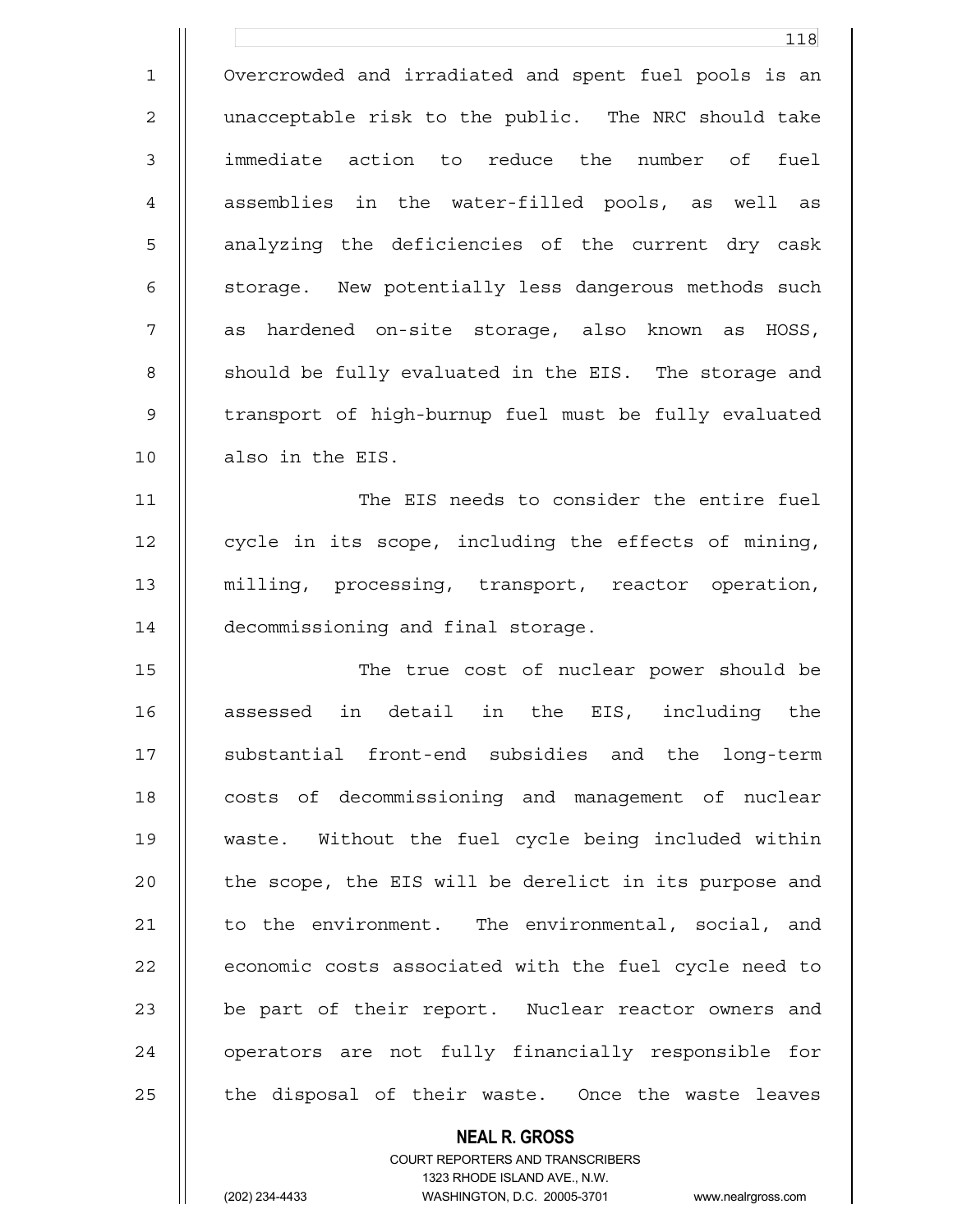1 | the reactor site, the U.S. taxpayer is on the line for 2 || any accidents and liability. These long-term hidden 3 || costs must be made apparent and in full view and be a 4 || full cost accounting.

5 The EIS needs to take into consideration 6 | environmental justice questions such as who bears the 7 || burden and who reaps the benefits? Native peoples and 8 || peoples of color and those in poor communities have 9 || historically been disproportionately impacted by all 10 || the links in the nuclear chain from mining to 11 radioactive waste dumping. Intergenerational equity 12 || should also be considered. The electricity has been 13 used or wasted in this generation, but dozens of more 14 || generations to come must work to isolate it and 15 | protect themselves from it.

16 The EIS must address reactor need for 17 water and consequences related to the use of that 18 || water. Nuclear reactors use large amounts of water to 19 || cool their reactor and to keep the fuel pool stable. 20 In California the consequences of the enormous amount 21 || of water needed in the reactors for once-through 22 | cooling were recognized. This led to concerns about 23 || dwindling water resources that resulted in statewide 24 || mandates to reduce the amount of sea water being used 25 | by all the energy plants.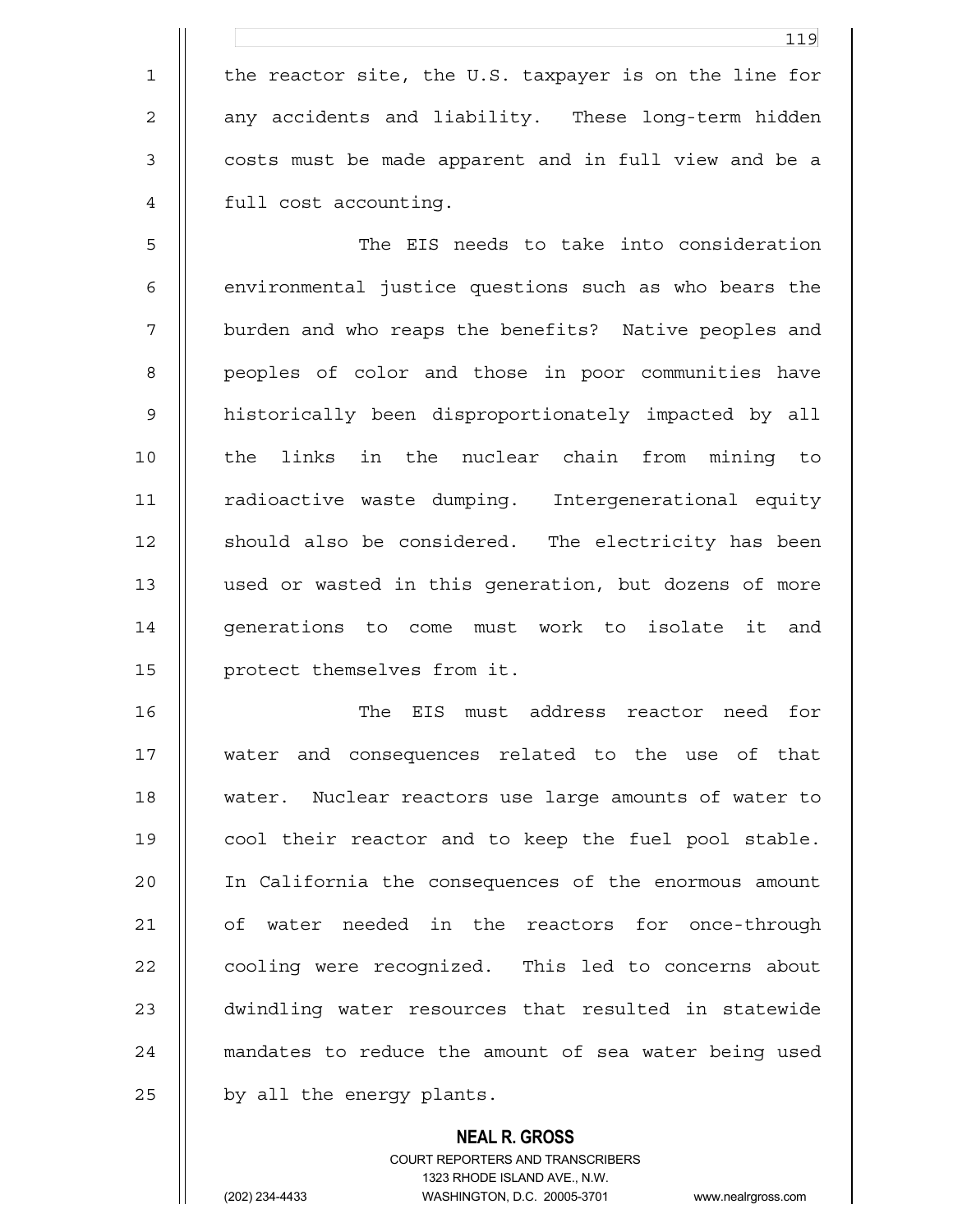**NEAL R. GROSS** COURT REPORTERS AND TRANSCRIBERS 1323 RHODE ISLAND AVE., N.W. (202) 234-4433 WASHINGTON, D.C. 20005-3701 www.nealrgross.com 120 1 Water is a scare commodity in many parts 2 || of the United States. Global warming continues to 3 decrease the river and lake levels needed to cool 4 | reactors. Having to shut down reactors while at peak 5 || energy of all the hottest days of the summer adds to 6 | the unreliability and safety issues of storing nuclear 7 waste in fuel pools. Water is needed in case of 8 || accidents to prevent nuclear power cores and waste 9 || pools from overheating and melting, releasing enormous 10 || amounts of radioactivity in the air. We learned that 11 from Fukushima, that the water has gotten contaminated 12 || and then is still being released into the Pacific 13 Ocean over two years after the initiation of the 14 | triple meltdowns. 15 MR. CAMERON: And, Mike, could I ask you 16 | to wrap up? 17 MR. LAPISKA: Sure. Yes. 18 MR. CAMERON: It sounds like from your 19 || prepared statement it would be a great written comment  $20$  | to send into the NRC also. 21 MR. LAPISKA: Okay. Just a couple more  $22$  || things here and then I'll wrap it up. 23 The dangerous and unpredictable effects of 24 || global warming on all aspects of the nuclear industry 25 must also be taken into account. I've already talked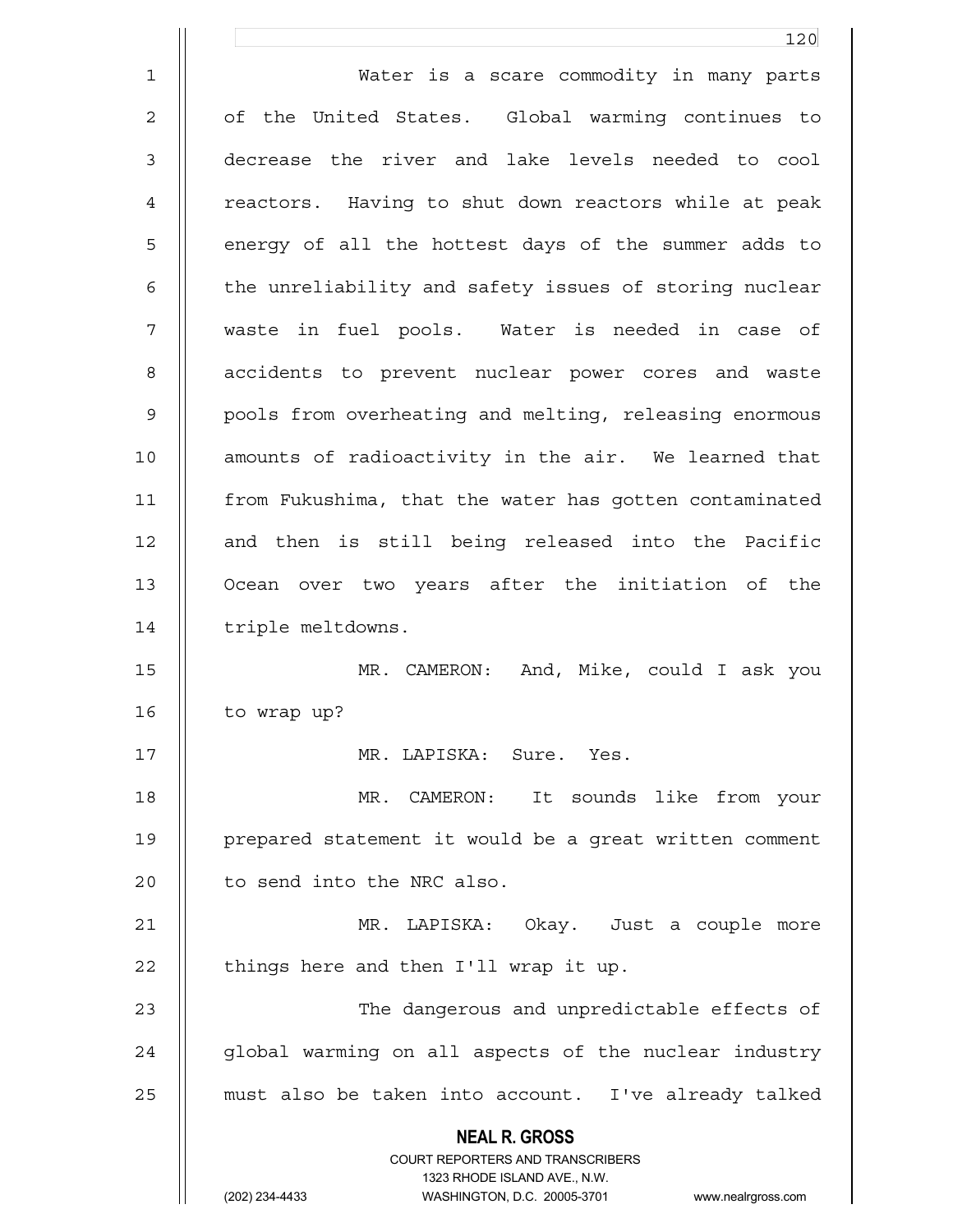|              | 121                                                                                      |
|--------------|------------------------------------------------------------------------------------------|
| $\mathbf{1}$ | about nuclear power is not a climate change solution.                                    |
| 2            | All nuclear reactors and reactor sites are                                               |
| 3            | not created equal. A generic environmental impact                                        |
| 4            | statement for evaluating waste and waste storage at                                      |
| 5            | all reactors is an irresponsible and unscientific                                        |
| 6            | response to the challenges posed by long-term                                            |
| 7            | irradiated waste storage. Each reactor site has its                                      |
| 8            | own unique environment. Stated issues can range from                                     |
| 9            | those from being close to large population centers,                                      |
| 10           | being in a floodplain, and having seismic issues.                                        |
| 11           | A Generic EIS cannot paint a true picture                                                |
| 12           | of the impacts of waste generation and storage on a                                      |
| 13           | highly-radioactive spent fuel. Because the<br><b>NRC</b>                                 |
| 14           | generically rules it has confidence that there would                                     |
| 15           | a solution for high-level nuclear waste, the<br>be                                       |
| 16           | dangers were never allowed to be considered at each                                      |
| 17           | site.                                                                                    |
| 18           | And in summary, we have no real confidence                                               |
| 19           | in waste confidence. Thank you.                                                          |
| 20           | MR. CAMERON: Okay. Thank you, Mike.                                                      |
| 21           | Operator, could you put Maureen Headington                                               |
| 22           | through? And then we're going to come back in the                                        |
| 23           | room and go to David Blee.                                                               |
| 24           | Maureen?                                                                                 |
| 25           | MS. HEADINGTON: Hello, my name is Maureen                                                |
|              | <b>NEAL R. GROSS</b><br>COURT REPORTERS AND TRANSCRIBERS<br>1323 RHODE ISLAND AVE., N.W. |
|              | (202) 234-4433<br>WASHINGTON, D.C. 20005-3701<br>www.nealrgross.com                      |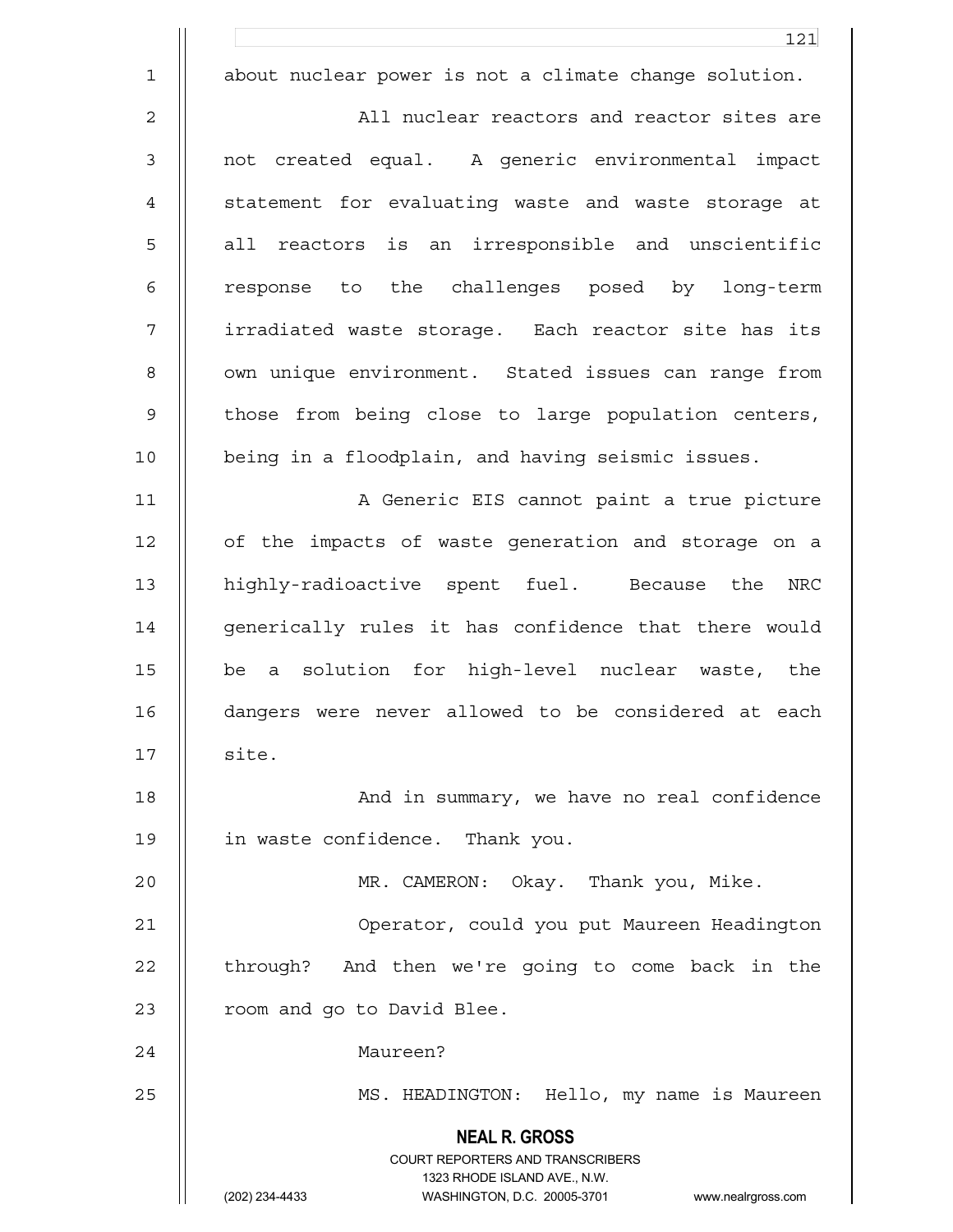1 Headington and I'm with the Stand Up/Save Lives 2 | Campaign in Illinois. And I do want to say here after 3 listening to nearly every comment that I think you 4 || should pay special attention to those comments that 5 | come from folks such as myself who are not paid to be 6  $\parallel$  there and be a mouthpiece for industry. I'm not sure 7 what the people from NEI are being paid for their 8 | excellent job for the NEI today, or the people from 9 CASE for their excellent. I took time off from my job 10 because this is a grassroots activity on my part. 11 I do want to say that in terms of

12 | transparency I want to thank you for the appearance of 13 | transparency, but I think it can go far, far further. 14 || I think every meeting, every hearing needs to be as 15 today's was where the public has the ability to weigh 16 || in, even if it's just on their lunch hour.

17 Transparency though on the issue needs to 18 || begin at the beginning, and that's with the monies 19 | that are given to our elected officials by these very 20 | industries that are present here today and many more, 21 | the monies given them in order to stack the deck in  $22$  | their favor. And it always the public that's on the 23  $\parallel$  short end of it. When they keep talking about cheap, 24 || what they're saying is their end of it is cheap. You  $25$  || are asking us, the citizens, the taxpayers, to pay the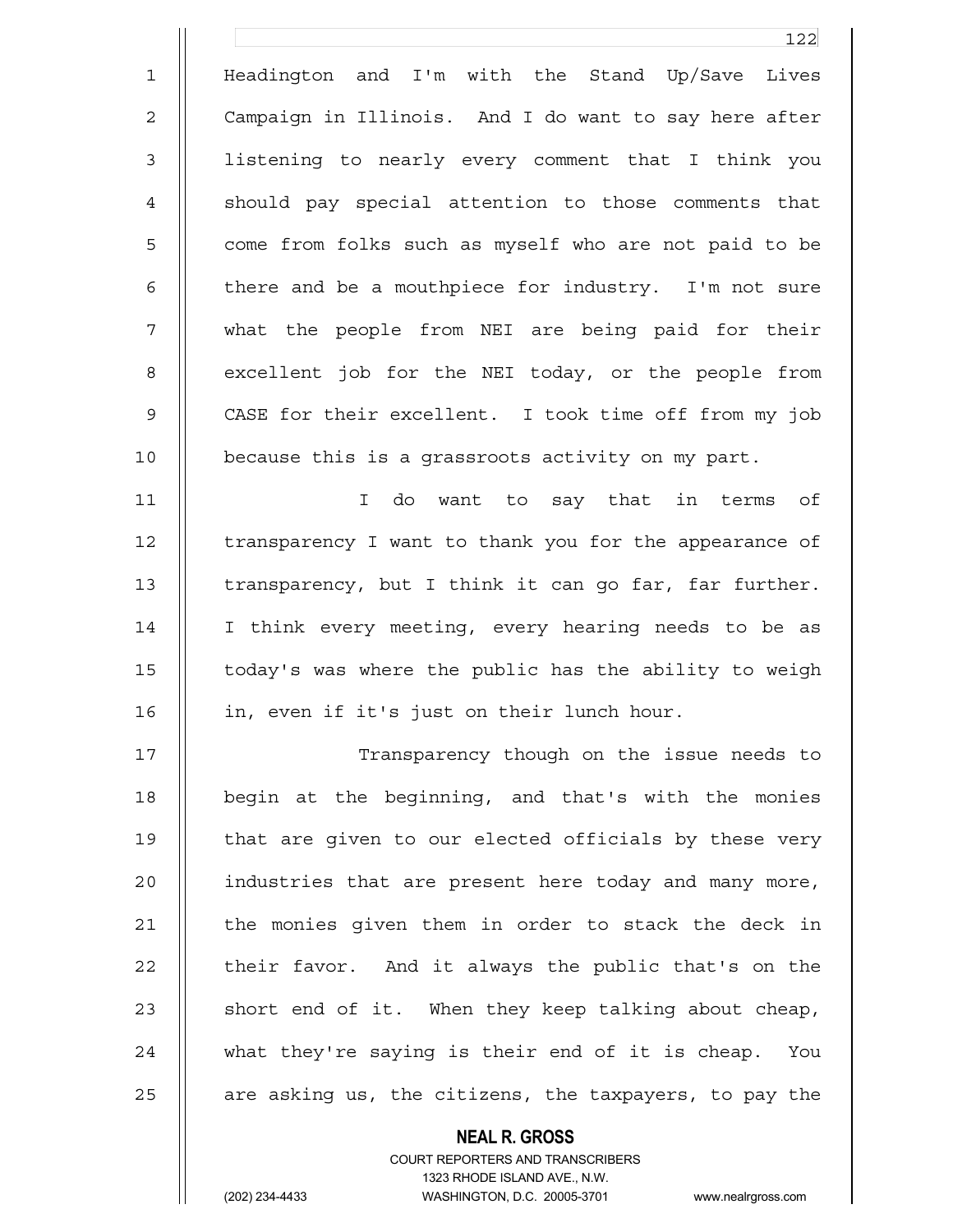1 || loan guarantees and the subsidies that even allow  $2 \parallel$  these things to be built.

3 And I don't know at this point if we can 4 || ever turn around Congress, because if you bother to 5 || look up and see what all of our elected officials are 6  $\parallel$  on the receiving end of, it's no wonder than when the 7 votes come down, they do as they do. I would want 8 | transparency in the BRC, because I didn't see an Arjun 9 Makhijani being named to the BRC. I saw John Rowe, 10 || the chair of Exelon, being named to the BRC, which was 11 very self-serving.

12 || So in terms of the public, I think the 13 | only way we can get a fair shake, if there is one, has 14 || to do with the licensing. And that's where you come 15 || in. I live in the most nuclear state in the nation, 16 Illinois. And I can tell you that most people aren't 17 || aware of it. They have become more recently. 18 || Actually, because Braidwood, the 10 years of dumping 19 || radioactive wastewater laced with tritium on that 20 community took the front page of *Chicago Tribune* and 21 people started waking up. Or more recently what's 22 | going in Byron. Every time something's on the news to 23 || allay fear, it's not injurious, it's not harmful. But 24 || I can tell you that I personally know of the families 25 | of multiple cancers in the Braidwood area. So I think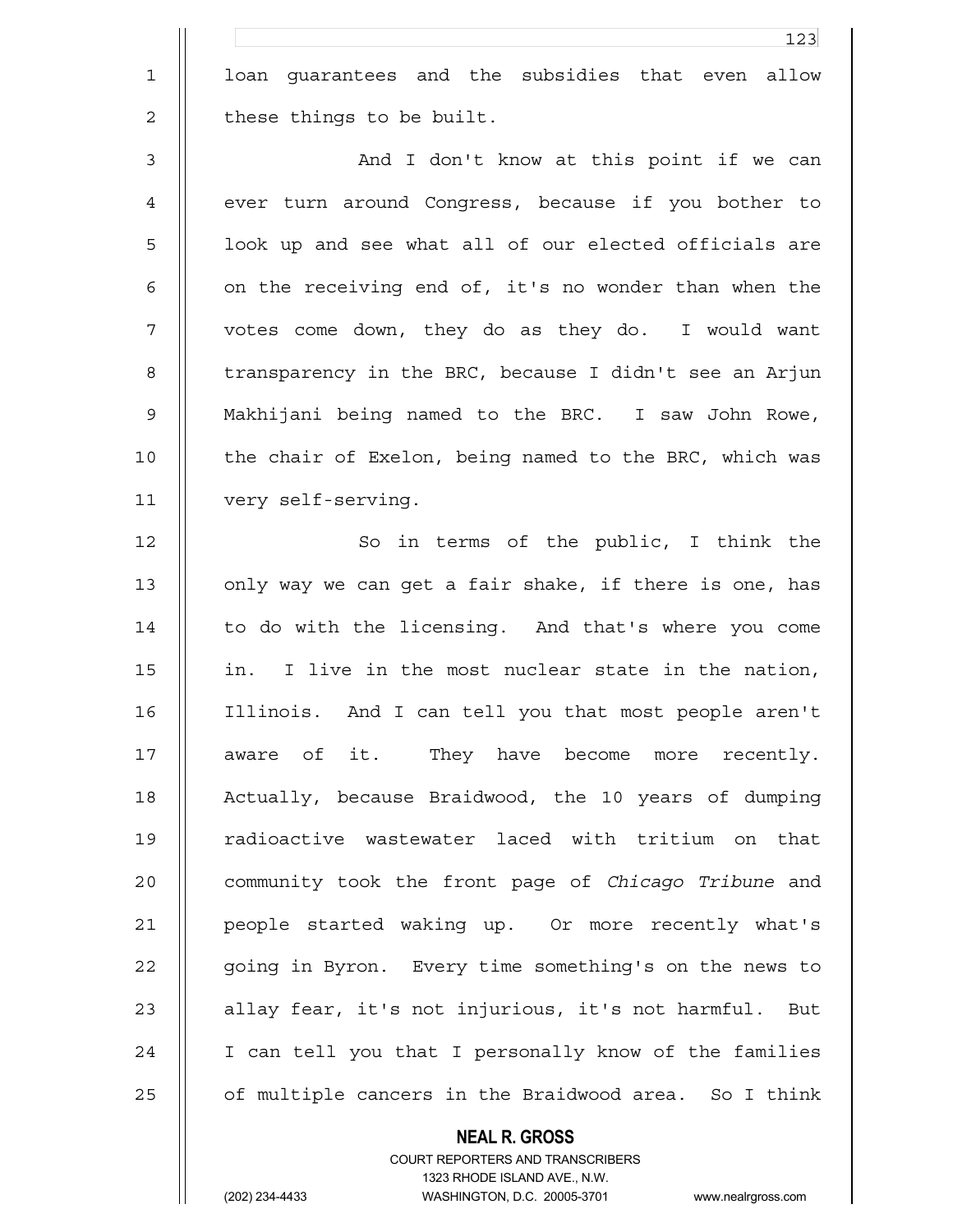|                | 124                                                    |
|----------------|--------------------------------------------------------|
| $\mathbf 1$    | that their stories need to be told.                    |
| $\overline{2}$ | Fukushima. How can you begin to put out                |
| 3              | something generic and not take into account what is    |
| $\overline{4}$ | happening as we speak? Fukushima sadly is being kept   |
| 5              | out of our media. You get a little bit on it here and  |
| 6              | there, or you really have to look for it on the        |
| 7              | Internet, but it's a real problem. It's happening      |
| 8              | now. And I would wage the electronic minds of Japan    |
| $\mathsf 9$    | where most of electronics even come from. If they      |
| 10             | can't figure out how to stop it, then certainly how    |
| 11             | can we?                                                |
| 12             | We don't handle disasters well. Witness                |
| 13             | Katrina. We did not handle Sandy well. It is always    |
| 14             | the individual home owner and taxpayer. And in the     |
| 15             | case of nuclear, your home owner's insurance will not  |
| 16             | cover you on nuclear disaster. So in terms of what     |
| 17             | you are doing on behalf of the public and what is safe |
| 18             | for them, what is good for them, you must take these   |
| 19             | things into account. Generic isn't good enough.<br>You |
| 20             | need to be spending the bulk of your time on the       |
| 21             | unimaginable.                                          |
| 22             | And as smart as we are; because I heard                |
| 23             | earlier on the pat on the back for we're smarter now   |
| 24             | than we were 50 or 60 years ago, we're not as smart as |

 $25$   $\parallel$  we will be 100 years from now, if we still exist.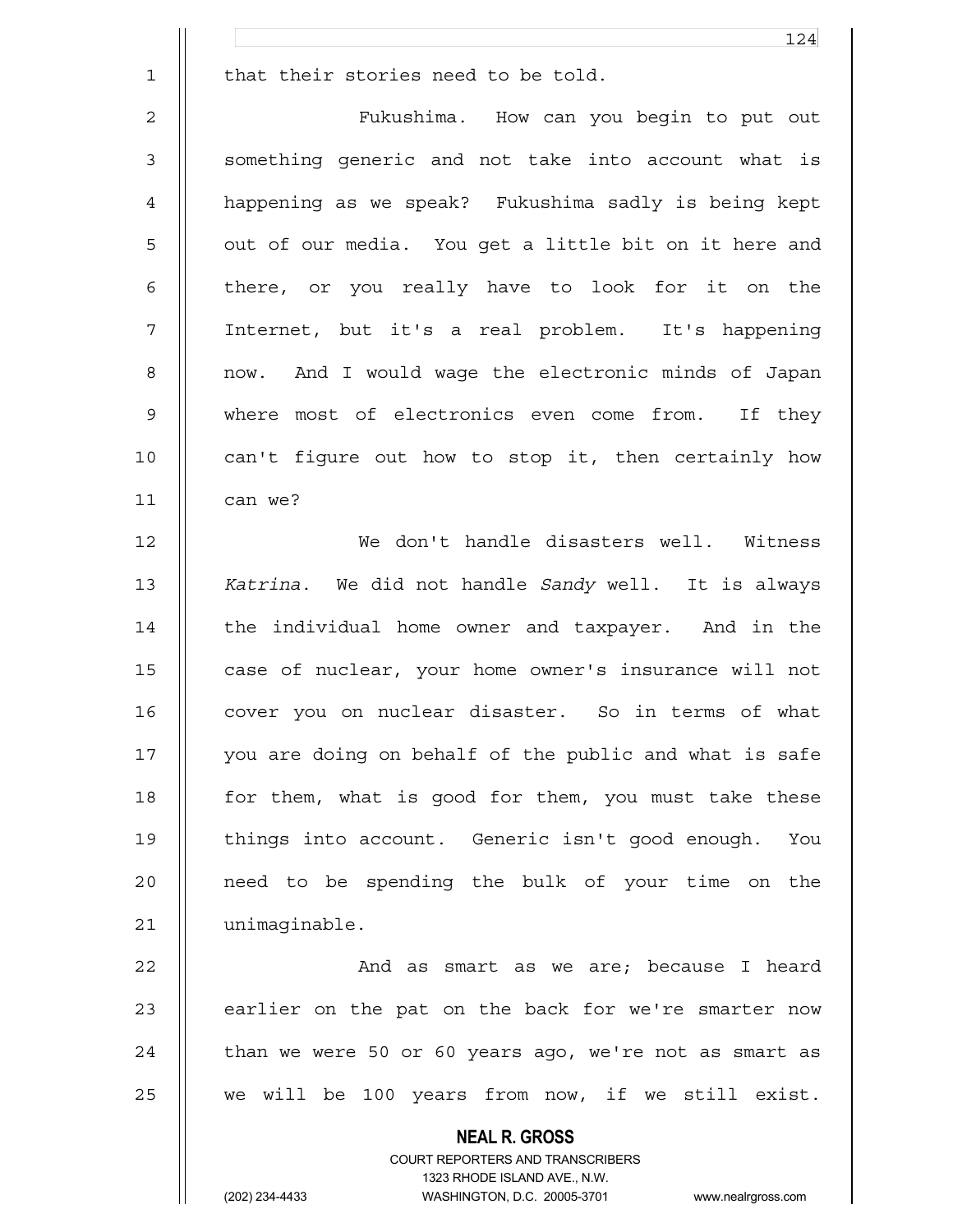**NEAL R. GROSS** COURT REPORTERS AND TRANSCRIBERS 1323 RHODE ISLAND AVE., N.W. (202) 234-4433 WASHINGTON, D.C. 20005-3701 www.nealrgross.com 125 1 Actually, I think I'd prefer to be done by global 2 warming, because a nuclear disaster will be so 3 || catastrophic and I don't think any of the folks from 4 | the nuclear power industry are going to be out there 5 | helping us dig out of the rubble for those who survive 6 || it. It is just inconceivable, inconceivable that you 7 don't plan on the riskiest. I don't care if it's a - 8 | | - as long as there's any risk whatsoever, consider 9 || that that might be what happens and the fact that you 10 won't be able to control it. 11 || So I applaud the courts. I applaud them 12 for making -- having the industry. And if you're 13  $\parallel$  truly a responsible industry and if the NRC is truly 14 | responsible to the American electorate that it serves, 15 || then it behooves you take this time, I've read the 16 potential of seven years to study this. I don't care 17 how long it takes. It could take 10 years. It can 18  $\parallel$  take 20. That's a drop in the bucket to the life of 19 || these radioisotopes. It deserves it. Do not rush 20 || this through. Do not do it generically. Consider 21 | places like Illinois where we are relying on you. And 22 | I thank you for your time. 23 MR. CAMERON: Okay. Thank you. Thank you 24 | very much, Maureen. 25 || And I forgot to mention this earlier, is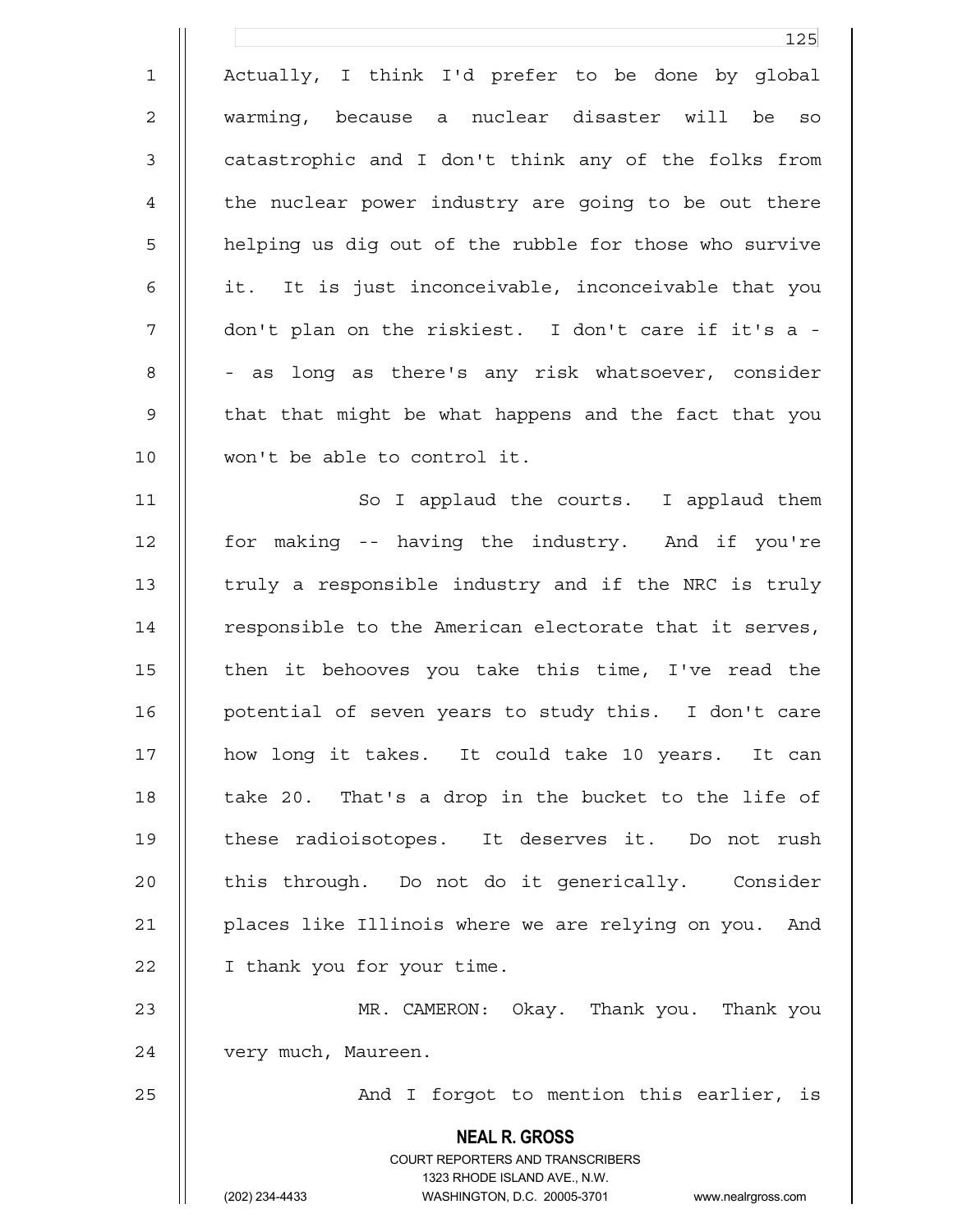|             | 126                                                                                                                                                             |
|-------------|-----------------------------------------------------------------------------------------------------------------------------------------------------------------|
| $\mathbf 1$ | that we're only taking one comment per person at the                                                                                                            |
| 2           | meeting. So I apologize to those of you who thought                                                                                                             |
| 3           | you could speak again. But we're going to go to                                                                                                                 |
| 4           | someone who hasn't spoken, and this is David Blee.                                                                                                              |
| 5           | And David will tell us about his affiliation.                                                                                                                   |
| 6           | David?                                                                                                                                                          |
| 7           | MR. BLEE: Well, thank you, Chip. I am                                                                                                                           |
| 8           | David Blee, executive director of the U.S. Nuclear                                                                                                              |
| $\mathsf 9$ | Infrastructure Council. We are focused on the                                                                                                                   |
| 10          | resurgence of nuclear energy here in the U.S. and the                                                                                                           |
| 11          | involvement of the U.S. supply chain in the                                                                                                                     |
| 12          | renaissance globally.                                                                                                                                           |
| 13          | What do we have, another 30 minutes?                                                                                                                            |
| 14          | MR. CAMERON: Well, we're supposed to be                                                                                                                         |
| 15          | over by 5:00, but as I said, we're going to stay until                                                                                                          |
| 16          | we hear from everybody. But if you are asking if you                                                                                                            |
| 17          | have 30 minutes, I would have to say no.                                                                                                                        |
| 18          | MR. BLEE: Oh, I will yield myself as much                                                                                                                       |
| 19          | time as I will consume.                                                                                                                                         |
| 20          | MR. CAMERON: Okay.                                                                                                                                              |
| 21          | MR. BLEE: But anyway, I appreciate you                                                                                                                          |
| 22          | having a light hand on the trigger here. It's                                                                                                                   |
| 23          | actually great to hear the lively dialogue here and I                                                                                                           |
| 24          | think to really let the public have a chance. I                                                                                                                 |
| 25          | think, you know, not withstanding the complications of                                                                                                          |
|             | <b>NEAL R. GROSS</b><br>COURT REPORTERS AND TRANSCRIBERS<br>1323 RHODE ISLAND AVE., N.W.<br>(202) 234-4433<br>WASHINGTON, D.C. 20005-3701<br>www.nealrgross.com |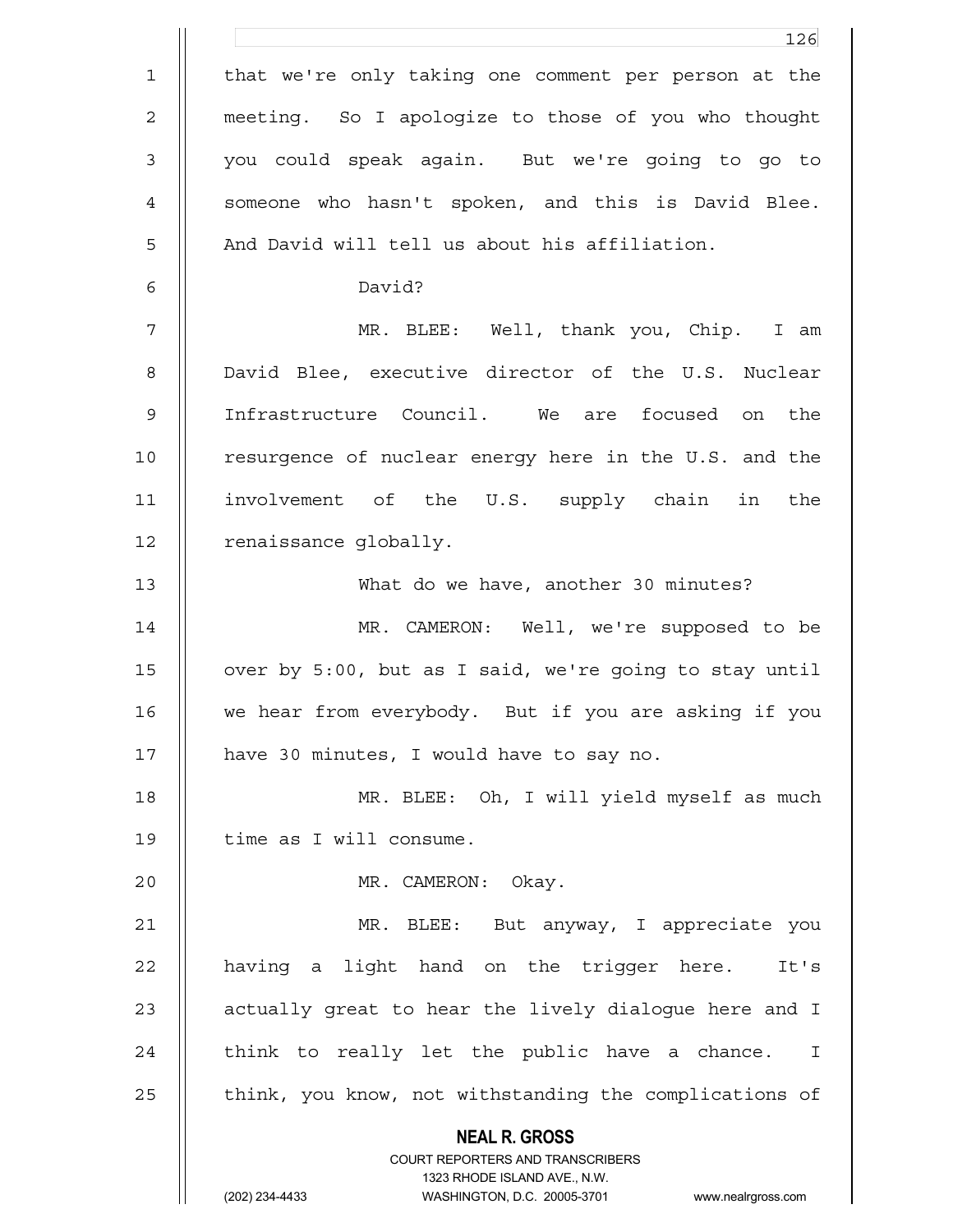1 || the sequester, I'm not surprised to see the Waste 2 || Confidence Team here. I think they've had a very 3 || thorough, professional, open, and transparent approach 4 || all the way through.

5 I might remind some of our friends here 6  $\parallel$  that actually the industry pays \$0.90 of every dollar 7 in reimbursements to the NRC. Actually only 10 8 | percent of the NRC budget is covered by the taxpayers. 9 || And to that end it's always perplexing when the NRC is 10 || affected by things like sequestration and Government 11 funding shortfalls. But we've encouraged reform in  $12$  | that area and that simply hasn't happened today.

13 With respect to the subject at hand here, 14 we of course will submit some detailed comments in 15 writing. I might add that the views expressed here 16 || are the consensus views of the Council, although not 17 necessarily the individual views of every individual 18 member.

19 With respect to waste confidence, the NIC 20 || encourages the Nuclear Requlatory Commission to 21 complete the Waste Confidence EIS rulemaking in a 22 | timely manner. Nuclear power is an important part of 23 || your country's energy infrastructure past, present, 24 || and future. Nuclear energy of course provides the 25 | majority of the country's emissions-free electricity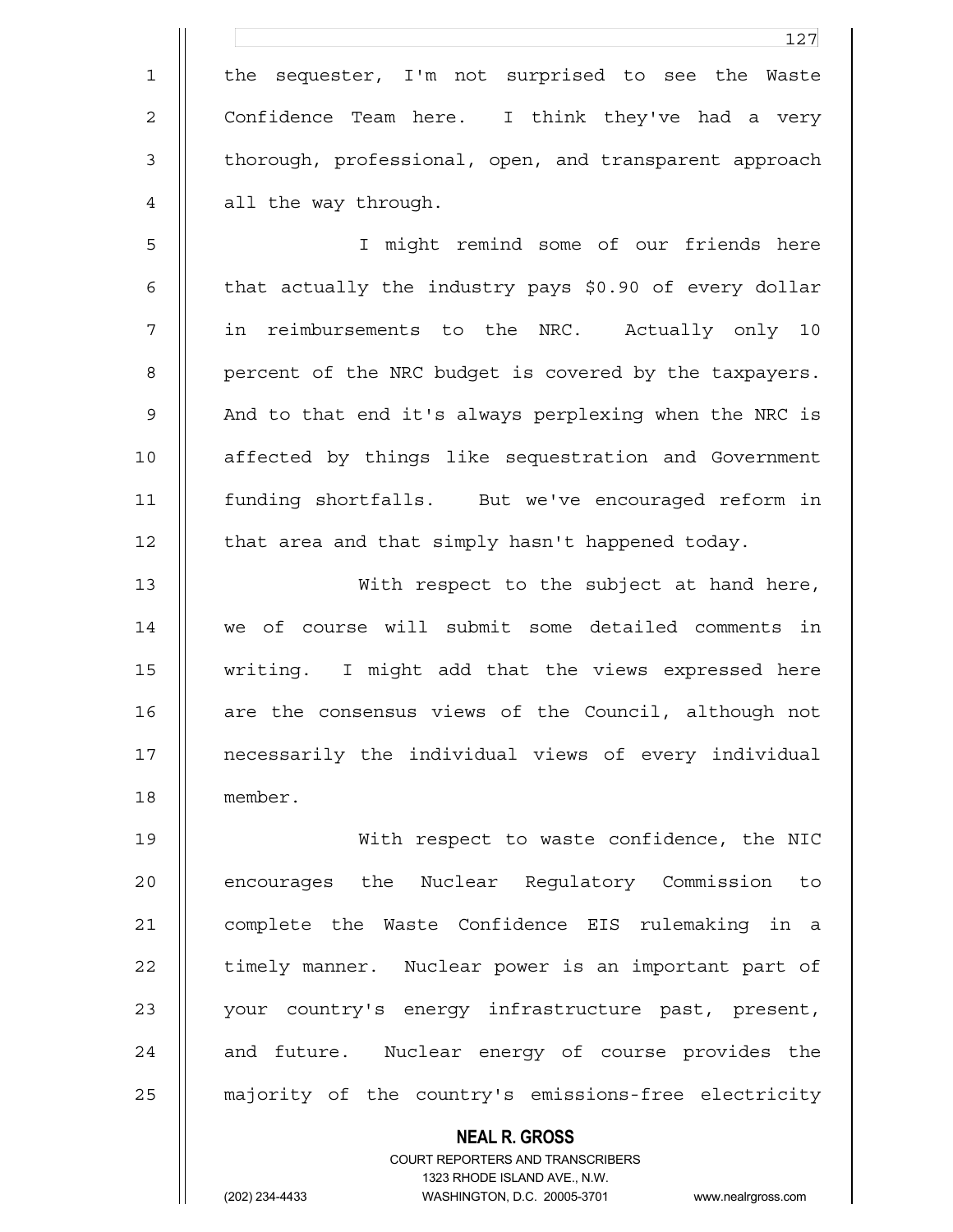|                | 128                                                             |
|----------------|-----------------------------------------------------------------|
| $\mathbf 1$    | 24 hours a day, even when the sun isn't shining and             |
| 2              | the wind isn't blowing.                                         |
| $\mathsf 3$    | Completing this rulemaking will allow the                       |
| $\overline{4}$ | NRC to resume issuing licenses and license renewals             |
| 5              | for nuclear power plants and independent spent fuel             |
| 6              | storage installations and effectively end the                   |
| 7              | moratorium that is currently impacting those                    |
| 8              | procedures.                                                     |
| $\mathsf 9$    | The Council endorses the NRC's fundamental                      |
| 10             | waste confidence conclusion that used fuel can be               |
| 11             | safely stored at reactor sites or at off-site                   |
| 12             | locations in a time interval between reactor shutdown           |
| 13             | and ultimate recycling or disposal of the fuel. This            |
| 14             | conclusion is supported by many decades of safe secure          |
| 15             | on-site storage of used fuel in spent fuel pools and            |
| 16             | in dry storage systems, both in the United States and           |
| 17             | abroad.                                                         |
| 18             | Nuclear fuel assemblies are<br>robust,                          |
| 19             | corrosion-resistant metal containers designed to                |
| 20             | maintain their integrity in the high-temperature,               |
| 21             | high-pressure, high-radiation environment of<br>an              |
| 22             | operating nuclear reactor core. Conditions                      |
| 23             | experienced by the fuel in storage are far more                 |
| 24             | benign. The decay heat and radiation associated with            |
| 25             | used fuel decreases with time, and moreover used fuel           |
|                | <b>NEAL R. GROSS</b><br><b>COURT REPORTERS AND TRANSCRIBERS</b> |

1323 RHODE ISLAND AVE., N.W.

 $\prod$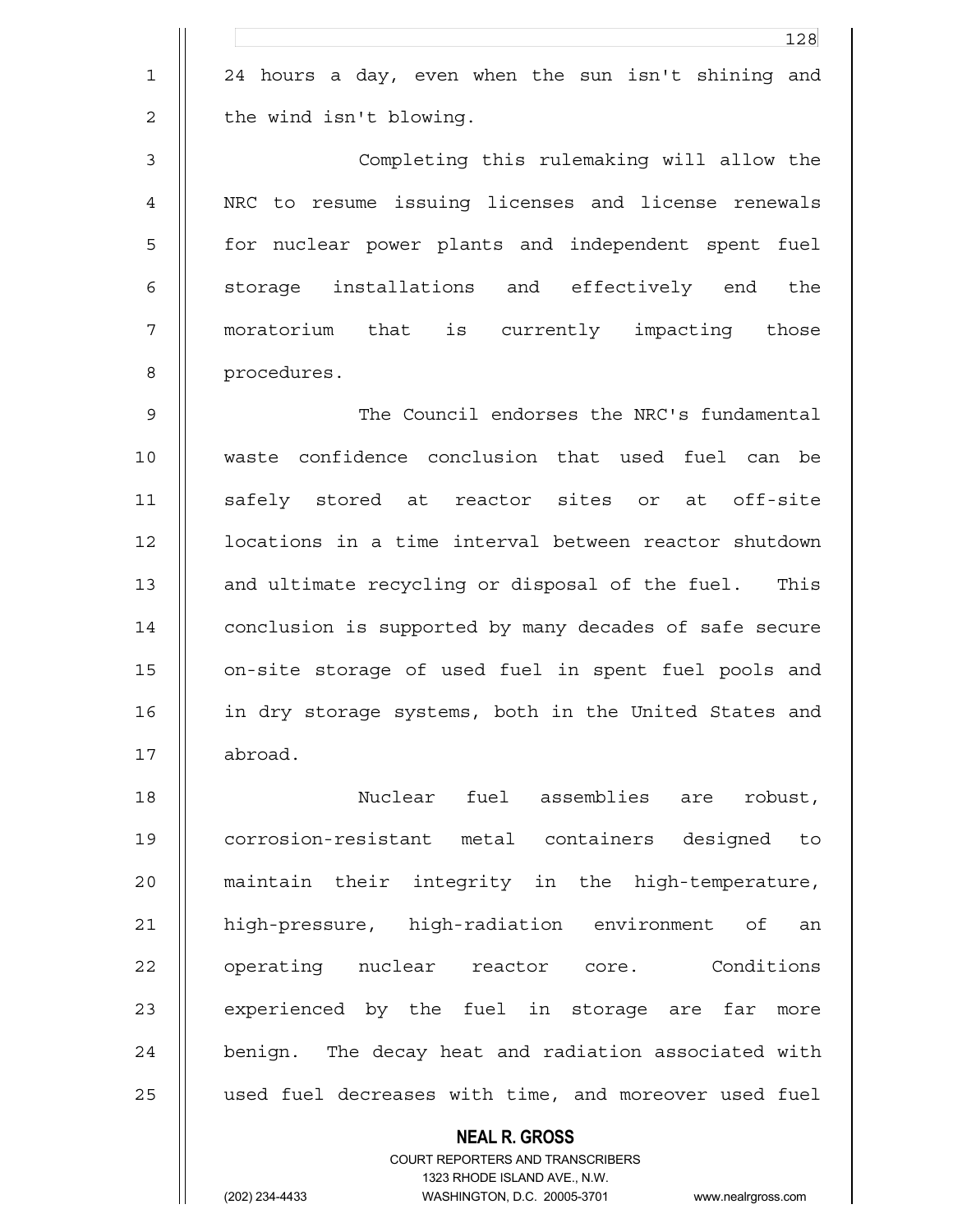|                | 129                                                      |
|----------------|----------------------------------------------------------|
| $\mathbf 1$    | requires no active cooling systems for long-term heat    |
| $\mathbf{2}$   | removal. Finally, the ability of used fuel to            |
| $\mathfrak{Z}$ | maintain its integrity during storage is supported by    |
| 4              | extensive experience, data, and analysis.                |
| 5              | We heard a little bit about the North Anna               |
| 6              | earthquake. In fact, what that showed is incredible      |
| 7              | robustness and integrity and excellence in design of     |
| 8              | the systems that were deployed at North Anna.            |
| $\mathsf 9$    | While long-term storage of used fuel is                  |
| 10             | safe and feasible, it is not an appropriate permanent    |
| 11             | solution. Ultimately, the United States must dispose     |
| 12             | of used fuel or its recycling byproducts. Fortunately    |
| 13             | there is an international scientific consensus that      |
| 14             | geological disposal of used fuel is feasible and safe.   |
| 15             | The United States is fortunate to have a variety of      |
| 16             | sites suitable for underground end placement of used     |
| 17             | fuel in a manner that will isolate it from the           |
| 18             | environment while its radioactivity decays away.         |
| 19             | Countries such as Finland, Sweden, and France            |
| 20             | are making good progress towards geological disposal.    |
| 21             | And the United States was on a similar towards used      |
| 22             | fuel disposition at Yucca Mountain when some<br>non-     |
| 23             | germane politics really intervened in that process.      |
| 24             | Fortunately, as a result of the court order from the     |
| 25             | U.S. Appeals Court, the NRC is back on the job to        |
|                | <b>NEAL R. GROSS</b><br>COURT REPORTERS AND TRANSCRIBERS |

1323 RHODE ISLAND AVE., N.W.

 $\begin{array}{c} \hline \end{array}$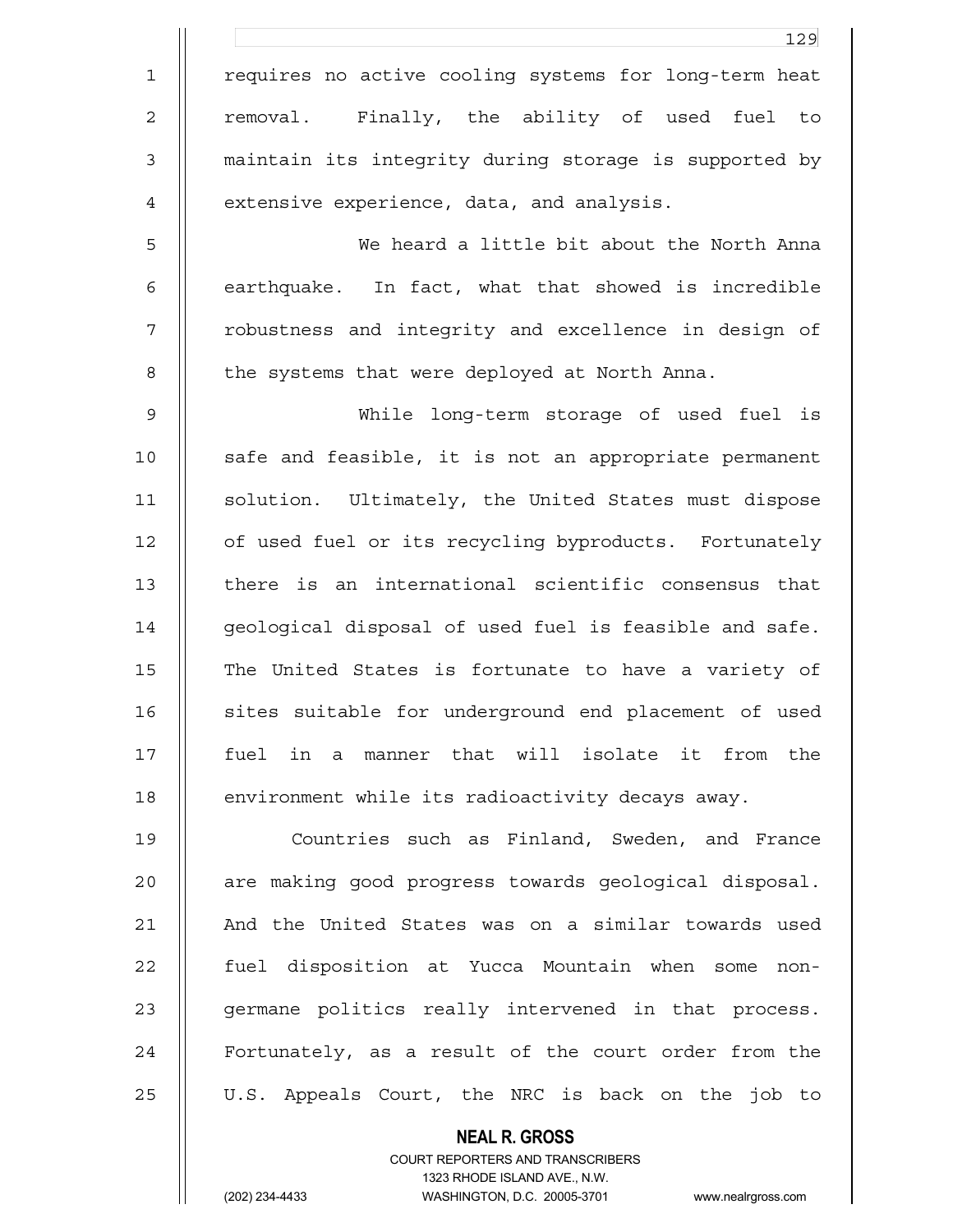1 begin re-prosecuting that license application. And 2 | the Council urges the Department of Energy and the NRC 3 | to proceed expeditiously with the safety review of the 4 Yucca Mountain construction authorization application. 5 In particular, completion and issuance of the SERs 6 || and, if necessary, or as necessary, a request for 7 additional appropriations.

130

8 Since 1982 the Government has amassed a 9 nuclear waste fund of \$30 billion for money collected 10 from customers of nuclear electricity. It is time to 11 use that money for its purpose, the review of the 12 Yucca Mountain repository license application, which 13 would certainly address a lot of the concerns raised 14 | here today.

15 The country has already spent upwards of 16 || \$10 billion in Yucca Mountain and the American people 17 deserve to see the results of the independent 18 || objective safety review performed by the NRC. As 19 || President Obama himself pointed out at the beginning 20 || of his first term of office, requlatory decisions 21 | should be based on sound science, not politics.

22 We heard a little bit about the physical 23 | limitation on the repository. In fact, Yucca Mountain 24 || has a statutory ceiling of 70,000 metric tons, but  $25$  | that is not a physical ceiling. In fact, I think

> **NEAL R. GROSS** COURT REPORTERS AND TRANSCRIBERS 1323 RHODE ISLAND AVE., N.W.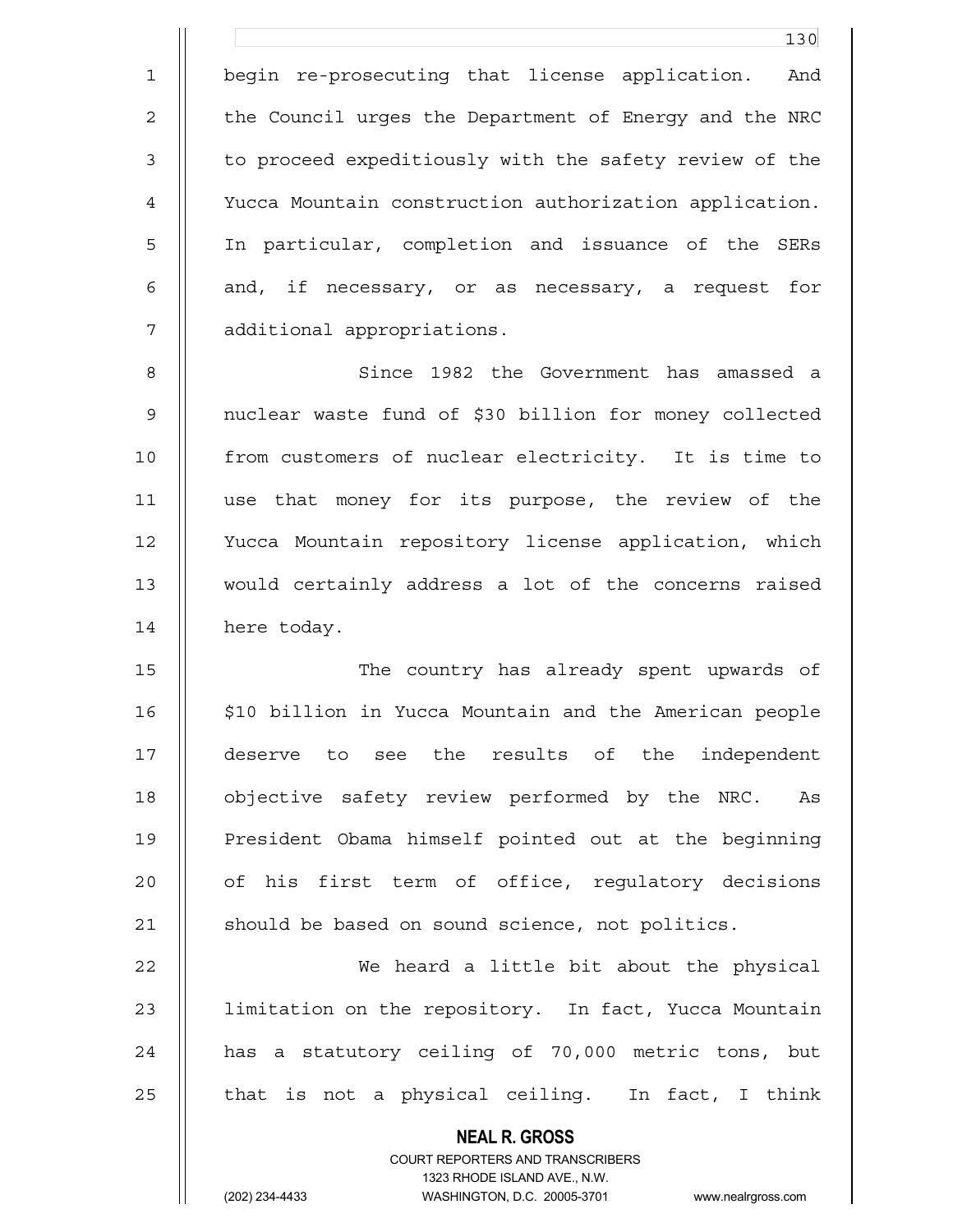|              | 131                                                                                              |
|--------------|--------------------------------------------------------------------------------------------------|
| $\mathbf{1}$ | there's been some work done showing that it could                                                |
| 2            | easily accommodate 140,000 metric tons.                                                          |
| $\mathsf 3$  | in summary, thank you for the<br>So                                                              |
| 4            | opportunity to make these comments<br>on<br>waste                                                |
| 5            | confidence. We look forward to engaging in the next                                              |
| 6            | round of 11 meetings and to successful fruition to                                               |
| 7            | this process. Thank you.                                                                         |
| 8            | MR. CAMERON: Thank you very much, David.                                                         |
| $\mathsf 9$  | Did we get everybody in the room who                                                             |
| 10           | wanted to speak? Okay. You asked a question. So you                                              |
| 11           | could come up and speak. You want to come up here and                                            |
| 12           | introduce yourself again to us.                                                                  |
| 13           | MR. NELSON: I said maybe --                                                                      |
| 14           | MR. CAMERON: Pardon me?                                                                          |
| 15           | MR. NELSON: I said maybe on the list. I                                                          |
| 16           | wanted to wait until I heard what was said.                                                      |
| 17           | MR. CAMERON: Okay. Well, well, come on                                                           |
| 18           | up. Welcome.                                                                                     |
| 19           | MR. NELSON: My name is Dennis Nelson and                                                         |
| 20           | I'm with SERV, Support and Education for Radiation                                               |
| 21           | Victims. I'm also a Utah downwinder. I grew up in                                                |
| 22           | St. George, Utah, which was directly downwind of the                                             |
| 23           | Nevada Test Site, and I know firsthand what the                                                  |
| 24           | consequences are, the health consequences and the                                                |
| 25           | financial consequences are, of nuclear radioactive                                               |
|              | <b>NEAL R. GROSS</b>                                                                             |
|              | COURT REPORTERS AND TRANSCRIBERS                                                                 |
|              | 1323 RHODE ISLAND AVE., N.W.<br>(202) 234-4433<br>WASHINGTON, D.C. 20005-3701 www.nealrgross.com |
|              |                                                                                                  |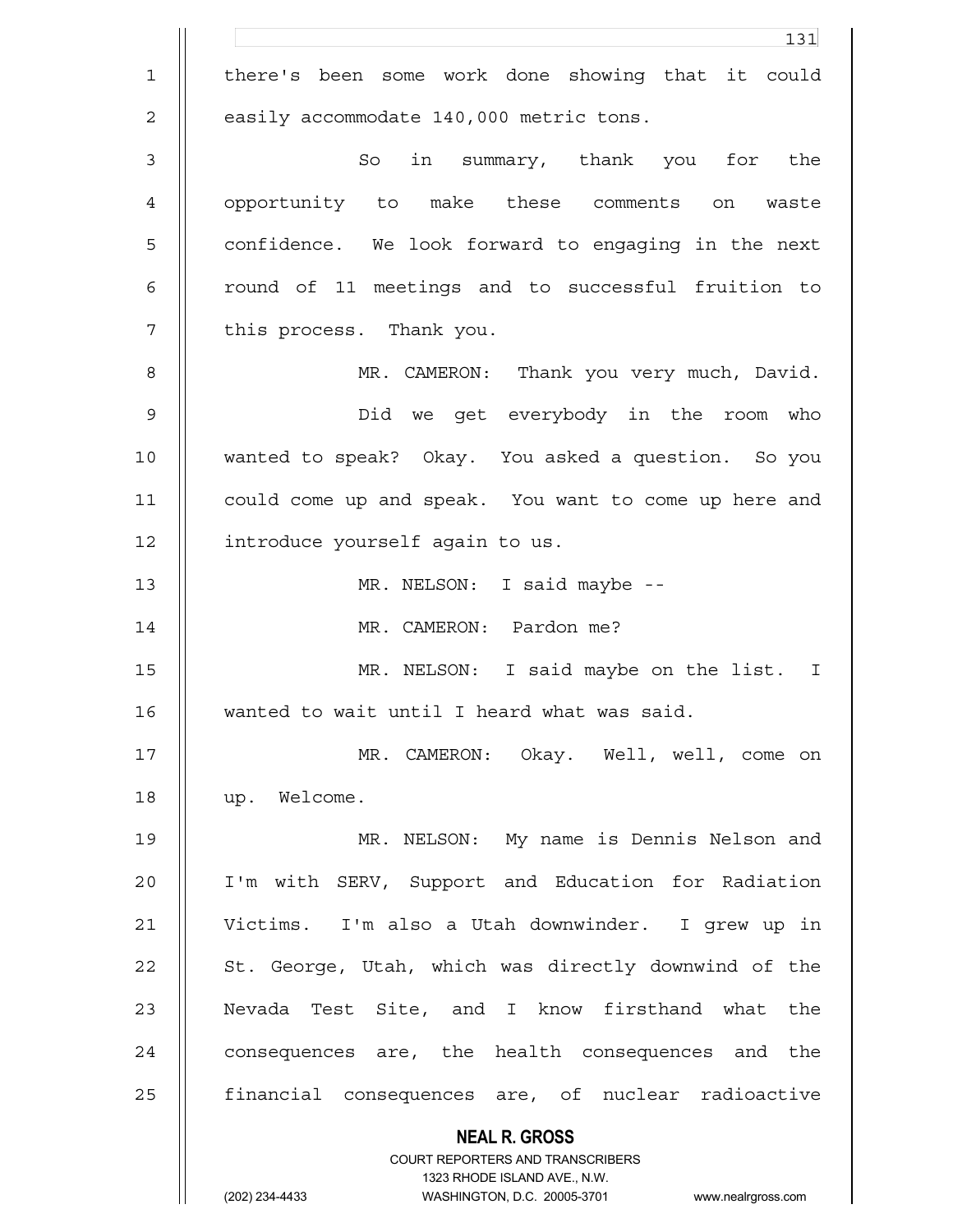|                | 132                                                    |
|----------------|--------------------------------------------------------|
| $\mathbf 1$    | waste that has been spread over the environment.       |
| $\overline{c}$ | Now, I've listened to everything today and             |
| 3              | think that "confidence" is a word that's been<br>I.    |
| $\overline{4}$ | bandied around a lot, but I for one have really no     |
| 5              | confidence in the ability of our Government to         |
| 6              | maintain radioactive waste in a safe way. And all the  |
| 7              | experience that I've had in my long life has shown me  |
| 8              | that this is actually true. Not only have we not been  |
| $\mathsf 9$    | able to contain nuclear waste from bomb testing, we've |
| 10             | not been able to contain the waste from reactors.      |
| 11             | And no one has even addressed, at least                |
| 12             | not addressed adequately, as far as I'm concerned, who |
| 13             | bears the risk? What's the insurance? Who pays when    |
| 14             | this happens? And it inevitably will happen, because   |
| 15             | we've seen it happen. Who pays? Now, the Government    |
| 16             | doesn't pay. The Government passed a pathetic anemic   |
| 17             | compensation bill for the downwind victims of the bomb |
| 18             | testing. It was \$50,000 for each person. No medical   |
| 19             | payments.                                              |
| 20             | Who pays for the loss of property when the             |
| 21             | property disappears or is no longer useable? If it's   |
| 22             | contaminated like it was in Chernobyl, like it is in   |
| 23             | Fukushima, who pays? Do I have shoulder that burden?   |
| 24             | This has to be in your environmental impact statement. |

 $25$  | All risk. The damages have to be in there. And the

 **NEAL R. GROSS**

 COURT REPORTERS AND TRANSCRIBERS 1323 RHODE ISLAND AVE., N.W.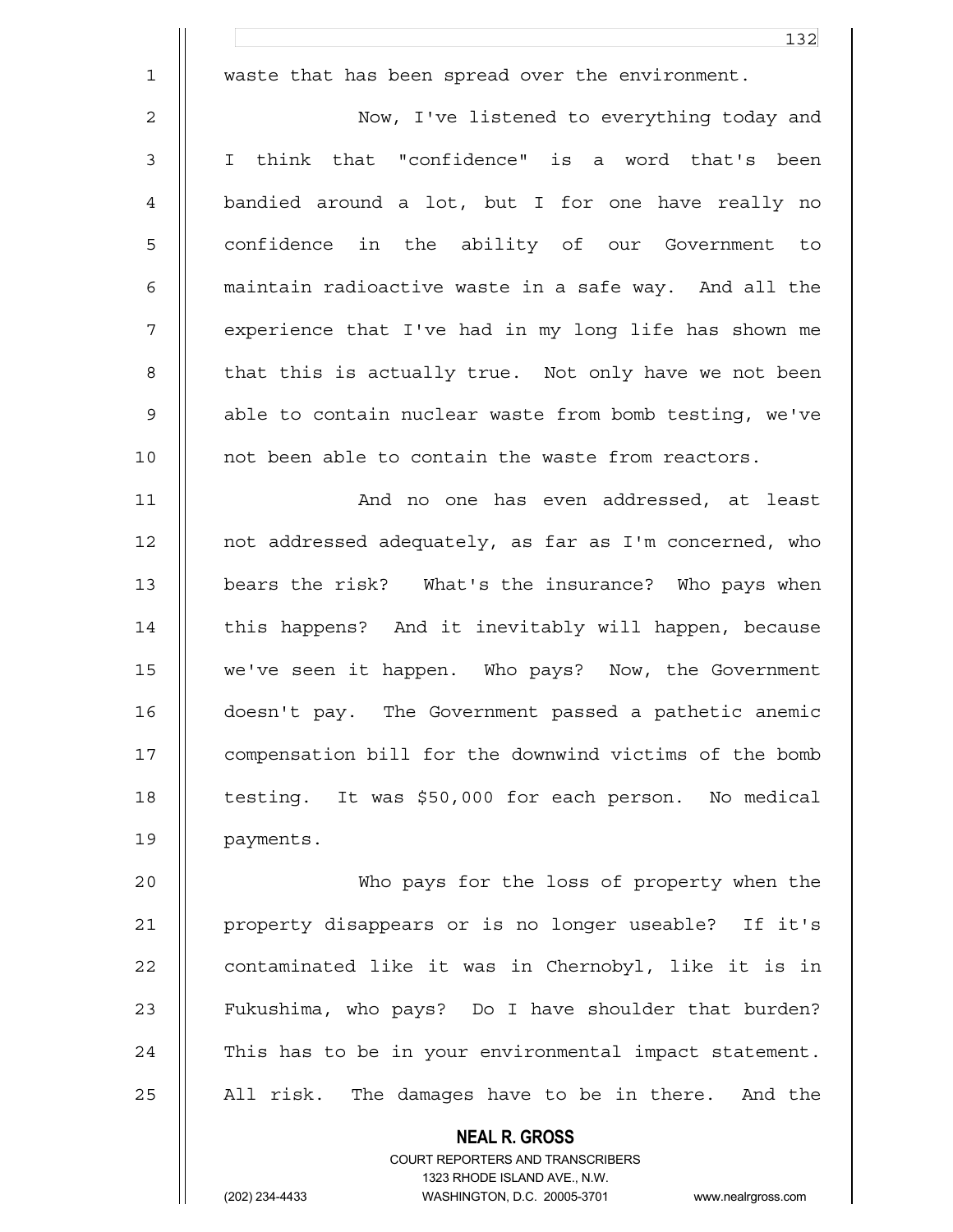|             | 133                                                                                                 |
|-------------|-----------------------------------------------------------------------------------------------------|
| $\mathbf 1$ | Government has no good real record of paying.<br>The                                                |
| 2           | token payments that were made for the bomb testing are                                              |
| 3           | pathetic. They're minuscule.                                                                        |
| 4           | So if you really want to have confidence,                                                           |
| 5           | if<br>want people to have confidence in your<br>you                                                 |
| 6           | rulemaking, in the ability of the NRC to contain,                                                   |
| 7           | safely contain this radioactive debris -- well, not                                                 |
| 8           | debris, but could potentially be debris through all of                                              |
| $\mathsf 9$ | the transport, the storage, whatever -- I don't have                                                |
| 10          | that confidence. And I'm sorry, but this is why I                                                   |
| 11          | can't really believe that nuclear power has a future,                                               |
| 12          | because there's too grave a danger. And the monetary                                                |
| 13          | consequences of a major disaster are too incredible to                                              |
| 14          | even contemplate.                                                                                   |
| 15          | thank you for letting<br>So<br>speak<br>me<br>my                                                    |
| 16          | piece.                                                                                              |
| 17          | MR. CAMERON: You're welcome. And could                                                              |
| 18          | you just tell us the name of the organization you're                                                |
| 19          | with? I just want to make sure that people heard                                                    |
| 20          | that.                                                                                               |
| 21          | MR.<br>NELSON: It's called Support and                                                              |
| 22          | Education for Radiation Victims. And basically it was                                               |
| 23          | created by my wife and I and a third person about 10                                                |
| 24          | years ago, and it was really just to help people deal                                               |
| 25          | with issues of potential contamination. We got people                                               |
|             | <b>NEAL R. GROSS</b>                                                                                |
|             | COURT REPORTERS AND TRANSCRIBERS                                                                    |
|             | 1323 RHODE ISLAND AVE., N.W.<br>WASHINGTON, D.C. 20005-3701<br>(202) 234-4433<br>www.nealrgross.com |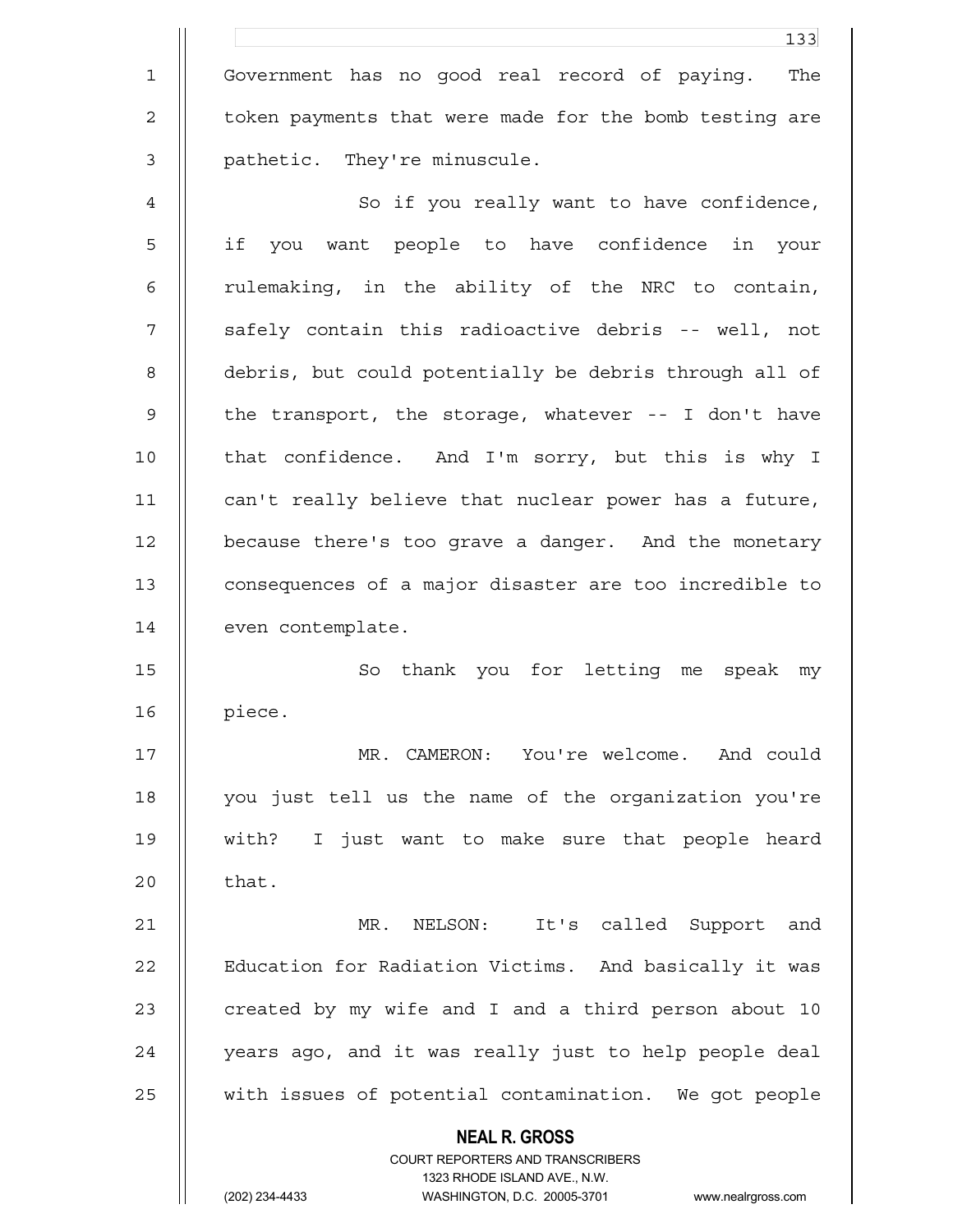**NEAL R. GROSS** COURT REPORTERS AND TRANSCRIBERS 1323 RHODE ISLAND AVE., N.W. (202) 234-4433 WASHINGTON, D.C. 20005-3701 www.nealrgross.com 134 1 || referred to us by places like NIRS and lately Beyond 2 | Nuclear because people would call them and say I think 3 I've been exposed. What happened? Can you tell me 4 what happened? What are my options? Can I apply for 5 || compensation? And these are the kinds of things that 6 || we deal with. We try to help people free of charge on 7 | our own dime know where to go to find out information 8 | about what they were potentially exposed to and if 9 | there is a compensation package that applies to them. 10 MR. CAMERON: Okay. Thank you. And it's 11 Dennis, Dennis Nelson. Thank you, Dennis. 12 I'm going to ask Keith McConnell, who's 13 | the director to close the meeting out for us. 14 Keith? 15 MR. McCONNELL: Okay. Thank you, Chip. 16 || And we do appreciate everyone taking the time to 17 || participate in the meetings today. We know that it 18 | can be a burden. 19 || And I would also note that we are sincere 20 when we say that our regulatory process benefits from 21 | the public involvement. 22 With that, I would also just remind 23 | everybody to pay attention to the NRC Web site and the 24 || WC outreach email listing for the status of our 25 | meetings that are planned out the rest of this month